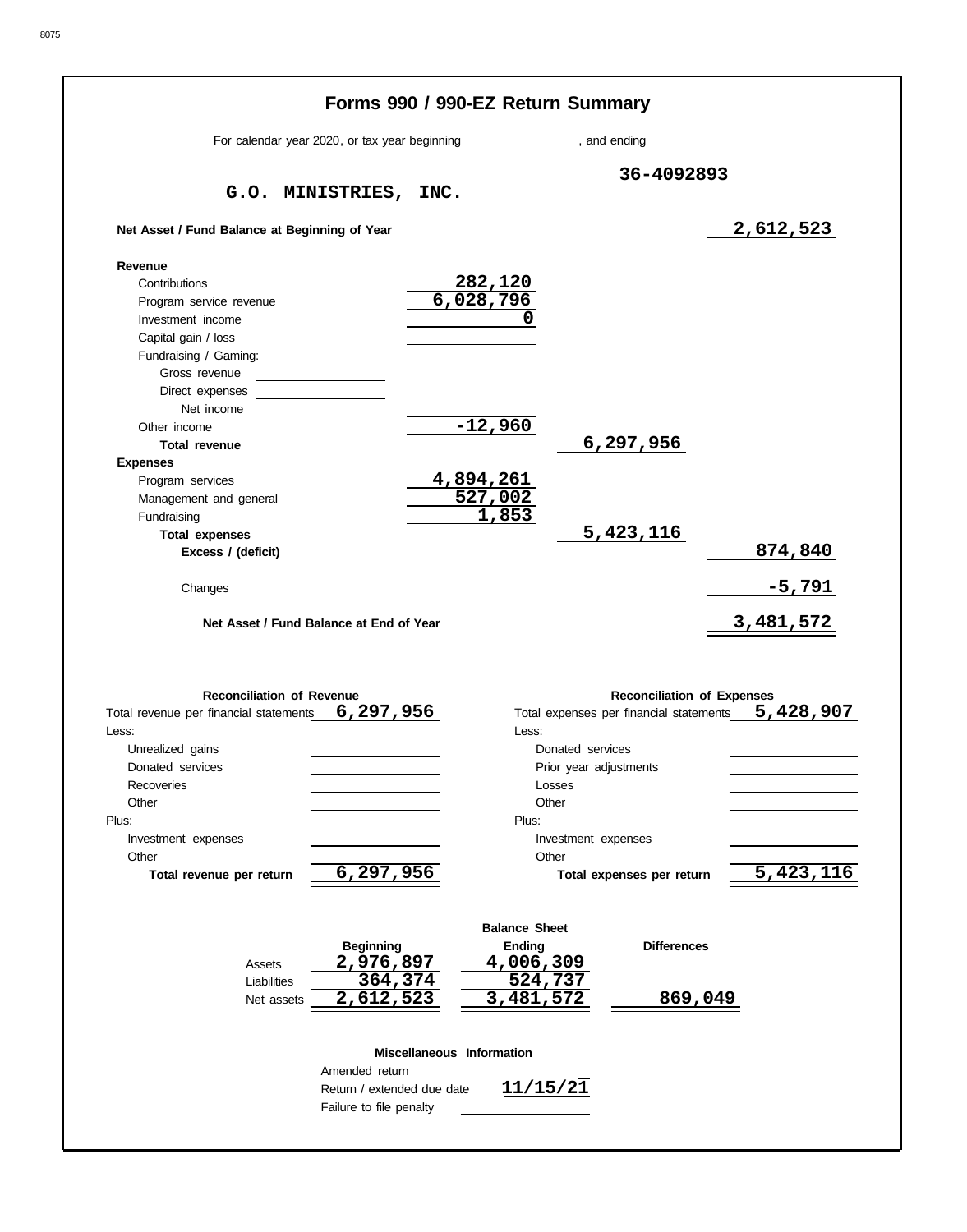| 2020<br>u Do not send to the IRS. Keep for your records.<br>Department of the Treasury<br>u Go to www.irs.gov/Form8879EO for the latest information.<br>Internal Revenue Service<br>Taxpayer identification number<br>Name of exempt organization or person subject to tax<br>36-4092893<br>G.O. MINISTRIES, INC.<br>Name and title of officer or person subject to tax <b>BROOK</b> BROTZMAN<br>PRESIDENT & CEO<br>Type of Return and Return Information (Whole Dollars Only)<br>Part I<br>Check the box for the return for which you are using this Form 8879-EO and enter the applicable amount, if any, from the return. If you<br>check the box on line 1a, 2a, 3a, 4a, 5a, 6a, or 7a below, and the amount on that line for the return being filed with this form was<br>blank, then leave line 1b, 2b, 3b, 4b, 5b, 6b, or 7b, whichever is applicable, blank (do not enter -0-). But, if you entered -0- on the<br>return, then enter -0- on the applicable line below. Do not complete more than one line in Part I.<br>$X_{b}$ Total revenue, if any (Form 990, Part VIII, column (A), line 12)  1b 6, 297, 956<br>1a Form 990 check here<br><b>b</b> Total revenue, if any (Form 990-EZ, line 9) $\ldots$ $\ldots$ $\ldots$ $\ldots$ $\ldots$ $\ldots$<br>2a Form 990-EZ check here▶<br>3a Form 1120-POL check here $\blacktriangleright$<br><b>b</b> Total tax (Form 1120-POL, line 22) $\ldots$ $\ldots$ $\ldots$ $\ldots$ $\ldots$ $\ldots$<br>4a Form 990-PF check here ▶<br><b>b</b> Tax based on investment income (Form 990-PF, Part VI, line 5)<br>5a Form 8868 check here $\blacktriangleright$<br>6a Form 990-T check here<br>7a Form 4720 check here $\blacktriangleright$<br>7b.<br>Declaration and Signature Authorization of Officer or Person Subject to Tax<br>Part II<br>Under penalties of perjury, I declare that $ \mathbf{X} $ I am an officer of the above organization or $  \cdot  $ I am a person subject to tax with respect to<br>E(N)<br>and that I have examined a copy<br>(name of organization)<br>of the 2020 electronic return and accompanying schedules and statements, and, to the best of my knowledge and belief, they are<br>true, correct, and complete. I further declare that the amount in Part I above is the amount shown on the copy of the electronic return.<br>I consent to allow my intermediate service provider, transmitter, or electronic return originator (ERO) to send the return to the IRS and<br>to receive from the IRS (a) an acknowledgement of receipt or reason for rejection of the transmission, (b) the reason for any delay in<br>processing the return or refund, and (c) the date of any refund. If applicable, I authorize the U.S. Treasury and its designated Financial<br>Agent to initiate an electronic funds withdrawal (direct debit) entry to the financial institution account indicated in the tax preparation<br>software for payment of the federal taxes owed on this return, and the financial institution to debit the entry to this account. To revoke<br>a payment, I must contact the U.S. Treasury Financial Agent at 1-888-353-4537 no later than 2 business days prior to the payment<br>(settlement) date. I also authorize the financial institutions involved in the processing of the electronic payment of taxes to receive<br>confidential information necessary to answer inquiries and resolve issues related to the payment. I have selected a personal<br>identification number (PIN) as my signature for the electronic return and, if applicable, the consent to electronic funds withdrawal.<br>PIN: check one box only<br>to enter my PIN $\boxed{08075}$ as my signature<br>$\overline{v}$ .<br>CRAIG M.<br>HARBSMEIER,<br><b>PSC</b><br>the company of the company<br>I authorize<br>▵<br>Enter five numbers, but<br>ERO firm name<br>do not enter all zeros<br>on the tax year 2020 electronically filed return. If I have indicated within this return that a copy of the return is being filed with a<br>state agency(ies) regulating charities as part of the IRS Fed/State program, I also authorize the aforementioned ERO to enter my<br>PIN on the return's disclosure consent screen.<br>As an officer or person subject to tax with respect to the organization, I will enter my PIN as my signature on the tax year 2020<br>electronically filed return. If I have indicated within this return that a copy of the return is being filed with a state agency(ies)<br>regulating charities as part of the IRS Fed/State program, I will enter my PIN on the return's disclosure consent screen.<br>11/10/21<br>Signature of officer or person subject to tax<br>Date<br>the control of the control of the control of the control of the control of<br><b>Certification and Authentication</b><br>Part III<br><b>ERO's EFIN/PIN.</b> Enter your six-digit electronic filing identification<br>number (EFIN) followed by your five-digit self-selected PIN.<br>61493511111<br>Do not enter all zeros<br>I certify that the above numeric entry is my PIN, which is my signature on the 2020 electronically filed return indicated above. I confirm<br>that I am submitting this return in accordance with the requirements of Pub. 4163, Modernized e-File (MeF) Information for Authorized<br>IRS e-file Providers for Business Returns.<br>11/10/21<br><u> 1980 - Johann Barbara, martxa alemaniar arg</u><br>Date }<br>ERO's signature<br><b>ERO Must Retain This Form - See Instructions</b><br>Do Not Submit This Form to the IRS Unless Requested To Do So<br>For Paperwork Reduction Act Notice, see back of form. | Form 8879-EO |  | <b>IRS</b> e-file Signature Authorization<br>for an Exempt Organization |  | OMB No. 1545-0047   |
|----------------------------------------------------------------------------------------------------------------------------------------------------------------------------------------------------------------------------------------------------------------------------------------------------------------------------------------------------------------------------------------------------------------------------------------------------------------------------------------------------------------------------------------------------------------------------------------------------------------------------------------------------------------------------------------------------------------------------------------------------------------------------------------------------------------------------------------------------------------------------------------------------------------------------------------------------------------------------------------------------------------------------------------------------------------------------------------------------------------------------------------------------------------------------------------------------------------------------------------------------------------------------------------------------------------------------------------------------------------------------------------------------------------------------------------------------------------------------------------------------------------------------------------------------------------------------------------------------------------------------------------------------------------------------------------------------------------------------------------------------------------------------------------------------------------------------------------------------------------------------------------------------------------------------------------------------------------------------------------------------------------------------------------------------------------------------------------------------------------------------------------------------------------------------------------------------------------------------------------------------------------------------------------------------------------------------------------------------------------------------------------------------------------------------------------------------------------------------------------------------------------------------------------------------------------------------------------------------------------------------------------------------------------------------------------------------------------------------------------------------------------------------------------------------------------------------------------------------------------------------------------------------------------------------------------------------------------------------------------------------------------------------------------------------------------------------------------------------------------------------------------------------------------------------------------------------------------------------------------------------------------------------------------------------------------------------------------------------------------------------------------------------------------------------------------------------------------------------------------------------------------------------------------------------------------------------------------------------------------------------------------------------------------------------------------------------------------------------------------------------------------------------------------------------------------------------------------------------------------------------------------------------------------------------------------------------------------------------------------------------------------------------------------------------------------------------------------------------------------------------------------------------------------------------------------------------------------------------------------------------------------------------------------------------------------------------------------------------------------------------------------------------------------------------------------------------------------------------------------------------------------------------------------------------------------------------------------------------------------------------------------------------------------------------------------------------------------------------------------------------------------------------------------------------------------------------------------------------------------------------------------------------------------------------------------------------------------------------------------------------------------------------------------------------------------------------------------------------------------------------------------------------------------------------------------------------------------------------------------------------------------------------------------------------------------------------------------------------------------------------------------------------------------------------------------------------------------------------------------------------------------------------------------------------------------------------------------------------------------------------------------------------------|--------------|--|-------------------------------------------------------------------------|--|---------------------|
|                                                                                                                                                                                                                                                                                                                                                                                                                                                                                                                                                                                                                                                                                                                                                                                                                                                                                                                                                                                                                                                                                                                                                                                                                                                                                                                                                                                                                                                                                                                                                                                                                                                                                                                                                                                                                                                                                                                                                                                                                                                                                                                                                                                                                                                                                                                                                                                                                                                                                                                                                                                                                                                                                                                                                                                                                                                                                                                                                                                                                                                                                                                                                                                                                                                                                                                                                                                                                                                                                                                                                                                                                                                                                                                                                                                                                                                                                                                                                                                                                                                                                                                                                                                                                                                                                                                                                                                                                                                                                                                                                                                                                                                                                                                                                                                                                                                                                                                                                                                                                                                                                                                                                                                                                                                                                                                                                                                                                                                                                                                                                                                                                                                          |              |  |                                                                         |  |                     |
| 5b                                                                                                                                                                                                                                                                                                                                                                                                                                                                                                                                                                                                                                                                                                                                                                                                                                                                                                                                                                                                                                                                                                                                                                                                                                                                                                                                                                                                                                                                                                                                                                                                                                                                                                                                                                                                                                                                                                                                                                                                                                                                                                                                                                                                                                                                                                                                                                                                                                                                                                                                                                                                                                                                                                                                                                                                                                                                                                                                                                                                                                                                                                                                                                                                                                                                                                                                                                                                                                                                                                                                                                                                                                                                                                                                                                                                                                                                                                                                                                                                                                                                                                                                                                                                                                                                                                                                                                                                                                                                                                                                                                                                                                                                                                                                                                                                                                                                                                                                                                                                                                                                                                                                                                                                                                                                                                                                                                                                                                                                                                                                                                                                                                                       |              |  |                                                                         |  |                     |
|                                                                                                                                                                                                                                                                                                                                                                                                                                                                                                                                                                                                                                                                                                                                                                                                                                                                                                                                                                                                                                                                                                                                                                                                                                                                                                                                                                                                                                                                                                                                                                                                                                                                                                                                                                                                                                                                                                                                                                                                                                                                                                                                                                                                                                                                                                                                                                                                                                                                                                                                                                                                                                                                                                                                                                                                                                                                                                                                                                                                                                                                                                                                                                                                                                                                                                                                                                                                                                                                                                                                                                                                                                                                                                                                                                                                                                                                                                                                                                                                                                                                                                                                                                                                                                                                                                                                                                                                                                                                                                                                                                                                                                                                                                                                                                                                                                                                                                                                                                                                                                                                                                                                                                                                                                                                                                                                                                                                                                                                                                                                                                                                                                                          |              |  |                                                                         |  |                     |
|                                                                                                                                                                                                                                                                                                                                                                                                                                                                                                                                                                                                                                                                                                                                                                                                                                                                                                                                                                                                                                                                                                                                                                                                                                                                                                                                                                                                                                                                                                                                                                                                                                                                                                                                                                                                                                                                                                                                                                                                                                                                                                                                                                                                                                                                                                                                                                                                                                                                                                                                                                                                                                                                                                                                                                                                                                                                                                                                                                                                                                                                                                                                                                                                                                                                                                                                                                                                                                                                                                                                                                                                                                                                                                                                                                                                                                                                                                                                                                                                                                                                                                                                                                                                                                                                                                                                                                                                                                                                                                                                                                                                                                                                                                                                                                                                                                                                                                                                                                                                                                                                                                                                                                                                                                                                                                                                                                                                                                                                                                                                                                                                                                                          |              |  |                                                                         |  |                     |
|                                                                                                                                                                                                                                                                                                                                                                                                                                                                                                                                                                                                                                                                                                                                                                                                                                                                                                                                                                                                                                                                                                                                                                                                                                                                                                                                                                                                                                                                                                                                                                                                                                                                                                                                                                                                                                                                                                                                                                                                                                                                                                                                                                                                                                                                                                                                                                                                                                                                                                                                                                                                                                                                                                                                                                                                                                                                                                                                                                                                                                                                                                                                                                                                                                                                                                                                                                                                                                                                                                                                                                                                                                                                                                                                                                                                                                                                                                                                                                                                                                                                                                                                                                                                                                                                                                                                                                                                                                                                                                                                                                                                                                                                                                                                                                                                                                                                                                                                                                                                                                                                                                                                                                                                                                                                                                                                                                                                                                                                                                                                                                                                                                                          |              |  |                                                                         |  |                     |
|                                                                                                                                                                                                                                                                                                                                                                                                                                                                                                                                                                                                                                                                                                                                                                                                                                                                                                                                                                                                                                                                                                                                                                                                                                                                                                                                                                                                                                                                                                                                                                                                                                                                                                                                                                                                                                                                                                                                                                                                                                                                                                                                                                                                                                                                                                                                                                                                                                                                                                                                                                                                                                                                                                                                                                                                                                                                                                                                                                                                                                                                                                                                                                                                                                                                                                                                                                                                                                                                                                                                                                                                                                                                                                                                                                                                                                                                                                                                                                                                                                                                                                                                                                                                                                                                                                                                                                                                                                                                                                                                                                                                                                                                                                                                                                                                                                                                                                                                                                                                                                                                                                                                                                                                                                                                                                                                                                                                                                                                                                                                                                                                                                                          |              |  |                                                                         |  |                     |
|                                                                                                                                                                                                                                                                                                                                                                                                                                                                                                                                                                                                                                                                                                                                                                                                                                                                                                                                                                                                                                                                                                                                                                                                                                                                                                                                                                                                                                                                                                                                                                                                                                                                                                                                                                                                                                                                                                                                                                                                                                                                                                                                                                                                                                                                                                                                                                                                                                                                                                                                                                                                                                                                                                                                                                                                                                                                                                                                                                                                                                                                                                                                                                                                                                                                                                                                                                                                                                                                                                                                                                                                                                                                                                                                                                                                                                                                                                                                                                                                                                                                                                                                                                                                                                                                                                                                                                                                                                                                                                                                                                                                                                                                                                                                                                                                                                                                                                                                                                                                                                                                                                                                                                                                                                                                                                                                                                                                                                                                                                                                                                                                                                                          |              |  |                                                                         |  |                     |
|                                                                                                                                                                                                                                                                                                                                                                                                                                                                                                                                                                                                                                                                                                                                                                                                                                                                                                                                                                                                                                                                                                                                                                                                                                                                                                                                                                                                                                                                                                                                                                                                                                                                                                                                                                                                                                                                                                                                                                                                                                                                                                                                                                                                                                                                                                                                                                                                                                                                                                                                                                                                                                                                                                                                                                                                                                                                                                                                                                                                                                                                                                                                                                                                                                                                                                                                                                                                                                                                                                                                                                                                                                                                                                                                                                                                                                                                                                                                                                                                                                                                                                                                                                                                                                                                                                                                                                                                                                                                                                                                                                                                                                                                                                                                                                                                                                                                                                                                                                                                                                                                                                                                                                                                                                                                                                                                                                                                                                                                                                                                                                                                                                                          |              |  |                                                                         |  |                     |
|                                                                                                                                                                                                                                                                                                                                                                                                                                                                                                                                                                                                                                                                                                                                                                                                                                                                                                                                                                                                                                                                                                                                                                                                                                                                                                                                                                                                                                                                                                                                                                                                                                                                                                                                                                                                                                                                                                                                                                                                                                                                                                                                                                                                                                                                                                                                                                                                                                                                                                                                                                                                                                                                                                                                                                                                                                                                                                                                                                                                                                                                                                                                                                                                                                                                                                                                                                                                                                                                                                                                                                                                                                                                                                                                                                                                                                                                                                                                                                                                                                                                                                                                                                                                                                                                                                                                                                                                                                                                                                                                                                                                                                                                                                                                                                                                                                                                                                                                                                                                                                                                                                                                                                                                                                                                                                                                                                                                                                                                                                                                                                                                                                                          |              |  |                                                                         |  |                     |
|                                                                                                                                                                                                                                                                                                                                                                                                                                                                                                                                                                                                                                                                                                                                                                                                                                                                                                                                                                                                                                                                                                                                                                                                                                                                                                                                                                                                                                                                                                                                                                                                                                                                                                                                                                                                                                                                                                                                                                                                                                                                                                                                                                                                                                                                                                                                                                                                                                                                                                                                                                                                                                                                                                                                                                                                                                                                                                                                                                                                                                                                                                                                                                                                                                                                                                                                                                                                                                                                                                                                                                                                                                                                                                                                                                                                                                                                                                                                                                                                                                                                                                                                                                                                                                                                                                                                                                                                                                                                                                                                                                                                                                                                                                                                                                                                                                                                                                                                                                                                                                                                                                                                                                                                                                                                                                                                                                                                                                                                                                                                                                                                                                                          |              |  |                                                                         |  |                     |
|                                                                                                                                                                                                                                                                                                                                                                                                                                                                                                                                                                                                                                                                                                                                                                                                                                                                                                                                                                                                                                                                                                                                                                                                                                                                                                                                                                                                                                                                                                                                                                                                                                                                                                                                                                                                                                                                                                                                                                                                                                                                                                                                                                                                                                                                                                                                                                                                                                                                                                                                                                                                                                                                                                                                                                                                                                                                                                                                                                                                                                                                                                                                                                                                                                                                                                                                                                                                                                                                                                                                                                                                                                                                                                                                                                                                                                                                                                                                                                                                                                                                                                                                                                                                                                                                                                                                                                                                                                                                                                                                                                                                                                                                                                                                                                                                                                                                                                                                                                                                                                                                                                                                                                                                                                                                                                                                                                                                                                                                                                                                                                                                                                                          |              |  |                                                                         |  |                     |
|                                                                                                                                                                                                                                                                                                                                                                                                                                                                                                                                                                                                                                                                                                                                                                                                                                                                                                                                                                                                                                                                                                                                                                                                                                                                                                                                                                                                                                                                                                                                                                                                                                                                                                                                                                                                                                                                                                                                                                                                                                                                                                                                                                                                                                                                                                                                                                                                                                                                                                                                                                                                                                                                                                                                                                                                                                                                                                                                                                                                                                                                                                                                                                                                                                                                                                                                                                                                                                                                                                                                                                                                                                                                                                                                                                                                                                                                                                                                                                                                                                                                                                                                                                                                                                                                                                                                                                                                                                                                                                                                                                                                                                                                                                                                                                                                                                                                                                                                                                                                                                                                                                                                                                                                                                                                                                                                                                                                                                                                                                                                                                                                                                                          |              |  |                                                                         |  |                     |
|                                                                                                                                                                                                                                                                                                                                                                                                                                                                                                                                                                                                                                                                                                                                                                                                                                                                                                                                                                                                                                                                                                                                                                                                                                                                                                                                                                                                                                                                                                                                                                                                                                                                                                                                                                                                                                                                                                                                                                                                                                                                                                                                                                                                                                                                                                                                                                                                                                                                                                                                                                                                                                                                                                                                                                                                                                                                                                                                                                                                                                                                                                                                                                                                                                                                                                                                                                                                                                                                                                                                                                                                                                                                                                                                                                                                                                                                                                                                                                                                                                                                                                                                                                                                                                                                                                                                                                                                                                                                                                                                                                                                                                                                                                                                                                                                                                                                                                                                                                                                                                                                                                                                                                                                                                                                                                                                                                                                                                                                                                                                                                                                                                                          |              |  |                                                                         |  |                     |
|                                                                                                                                                                                                                                                                                                                                                                                                                                                                                                                                                                                                                                                                                                                                                                                                                                                                                                                                                                                                                                                                                                                                                                                                                                                                                                                                                                                                                                                                                                                                                                                                                                                                                                                                                                                                                                                                                                                                                                                                                                                                                                                                                                                                                                                                                                                                                                                                                                                                                                                                                                                                                                                                                                                                                                                                                                                                                                                                                                                                                                                                                                                                                                                                                                                                                                                                                                                                                                                                                                                                                                                                                                                                                                                                                                                                                                                                                                                                                                                                                                                                                                                                                                                                                                                                                                                                                                                                                                                                                                                                                                                                                                                                                                                                                                                                                                                                                                                                                                                                                                                                                                                                                                                                                                                                                                                                                                                                                                                                                                                                                                                                                                                          |              |  |                                                                         |  |                     |
|                                                                                                                                                                                                                                                                                                                                                                                                                                                                                                                                                                                                                                                                                                                                                                                                                                                                                                                                                                                                                                                                                                                                                                                                                                                                                                                                                                                                                                                                                                                                                                                                                                                                                                                                                                                                                                                                                                                                                                                                                                                                                                                                                                                                                                                                                                                                                                                                                                                                                                                                                                                                                                                                                                                                                                                                                                                                                                                                                                                                                                                                                                                                                                                                                                                                                                                                                                                                                                                                                                                                                                                                                                                                                                                                                                                                                                                                                                                                                                                                                                                                                                                                                                                                                                                                                                                                                                                                                                                                                                                                                                                                                                                                                                                                                                                                                                                                                                                                                                                                                                                                                                                                                                                                                                                                                                                                                                                                                                                                                                                                                                                                                                                          |              |  |                                                                         |  |                     |
|                                                                                                                                                                                                                                                                                                                                                                                                                                                                                                                                                                                                                                                                                                                                                                                                                                                                                                                                                                                                                                                                                                                                                                                                                                                                                                                                                                                                                                                                                                                                                                                                                                                                                                                                                                                                                                                                                                                                                                                                                                                                                                                                                                                                                                                                                                                                                                                                                                                                                                                                                                                                                                                                                                                                                                                                                                                                                                                                                                                                                                                                                                                                                                                                                                                                                                                                                                                                                                                                                                                                                                                                                                                                                                                                                                                                                                                                                                                                                                                                                                                                                                                                                                                                                                                                                                                                                                                                                                                                                                                                                                                                                                                                                                                                                                                                                                                                                                                                                                                                                                                                                                                                                                                                                                                                                                                                                                                                                                                                                                                                                                                                                                                          |              |  |                                                                         |  |                     |
|                                                                                                                                                                                                                                                                                                                                                                                                                                                                                                                                                                                                                                                                                                                                                                                                                                                                                                                                                                                                                                                                                                                                                                                                                                                                                                                                                                                                                                                                                                                                                                                                                                                                                                                                                                                                                                                                                                                                                                                                                                                                                                                                                                                                                                                                                                                                                                                                                                                                                                                                                                                                                                                                                                                                                                                                                                                                                                                                                                                                                                                                                                                                                                                                                                                                                                                                                                                                                                                                                                                                                                                                                                                                                                                                                                                                                                                                                                                                                                                                                                                                                                                                                                                                                                                                                                                                                                                                                                                                                                                                                                                                                                                                                                                                                                                                                                                                                                                                                                                                                                                                                                                                                                                                                                                                                                                                                                                                                                                                                                                                                                                                                                                          |              |  |                                                                         |  |                     |
|                                                                                                                                                                                                                                                                                                                                                                                                                                                                                                                                                                                                                                                                                                                                                                                                                                                                                                                                                                                                                                                                                                                                                                                                                                                                                                                                                                                                                                                                                                                                                                                                                                                                                                                                                                                                                                                                                                                                                                                                                                                                                                                                                                                                                                                                                                                                                                                                                                                                                                                                                                                                                                                                                                                                                                                                                                                                                                                                                                                                                                                                                                                                                                                                                                                                                                                                                                                                                                                                                                                                                                                                                                                                                                                                                                                                                                                                                                                                                                                                                                                                                                                                                                                                                                                                                                                                                                                                                                                                                                                                                                                                                                                                                                                                                                                                                                                                                                                                                                                                                                                                                                                                                                                                                                                                                                                                                                                                                                                                                                                                                                                                                                                          |              |  |                                                                         |  |                     |
|                                                                                                                                                                                                                                                                                                                                                                                                                                                                                                                                                                                                                                                                                                                                                                                                                                                                                                                                                                                                                                                                                                                                                                                                                                                                                                                                                                                                                                                                                                                                                                                                                                                                                                                                                                                                                                                                                                                                                                                                                                                                                                                                                                                                                                                                                                                                                                                                                                                                                                                                                                                                                                                                                                                                                                                                                                                                                                                                                                                                                                                                                                                                                                                                                                                                                                                                                                                                                                                                                                                                                                                                                                                                                                                                                                                                                                                                                                                                                                                                                                                                                                                                                                                                                                                                                                                                                                                                                                                                                                                                                                                                                                                                                                                                                                                                                                                                                                                                                                                                                                                                                                                                                                                                                                                                                                                                                                                                                                                                                                                                                                                                                                                          |              |  |                                                                         |  |                     |
|                                                                                                                                                                                                                                                                                                                                                                                                                                                                                                                                                                                                                                                                                                                                                                                                                                                                                                                                                                                                                                                                                                                                                                                                                                                                                                                                                                                                                                                                                                                                                                                                                                                                                                                                                                                                                                                                                                                                                                                                                                                                                                                                                                                                                                                                                                                                                                                                                                                                                                                                                                                                                                                                                                                                                                                                                                                                                                                                                                                                                                                                                                                                                                                                                                                                                                                                                                                                                                                                                                                                                                                                                                                                                                                                                                                                                                                                                                                                                                                                                                                                                                                                                                                                                                                                                                                                                                                                                                                                                                                                                                                                                                                                                                                                                                                                                                                                                                                                                                                                                                                                                                                                                                                                                                                                                                                                                                                                                                                                                                                                                                                                                                                          |              |  |                                                                         |  |                     |
|                                                                                                                                                                                                                                                                                                                                                                                                                                                                                                                                                                                                                                                                                                                                                                                                                                                                                                                                                                                                                                                                                                                                                                                                                                                                                                                                                                                                                                                                                                                                                                                                                                                                                                                                                                                                                                                                                                                                                                                                                                                                                                                                                                                                                                                                                                                                                                                                                                                                                                                                                                                                                                                                                                                                                                                                                                                                                                                                                                                                                                                                                                                                                                                                                                                                                                                                                                                                                                                                                                                                                                                                                                                                                                                                                                                                                                                                                                                                                                                                                                                                                                                                                                                                                                                                                                                                                                                                                                                                                                                                                                                                                                                                                                                                                                                                                                                                                                                                                                                                                                                                                                                                                                                                                                                                                                                                                                                                                                                                                                                                                                                                                                                          |              |  |                                                                         |  |                     |
|                                                                                                                                                                                                                                                                                                                                                                                                                                                                                                                                                                                                                                                                                                                                                                                                                                                                                                                                                                                                                                                                                                                                                                                                                                                                                                                                                                                                                                                                                                                                                                                                                                                                                                                                                                                                                                                                                                                                                                                                                                                                                                                                                                                                                                                                                                                                                                                                                                                                                                                                                                                                                                                                                                                                                                                                                                                                                                                                                                                                                                                                                                                                                                                                                                                                                                                                                                                                                                                                                                                                                                                                                                                                                                                                                                                                                                                                                                                                                                                                                                                                                                                                                                                                                                                                                                                                                                                                                                                                                                                                                                                                                                                                                                                                                                                                                                                                                                                                                                                                                                                                                                                                                                                                                                                                                                                                                                                                                                                                                                                                                                                                                                                          |              |  |                                                                         |  |                     |
|                                                                                                                                                                                                                                                                                                                                                                                                                                                                                                                                                                                                                                                                                                                                                                                                                                                                                                                                                                                                                                                                                                                                                                                                                                                                                                                                                                                                                                                                                                                                                                                                                                                                                                                                                                                                                                                                                                                                                                                                                                                                                                                                                                                                                                                                                                                                                                                                                                                                                                                                                                                                                                                                                                                                                                                                                                                                                                                                                                                                                                                                                                                                                                                                                                                                                                                                                                                                                                                                                                                                                                                                                                                                                                                                                                                                                                                                                                                                                                                                                                                                                                                                                                                                                                                                                                                                                                                                                                                                                                                                                                                                                                                                                                                                                                                                                                                                                                                                                                                                                                                                                                                                                                                                                                                                                                                                                                                                                                                                                                                                                                                                                                                          |              |  |                                                                         |  |                     |
|                                                                                                                                                                                                                                                                                                                                                                                                                                                                                                                                                                                                                                                                                                                                                                                                                                                                                                                                                                                                                                                                                                                                                                                                                                                                                                                                                                                                                                                                                                                                                                                                                                                                                                                                                                                                                                                                                                                                                                                                                                                                                                                                                                                                                                                                                                                                                                                                                                                                                                                                                                                                                                                                                                                                                                                                                                                                                                                                                                                                                                                                                                                                                                                                                                                                                                                                                                                                                                                                                                                                                                                                                                                                                                                                                                                                                                                                                                                                                                                                                                                                                                                                                                                                                                                                                                                                                                                                                                                                                                                                                                                                                                                                                                                                                                                                                                                                                                                                                                                                                                                                                                                                                                                                                                                                                                                                                                                                                                                                                                                                                                                                                                                          |              |  |                                                                         |  |                     |
|                                                                                                                                                                                                                                                                                                                                                                                                                                                                                                                                                                                                                                                                                                                                                                                                                                                                                                                                                                                                                                                                                                                                                                                                                                                                                                                                                                                                                                                                                                                                                                                                                                                                                                                                                                                                                                                                                                                                                                                                                                                                                                                                                                                                                                                                                                                                                                                                                                                                                                                                                                                                                                                                                                                                                                                                                                                                                                                                                                                                                                                                                                                                                                                                                                                                                                                                                                                                                                                                                                                                                                                                                                                                                                                                                                                                                                                                                                                                                                                                                                                                                                                                                                                                                                                                                                                                                                                                                                                                                                                                                                                                                                                                                                                                                                                                                                                                                                                                                                                                                                                                                                                                                                                                                                                                                                                                                                                                                                                                                                                                                                                                                                                          |              |  |                                                                         |  |                     |
|                                                                                                                                                                                                                                                                                                                                                                                                                                                                                                                                                                                                                                                                                                                                                                                                                                                                                                                                                                                                                                                                                                                                                                                                                                                                                                                                                                                                                                                                                                                                                                                                                                                                                                                                                                                                                                                                                                                                                                                                                                                                                                                                                                                                                                                                                                                                                                                                                                                                                                                                                                                                                                                                                                                                                                                                                                                                                                                                                                                                                                                                                                                                                                                                                                                                                                                                                                                                                                                                                                                                                                                                                                                                                                                                                                                                                                                                                                                                                                                                                                                                                                                                                                                                                                                                                                                                                                                                                                                                                                                                                                                                                                                                                                                                                                                                                                                                                                                                                                                                                                                                                                                                                                                                                                                                                                                                                                                                                                                                                                                                                                                                                                                          |              |  |                                                                         |  |                     |
|                                                                                                                                                                                                                                                                                                                                                                                                                                                                                                                                                                                                                                                                                                                                                                                                                                                                                                                                                                                                                                                                                                                                                                                                                                                                                                                                                                                                                                                                                                                                                                                                                                                                                                                                                                                                                                                                                                                                                                                                                                                                                                                                                                                                                                                                                                                                                                                                                                                                                                                                                                                                                                                                                                                                                                                                                                                                                                                                                                                                                                                                                                                                                                                                                                                                                                                                                                                                                                                                                                                                                                                                                                                                                                                                                                                                                                                                                                                                                                                                                                                                                                                                                                                                                                                                                                                                                                                                                                                                                                                                                                                                                                                                                                                                                                                                                                                                                                                                                                                                                                                                                                                                                                                                                                                                                                                                                                                                                                                                                                                                                                                                                                                          |              |  |                                                                         |  |                     |
|                                                                                                                                                                                                                                                                                                                                                                                                                                                                                                                                                                                                                                                                                                                                                                                                                                                                                                                                                                                                                                                                                                                                                                                                                                                                                                                                                                                                                                                                                                                                                                                                                                                                                                                                                                                                                                                                                                                                                                                                                                                                                                                                                                                                                                                                                                                                                                                                                                                                                                                                                                                                                                                                                                                                                                                                                                                                                                                                                                                                                                                                                                                                                                                                                                                                                                                                                                                                                                                                                                                                                                                                                                                                                                                                                                                                                                                                                                                                                                                                                                                                                                                                                                                                                                                                                                                                                                                                                                                                                                                                                                                                                                                                                                                                                                                                                                                                                                                                                                                                                                                                                                                                                                                                                                                                                                                                                                                                                                                                                                                                                                                                                                                          |              |  |                                                                         |  |                     |
|                                                                                                                                                                                                                                                                                                                                                                                                                                                                                                                                                                                                                                                                                                                                                                                                                                                                                                                                                                                                                                                                                                                                                                                                                                                                                                                                                                                                                                                                                                                                                                                                                                                                                                                                                                                                                                                                                                                                                                                                                                                                                                                                                                                                                                                                                                                                                                                                                                                                                                                                                                                                                                                                                                                                                                                                                                                                                                                                                                                                                                                                                                                                                                                                                                                                                                                                                                                                                                                                                                                                                                                                                                                                                                                                                                                                                                                                                                                                                                                                                                                                                                                                                                                                                                                                                                                                                                                                                                                                                                                                                                                                                                                                                                                                                                                                                                                                                                                                                                                                                                                                                                                                                                                                                                                                                                                                                                                                                                                                                                                                                                                                                                                          |              |  |                                                                         |  |                     |
|                                                                                                                                                                                                                                                                                                                                                                                                                                                                                                                                                                                                                                                                                                                                                                                                                                                                                                                                                                                                                                                                                                                                                                                                                                                                                                                                                                                                                                                                                                                                                                                                                                                                                                                                                                                                                                                                                                                                                                                                                                                                                                                                                                                                                                                                                                                                                                                                                                                                                                                                                                                                                                                                                                                                                                                                                                                                                                                                                                                                                                                                                                                                                                                                                                                                                                                                                                                                                                                                                                                                                                                                                                                                                                                                                                                                                                                                                                                                                                                                                                                                                                                                                                                                                                                                                                                                                                                                                                                                                                                                                                                                                                                                                                                                                                                                                                                                                                                                                                                                                                                                                                                                                                                                                                                                                                                                                                                                                                                                                                                                                                                                                                                          |              |  |                                                                         |  |                     |
|                                                                                                                                                                                                                                                                                                                                                                                                                                                                                                                                                                                                                                                                                                                                                                                                                                                                                                                                                                                                                                                                                                                                                                                                                                                                                                                                                                                                                                                                                                                                                                                                                                                                                                                                                                                                                                                                                                                                                                                                                                                                                                                                                                                                                                                                                                                                                                                                                                                                                                                                                                                                                                                                                                                                                                                                                                                                                                                                                                                                                                                                                                                                                                                                                                                                                                                                                                                                                                                                                                                                                                                                                                                                                                                                                                                                                                                                                                                                                                                                                                                                                                                                                                                                                                                                                                                                                                                                                                                                                                                                                                                                                                                                                                                                                                                                                                                                                                                                                                                                                                                                                                                                                                                                                                                                                                                                                                                                                                                                                                                                                                                                                                                          |              |  |                                                                         |  |                     |
|                                                                                                                                                                                                                                                                                                                                                                                                                                                                                                                                                                                                                                                                                                                                                                                                                                                                                                                                                                                                                                                                                                                                                                                                                                                                                                                                                                                                                                                                                                                                                                                                                                                                                                                                                                                                                                                                                                                                                                                                                                                                                                                                                                                                                                                                                                                                                                                                                                                                                                                                                                                                                                                                                                                                                                                                                                                                                                                                                                                                                                                                                                                                                                                                                                                                                                                                                                                                                                                                                                                                                                                                                                                                                                                                                                                                                                                                                                                                                                                                                                                                                                                                                                                                                                                                                                                                                                                                                                                                                                                                                                                                                                                                                                                                                                                                                                                                                                                                                                                                                                                                                                                                                                                                                                                                                                                                                                                                                                                                                                                                                                                                                                                          |              |  |                                                                         |  |                     |
|                                                                                                                                                                                                                                                                                                                                                                                                                                                                                                                                                                                                                                                                                                                                                                                                                                                                                                                                                                                                                                                                                                                                                                                                                                                                                                                                                                                                                                                                                                                                                                                                                                                                                                                                                                                                                                                                                                                                                                                                                                                                                                                                                                                                                                                                                                                                                                                                                                                                                                                                                                                                                                                                                                                                                                                                                                                                                                                                                                                                                                                                                                                                                                                                                                                                                                                                                                                                                                                                                                                                                                                                                                                                                                                                                                                                                                                                                                                                                                                                                                                                                                                                                                                                                                                                                                                                                                                                                                                                                                                                                                                                                                                                                                                                                                                                                                                                                                                                                                                                                                                                                                                                                                                                                                                                                                                                                                                                                                                                                                                                                                                                                                                          |              |  |                                                                         |  |                     |
|                                                                                                                                                                                                                                                                                                                                                                                                                                                                                                                                                                                                                                                                                                                                                                                                                                                                                                                                                                                                                                                                                                                                                                                                                                                                                                                                                                                                                                                                                                                                                                                                                                                                                                                                                                                                                                                                                                                                                                                                                                                                                                                                                                                                                                                                                                                                                                                                                                                                                                                                                                                                                                                                                                                                                                                                                                                                                                                                                                                                                                                                                                                                                                                                                                                                                                                                                                                                                                                                                                                                                                                                                                                                                                                                                                                                                                                                                                                                                                                                                                                                                                                                                                                                                                                                                                                                                                                                                                                                                                                                                                                                                                                                                                                                                                                                                                                                                                                                                                                                                                                                                                                                                                                                                                                                                                                                                                                                                                                                                                                                                                                                                                                          |              |  |                                                                         |  |                     |
|                                                                                                                                                                                                                                                                                                                                                                                                                                                                                                                                                                                                                                                                                                                                                                                                                                                                                                                                                                                                                                                                                                                                                                                                                                                                                                                                                                                                                                                                                                                                                                                                                                                                                                                                                                                                                                                                                                                                                                                                                                                                                                                                                                                                                                                                                                                                                                                                                                                                                                                                                                                                                                                                                                                                                                                                                                                                                                                                                                                                                                                                                                                                                                                                                                                                                                                                                                                                                                                                                                                                                                                                                                                                                                                                                                                                                                                                                                                                                                                                                                                                                                                                                                                                                                                                                                                                                                                                                                                                                                                                                                                                                                                                                                                                                                                                                                                                                                                                                                                                                                                                                                                                                                                                                                                                                                                                                                                                                                                                                                                                                                                                                                                          |              |  |                                                                         |  |                     |
|                                                                                                                                                                                                                                                                                                                                                                                                                                                                                                                                                                                                                                                                                                                                                                                                                                                                                                                                                                                                                                                                                                                                                                                                                                                                                                                                                                                                                                                                                                                                                                                                                                                                                                                                                                                                                                                                                                                                                                                                                                                                                                                                                                                                                                                                                                                                                                                                                                                                                                                                                                                                                                                                                                                                                                                                                                                                                                                                                                                                                                                                                                                                                                                                                                                                                                                                                                                                                                                                                                                                                                                                                                                                                                                                                                                                                                                                                                                                                                                                                                                                                                                                                                                                                                                                                                                                                                                                                                                                                                                                                                                                                                                                                                                                                                                                                                                                                                                                                                                                                                                                                                                                                                                                                                                                                                                                                                                                                                                                                                                                                                                                                                                          |              |  |                                                                         |  |                     |
|                                                                                                                                                                                                                                                                                                                                                                                                                                                                                                                                                                                                                                                                                                                                                                                                                                                                                                                                                                                                                                                                                                                                                                                                                                                                                                                                                                                                                                                                                                                                                                                                                                                                                                                                                                                                                                                                                                                                                                                                                                                                                                                                                                                                                                                                                                                                                                                                                                                                                                                                                                                                                                                                                                                                                                                                                                                                                                                                                                                                                                                                                                                                                                                                                                                                                                                                                                                                                                                                                                                                                                                                                                                                                                                                                                                                                                                                                                                                                                                                                                                                                                                                                                                                                                                                                                                                                                                                                                                                                                                                                                                                                                                                                                                                                                                                                                                                                                                                                                                                                                                                                                                                                                                                                                                                                                                                                                                                                                                                                                                                                                                                                                                          |              |  |                                                                         |  |                     |
|                                                                                                                                                                                                                                                                                                                                                                                                                                                                                                                                                                                                                                                                                                                                                                                                                                                                                                                                                                                                                                                                                                                                                                                                                                                                                                                                                                                                                                                                                                                                                                                                                                                                                                                                                                                                                                                                                                                                                                                                                                                                                                                                                                                                                                                                                                                                                                                                                                                                                                                                                                                                                                                                                                                                                                                                                                                                                                                                                                                                                                                                                                                                                                                                                                                                                                                                                                                                                                                                                                                                                                                                                                                                                                                                                                                                                                                                                                                                                                                                                                                                                                                                                                                                                                                                                                                                                                                                                                                                                                                                                                                                                                                                                                                                                                                                                                                                                                                                                                                                                                                                                                                                                                                                                                                                                                                                                                                                                                                                                                                                                                                                                                                          |              |  |                                                                         |  |                     |
|                                                                                                                                                                                                                                                                                                                                                                                                                                                                                                                                                                                                                                                                                                                                                                                                                                                                                                                                                                                                                                                                                                                                                                                                                                                                                                                                                                                                                                                                                                                                                                                                                                                                                                                                                                                                                                                                                                                                                                                                                                                                                                                                                                                                                                                                                                                                                                                                                                                                                                                                                                                                                                                                                                                                                                                                                                                                                                                                                                                                                                                                                                                                                                                                                                                                                                                                                                                                                                                                                                                                                                                                                                                                                                                                                                                                                                                                                                                                                                                                                                                                                                                                                                                                                                                                                                                                                                                                                                                                                                                                                                                                                                                                                                                                                                                                                                                                                                                                                                                                                                                                                                                                                                                                                                                                                                                                                                                                                                                                                                                                                                                                                                                          |              |  |                                                                         |  |                     |
|                                                                                                                                                                                                                                                                                                                                                                                                                                                                                                                                                                                                                                                                                                                                                                                                                                                                                                                                                                                                                                                                                                                                                                                                                                                                                                                                                                                                                                                                                                                                                                                                                                                                                                                                                                                                                                                                                                                                                                                                                                                                                                                                                                                                                                                                                                                                                                                                                                                                                                                                                                                                                                                                                                                                                                                                                                                                                                                                                                                                                                                                                                                                                                                                                                                                                                                                                                                                                                                                                                                                                                                                                                                                                                                                                                                                                                                                                                                                                                                                                                                                                                                                                                                                                                                                                                                                                                                                                                                                                                                                                                                                                                                                                                                                                                                                                                                                                                                                                                                                                                                                                                                                                                                                                                                                                                                                                                                                                                                                                                                                                                                                                                                          |              |  |                                                                         |  |                     |
|                                                                                                                                                                                                                                                                                                                                                                                                                                                                                                                                                                                                                                                                                                                                                                                                                                                                                                                                                                                                                                                                                                                                                                                                                                                                                                                                                                                                                                                                                                                                                                                                                                                                                                                                                                                                                                                                                                                                                                                                                                                                                                                                                                                                                                                                                                                                                                                                                                                                                                                                                                                                                                                                                                                                                                                                                                                                                                                                                                                                                                                                                                                                                                                                                                                                                                                                                                                                                                                                                                                                                                                                                                                                                                                                                                                                                                                                                                                                                                                                                                                                                                                                                                                                                                                                                                                                                                                                                                                                                                                                                                                                                                                                                                                                                                                                                                                                                                                                                                                                                                                                                                                                                                                                                                                                                                                                                                                                                                                                                                                                                                                                                                                          |              |  |                                                                         |  |                     |
|                                                                                                                                                                                                                                                                                                                                                                                                                                                                                                                                                                                                                                                                                                                                                                                                                                                                                                                                                                                                                                                                                                                                                                                                                                                                                                                                                                                                                                                                                                                                                                                                                                                                                                                                                                                                                                                                                                                                                                                                                                                                                                                                                                                                                                                                                                                                                                                                                                                                                                                                                                                                                                                                                                                                                                                                                                                                                                                                                                                                                                                                                                                                                                                                                                                                                                                                                                                                                                                                                                                                                                                                                                                                                                                                                                                                                                                                                                                                                                                                                                                                                                                                                                                                                                                                                                                                                                                                                                                                                                                                                                                                                                                                                                                                                                                                                                                                                                                                                                                                                                                                                                                                                                                                                                                                                                                                                                                                                                                                                                                                                                                                                                                          |              |  |                                                                         |  |                     |
|                                                                                                                                                                                                                                                                                                                                                                                                                                                                                                                                                                                                                                                                                                                                                                                                                                                                                                                                                                                                                                                                                                                                                                                                                                                                                                                                                                                                                                                                                                                                                                                                                                                                                                                                                                                                                                                                                                                                                                                                                                                                                                                                                                                                                                                                                                                                                                                                                                                                                                                                                                                                                                                                                                                                                                                                                                                                                                                                                                                                                                                                                                                                                                                                                                                                                                                                                                                                                                                                                                                                                                                                                                                                                                                                                                                                                                                                                                                                                                                                                                                                                                                                                                                                                                                                                                                                                                                                                                                                                                                                                                                                                                                                                                                                                                                                                                                                                                                                                                                                                                                                                                                                                                                                                                                                                                                                                                                                                                                                                                                                                                                                                                                          |              |  |                                                                         |  |                     |
|                                                                                                                                                                                                                                                                                                                                                                                                                                                                                                                                                                                                                                                                                                                                                                                                                                                                                                                                                                                                                                                                                                                                                                                                                                                                                                                                                                                                                                                                                                                                                                                                                                                                                                                                                                                                                                                                                                                                                                                                                                                                                                                                                                                                                                                                                                                                                                                                                                                                                                                                                                                                                                                                                                                                                                                                                                                                                                                                                                                                                                                                                                                                                                                                                                                                                                                                                                                                                                                                                                                                                                                                                                                                                                                                                                                                                                                                                                                                                                                                                                                                                                                                                                                                                                                                                                                                                                                                                                                                                                                                                                                                                                                                                                                                                                                                                                                                                                                                                                                                                                                                                                                                                                                                                                                                                                                                                                                                                                                                                                                                                                                                                                                          |              |  |                                                                         |  |                     |
|                                                                                                                                                                                                                                                                                                                                                                                                                                                                                                                                                                                                                                                                                                                                                                                                                                                                                                                                                                                                                                                                                                                                                                                                                                                                                                                                                                                                                                                                                                                                                                                                                                                                                                                                                                                                                                                                                                                                                                                                                                                                                                                                                                                                                                                                                                                                                                                                                                                                                                                                                                                                                                                                                                                                                                                                                                                                                                                                                                                                                                                                                                                                                                                                                                                                                                                                                                                                                                                                                                                                                                                                                                                                                                                                                                                                                                                                                                                                                                                                                                                                                                                                                                                                                                                                                                                                                                                                                                                                                                                                                                                                                                                                                                                                                                                                                                                                                                                                                                                                                                                                                                                                                                                                                                                                                                                                                                                                                                                                                                                                                                                                                                                          |              |  |                                                                         |  |                     |
|                                                                                                                                                                                                                                                                                                                                                                                                                                                                                                                                                                                                                                                                                                                                                                                                                                                                                                                                                                                                                                                                                                                                                                                                                                                                                                                                                                                                                                                                                                                                                                                                                                                                                                                                                                                                                                                                                                                                                                                                                                                                                                                                                                                                                                                                                                                                                                                                                                                                                                                                                                                                                                                                                                                                                                                                                                                                                                                                                                                                                                                                                                                                                                                                                                                                                                                                                                                                                                                                                                                                                                                                                                                                                                                                                                                                                                                                                                                                                                                                                                                                                                                                                                                                                                                                                                                                                                                                                                                                                                                                                                                                                                                                                                                                                                                                                                                                                                                                                                                                                                                                                                                                                                                                                                                                                                                                                                                                                                                                                                                                                                                                                                                          |              |  |                                                                         |  |                     |
|                                                                                                                                                                                                                                                                                                                                                                                                                                                                                                                                                                                                                                                                                                                                                                                                                                                                                                                                                                                                                                                                                                                                                                                                                                                                                                                                                                                                                                                                                                                                                                                                                                                                                                                                                                                                                                                                                                                                                                                                                                                                                                                                                                                                                                                                                                                                                                                                                                                                                                                                                                                                                                                                                                                                                                                                                                                                                                                                                                                                                                                                                                                                                                                                                                                                                                                                                                                                                                                                                                                                                                                                                                                                                                                                                                                                                                                                                                                                                                                                                                                                                                                                                                                                                                                                                                                                                                                                                                                                                                                                                                                                                                                                                                                                                                                                                                                                                                                                                                                                                                                                                                                                                                                                                                                                                                                                                                                                                                                                                                                                                                                                                                                          |              |  |                                                                         |  |                     |
|                                                                                                                                                                                                                                                                                                                                                                                                                                                                                                                                                                                                                                                                                                                                                                                                                                                                                                                                                                                                                                                                                                                                                                                                                                                                                                                                                                                                                                                                                                                                                                                                                                                                                                                                                                                                                                                                                                                                                                                                                                                                                                                                                                                                                                                                                                                                                                                                                                                                                                                                                                                                                                                                                                                                                                                                                                                                                                                                                                                                                                                                                                                                                                                                                                                                                                                                                                                                                                                                                                                                                                                                                                                                                                                                                                                                                                                                                                                                                                                                                                                                                                                                                                                                                                                                                                                                                                                                                                                                                                                                                                                                                                                                                                                                                                                                                                                                                                                                                                                                                                                                                                                                                                                                                                                                                                                                                                                                                                                                                                                                                                                                                                                          |              |  |                                                                         |  |                     |
|                                                                                                                                                                                                                                                                                                                                                                                                                                                                                                                                                                                                                                                                                                                                                                                                                                                                                                                                                                                                                                                                                                                                                                                                                                                                                                                                                                                                                                                                                                                                                                                                                                                                                                                                                                                                                                                                                                                                                                                                                                                                                                                                                                                                                                                                                                                                                                                                                                                                                                                                                                                                                                                                                                                                                                                                                                                                                                                                                                                                                                                                                                                                                                                                                                                                                                                                                                                                                                                                                                                                                                                                                                                                                                                                                                                                                                                                                                                                                                                                                                                                                                                                                                                                                                                                                                                                                                                                                                                                                                                                                                                                                                                                                                                                                                                                                                                                                                                                                                                                                                                                                                                                                                                                                                                                                                                                                                                                                                                                                                                                                                                                                                                          |              |  |                                                                         |  |                     |
|                                                                                                                                                                                                                                                                                                                                                                                                                                                                                                                                                                                                                                                                                                                                                                                                                                                                                                                                                                                                                                                                                                                                                                                                                                                                                                                                                                                                                                                                                                                                                                                                                                                                                                                                                                                                                                                                                                                                                                                                                                                                                                                                                                                                                                                                                                                                                                                                                                                                                                                                                                                                                                                                                                                                                                                                                                                                                                                                                                                                                                                                                                                                                                                                                                                                                                                                                                                                                                                                                                                                                                                                                                                                                                                                                                                                                                                                                                                                                                                                                                                                                                                                                                                                                                                                                                                                                                                                                                                                                                                                                                                                                                                                                                                                                                                                                                                                                                                                                                                                                                                                                                                                                                                                                                                                                                                                                                                                                                                                                                                                                                                                                                                          |              |  |                                                                         |  |                     |
|                                                                                                                                                                                                                                                                                                                                                                                                                                                                                                                                                                                                                                                                                                                                                                                                                                                                                                                                                                                                                                                                                                                                                                                                                                                                                                                                                                                                                                                                                                                                                                                                                                                                                                                                                                                                                                                                                                                                                                                                                                                                                                                                                                                                                                                                                                                                                                                                                                                                                                                                                                                                                                                                                                                                                                                                                                                                                                                                                                                                                                                                                                                                                                                                                                                                                                                                                                                                                                                                                                                                                                                                                                                                                                                                                                                                                                                                                                                                                                                                                                                                                                                                                                                                                                                                                                                                                                                                                                                                                                                                                                                                                                                                                                                                                                                                                                                                                                                                                                                                                                                                                                                                                                                                                                                                                                                                                                                                                                                                                                                                                                                                                                                          |              |  |                                                                         |  |                     |
|                                                                                                                                                                                                                                                                                                                                                                                                                                                                                                                                                                                                                                                                                                                                                                                                                                                                                                                                                                                                                                                                                                                                                                                                                                                                                                                                                                                                                                                                                                                                                                                                                                                                                                                                                                                                                                                                                                                                                                                                                                                                                                                                                                                                                                                                                                                                                                                                                                                                                                                                                                                                                                                                                                                                                                                                                                                                                                                                                                                                                                                                                                                                                                                                                                                                                                                                                                                                                                                                                                                                                                                                                                                                                                                                                                                                                                                                                                                                                                                                                                                                                                                                                                                                                                                                                                                                                                                                                                                                                                                                                                                                                                                                                                                                                                                                                                                                                                                                                                                                                                                                                                                                                                                                                                                                                                                                                                                                                                                                                                                                                                                                                                                          |              |  |                                                                         |  |                     |
|                                                                                                                                                                                                                                                                                                                                                                                                                                                                                                                                                                                                                                                                                                                                                                                                                                                                                                                                                                                                                                                                                                                                                                                                                                                                                                                                                                                                                                                                                                                                                                                                                                                                                                                                                                                                                                                                                                                                                                                                                                                                                                                                                                                                                                                                                                                                                                                                                                                                                                                                                                                                                                                                                                                                                                                                                                                                                                                                                                                                                                                                                                                                                                                                                                                                                                                                                                                                                                                                                                                                                                                                                                                                                                                                                                                                                                                                                                                                                                                                                                                                                                                                                                                                                                                                                                                                                                                                                                                                                                                                                                                                                                                                                                                                                                                                                                                                                                                                                                                                                                                                                                                                                                                                                                                                                                                                                                                                                                                                                                                                                                                                                                                          |              |  |                                                                         |  |                     |
|                                                                                                                                                                                                                                                                                                                                                                                                                                                                                                                                                                                                                                                                                                                                                                                                                                                                                                                                                                                                                                                                                                                                                                                                                                                                                                                                                                                                                                                                                                                                                                                                                                                                                                                                                                                                                                                                                                                                                                                                                                                                                                                                                                                                                                                                                                                                                                                                                                                                                                                                                                                                                                                                                                                                                                                                                                                                                                                                                                                                                                                                                                                                                                                                                                                                                                                                                                                                                                                                                                                                                                                                                                                                                                                                                                                                                                                                                                                                                                                                                                                                                                                                                                                                                                                                                                                                                                                                                                                                                                                                                                                                                                                                                                                                                                                                                                                                                                                                                                                                                                                                                                                                                                                                                                                                                                                                                                                                                                                                                                                                                                                                                                                          |              |  |                                                                         |  |                     |
|                                                                                                                                                                                                                                                                                                                                                                                                                                                                                                                                                                                                                                                                                                                                                                                                                                                                                                                                                                                                                                                                                                                                                                                                                                                                                                                                                                                                                                                                                                                                                                                                                                                                                                                                                                                                                                                                                                                                                                                                                                                                                                                                                                                                                                                                                                                                                                                                                                                                                                                                                                                                                                                                                                                                                                                                                                                                                                                                                                                                                                                                                                                                                                                                                                                                                                                                                                                                                                                                                                                                                                                                                                                                                                                                                                                                                                                                                                                                                                                                                                                                                                                                                                                                                                                                                                                                                                                                                                                                                                                                                                                                                                                                                                                                                                                                                                                                                                                                                                                                                                                                                                                                                                                                                                                                                                                                                                                                                                                                                                                                                                                                                                                          |              |  |                                                                         |  | Form 8879-EO (2020) |

DAA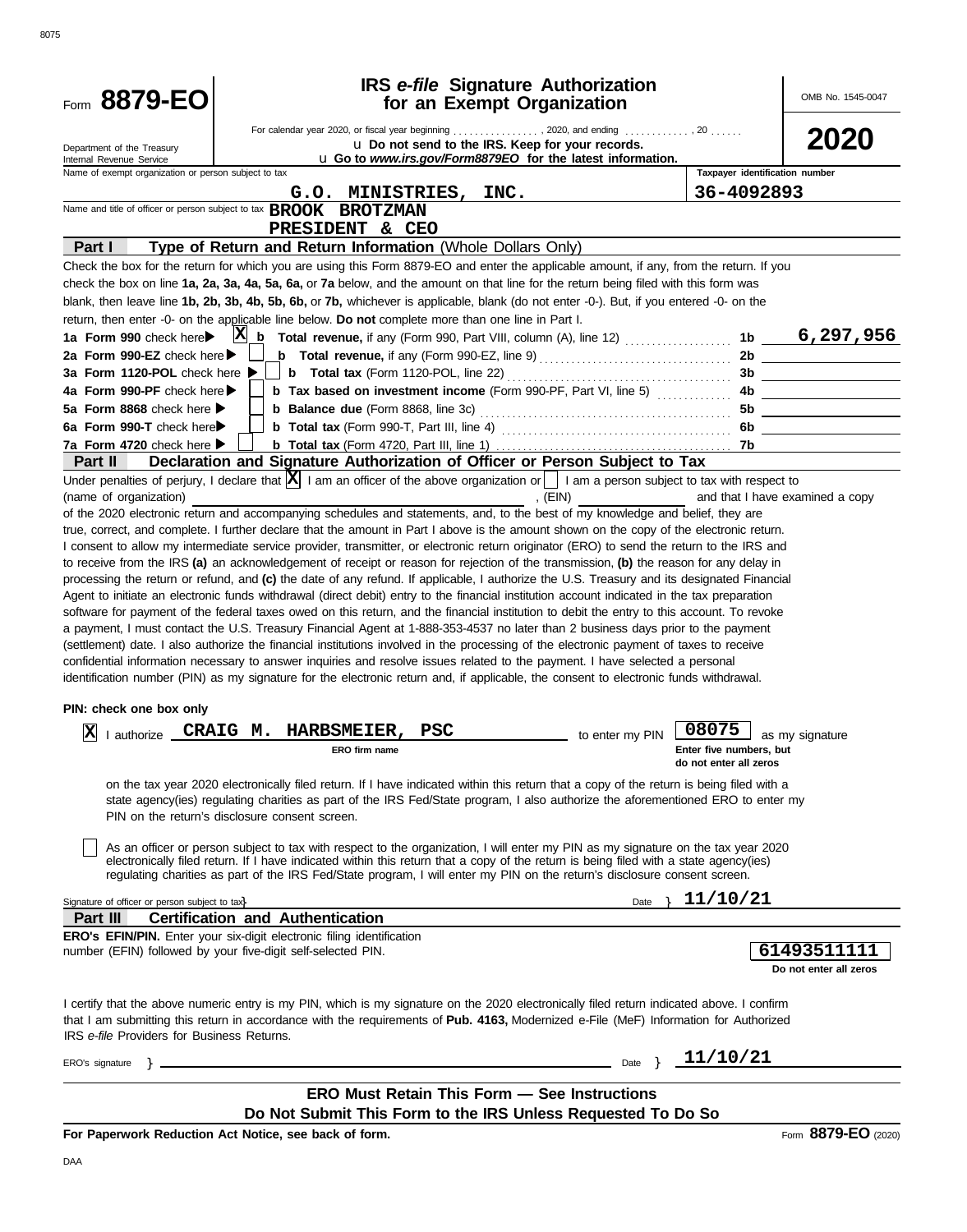| 8075<br>۰.<br>۰,<br>٠ |  |
|-----------------------|--|
|                       |  |



# **990 2020 2010 2020 2020 2020 2020 2020 2020 2020 2020 2020 2020 2020 2020 2020 2020 2020 2020 2020 2020 2020 2020 2020 2020 2020 2020 2020 2020 2020 2020 2020**

**u** Do not enter social security numbers on this form as it may be made public.

Internal Revenue Service u **Go to** *www.irs.gov/Form990* **for instructions and the latest information.**

OMB No. 1545-0047 **Open to Public<br>Inspection** 

|                                |                             |                       | For the 2020 calendar year, or tax year beginning                                                                                                                          |                      | a so to <i>www.ms.govn</i> chinzzo for modiactions and the latest imormation<br>, and ending |                  |                                               |                    |                                                 |
|--------------------------------|-----------------------------|-----------------------|----------------------------------------------------------------------------------------------------------------------------------------------------------------------------|----------------------|----------------------------------------------------------------------------------------------|------------------|-----------------------------------------------|--------------------|-------------------------------------------------|
| в                              | Check if applicable:        |                       | C Name of organization                                                                                                                                                     |                      |                                                                                              |                  |                                               |                    | D Employer identification number                |
|                                | Address change              |                       | G.O. MINISTRIES, INC.                                                                                                                                                      |                      |                                                                                              |                  |                                               |                    |                                                 |
|                                |                             |                       | Doing business as                                                                                                                                                          |                      |                                                                                              |                  |                                               |                    | 36-4092893                                      |
|                                | Name change                 |                       | Number and street (or P.O. box if mail is not delivered to street address)                                                                                                 |                      |                                                                                              |                  | Room/suite                                    | E Telephone number |                                                 |
|                                | Initial return              |                       | 11501 PLANTSIDE DRIVE, STE 14                                                                                                                                              |                      |                                                                                              |                  |                                               |                    |                                                 |
|                                | Final return/<br>terminated |                       | City or town, state or province, country, and ZIP or foreign postal code                                                                                                   |                      |                                                                                              |                  |                                               |                    |                                                 |
|                                |                             |                       | <b>LOUISVILLE</b>                                                                                                                                                          | KY 40299             |                                                                                              |                  |                                               | G Gross receipts\$ | 6,310,916                                       |
|                                | Amended return              |                       | F Name and address of principal officer:                                                                                                                                   |                      |                                                                                              |                  |                                               |                    |                                                 |
|                                | Application pending         |                       | BROOK BROTZMAN                                                                                                                                                             |                      |                                                                                              |                  | H(a) Is this a group return for subordinates? |                    | X No<br>Yes                                     |
|                                |                             |                       | 15809 WATERSTONE CT                                                                                                                                                        |                      |                                                                                              |                  | H(b) Are all subordinates included?           |                    | No<br>Yes                                       |
|                                |                             |                       | <b>LOUISVILLE</b>                                                                                                                                                          | KY                   | 40245                                                                                        |                  |                                               |                    | If "No," attach a list. See instructions        |
|                                |                             | Tax-exempt status:    | $X = 501(c)(3)$<br>501(c)<br>$\lambda$                                                                                                                                     | $t$ (insert no.)     | 4947(a)(1) or                                                                                | 527              |                                               |                    |                                                 |
|                                | Website: U                  |                       | WWW.GO-MINISTRIES.ORG                                                                                                                                                      |                      |                                                                                              |                  | H(c) Group exemption number LI                |                    |                                                 |
| ĸ                              |                             | Form of organization: | $ \mathbf{X} $ Corporation<br>Trust<br>Association                                                                                                                         | Other <b>u</b>       |                                                                                              |                  | L Year of formation: $1996$                   |                    | <b>M</b> State of legal domicile: $\mathbf{KY}$ |
|                                | Part I                      |                       | <b>Summary</b>                                                                                                                                                             |                      |                                                                                              |                  |                                               |                    |                                                 |
|                                |                             |                       |                                                                                                                                                                            |                      |                                                                                              |                  |                                               |                    |                                                 |
|                                |                             |                       | SEE SCHEDULE O                                                                                                                                                             |                      |                                                                                              |                  |                                               |                    |                                                 |
| Governance                     |                             |                       |                                                                                                                                                                            |                      |                                                                                              |                  |                                               |                    |                                                 |
|                                |                             |                       |                                                                                                                                                                            |                      |                                                                                              |                  |                                               |                    |                                                 |
|                                |                             |                       |                                                                                                                                                                            |                      |                                                                                              |                  |                                               |                    |                                                 |
|                                |                             |                       | 2 Check this box u    if the organization discontinued its operations or disposed of more than 25% of its net assets.                                                      |                      |                                                                                              |                  |                                               |                    |                                                 |
| య                              |                             |                       | 3 Number of voting members of the governing body (Part VI, line 1a)                                                                                                        |                      |                                                                                              |                  |                                               | 3                  | 8                                               |
| <b>Activities</b>              |                             |                       |                                                                                                                                                                            |                      |                                                                                              |                  |                                               | 4                  | 6                                               |
|                                |                             |                       | Total number of individuals employed in calendar year 2020 (Part V, line 2a) [[[[[[[[[[[[[[[[[[[[[[[[[[[[[[[[                                                              |                      |                                                                                              |                  |                                               |                    | 33                                              |
|                                |                             |                       | 6 Total number of volunteers (estimate if necessary)                                                                                                                       |                      |                                                                                              |                  |                                               | 6                  | 0                                               |
|                                |                             |                       |                                                                                                                                                                            |                      |                                                                                              |                  |                                               | 7a                 | 0                                               |
|                                |                             |                       |                                                                                                                                                                            |                      |                                                                                              |                  |                                               | 7b                 | 0                                               |
|                                |                             |                       |                                                                                                                                                                            |                      |                                                                                              |                  | Prior Year                                    |                    | Current Year                                    |
|                                |                             |                       | 8 Contributions and grants (Part VIII, line 1h)                                                                                                                            |                      |                                                                                              |                  | 4,767,558                                     |                    | 282,120                                         |
| Revenue                        |                             |                       | 9 Program service revenue (Part VIII, line 2g)                                                                                                                             |                      |                                                                                              |                  | 1,087,365                                     |                    | 6,028,796                                       |
|                                |                             |                       | 10 Investment income (Part VIII, column (A), lines 3, 4, and 7d)                                                                                                           |                      |                                                                                              |                  |                                               |                    |                                                 |
|                                |                             |                       | 11 Other revenue (Part VIII, column (A), lines 5, 6d, 8c, 9c, 10c, and 11e)                                                                                                |                      |                                                                                              |                  |                                               |                    | $-12,960$                                       |
|                                |                             |                       | 12 Total revenue – add lines 8 through 11 (must equal Part VIII, column (A), line 12)                                                                                      |                      |                                                                                              |                  | $\overline{5,854,923}$                        |                    | 6,297,956                                       |
|                                |                             |                       | 13 Grants and similar amounts paid (Part IX, column (A), lines 1-3)                                                                                                        |                      |                                                                                              |                  |                                               |                    |                                                 |
|                                |                             |                       | 14 Benefits paid to or for members (Part IX, column (A), line 4)                                                                                                           |                      |                                                                                              |                  |                                               |                    |                                                 |
|                                |                             |                       |                                                                                                                                                                            |                      |                                                                                              |                  | 1,399,144                                     |                    | 1,975,297                                       |
| w                              |                             |                       | 15 Salaries, other compensation, employee benefits (Part IX, column (A), lines 5-10)                                                                                       |                      |                                                                                              |                  |                                               |                    |                                                 |
| pense.                         |                             |                       | 16a Professional fundraising fees (Part IX, column (A), line 11e)                                                                                                          |                      | 1,853                                                                                        |                  |                                               |                    |                                                 |
| யி                             |                             |                       | <b>b</b> Total fundraising expenses (Part IX, column (D), line 25) <b>u</b>                                                                                                |                      |                                                                                              |                  |                                               |                    |                                                 |
|                                |                             |                       |                                                                                                                                                                            |                      |                                                                                              |                  | 4,379,406                                     |                    | 3,447,819                                       |
|                                |                             |                       | 18 Total expenses. Add lines 13-17 (must equal Part IX, column (A), line 25) [                                                                                             |                      |                                                                                              |                  |                                               | 5,778,550          | $\overline{5,423,116}$                          |
|                                |                             |                       | 19 Revenue less expenses. Subtract line 18 from line 12                                                                                                                    |                      |                                                                                              |                  |                                               | 76,373             | 874,840                                         |
|                                |                             |                       |                                                                                                                                                                            |                      |                                                                                              |                  | Beginning of Current Year                     |                    | End of Year                                     |
| Net Assets or<br>Fund Balances |                             |                       |                                                                                                                                                                            |                      |                                                                                              |                  | 2,976,897                                     |                    | 4,006,309                                       |
|                                |                             |                       | 21 Total liabilities (Part X, line 26)                                                                                                                                     |                      |                                                                                              |                  |                                               | 364,374            | 524,737                                         |
|                                |                             |                       |                                                                                                                                                                            |                      |                                                                                              |                  | 2,612,523                                     |                    | 3,481,572                                       |
|                                | Part II                     |                       | <b>Signature Block</b>                                                                                                                                                     |                      |                                                                                              |                  |                                               |                    |                                                 |
|                                |                             |                       | Under penalties of perjury, I declare that I have examined this return, including accompanying schedules and statements, and to the best of my knowledge and belief, it is |                      |                                                                                              |                  |                                               |                    |                                                 |
|                                |                             |                       | true, correct, and complete. Declaration of preparer (other than officer) is based on all information of which preparer has any knowledge.                                 |                      |                                                                                              |                  |                                               |                    |                                                 |
|                                |                             |                       |                                                                                                                                                                            |                      |                                                                                              |                  |                                               |                    |                                                 |
| Sign                           |                             |                       | Signature of officer                                                                                                                                                       |                      |                                                                                              |                  |                                               | Date               |                                                 |
| Here                           |                             |                       | <b>BROOK</b><br><b>BROTZMAN</b>                                                                                                                                            |                      |                                                                                              | <b>PRESIDENT</b> | &.                                            | <b>CEO</b>         |                                                 |
|                                |                             |                       | Type or print name and title                                                                                                                                               |                      |                                                                                              |                  |                                               |                    |                                                 |
|                                |                             |                       | Print/Type preparer's name                                                                                                                                                 | Preparer's signature |                                                                                              |                  | Date                                          | Check              | <b>PTIN</b><br>if                               |
| Paid                           |                             |                       | <b>CRAIG HARBSMEIER</b>                                                                                                                                                    |                      |                                                                                              |                  |                                               |                    | P01059809<br>self-employed                      |
|                                | Preparer                    |                       | CRAIG M.                                                                                                                                                                   | <b>HARBSMEIER,</b>   | PSC                                                                                          |                  |                                               | Firm's EIN         | 54-2132995                                      |
|                                | <b>Use Only</b>             | Firm's name           | 2305 HURSTBOURNE VILLAGE DR STE                                                                                                                                            |                      |                                                                                              | 700              |                                               |                    |                                                 |
|                                |                             |                       | LOUISVILLE,<br>ΚY                                                                                                                                                          | 40299                |                                                                                              |                  |                                               |                    | 502-491-4004                                    |
|                                |                             | Firm's address        |                                                                                                                                                                            |                      |                                                                                              |                  |                                               | Phone no.          |                                                 |
|                                |                             |                       |                                                                                                                                                                            |                      |                                                                                              |                  |                                               |                    | $ \mathbf{X} $ Yes<br>  No                      |

For Paperwork Reduction Act Notice, see the separate instructions.<br>DAA Form **990** (2020) **X**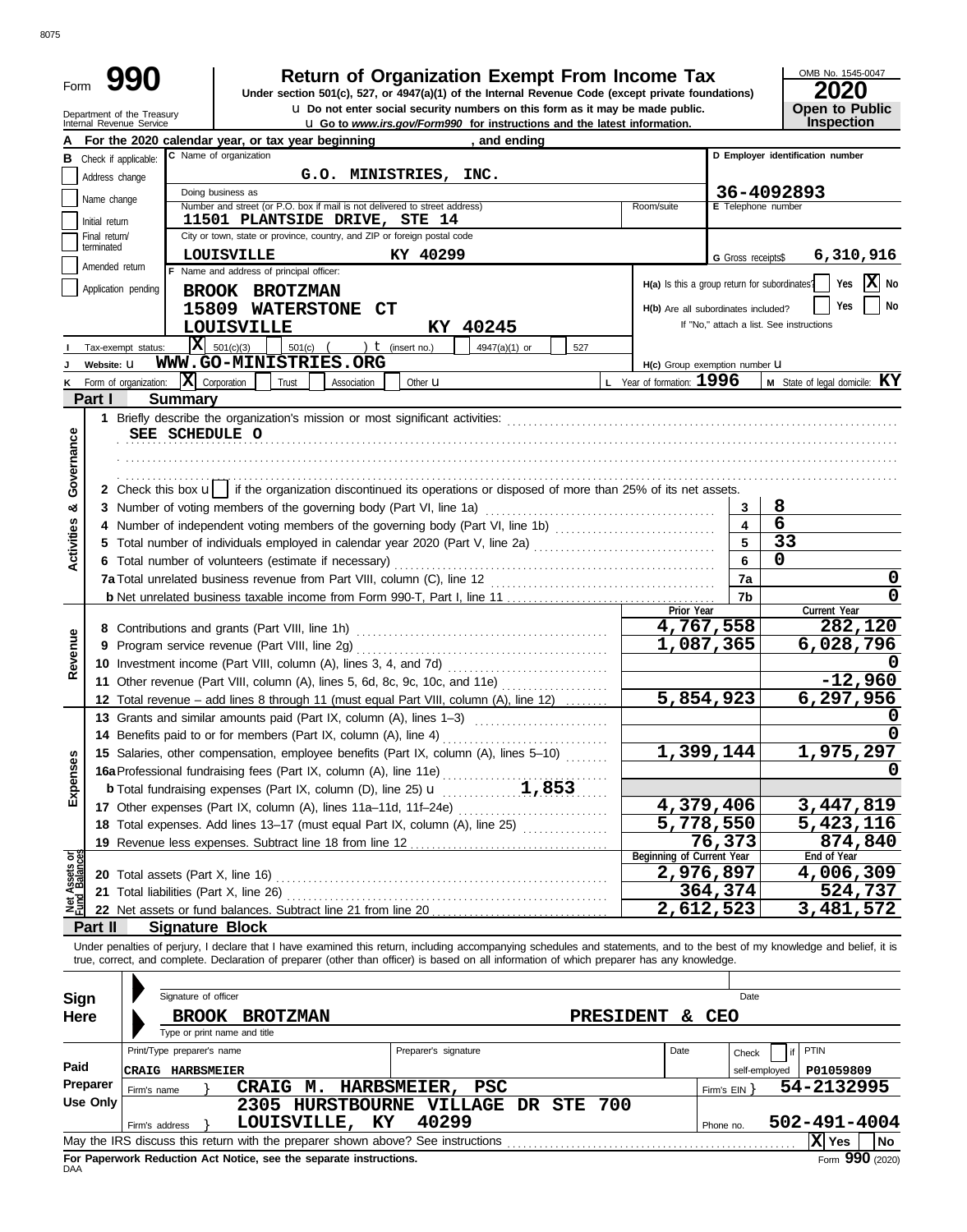|                                         | Form 990 (2020) $G.O.$ MINISTRIES,                               |                                                                                                    |                                                                                                                                                                                                                                             | Page 2                  |
|-----------------------------------------|------------------------------------------------------------------|----------------------------------------------------------------------------------------------------|---------------------------------------------------------------------------------------------------------------------------------------------------------------------------------------------------------------------------------------------|-------------------------|
| Part III                                |                                                                  | <b>Statement of Program Service Accomplishments</b>                                                |                                                                                                                                                                                                                                             | $ \mathbf{x} $          |
|                                         | Briefly describe the organization's mission:                     |                                                                                                    |                                                                                                                                                                                                                                             |                         |
| SEE SCHEDULE O                          |                                                                  |                                                                                                    |                                                                                                                                                                                                                                             |                         |
|                                         |                                                                  |                                                                                                    |                                                                                                                                                                                                                                             |                         |
|                                         |                                                                  |                                                                                                    |                                                                                                                                                                                                                                             |                         |
|                                         |                                                                  |                                                                                                    |                                                                                                                                                                                                                                             |                         |
|                                         |                                                                  |                                                                                                    | Did the organization undertake any significant program services during the year which were not listed on the                                                                                                                                | Yes $ \overline{X} $ No |
| prior Form 990 or 990-EZ?               | If "Yes," describe these new services on Schedule O.             |                                                                                                    |                                                                                                                                                                                                                                             |                         |
|                                         |                                                                  | Did the organization cease conducting, or make significant changes in how it conducts, any program |                                                                                                                                                                                                                                             |                         |
| services?                               |                                                                  |                                                                                                    |                                                                                                                                                                                                                                             | Yes $\overline{X}$ No   |
|                                         | If "Yes," describe these changes on Schedule O.                  |                                                                                                    |                                                                                                                                                                                                                                             |                         |
|                                         |                                                                  |                                                                                                    | Describe the organization's program service accomplishments for each of its three largest program services, as measured by                                                                                                                  |                         |
|                                         |                                                                  |                                                                                                    | expenses. Section 501(c)(3) and 501(c)(4) organizations are required to report the amount of grants and allocations to others,                                                                                                              |                         |
|                                         |                                                                  | the total expenses, and revenue, if any, for each program service reported.                        |                                                                                                                                                                                                                                             |                         |
| 4a (Code:                               | ) (Expenses \$                                                   | 702,931<br>including grants of \$                                                                  | ) (Revenue \$<br>EMPOWERMENT AND DISCIPLESHIP OF LOCAL LEADERS TO REDEEM PEOPLE THROUGH<br>ESTABLISHMENT OF NEW CHURCHES AND MEDICAL CLINICS, AND RENEW COMMUNITIES<br>THROUGH CREATION OF SMALL BUSINESSES AND INTERNATIONAL PARTNERSHIPS. |                         |
|                                         |                                                                  |                                                                                                    |                                                                                                                                                                                                                                             |                         |
|                                         |                                                                  |                                                                                                    |                                                                                                                                                                                                                                             |                         |
|                                         |                                                                  |                                                                                                    |                                                                                                                                                                                                                                             |                         |
|                                         |                                                                  |                                                                                                    |                                                                                                                                                                                                                                             |                         |
|                                         |                                                                  |                                                                                                    |                                                                                                                                                                                                                                             |                         |
|                                         |                                                                  |                                                                                                    |                                                                                                                                                                                                                                             |                         |
|                                         |                                                                  |                                                                                                    |                                                                                                                                                                                                                                             |                         |
|                                         |                                                                  |                                                                                                    |                                                                                                                                                                                                                                             |                         |
| 4b (Code:                               | ) (Expenses \$                                                   | 761,605 including grants of \$                                                                     | ) (Revenue \$<br>A TRAINING FACILITY THAT TRAINS AND EMPOWERS FUTURE LEADERS TO REDEEM                                                                                                                                                      |                         |
|                                         |                                                                  | PEOPLE, RENEW COMMUNITIES AND RESTORE CREATION.                                                    |                                                                                                                                                                                                                                             |                         |
| 4c (Code:<br><b>RENEW</b><br><b>AND</b> | ) (Expenses \$<br>ADVANCE<br>SPORTS OUTREACH.                    | 402, 300 including grants of \$<br><b>FUTURE GENERATIONS THROUGH</b>                               | ) (Revenue \$<br>EDUCATION, NUTRITION,                                                                                                                                                                                                      |                         |
|                                         |                                                                  |                                                                                                    |                                                                                                                                                                                                                                             |                         |
|                                         |                                                                  |                                                                                                    |                                                                                                                                                                                                                                             |                         |
|                                         |                                                                  |                                                                                                    |                                                                                                                                                                                                                                             |                         |
|                                         |                                                                  |                                                                                                    |                                                                                                                                                                                                                                             |                         |
|                                         |                                                                  |                                                                                                    |                                                                                                                                                                                                                                             |                         |
|                                         |                                                                  |                                                                                                    |                                                                                                                                                                                                                                             |                         |
|                                         |                                                                  |                                                                                                    |                                                                                                                                                                                                                                             |                         |
| (Expenses \$                            | 4d Other program services (Describe on Schedule O.)<br>3,027,425 | including grants of \$                                                                             | ) (Revenue \$                                                                                                                                                                                                                               |                         |

Form 990 (2020)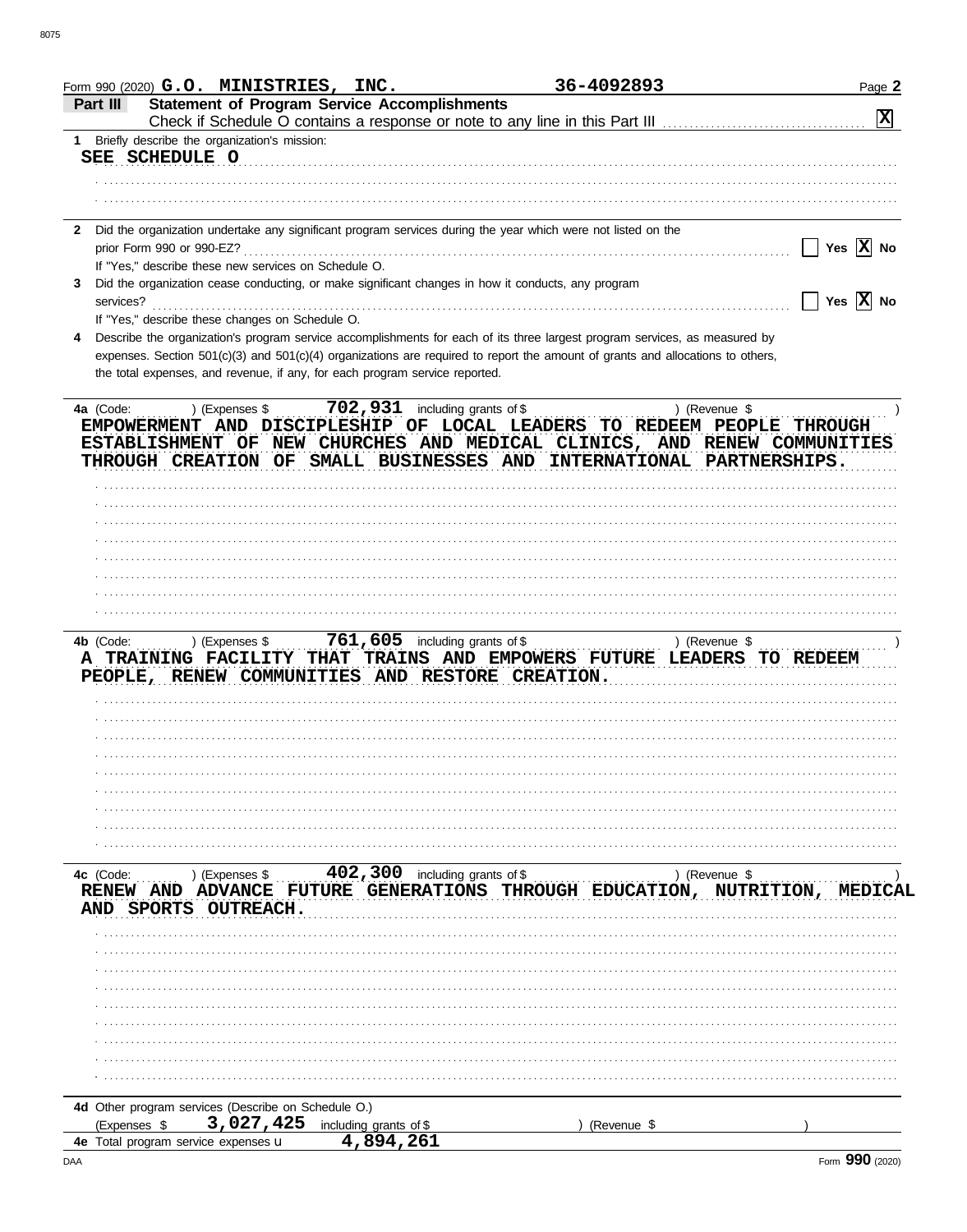Form 990 (2020) Page **3 G.O. MINISTRIES, INC. 36-4092893**

|     | <b>Checklist of Required Schedules</b><br><b>Part IV</b>                                                                                                                                                               |                 |     |    |
|-----|------------------------------------------------------------------------------------------------------------------------------------------------------------------------------------------------------------------------|-----------------|-----|----|
|     |                                                                                                                                                                                                                        |                 | Yes | No |
| 1   | Is the organization described in section $501(c)(3)$ or $4947(a)(1)$ (other than a private foundation)? If "Yes,"                                                                                                      |                 |     |    |
|     | complete Schedule A                                                                                                                                                                                                    | 1               | X   |    |
| 2   | Is the organization required to complete Schedule B, Schedule of Contributors (see instructions)?                                                                                                                      | $\mathbf{2}$    |     | X  |
| 3   | Did the organization engage in direct or indirect political campaign activities on behalf of or in opposition to                                                                                                       |                 |     |    |
|     | candidates for public office? If "Yes," complete Schedule C, Part I                                                                                                                                                    | 3               |     | X  |
| 4   | Section 501(c)(3) organizations. Did the organization engage in lobbying activities, or have a section 501(h)                                                                                                          |                 |     |    |
|     | election in effect during the tax year? If "Yes," complete Schedule C, Part II                                                                                                                                         | 4               |     | X  |
| 5   | Is the organization a section $501(c)(4)$ , $501(c)(5)$ , or $501(c)(6)$ organization that receives membership dues,                                                                                                   |                 |     | X  |
|     | assessments, or similar amounts as defined in Revenue Procedure 98-19? If "Yes," complete Schedule C, Part III                                                                                                         | 5               |     |    |
| 6   | Did the organization maintain any donor advised funds or any similar funds or accounts for which donors<br>have the right to provide advice on the distribution or investment of amounts in such funds or accounts? If |                 |     |    |
|     | "Yes," complete Schedule D, Part I                                                                                                                                                                                     | 6               |     | X  |
| 7   | Did the organization receive or hold a conservation easement, including easements to preserve open space,                                                                                                              |                 |     |    |
|     | the environment, historic land areas, or historic structures? If "Yes," complete Schedule D, Part II                                                                                                                   | 7               |     | X  |
| 8   | Did the organization maintain collections of works of art, historical treasures, or other similar assets? If "Yes,"                                                                                                    |                 |     |    |
|     | complete Schedule D, Part III                                                                                                                                                                                          | 8               |     | X  |
| 9   | Did the organization report an amount in Part X, line 21, for escrow or custodial account liability, serve as a                                                                                                        |                 |     |    |
|     | custodian for amounts not listed in Part X; or provide credit counseling, debt management, credit repair, or                                                                                                           |                 |     |    |
|     | debt negotiation services? If "Yes," complete Schedule D, Part IV                                                                                                                                                      | 9               |     | X  |
| 10  | Did the organization, directly or through a related organization, hold assets in donor-restricted endowments                                                                                                           |                 |     |    |
|     | or in quasi endowments? If "Yes," complete Schedule D, Part V                                                                                                                                                          | 10              |     | X  |
| 11  | If the organization's answer to any of the following questions is "Yes," then complete Schedule D, Parts VI,                                                                                                           |                 |     |    |
|     | VII, VIII, IX, or X as applicable.                                                                                                                                                                                     |                 |     |    |
| a   | Did the organization report an amount for land, buildings, and equipment in Part X, line 10? If "Yes,"                                                                                                                 |                 |     |    |
|     | complete Schedule D, Part VI                                                                                                                                                                                           | 11a             | x   |    |
| b   | Did the organization report an amount for investments—other securities in Part X, line 12, that is 5% or more                                                                                                          |                 |     |    |
|     | of its total assets reported in Part X, line 16? If "Yes," complete Schedule D, Part VII                                                                                                                               | 11b             |     | X  |
| c   | Did the organization report an amount for investments-program related in Part X, line 13, that is 5% or more                                                                                                           |                 |     |    |
|     | of its total assets reported in Part X, line 16? If "Yes," complete Schedule D, Part VIII [[[[[[[[[[[[[[[[[[[[                                                                                                         | 11c             |     | X  |
| d   | Did the organization report an amount for other assets in Part X, line 15, that is 5% or more of its total assets                                                                                                      |                 |     |    |
|     | reported in Part X, line 16? If "Yes," complete Schedule D, Part IX                                                                                                                                                    | 11d             |     | X  |
|     | Did the organization report an amount for other liabilities in Part X, line 25? If "Yes," complete Schedule D, Part X                                                                                                  | 11e             | X   |    |
| f   | Did the organization's separate or consolidated financial statements for the tax year include a footnote that addresses                                                                                                |                 |     |    |
|     | the organization's liability for uncertain tax positions under FIN 48 (ASC 740)? If "Yes," complete Schedule D, Part X                                                                                                 | 11f             |     | X  |
| 12a | Did the organization obtain separate, independent audited financial statements for the tax year? If "Yes," complete                                                                                                    |                 | X   |    |
|     | Schedule D, Parts XI and XII                                                                                                                                                                                           | 12a             |     |    |
|     | <b>b</b> Was the organization included in consolidated, independent audited financial statements for the tax year? If                                                                                                  | 12 <sub>b</sub> |     | X  |
| 13  | "Yes," and if the organization answered "No" to line 12a, then completing Schedule D, Parts XI and XII is optional                                                                                                     | 13              |     | X  |
| 14a |                                                                                                                                                                                                                        | 14a             | х   |    |
| b   | Did the organization have aggregate revenues or expenses of more than \$10,000 from grantmaking,                                                                                                                       |                 |     |    |
|     | fundraising, business, investment, and program service activities outside the United States, or aggregate                                                                                                              |                 |     |    |
|     | foreign investments valued at \$100,000 or more? If "Yes," complete Schedule F, Parts I and IV [[[[[[[[[[[[[[[[                                                                                                        | 14b             |     | X  |
| 15  | Did the organization report on Part IX, column (A), line 3, more than \$5,000 of grants or other assistance to or                                                                                                      |                 |     |    |
|     | for any foreign organization? If "Yes," complete Schedule F, Parts II and IV                                                                                                                                           | 15              |     | X  |
| 16  | Did the organization report on Part IX, column (A), line 3, more than \$5,000 of aggregate grants or other                                                                                                             |                 |     |    |
|     |                                                                                                                                                                                                                        | 16              |     | X  |
| 17  | Did the organization report a total of more than \$15,000 of expenses for professional fundraising services on                                                                                                         |                 |     |    |
|     |                                                                                                                                                                                                                        | 17              |     | X  |
| 18  | Did the organization report more than \$15,000 total of fundraising event gross income and contributions on                                                                                                            |                 |     |    |
|     | Part VIII, lines 1c and 8a? If "Yes," complete Schedule G, Part II                                                                                                                                                     | 18              |     | X  |
| 19  | Did the organization report more than \$15,000 of gross income from gaming activities on Part VIII, line 9a?                                                                                                           |                 |     |    |
|     |                                                                                                                                                                                                                        | 19              |     | X  |
| 20a |                                                                                                                                                                                                                        | 20a             |     | X  |
| b   |                                                                                                                                                                                                                        | 20 <sub>b</sub> |     |    |
| 21  | Did the organization report more than \$5,000 of grants or other assistance to any domestic organization or                                                                                                            |                 |     |    |
|     |                                                                                                                                                                                                                        | 21              |     | X  |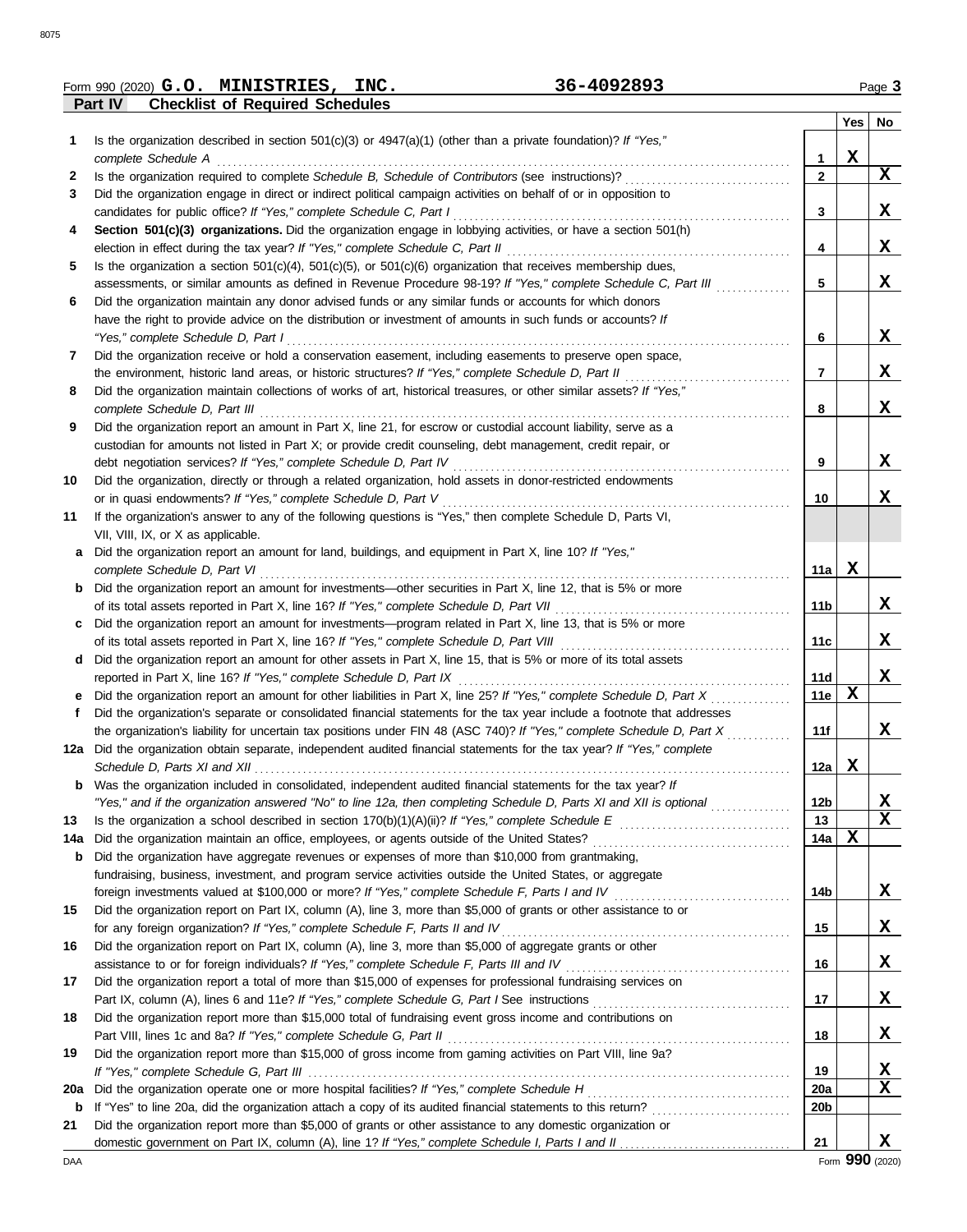|     | Part IV<br><b>Checklist of Required Schedules (continued)</b>                                                                                                     |                 |     |             |
|-----|-------------------------------------------------------------------------------------------------------------------------------------------------------------------|-----------------|-----|-------------|
|     |                                                                                                                                                                   |                 | Yes | No          |
| 22  | Did the organization report more than \$5,000 of grants or other assistance to or for domestic individuals on                                                     |                 |     |             |
|     | Part IX, column (A), line 2? If "Yes," complete Schedule I, Parts I and III                                                                                       | 22              |     | X           |
| 23  | Did the organization answer "Yes" to Part VII, Section A, line 3, 4, or 5 about compensation of the                                                               |                 |     |             |
|     | organization's current and former officers, directors, trustees, key employees, and highest compensated                                                           |                 |     |             |
|     | employees? If "Yes," complete Schedule J                                                                                                                          | 23              | x   |             |
|     | 24a Did the organization have a tax-exempt bond issue with an outstanding principal amount of more than                                                           |                 |     |             |
|     | \$100,000 as of the last day of the year, that was issued after December 31, 2002? If "Yes," answer lines 24b                                                     |                 |     | X           |
| b   | through 24d and complete Schedule K. If "No," go to line 25a<br>Did the organization invest any proceeds of tax-exempt bonds beyond a temporary period exception? | 24a<br>24b      |     |             |
|     | Did the organization maintain an escrow account other than a refunding escrow at any time during the year                                                         |                 |     |             |
|     | to defease any tax-exempt bonds?                                                                                                                                  | 24c             |     |             |
| d   |                                                                                                                                                                   | 24d             |     |             |
|     | 25a Section 501(c)(3), 501(c)(4), and 501(c)(29) organizations. Did the organization engage in an excess benefit                                                  |                 |     |             |
|     | transaction with a disqualified person during the year? If "Yes," complete Schedule L, Part I                                                                     | 25a             |     | X           |
| b   | Is the organization aware that it engaged in an excess benefit transaction with a disqualified person in a prior                                                  |                 |     |             |
|     | year, and that the transaction has not been reported on any of the organization's prior Forms 990 or 990-EZ?                                                      |                 |     |             |
|     | If "Yes," complete Schedule L, Part I                                                                                                                             | 25 <sub>b</sub> |     | X           |
| 26  | Did the organization report any amount on Part X, line 5 or 22, for receivables from or payables to any current                                                   |                 |     |             |
|     | or former officer, director, trustee, key employee, creator or founder, substantial contributor, or 35%                                                           |                 |     |             |
|     | controlled entity or family member of any of these persons? If "Yes," complete Schedule L, Part II                                                                | 26              |     | X           |
| 27  | Did the organization provide a grant or other assistance to any current or former officer, director, trustee, key                                                 |                 |     |             |
|     | employee, creator or founder, substantial contributor or employee thereof, a grant selection committee                                                            |                 |     |             |
|     | member, or to a 35% controlled entity (including an employee thereof) or family member of any of these                                                            |                 |     |             |
|     | persons? If "Yes," complete Schedule L, Part III                                                                                                                  | 27              |     | X           |
| 28  | Was the organization a party to a business transaction with one of the following parties (see Schedule L, Part                                                    |                 |     |             |
|     | IV instructions, for applicable filing thresholds, conditions, and exceptions):                                                                                   |                 |     |             |
| a   | A current or former officer, director, trustee, key employee, creator or founder, or substantial contributor? If                                                  |                 |     |             |
|     | "Yes," complete Schedule L, Part IV                                                                                                                               | 28a             |     | X           |
| b   | A family member of any individual described in line 28a? If "Yes," complete Schedule L, Part IV [[[[[[[[[[[[[                                                     | 28b             |     | X           |
| c   | A 35% controlled entity of one or more individuals and/or organizations described in lines 28a or 28b? If                                                         |                 |     |             |
|     | "Yes," complete Schedule L, Part IV                                                                                                                               | 28c             |     | X           |
| 29  |                                                                                                                                                                   | 29              |     | $\mathbf x$ |
| 30  | Did the organization receive contributions of art, historical treasures, or other similar assets, or qualified                                                    |                 |     |             |
|     | conservation contributions? If "Yes," complete Schedule M                                                                                                         | 30              |     | X<br>X      |
| 31  | Did the organization liquidate, terminate, or dissolve and cease operations? If "Yes," complete Schedule N, Part I                                                | 31              |     |             |
|     | Did the organization sell, exchange, dispose of, or transfer more than 25% of its net assets? If "Yes,"                                                           |                 |     | X           |
| 33  | complete Schedule N, Part II<br>Did the organization own 100% of an entity disregarded as separate from the organization under Regulations                        | 32              |     |             |
|     | sections 301.7701-2 and 301.7701-3? If "Yes," complete Schedule R, Part I                                                                                         | 33              |     | X           |
| 34  | Was the organization related to any tax-exempt or taxable entity? If "Yes," complete Schedule R, Part II, III,                                                    |                 |     |             |
|     | or IV, and Part V, line 1                                                                                                                                         | 34              |     | X           |
| 35a |                                                                                                                                                                   | 35a             |     | X           |
| b   | If "Yes" to line 35a, did the organization receive any payment from or engage in any transaction with a                                                           |                 |     |             |
|     | controlled entity within the meaning of section 512(b)(13)? If "Yes," complete Schedule R, Part V, line 2                                                         | 35 <sub>b</sub> |     |             |
| 36  | Section 501(c)(3) organizations. Did the organization make any transfers to an exempt non-charitable                                                              |                 |     |             |
|     | related organization? If "Yes," complete Schedule R, Part V, line 2                                                                                               | 36              |     | X           |
| 37  | Did the organization conduct more than 5% of its activities through an entity that is not a related organization                                                  |                 |     |             |
|     | and that is treated as a partnership for federal income tax purposes? If "Yes," complete Schedule R, Part VI                                                      | 37              |     | X           |
| 38  | Did the organization complete Schedule O and provide explanations in Schedule O for Part VI, lines 11b and                                                        |                 |     |             |
|     | 19? Note: All Form 990 filers are required to complete Schedule O.                                                                                                | 38              |     | X           |
|     | Statements Regarding Other IRS Filings and Tax Compliance<br>Part V                                                                                               |                 |     |             |
|     |                                                                                                                                                                   |                 |     |             |
|     |                                                                                                                                                                   |                 | Yes | No          |
| 1a  | $\overline{\mathbf{3}}$<br>Enter the number reported in Box 3 of Form 1096. Enter -0- if not applicable<br>1a                                                     |                 |     |             |
| b   | $\mathbf 0$<br>1 <sub>b</sub><br>Enter the number of Forms W-2G included in line 1a. Enter -0- if not applicable                                                  |                 |     |             |
| c   | Did the organization comply with backup withholding rules for reportable payments to vendors and                                                                  |                 |     |             |
|     |                                                                                                                                                                   | 1 <sub>c</sub>  |     |             |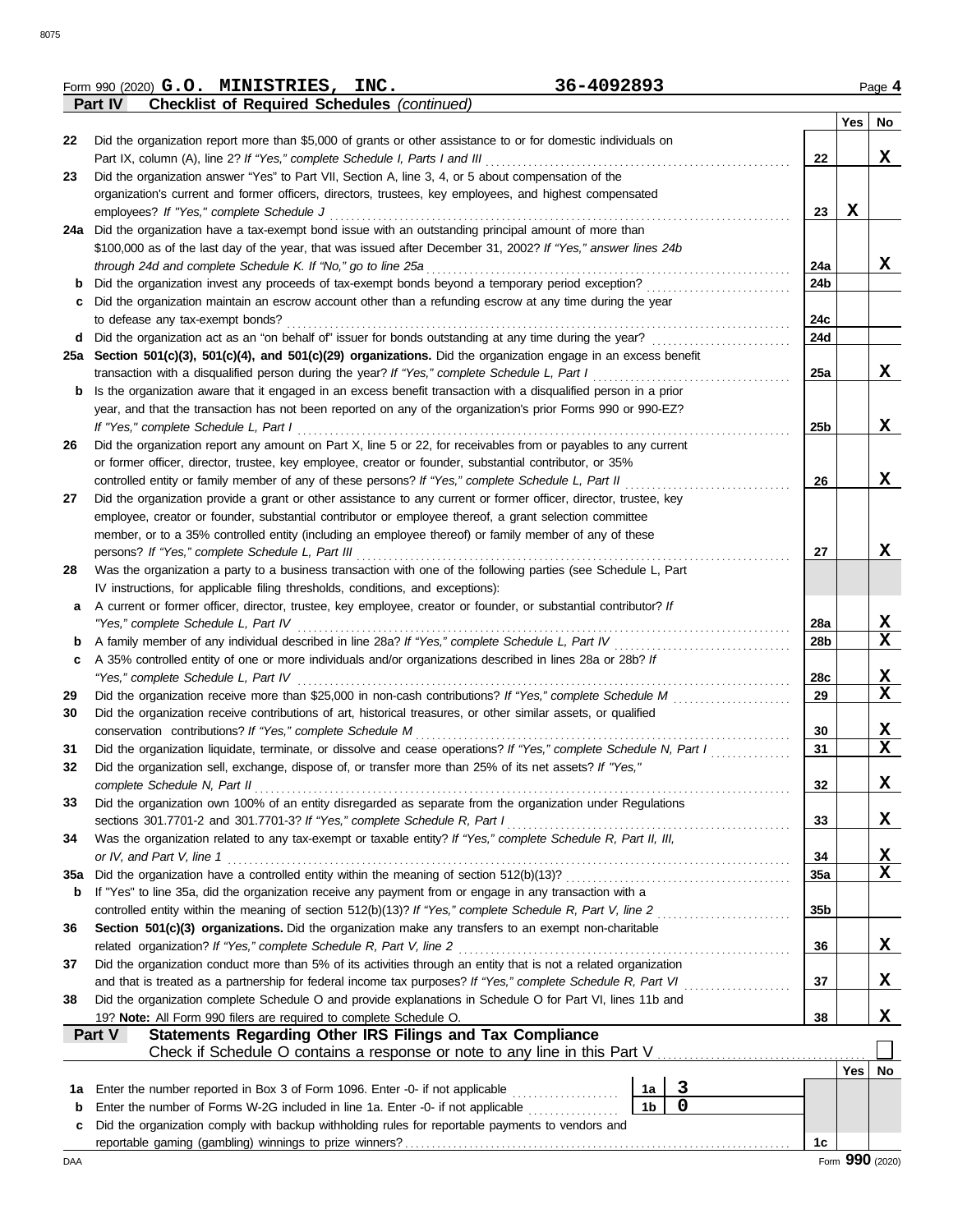|         |                                                                                                                                                                |                      | Yes | No     |  |  |  |  |  |  |
|---------|----------------------------------------------------------------------------------------------------------------------------------------------------------------|----------------------|-----|--------|--|--|--|--|--|--|
|         | 2a Enter the number of employees reported on Form W-3, Transmittal of Wage and Tax                                                                             |                      |     |        |  |  |  |  |  |  |
|         | 33<br>2a<br>Statements, filed for the calendar year ending with or within the year covered by this return                                                      |                      |     |        |  |  |  |  |  |  |
| b       | If at least one is reported on line 2a, did the organization file all required federal employment tax returns?                                                 | 2b                   | X   |        |  |  |  |  |  |  |
|         | Note: If the sum of lines 1a and 2a is greater than 250, you may be required to e-file (see instructions)                                                      |                      |     |        |  |  |  |  |  |  |
| За      | Did the organization have unrelated business gross income of \$1,000 or more during the year?                                                                  | За                   |     | X      |  |  |  |  |  |  |
| b       | If "Yes," has it filed a Form 990-T for this year? If "No" to line 3b, provide an explanation on Schedule O                                                    | 3b                   |     |        |  |  |  |  |  |  |
| 4a      | At any time during the calendar year, did the organization have an interest in, or a signature or other authority over,                                        |                      |     |        |  |  |  |  |  |  |
|         | a financial account in a foreign country (such as a bank account, securities account, or other financial account)?                                             | 4a                   |     | X      |  |  |  |  |  |  |
| b       | If "Yes," enter the name of the foreign country <b>u</b>                                                                                                       |                      |     |        |  |  |  |  |  |  |
|         | See instructions for filing requirements for FinCEN Form 114, Report of Foreign Bank and Financial Accounts (FBAR).                                            |                      |     |        |  |  |  |  |  |  |
| 5a      |                                                                                                                                                                | 5a<br>5 <sub>b</sub> |     | X<br>X |  |  |  |  |  |  |
| b       |                                                                                                                                                                |                      |     |        |  |  |  |  |  |  |
| с       | If "Yes" to line 5a or 5b, did the organization file Form 8886-T?                                                                                              | 5c                   |     |        |  |  |  |  |  |  |
| 6a      | Does the organization have annual gross receipts that are normally greater than \$100,000, and did the                                                         |                      |     |        |  |  |  |  |  |  |
|         | organization solicit any contributions that were not tax deductible as charitable contributions?                                                               | 6a                   |     | X      |  |  |  |  |  |  |
| b       | If "Yes," did the organization include with every solicitation an express statement that such contributions or                                                 |                      |     |        |  |  |  |  |  |  |
|         | gifts were not tax deductible?                                                                                                                                 | 6b                   |     |        |  |  |  |  |  |  |
| 7       | Organizations that may receive deductible contributions under section 170(c).                                                                                  |                      |     |        |  |  |  |  |  |  |
| a       | Did the organization receive a payment in excess of \$75 made partly as a contribution and partly for goods                                                    |                      |     |        |  |  |  |  |  |  |
|         | and services provided to the payor?                                                                                                                            | 7a                   |     |        |  |  |  |  |  |  |
| b       |                                                                                                                                                                | 7b                   |     |        |  |  |  |  |  |  |
| с       | Did the organization sell, exchange, or otherwise dispose of tangible personal property for which it was                                                       |                      |     |        |  |  |  |  |  |  |
|         | required to file Form 8282?                                                                                                                                    | 7c                   |     |        |  |  |  |  |  |  |
| d       | 7d<br>If "Yes," indicate the number of Forms 8282 filed during the year                                                                                        |                      |     |        |  |  |  |  |  |  |
| е       |                                                                                                                                                                | 7e                   |     |        |  |  |  |  |  |  |
| t       | Did the organization, during the year, pay premiums, directly or indirectly, on a personal benefit contract?                                                   | 7f                   |     |        |  |  |  |  |  |  |
| g       | If the organization received a contribution of qualified intellectual property, did the organization file Form 8899 as required?                               | 7g                   |     |        |  |  |  |  |  |  |
| h       | If the organization received a contribution of cars, boats, airplanes, or other vehicles, did the organization file a Form 1098-C?                             | 7h                   |     |        |  |  |  |  |  |  |
| 8       | Sponsoring organizations maintaining donor advised funds. Did a donor advised fund maintained by the                                                           |                      |     |        |  |  |  |  |  |  |
|         | sponsoring organization have excess business holdings at any time during the year?                                                                             | 8                    |     |        |  |  |  |  |  |  |
| 9       | Sponsoring organizations maintaining donor advised funds.                                                                                                      |                      |     |        |  |  |  |  |  |  |
| а       | Did the sponsoring organization make any taxable distributions under section 4966?                                                                             | 9a                   |     |        |  |  |  |  |  |  |
| b       |                                                                                                                                                                | 9b                   |     |        |  |  |  |  |  |  |
| 10      | Section 501(c)(7) organizations. Enter:                                                                                                                        |                      |     |        |  |  |  |  |  |  |
| а       | Initiation fees and capital contributions included on Part VIII, line 12<br>10a                                                                                |                      |     |        |  |  |  |  |  |  |
| b       | 10 <sub>b</sub><br>Gross receipts, included on Form 990, Part VIII, line 12, for public use of club facilities                                                 |                      |     |        |  |  |  |  |  |  |
| 11      | Section 501(c)(12) organizations. Enter:                                                                                                                       |                      |     |        |  |  |  |  |  |  |
| а       | 11a<br>Gross income from members or shareholders                                                                                                               |                      |     |        |  |  |  |  |  |  |
| b       | Gross income from other sources (Do not net amounts due or paid to other sources                                                                               |                      |     |        |  |  |  |  |  |  |
|         | 11 <sub>b</sub><br>Section 4947(a)(1) non-exempt charitable trusts. Is the organization filing Form 990 in lieu of Form 1041? [[[[[[[[[[[[[[[[[[[[[[[[]]]]]]]] | 12a                  |     |        |  |  |  |  |  |  |
| 12a     | 12 <sub>b</sub>                                                                                                                                                |                      |     |        |  |  |  |  |  |  |
| b<br>13 | If "Yes," enter the amount of tax-exempt interest received or accrued during the year<br>Section 501(c)(29) qualified nonprofit health insurance issuers.      |                      |     |        |  |  |  |  |  |  |
|         |                                                                                                                                                                | 13а                  |     |        |  |  |  |  |  |  |
| a       | Note: See the instructions for additional information the organization must report on Schedule O.                                                              |                      |     |        |  |  |  |  |  |  |
| b       | Enter the amount of reserves the organization is required to maintain by the states in which                                                                   |                      |     |        |  |  |  |  |  |  |
|         | 13 <sub>b</sub>                                                                                                                                                |                      |     |        |  |  |  |  |  |  |
| c       | 13с<br>Enter the amount of reserves on hand                                                                                                                    |                      |     |        |  |  |  |  |  |  |
| 14a     |                                                                                                                                                                | 14a                  |     | X      |  |  |  |  |  |  |
| b       | If "Yes," has it filed a Form 720 to report these payments? If "No," provide an explanation on Schedule O                                                      | 14b                  |     |        |  |  |  |  |  |  |
| 15      | Is the organization subject to the section 4960 tax on payment(s) of more than \$1,000,000 in remuneration or                                                  |                      |     |        |  |  |  |  |  |  |
|         |                                                                                                                                                                | 15                   |     | X      |  |  |  |  |  |  |
|         | If "Yes," see instructions and file Form 4720, Schedule N.                                                                                                     |                      |     |        |  |  |  |  |  |  |
| 16      | Is the organization an educational institution subject to the section 4968 excise tax on net investment income?                                                | 16                   |     | X      |  |  |  |  |  |  |
|         | If "Yes," complete Form 4720, Schedule O.                                                                                                                      |                      |     |        |  |  |  |  |  |  |
|         |                                                                                                                                                                |                      |     |        |  |  |  |  |  |  |

**Part V Statements Regarding Other IRS Filings and Tax Compliance** *(continued)*

Form 990 (2020) Page **5 G.O. MINISTRIES, INC. 36-4092893**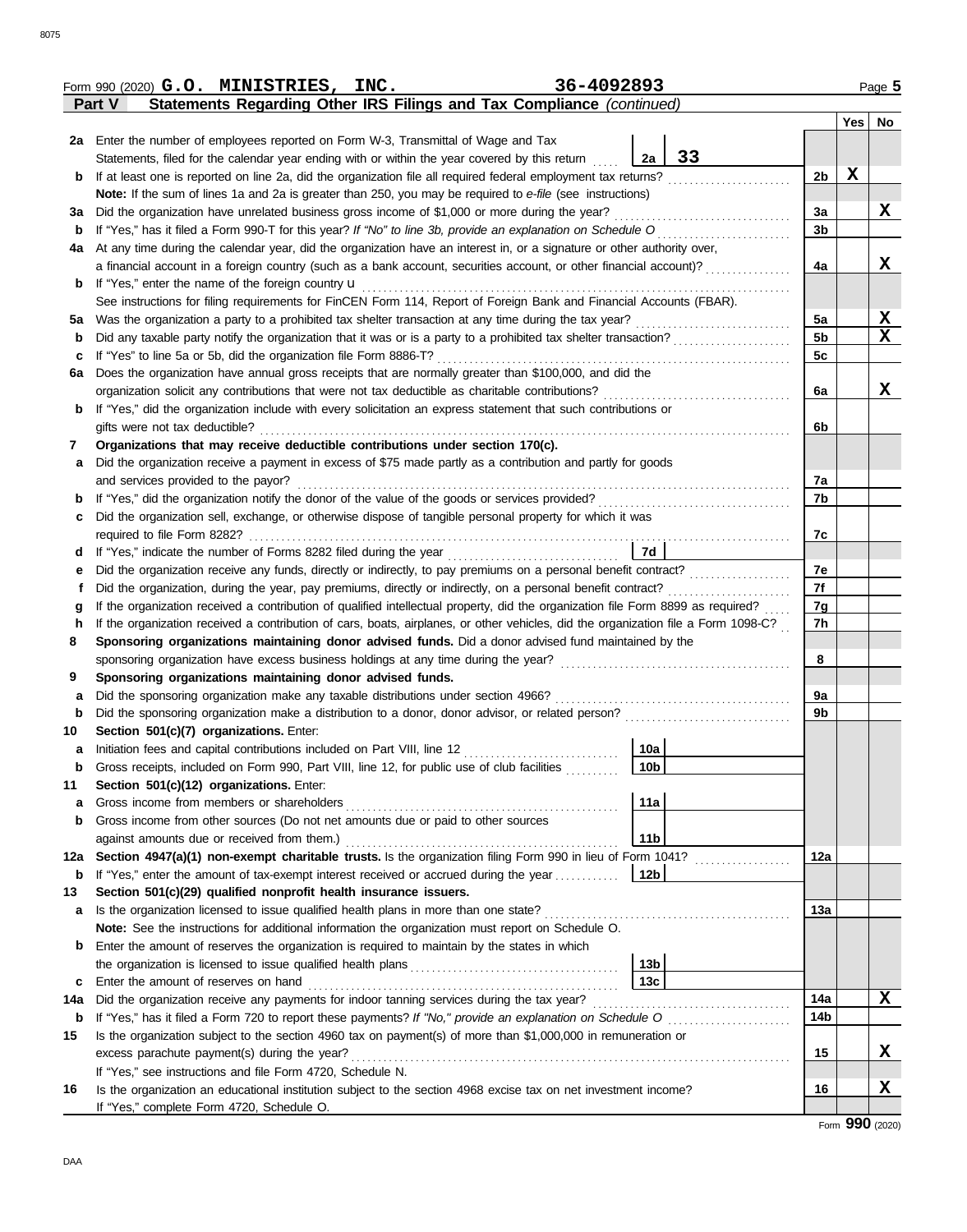|         | Check if Schedule O contains a response or note to any line in this Part VI                                                                                   |              |                        |        | IХ                           |  |  |  |  |
|---------|---------------------------------------------------------------------------------------------------------------------------------------------------------------|--------------|------------------------|--------|------------------------------|--|--|--|--|
|         | Section A. Governing Body and Management                                                                                                                      |              |                        |        |                              |  |  |  |  |
|         |                                                                                                                                                               |              |                        | Yes l  | No                           |  |  |  |  |
| 1а      | 8<br>Enter the number of voting members of the governing body at the end of the tax year<br>1a                                                                |              |                        |        |                              |  |  |  |  |
|         | If there are material differences in voting rights among members of the governing body, or                                                                    |              |                        |        |                              |  |  |  |  |
|         | if the governing body delegated broad authority to an executive committee or similar                                                                          |              |                        |        |                              |  |  |  |  |
|         | committee, explain on Schedule O.                                                                                                                             |              |                        |        |                              |  |  |  |  |
| b       | 6<br>Enter the number of voting members included on line 1a, above, who are independent<br>1b                                                                 |              |                        |        |                              |  |  |  |  |
| 2       | Did any officer, director, trustee, or key employee have a family relationship or a business relationship with                                                |              |                        |        |                              |  |  |  |  |
|         | any other officer, director, trustee, or key employee?                                                                                                        |              | $\mathbf{2}$           |        | X                            |  |  |  |  |
| 3       | Did the organization delegate control over management duties customarily performed by or under the direct                                                     |              |                        |        |                              |  |  |  |  |
|         | supervision of officers, directors, trustees, or key employees to a management company or other person?<br>.                                                  |              | 3<br>4                 |        | X<br>$\overline{\mathbf{x}}$ |  |  |  |  |
| 4       | Did the organization make any significant changes to its governing documents since the prior Form 990 was filed?                                              |              | 5                      |        | $\mathbf x$                  |  |  |  |  |
|         | 5                                                                                                                                                             |              |                        |        |                              |  |  |  |  |
| 6<br>7a | Did the organization have members or stockholders?<br>Did the organization have members, stockholders, or other persons who had the power to elect or appoint |              | 6                      |        | $\mathbf X$                  |  |  |  |  |
|         | one or more members of the governing body?                                                                                                                    |              | 7a                     |        | X                            |  |  |  |  |
| b       | Are any governance decisions of the organization reserved to (or subject to approval by) members,                                                             |              |                        |        |                              |  |  |  |  |
|         | stockholders, or persons other than the governing body?                                                                                                       |              | 7b                     | X      |                              |  |  |  |  |
| 8       | Did the organization contemporaneously document the meetings held or written actions undertaken during the year by the following:                             |              |                        |        |                              |  |  |  |  |
| а       | The governing body?                                                                                                                                           |              | 8a                     | X      |                              |  |  |  |  |
| b       | Each committee with authority to act on behalf of the governing body?                                                                                         |              | 8b                     | X      |                              |  |  |  |  |
| 9       | Is there any officer, director, trustee, or key employee listed in Part VII, Section A, who cannot be reached at                                              |              |                        |        |                              |  |  |  |  |
|         |                                                                                                                                                               |              | 9                      |        | X                            |  |  |  |  |
|         | Section B. Policies (This Section B requests information about policies not required by the Internal Revenue Code.)                                           |              |                        |        |                              |  |  |  |  |
|         |                                                                                                                                                               |              |                        | Yes    | No                           |  |  |  |  |
| 10a     | Did the organization have local chapters, branches, or affiliates?                                                                                            |              | 10a                    |        | X                            |  |  |  |  |
| b       | If "Yes," did the organization have written policies and procedures governing the activities of such chapters,                                                |              |                        |        |                              |  |  |  |  |
|         | affiliates, and branches to ensure their operations are consistent with the organization's exempt purposes?                                                   |              | 10b                    |        |                              |  |  |  |  |
| 11a     | Has the organization provided a complete copy of this Form 990 to all members of its governing body before filing the form?                                   |              | 11a                    |        | X                            |  |  |  |  |
| b       | Describe in Schedule O the process, if any, used by the organization to review this Form 990.                                                                 |              |                        |        |                              |  |  |  |  |
| 12a     | Did the organization have a written conflict of interest policy? If "No," go to line 13                                                                       |              |                        |        |                              |  |  |  |  |
| b       | Were officers, directors, or trustees, and key employees required to disclose annually interests that could give rise to conflicts?                           |              | 12 <sub>b</sub>        | X      |                              |  |  |  |  |
| c       | Did the organization regularly and consistently monitor and enforce compliance with the policy? If "Yes,"                                                     |              |                        |        |                              |  |  |  |  |
|         | describe in Schedule O how this was done                                                                                                                      |              | 12c                    | X      |                              |  |  |  |  |
| 13      | Did the organization have a written whistleblower policy?                                                                                                     |              | 13                     | X      |                              |  |  |  |  |
| 14      | Did the organization have a written document retention and destruction policy?                                                                                |              | 14                     | X      |                              |  |  |  |  |
| 15      | Did the process for determining compensation of the following persons include a review and approval by                                                        |              |                        |        |                              |  |  |  |  |
|         | independent persons, comparability data, and contemporaneous substantiation of the deliberation and decision?                                                 |              |                        |        |                              |  |  |  |  |
| a       | Other officers or key employees of the organization                                                                                                           |              | 15a<br>15 <sub>b</sub> | X<br>x |                              |  |  |  |  |
| b       | If "Yes" to line 15a or 15b, describe the process in Schedule O (see instructions).                                                                           |              |                        |        |                              |  |  |  |  |
| 16a     | Did the organization invest in, contribute assets to, or participate in a joint venture or similar arrangement                                                |              |                        |        |                              |  |  |  |  |
|         | with a taxable entity during the year?                                                                                                                        |              | 16a                    |        | X                            |  |  |  |  |
| b       | If "Yes," did the organization follow a written policy or procedure requiring the organization to evaluate its                                                |              |                        |        |                              |  |  |  |  |
|         | participation in joint venture arrangements under applicable federal tax law, and take steps to safeguard the                                                 |              |                        |        |                              |  |  |  |  |
|         |                                                                                                                                                               |              | 16 <sub>b</sub>        |        |                              |  |  |  |  |
|         | <b>Section C. Disclosure</b>                                                                                                                                  |              |                        |        |                              |  |  |  |  |
| 17      | List the states with which a copy of this Form 990 is required to be filed $\mathbf{u}$ KY                                                                    |              |                        |        |                              |  |  |  |  |
| 18      | Section 6104 requires an organization to make its Forms 1023 (1024 or 1024-A, if applicable), 990, and 990-T (Section 501(c)                                  |              |                        |        |                              |  |  |  |  |
|         | (3)s only) available for public inspection. Indicate how you made these available. Check all that apply.                                                      |              |                        |        |                              |  |  |  |  |
|         | Own website $ X $ Another's website $ X $ Upon request $ $ Other (explain on Schedule O)                                                                      |              |                        |        |                              |  |  |  |  |
| 19      | Describe on Schedule O whether (and if so, how) the organization made its governing documents, conflict of interest policy, and                               |              |                        |        |                              |  |  |  |  |
|         | financial statements available to the public during the tax year.                                                                                             |              |                        |        |                              |  |  |  |  |
| 20      | State the name, address, and telephone number of the person who possesses the organization's books and records u                                              |              |                        |        |                              |  |  |  |  |
|         | 11501 PLANTSIDE DRIVE<br>G.O. MINISTRIES                                                                                                                      |              |                        |        |                              |  |  |  |  |
|         | KY 40299<br><b>LOUISVILLE</b>                                                                                                                                 | 502-493-9846 |                        |        |                              |  |  |  |  |
| DAA     |                                                                                                                                                               |              |                        |        | Form 990 (2020)              |  |  |  |  |

Form 990 (2020) Page **6 G.O. MINISTRIES, INC. 36-4092893 Part VI Governance, Management, and Disclosure** *For each "Yes" response to lines 2 through 7b below, and for a "No"*

*response to line 8a, 8b, or 10b below, describe the circumstances, processes, or changes on Schedule O. See instructions.*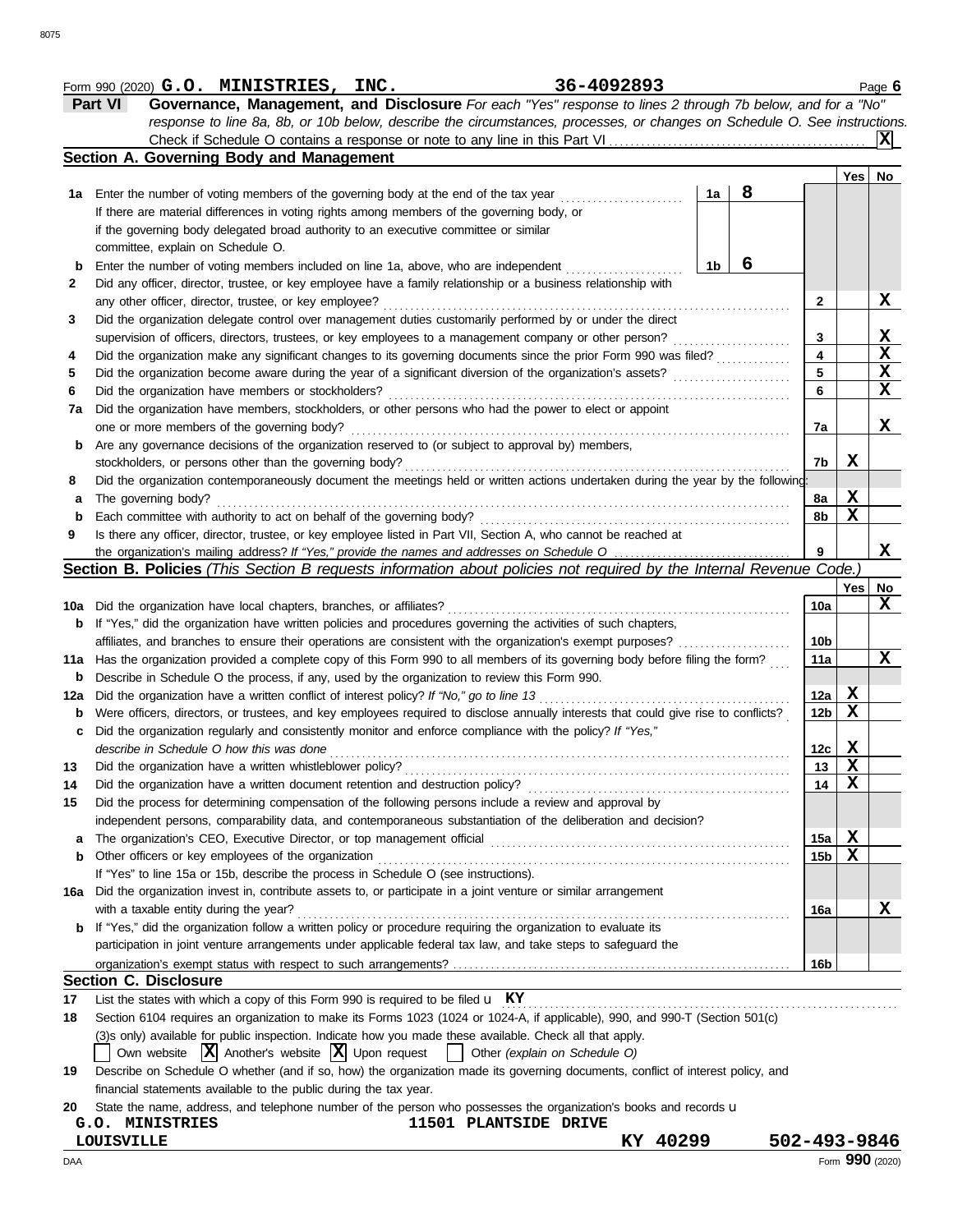## Form 990 (2020) Page **7 G.O. MINISTRIES, INC. 36-4092893**

**Independent Contractors Part VII Compensation of Officers, Directors, Trustees, Key Employees, Highest Compensated Employees, and** Check if Schedule O contains a response or note to any line in this Part VII

**Section A. Officers, Directors, Trustees, Key Employees, and Highest Compensated Employees**

**1a** Complete this table for all persons required to be listed. Report compensation for the calendar year ending with or within the organization's tax year.

■ List all of the organization's **current** officers, directors, trustees (whether individuals or organizations), regardless of amount of annount of annount of the companies (D) (E) and (E) if no companiestion was paid compensation. Enter -0- in columns (D), (E), and (F) if no compensation was paid.

● List all of the organization's **current** key employees, if any. See instructions for definition of "key employee."

who received reportable compensation (Box 5 of Form W-2 and/or Box 7 of Form 1099-MISC) of more than \$100,000 from the organization and any related organizations. ■ List the organization's five **current** highest compensated employees (other than an officer, director, trustee, or key employee)<br> **•** Peceived reportable compensation (Box 5 of Form W-2 and/or Box 7 of Form 1000-MISC) o

■ List all of the organization's **former** officers, key employees, and highest compensated employees who received more than<br>00,000 of reportable compensation from the organization and any related organizations \$100,000 of reportable compensation from the organization and any related organizations.

■ List all of the organization's **former directors or trustees** that received, in the capacity as a former director or trustee of the prization more than \$10,000 of reportable compensation from the organization and any re organization, more than \$10,000 of reportable compensation from the organization and any related organizations. See instructions for the order in which to list the persons above.

Check this box if neither the organization nor any related organization compensated any current officer, director, or trustee.

| (A)<br>Name and title                                | (B)<br>Average<br>hours<br>per week<br>(list any               |                                   |                          | (C)<br>Position |              | (do not check more than one<br>box, unless person is both an<br>officer and a director/trustee) |        | (D)<br>Reportable<br>compensation<br>from the<br>organization<br>(W-2/1099-MISC) | (E)<br>Reportable<br>compensation<br>from related<br>organizations<br>(W-2/1099-MISC) | (F)<br>Estimated amount<br>of other<br>compensation<br>from the |
|------------------------------------------------------|----------------------------------------------------------------|-----------------------------------|--------------------------|-----------------|--------------|-------------------------------------------------------------------------------------------------|--------|----------------------------------------------------------------------------------|---------------------------------------------------------------------------------------|-----------------------------------------------------------------|
|                                                      | hours for<br>related<br>organizations<br>below<br>dotted line) | Individual trustee<br>or director | Institutional<br>trustee | <b>Officer</b>  | Key employee | Highest compensated<br>employee                                                                 | Former |                                                                                  |                                                                                       | organization and<br>related organizations                       |
| (1) BROOK BROTZMAN                                   | 40.00                                                          |                                   |                          |                 |              |                                                                                                 |        |                                                                                  |                                                                                       |                                                                 |
| PRESIDENT & CEO                                      | 0.00                                                           | X                                 |                          | X               |              |                                                                                                 |        | 279,759                                                                          | 0                                                                                     | 0                                                               |
| (2) CARL M SHRYOCK                                   |                                                                |                                   |                          |                 |              |                                                                                                 |        |                                                                                  |                                                                                       |                                                                 |
| <b>SECRETARY</b>                                     | 40.00<br>0.00                                                  | X                                 |                          | $\mathbf x$     |              |                                                                                                 |        | 48,761                                                                           | 0                                                                                     | $\mathbf 0$                                                     |
| (3) MICHAEL<br><b>PASSAFIUME</b>                     |                                                                |                                   |                          |                 |              |                                                                                                 |        |                                                                                  |                                                                                       |                                                                 |
| <b>TREASURER</b>                                     | 0.00<br>0.00                                                   | X                                 |                          | X               |              |                                                                                                 |        | 0                                                                                | 0                                                                                     | $\mathbf 0$                                                     |
| (4) SCOTT MENEFEE                                    |                                                                |                                   |                          |                 |              |                                                                                                 |        |                                                                                  |                                                                                       |                                                                 |
|                                                      | 0.00                                                           |                                   |                          |                 |              |                                                                                                 |        |                                                                                  |                                                                                       |                                                                 |
| <b>VICE PRESIDENT</b><br><b>PRUNTY</b><br>$(5)$ BRAD | 0.00                                                           | X                                 |                          | $\mathbf X$     |              |                                                                                                 |        | 0                                                                                | 0                                                                                     | $\mathbf 0$                                                     |
|                                                      | 0.00                                                           |                                   |                          |                 |              |                                                                                                 |        |                                                                                  |                                                                                       | 0                                                               |
| <b>DIRECTOR</b><br>(6) TREVOR DEVAGE                 | 0.00                                                           | X                                 |                          |                 |              |                                                                                                 |        | 0                                                                                | 0                                                                                     |                                                                 |
| <b>DIRECTOR</b>                                      | 0.00<br>0.00                                                   | X                                 |                          |                 |              |                                                                                                 |        | 0                                                                                | 0                                                                                     | 0                                                               |
| <b>TOLLEFSON</b><br>(7) DAVID                        |                                                                |                                   |                          |                 |              |                                                                                                 |        |                                                                                  |                                                                                       |                                                                 |
| <b>DIRECTOR</b>                                      | 0.00<br>0.00                                                   | $\mathbf x$                       |                          |                 |              |                                                                                                 |        | 0                                                                                | 0                                                                                     | 0                                                               |
| (8) MATT AKRIDGE                                     |                                                                |                                   |                          |                 |              |                                                                                                 |        |                                                                                  |                                                                                       |                                                                 |
| <b>DIRECTOR</b>                                      | 0.00<br>0.00                                                   | X                                 |                          |                 |              |                                                                                                 |        | 0                                                                                | 0                                                                                     | $\mathbf 0$                                                     |
| (9)                                                  |                                                                |                                   |                          |                 |              |                                                                                                 |        |                                                                                  |                                                                                       |                                                                 |
|                                                      |                                                                |                                   |                          |                 |              |                                                                                                 |        |                                                                                  |                                                                                       |                                                                 |
| (10)                                                 |                                                                |                                   |                          |                 |              |                                                                                                 |        |                                                                                  |                                                                                       |                                                                 |
|                                                      |                                                                |                                   |                          |                 |              |                                                                                                 |        |                                                                                  |                                                                                       |                                                                 |
| (11)                                                 |                                                                |                                   |                          |                 |              |                                                                                                 |        |                                                                                  |                                                                                       |                                                                 |
|                                                      |                                                                |                                   |                          |                 |              |                                                                                                 |        |                                                                                  |                                                                                       |                                                                 |
|                                                      |                                                                |                                   |                          |                 |              |                                                                                                 |        |                                                                                  |                                                                                       | Form 990 (2020)                                                 |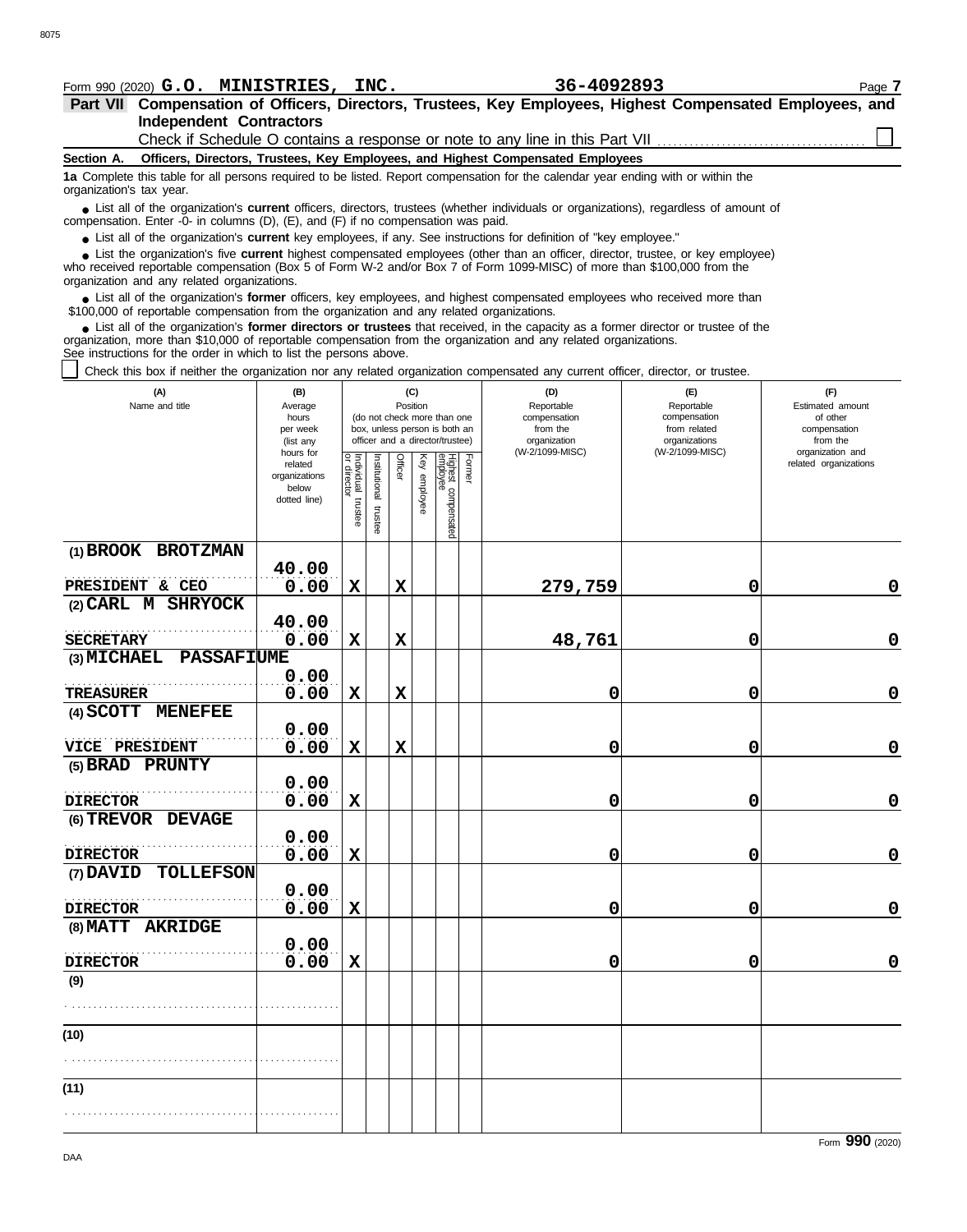|              | Form 990 (2020) G.O. MINISTRIES, INC.<br><b>Part VII</b>                                                                                                                                                                                               |                                                                |                                      |                      |          |              |                                                                                                 |                        | 36-4092893                                                    | Section A. Officers, Directors, Trustees, Key Employees, and Highest Compensated Employees (continued) |                       |                                                                 |                     | Page 8 |
|--------------|--------------------------------------------------------------------------------------------------------------------------------------------------------------------------------------------------------------------------------------------------------|----------------------------------------------------------------|--------------------------------------|----------------------|----------|--------------|-------------------------------------------------------------------------------------------------|------------------------|---------------------------------------------------------------|--------------------------------------------------------------------------------------------------------|-----------------------|-----------------------------------------------------------------|---------------------|--------|
|              | (A)<br>Name and title                                                                                                                                                                                                                                  | (B)<br>Average<br>hours<br>per week<br>(list any               |                                      |                      | Position | (C)          | (do not check more than one<br>box, unless person is both an<br>officer and a director/trustee) |                        | (D)<br>Reportable<br>compensation<br>from the<br>organization | (E)<br>Reportable<br>compensation<br>from related<br>organizations                                     |                       | (F)<br>Estimated amount<br>of other<br>compensation<br>from the |                     |        |
|              |                                                                                                                                                                                                                                                        | hours for<br>related<br>organizations<br>below<br>dotted line) | Individual<br>or director<br>trustee | nstitutional trustee | Officer  | Key employee | Highest compensated<br>employee                                                                 | Former                 | (W-2/1099-MISC)                                               | (W-2/1099-MISC)                                                                                        | related organizations | organization and                                                |                     |        |
|              |                                                                                                                                                                                                                                                        |                                                                |                                      |                      |          |              |                                                                                                 |                        |                                                               |                                                                                                        |                       |                                                                 |                     |        |
|              |                                                                                                                                                                                                                                                        |                                                                |                                      |                      |          |              |                                                                                                 |                        |                                                               |                                                                                                        |                       |                                                                 |                     |        |
|              |                                                                                                                                                                                                                                                        |                                                                |                                      |                      |          |              |                                                                                                 |                        |                                                               |                                                                                                        |                       |                                                                 |                     |        |
|              |                                                                                                                                                                                                                                                        |                                                                |                                      |                      |          |              |                                                                                                 |                        |                                                               |                                                                                                        |                       |                                                                 |                     |        |
|              |                                                                                                                                                                                                                                                        |                                                                |                                      |                      |          |              |                                                                                                 |                        |                                                               |                                                                                                        |                       |                                                                 |                     |        |
|              |                                                                                                                                                                                                                                                        |                                                                |                                      |                      |          |              |                                                                                                 |                        |                                                               |                                                                                                        |                       |                                                                 |                     |        |
|              |                                                                                                                                                                                                                                                        |                                                                |                                      |                      |          |              |                                                                                                 |                        |                                                               |                                                                                                        |                       |                                                                 |                     |        |
|              |                                                                                                                                                                                                                                                        |                                                                |                                      |                      |          |              |                                                                                                 |                        |                                                               |                                                                                                        |                       |                                                                 |                     |        |
| c<br>d       | 1b Subtotal<br>Total from continuation sheets to Part VII, Section A                                                                                                                                                                                   |                                                                |                                      |                      |          |              |                                                                                                 | u<br>u<br>$\mathbf{u}$ | 328,520<br>328,520                                            |                                                                                                        |                       |                                                                 |                     |        |
| $\mathbf{2}$ | Total number of individuals (including but not limited to those listed above) who received more than \$100,000 of<br>reportable compensation from the organization $\mathbf{u} \mathbf{1}$                                                             |                                                                |                                      |                      |          |              |                                                                                                 |                        |                                                               |                                                                                                        |                       |                                                                 |                     |        |
| 3            | Did the organization list any <b>former</b> officer, director, trustee, key employee, or highest compensated                                                                                                                                           |                                                                |                                      |                      |          |              |                                                                                                 |                        |                                                               |                                                                                                        |                       |                                                                 | <b>Yes</b>          | No     |
| 4            | employee on line 1a? If "Yes," complete Schedule J for such individual<br>For any individual listed on line 1a, is the sum of reportable compensation and other compensation from the                                                                  |                                                                |                                      |                      |          |              |                                                                                                 |                        |                                                               |                                                                                                        |                       | 3                                                               |                     | X      |
|              | organization and related organizations greater than \$150,000? If "Yes," complete Schedule J for such                                                                                                                                                  |                                                                |                                      |                      |          |              |                                                                                                 |                        |                                                               |                                                                                                        |                       |                                                                 | X                   |        |
| 5            | individual<br>individual<br>Did any person listed on line 1a receive or accrue compensation from any unrelated organization or individual                                                                                                              |                                                                |                                      |                      |          |              |                                                                                                 |                        |                                                               |                                                                                                        |                       | 4                                                               |                     |        |
|              | Section B. Independent Contractors                                                                                                                                                                                                                     |                                                                |                                      |                      |          |              |                                                                                                 |                        |                                                               |                                                                                                        |                       | 5                                                               |                     | X      |
| 1            | Complete this table for your five highest compensated independent contractors that received more than \$100,000 of<br>compensation from the organization. Report compensation for the calendar year ending with or within the organization's tax year. |                                                                |                                      |                      |          |              |                                                                                                 |                        |                                                               |                                                                                                        |                       |                                                                 |                     |        |
|              |                                                                                                                                                                                                                                                        | (A)<br>Name and business address                               |                                      |                      |          |              |                                                                                                 |                        |                                                               | (B)<br>Description of services                                                                         |                       |                                                                 | (C)<br>Compensation |        |
|              |                                                                                                                                                                                                                                                        |                                                                |                                      |                      |          |              |                                                                                                 |                        |                                                               |                                                                                                        |                       |                                                                 |                     |        |
|              |                                                                                                                                                                                                                                                        |                                                                |                                      |                      |          |              |                                                                                                 |                        |                                                               |                                                                                                        |                       |                                                                 |                     |        |
|              |                                                                                                                                                                                                                                                        |                                                                |                                      |                      |          |              |                                                                                                 |                        |                                                               |                                                                                                        |                       |                                                                 |                     |        |
|              |                                                                                                                                                                                                                                                        |                                                                |                                      |                      |          |              |                                                                                                 |                        |                                                               |                                                                                                        |                       |                                                                 |                     |        |
|              |                                                                                                                                                                                                                                                        |                                                                |                                      |                      |          |              |                                                                                                 |                        |                                                               |                                                                                                        |                       |                                                                 |                     |        |
|              |                                                                                                                                                                                                                                                        |                                                                |                                      |                      |          |              |                                                                                                 |                        |                                                               |                                                                                                        |                       |                                                                 |                     |        |

**2** Total number of independent contractors (including but not limited to those listed above) who

received more than \$100,000 of compensation from the organization u

**0**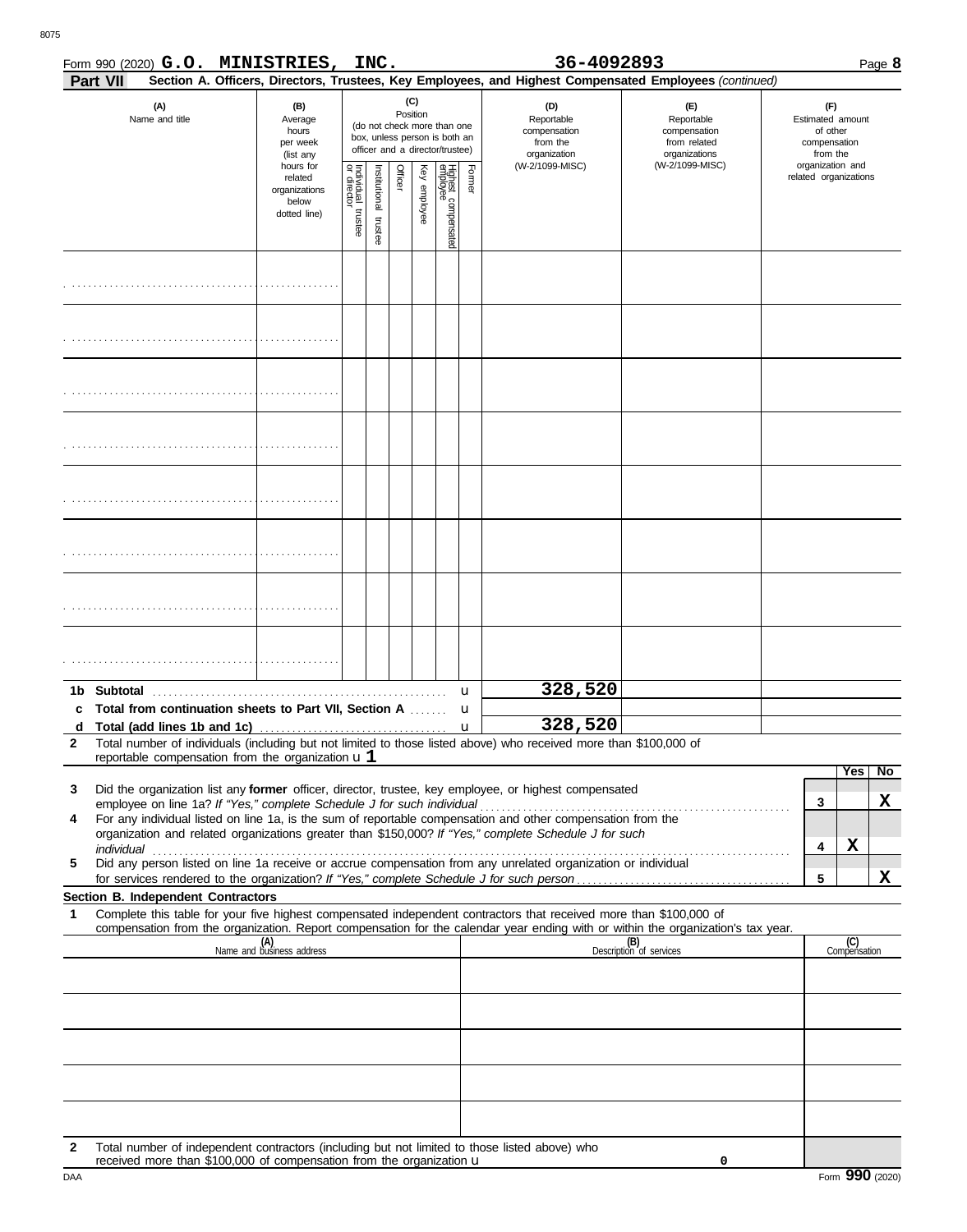| Form 990 (2020) $G.O.$ | <b>MINISTRIES,</b> | INC. | 36-4092893 | Page |
|------------------------|--------------------|------|------------|------|

**Part VIII Statement of Revenue**

Check if Schedule O contains a response or note to any line in this Part VIII ................................

|                                                                  |     |                                                       |    |                |               |  |                      | (A)           |                          | (C)              |                                    |
|------------------------------------------------------------------|-----|-------------------------------------------------------|----|----------------|---------------|--|----------------------|---------------|--------------------------|------------------|------------------------------------|
|                                                                  |     |                                                       |    |                |               |  |                      | Total revenue | (B)<br>Related or exempt | Unrelated        | (D)<br>Revenue excluded            |
|                                                                  |     |                                                       |    |                |               |  |                      |               | function revenue         | business revenue | from tax under<br>sections 512-514 |
|                                                                  |     |                                                       |    |                |               |  |                      |               |                          |                  |                                    |
| <b>Contributions, Gifts, Grants</b><br>and Other Similar Amounts |     | 1a Federated campaigns                                |    |                | 1a            |  |                      |               |                          |                  |                                    |
|                                                                  |     | <b>b</b> Membership dues                              |    |                | 1b            |  |                      |               |                          |                  |                                    |
|                                                                  |     |                                                       |    |                | 1c            |  |                      |               |                          |                  |                                    |
|                                                                  |     | c Fundraising events                                  |    |                |               |  |                      |               |                          |                  |                                    |
|                                                                  |     | d Related organizations                               |    |                | 1d            |  |                      |               |                          |                  |                                    |
|                                                                  |     | e Government grants (contributions)                   |    |                | 1е            |  | 282,120              |               |                          |                  |                                    |
|                                                                  |     | f All other contributions, gifts, grants,             |    |                |               |  |                      |               |                          |                  |                                    |
|                                                                  |     | and similar amounts not included above                |    |                | 1f            |  |                      |               |                          |                  |                                    |
|                                                                  |     | g Noncash contributions included in lines 1a-1f.      |    |                | 1g $\sqrt{3}$ |  |                      |               |                          |                  |                                    |
|                                                                  |     |                                                       |    |                |               |  | $\mathbf{u}$         | 282,120       |                          |                  |                                    |
|                                                                  |     |                                                       |    |                |               |  |                      |               |                          |                  |                                    |
|                                                                  |     |                                                       |    |                |               |  | <b>Business Code</b> |               |                          |                  |                                    |
|                                                                  | 2a  | MINISTRY CONTRIBUTIONS                                |    |                |               |  |                      | 5,329,401     | 5,329,401                |                  |                                    |
|                                                                  | b   | FUNDRAISING EVENTS                                    |    |                |               |  |                      | 542,932       | 542,932                  |                  |                                    |
|                                                                  | с   | <b>MISSION TRIP FEES</b>                              |    |                |               |  |                      | 156,463       | 156,463                  |                  |                                    |
| Program Service<br>Revenue                                       |     |                                                       |    |                |               |  |                      |               |                          |                  |                                    |
|                                                                  |     |                                                       |    |                |               |  |                      |               |                          |                  |                                    |
|                                                                  |     | f All other program service revenue                   |    |                |               |  |                      |               |                          |                  |                                    |
|                                                                  |     |                                                       |    |                |               |  |                      | 6,028,796     |                          |                  |                                    |
|                                                                  |     |                                                       |    |                |               |  | $\mathbf{u}$         |               |                          |                  |                                    |
|                                                                  | 3   | Investment income (including dividends, interest, and |    |                |               |  |                      |               |                          |                  |                                    |
|                                                                  |     | u                                                     |    |                |               |  |                      |               |                          |                  |                                    |
|                                                                  | 4   | Income from investment of tax-exempt bond proceeds    |    |                |               |  | u                    |               |                          |                  |                                    |
|                                                                  | 5   |                                                       |    |                |               |  | u                    |               |                          |                  |                                    |
|                                                                  |     |                                                       |    | (i) Real       |               |  | (ii) Personal        |               |                          |                  |                                    |
|                                                                  |     | <b>6a</b> Gross rents                                 | 6a |                |               |  |                      |               |                          |                  |                                    |
|                                                                  |     |                                                       |    |                | 12,960        |  |                      |               |                          |                  |                                    |
|                                                                  | b   | Less: rental expenses                                 | 6b |                |               |  |                      |               |                          |                  |                                    |
|                                                                  | c   | Rental inc. or (loss)                                 | 6с | $-12,960$      |               |  |                      |               |                          |                  |                                    |
|                                                                  | d   | Net rental income or (loss)                           |    |                |               |  | u                    | $-12,960$     | $-12,960$                |                  |                                    |
|                                                                  |     | <b>7a</b> Gross amount from<br>sales of assets        |    | (i) Securities |               |  | (ii) Other           |               |                          |                  |                                    |
|                                                                  |     | other than inventory                                  | 7a |                |               |  |                      |               |                          |                  |                                    |
|                                                                  |     | <b>b</b> Less: cost or other                          |    |                |               |  |                      |               |                          |                  |                                    |
|                                                                  |     | basis and sales exps.                                 | 7b |                |               |  |                      |               |                          |                  |                                    |
| Revenue                                                          |     |                                                       | 7c |                |               |  |                      |               |                          |                  |                                    |
|                                                                  |     | c Gain or (loss)                                      |    |                |               |  |                      |               |                          |                  |                                    |
| Other                                                            |     |                                                       |    |                |               |  | u                    |               |                          |                  |                                    |
|                                                                  |     | 8a Gross income from fundraising events               |    |                |               |  |                      |               |                          |                  |                                    |
|                                                                  |     | (not including \$                                     |    | .              |               |  |                      |               |                          |                  |                                    |
|                                                                  |     | of contributions reported on line 1c).                |    |                |               |  |                      |               |                          |                  |                                    |
|                                                                  |     | See Part IV, line 18                                  |    |                | 8a            |  |                      |               |                          |                  |                                    |
|                                                                  |     | <b>b</b> Less: direct expenses                        |    |                | 8b            |  |                      |               |                          |                  |                                    |
|                                                                  |     | c Net income or (loss) from fundraising events        |    |                |               |  |                      |               |                          |                  |                                    |
|                                                                  |     |                                                       |    |                |               |  | u                    |               |                          |                  |                                    |
|                                                                  |     | 9a Gross income from gaming activities.               |    |                |               |  |                      |               |                          |                  |                                    |
|                                                                  |     | See Part IV, line 19                                  |    |                | 9a            |  |                      |               |                          |                  |                                    |
|                                                                  |     | <b>b</b> Less: direct expenses                        |    |                | 9b            |  |                      |               |                          |                  |                                    |
|                                                                  |     | c Net income or (loss) from gaming activities         |    |                |               |  | u                    |               |                          |                  |                                    |
|                                                                  |     | 10a Gross sales of inventory, less                    |    |                |               |  |                      |               |                          |                  |                                    |
|                                                                  |     | returns and allowances                                |    |                | 10a           |  |                      |               |                          |                  |                                    |
|                                                                  |     | <b>b</b> Less: cost of goods sold                     |    |                | 10b           |  |                      |               |                          |                  |                                    |
|                                                                  |     | c Net income or (loss) from sales of inventory        |    |                |               |  |                      |               |                          |                  |                                    |
|                                                                  |     |                                                       |    |                |               |  | u                    |               |                          |                  |                                    |
|                                                                  |     |                                                       |    |                |               |  | <b>Business Code</b> |               |                          |                  |                                    |
|                                                                  | 11a |                                                       |    |                |               |  |                      |               |                          |                  |                                    |
|                                                                  | b   |                                                       |    |                |               |  |                      |               |                          |                  |                                    |
|                                                                  |     |                                                       |    |                |               |  |                      |               |                          |                  |                                    |
| Miscellaneous<br>Revenue                                         |     |                                                       |    |                |               |  |                      |               |                          |                  |                                    |
|                                                                  |     |                                                       |    |                |               |  | u                    |               |                          |                  |                                    |
|                                                                  |     |                                                       |    |                |               |  | $\mathbf{u}$         | 6, 297, 956   | 6,015,836                | 0                | 0                                  |
|                                                                  |     |                                                       |    |                |               |  |                      |               |                          |                  |                                    |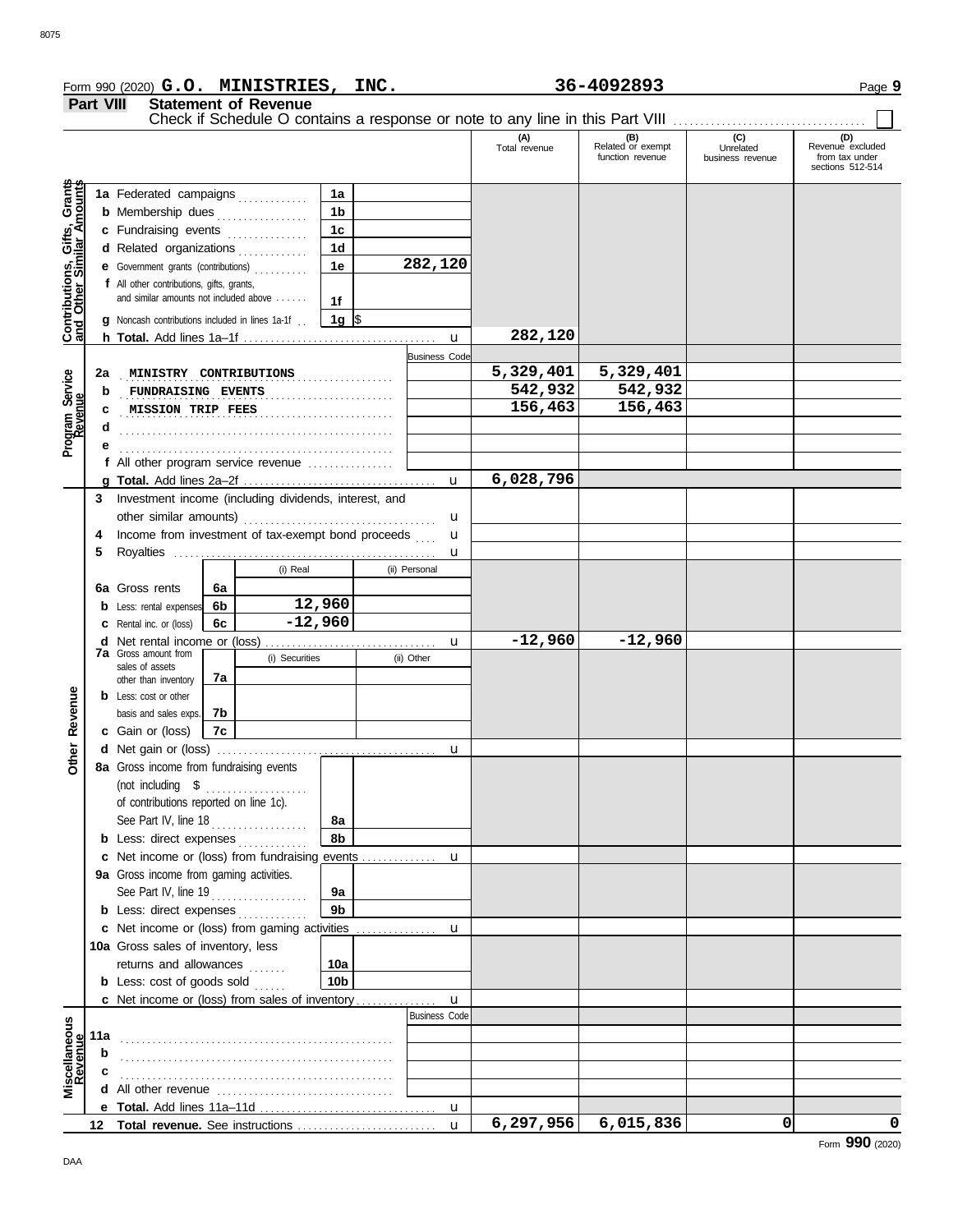## Form 990 (2020) Page **10 G.O. MINISTRIES, INC. 36-4092893**

**Part IX Statement of Functional Expenses**

|              | Section 501(c)(3) and 501(c)(4) organizations must complete all columns. All other organizations must complete column (A).                                                                                                          |                |                             |                                    |                         |  |  |  |  |  |
|--------------|-------------------------------------------------------------------------------------------------------------------------------------------------------------------------------------------------------------------------------------|----------------|-----------------------------|------------------------------------|-------------------------|--|--|--|--|--|
|              | Check if Schedule O contains a response or note to any line in this Part IX<br>(A)<br>(C)<br>(D)<br>(B)                                                                                                                             |                |                             |                                    |                         |  |  |  |  |  |
|              | Do not include amounts reported on lines 6b,<br>7b, 8b, 9b, and 10b of Part VIII.                                                                                                                                                   | Total expenses | Program service<br>expenses | Management and<br>general expenses | Fundraising<br>expenses |  |  |  |  |  |
| 1.           | Grants and other assistance to domestic organizations                                                                                                                                                                               |                |                             |                                    |                         |  |  |  |  |  |
|              | and domestic governments. See Part IV, line 21                                                                                                                                                                                      |                |                             |                                    |                         |  |  |  |  |  |
| $\mathbf{2}$ | Grants and other assistance to domestic                                                                                                                                                                                             |                |                             |                                    |                         |  |  |  |  |  |
|              | individuals. See Part IV, line 22                                                                                                                                                                                                   |                |                             |                                    |                         |  |  |  |  |  |
| 3            | Grants and other assistance to foreign                                                                                                                                                                                              |                |                             |                                    |                         |  |  |  |  |  |
|              | organizations, foreign governments, and foreign                                                                                                                                                                                     |                |                             |                                    |                         |  |  |  |  |  |
|              | individuals. See Part IV, lines 15 and 16                                                                                                                                                                                           |                |                             |                                    |                         |  |  |  |  |  |
| 4            | Benefits paid to or for members                                                                                                                                                                                                     |                |                             |                                    |                         |  |  |  |  |  |
| 5            | Compensation of current officers, directors,                                                                                                                                                                                        |                |                             |                                    |                         |  |  |  |  |  |
|              |                                                                                                                                                                                                                                     | 283,971        | 279,759                     | 4,212                              |                         |  |  |  |  |  |
| 6            | Compensation not included above to disqualified                                                                                                                                                                                     |                |                             |                                    |                         |  |  |  |  |  |
|              | persons (as defined under section 4958(f)(1)) and                                                                                                                                                                                   |                |                             |                                    |                         |  |  |  |  |  |
|              | persons described in section 4958(c)(3)(B)                                                                                                                                                                                          |                |                             |                                    |                         |  |  |  |  |  |
| 7            | Other salaries and wages                                                                                                                                                                                                            | 1,501,162      | 1,214,934                   | 286,228                            |                         |  |  |  |  |  |
| 8            | Pension plan accruals and contributions (include                                                                                                                                                                                    |                |                             |                                    |                         |  |  |  |  |  |
|              | section 401(k) and 403(b) employer contributions)                                                                                                                                                                                   | 108,143        | 108,143                     |                                    |                         |  |  |  |  |  |
| 9            | Other employee benefits                                                                                                                                                                                                             | 16,208         |                             | 16,208                             |                         |  |  |  |  |  |
| 10           | Payroll taxes                                                                                                                                                                                                                       | 65,813         | 50,483                      | 15,330                             |                         |  |  |  |  |  |
| 11           | Fees for services (nonemployees):                                                                                                                                                                                                   | 51,937         | 9,305                       | 42,613                             |                         |  |  |  |  |  |
|              | a Management                                                                                                                                                                                                                        | 1,400          |                             | 1,400                              | 19                      |  |  |  |  |  |
| b            |                                                                                                                                                                                                                                     | 25,759         | 2,082                       | 23,677                             |                         |  |  |  |  |  |
| c            | Lobbying                                                                                                                                                                                                                            |                |                             |                                    |                         |  |  |  |  |  |
| d<br>е       | Professional fundraising services. See Part IV, line 17                                                                                                                                                                             |                |                             |                                    |                         |  |  |  |  |  |
| t.           | Investment management fees                                                                                                                                                                                                          |                |                             |                                    |                         |  |  |  |  |  |
| a            | Other. (If line 11g amount exceeds 10% of line 25, column                                                                                                                                                                           |                |                             |                                    |                         |  |  |  |  |  |
|              | (A) amount, list line 11g expenses on Schedule O.)                                                                                                                                                                                  | 17,403         | 2,686                       | 14,698                             | 19                      |  |  |  |  |  |
|              | 12 Advertising and promotion                                                                                                                                                                                                        |                |                             |                                    |                         |  |  |  |  |  |
| 13           |                                                                                                                                                                                                                                     | 29,584         | 16,135                      | 13,449                             |                         |  |  |  |  |  |
| 14           | Information technology                                                                                                                                                                                                              | 59,232         | 13,865                      | 45,367                             |                         |  |  |  |  |  |
| 15           |                                                                                                                                                                                                                                     |                |                             |                                    |                         |  |  |  |  |  |
| 16           | Occupancy                                                                                                                                                                                                                           | 207,679        | 160,909                     | 46,770                             |                         |  |  |  |  |  |
|              |                                                                                                                                                                                                                                     | 113,320        | 106,888                     | 4,617                              | 1,815                   |  |  |  |  |  |
|              | 18 Payments of travel or entertainment expenses                                                                                                                                                                                     |                |                             |                                    |                         |  |  |  |  |  |
|              | for any federal, state, or local public officials                                                                                                                                                                                   |                |                             |                                    |                         |  |  |  |  |  |
| 19           | Conferences, conventions, and meetings                                                                                                                                                                                              | 914            | 914                         |                                    |                         |  |  |  |  |  |
| 20           | Interest                                                                                                                                                                                                                            |                |                             |                                    |                         |  |  |  |  |  |
| 21           |                                                                                                                                                                                                                                     |                |                             |                                    |                         |  |  |  |  |  |
| 22           | Depreciation, depletion, and amortization                                                                                                                                                                                           | 46,562         | 46,562                      |                                    |                         |  |  |  |  |  |
| 23           | Insurance <b>continuous</b> contains a series of the series of the series of the series of the series of the series of the series of the series of the series of the series of the series of the series of the series of the series | 23,418         | 10,985                      | 12,433                             |                         |  |  |  |  |  |
| 24           | Other expenses. Itemize expenses not covered                                                                                                                                                                                        |                |                             |                                    |                         |  |  |  |  |  |
|              | above (List miscellaneous expenses on line 24e. If                                                                                                                                                                                  |                |                             |                                    |                         |  |  |  |  |  |
|              | line 24e amount exceeds 10% of line 25, column                                                                                                                                                                                      |                |                             |                                    |                         |  |  |  |  |  |
|              | (A) amount, list line 24e expenses on Schedule O.)<br>LEADERSHIP DVLPMT COMPLEX                                                                                                                                                     | 761,605        | 761,605                     |                                    |                         |  |  |  |  |  |
| a<br>b       | COMMUNITY OUTREACH                                                                                                                                                                                                                  | 702,931        | 702,931                     |                                    |                         |  |  |  |  |  |
| c            | ${\tt OTHEN}$                                                                                                                                                                                                                       | 613,558        | 613,558                     |                                    |                         |  |  |  |  |  |
| d            | YOUTH OUTREACH                                                                                                                                                                                                                      | 402,300        | $\overline{402,300}$        |                                    |                         |  |  |  |  |  |
| е            | All other expenses                                                                                                                                                                                                                  | 390,217        | 390,217                     |                                    |                         |  |  |  |  |  |
| 25           | Total functional expenses. Add lines 1 through 24e                                                                                                                                                                                  | 5,423,116      | 4,894,261                   | 527,002                            | 1,853                   |  |  |  |  |  |
| 26           | Joint costs. Complete this line only if the                                                                                                                                                                                         |                |                             |                                    |                         |  |  |  |  |  |
|              | organization reported in column (B) joint costs<br>from a combined educational campaign and                                                                                                                                         |                |                             |                                    |                         |  |  |  |  |  |
|              | fundraising solicitation. Check here $\mathbf{u}$<br>l if                                                                                                                                                                           |                |                             |                                    |                         |  |  |  |  |  |
|              | following SOP 98-2 (ASC 958-720).                                                                                                                                                                                                   |                |                             |                                    |                         |  |  |  |  |  |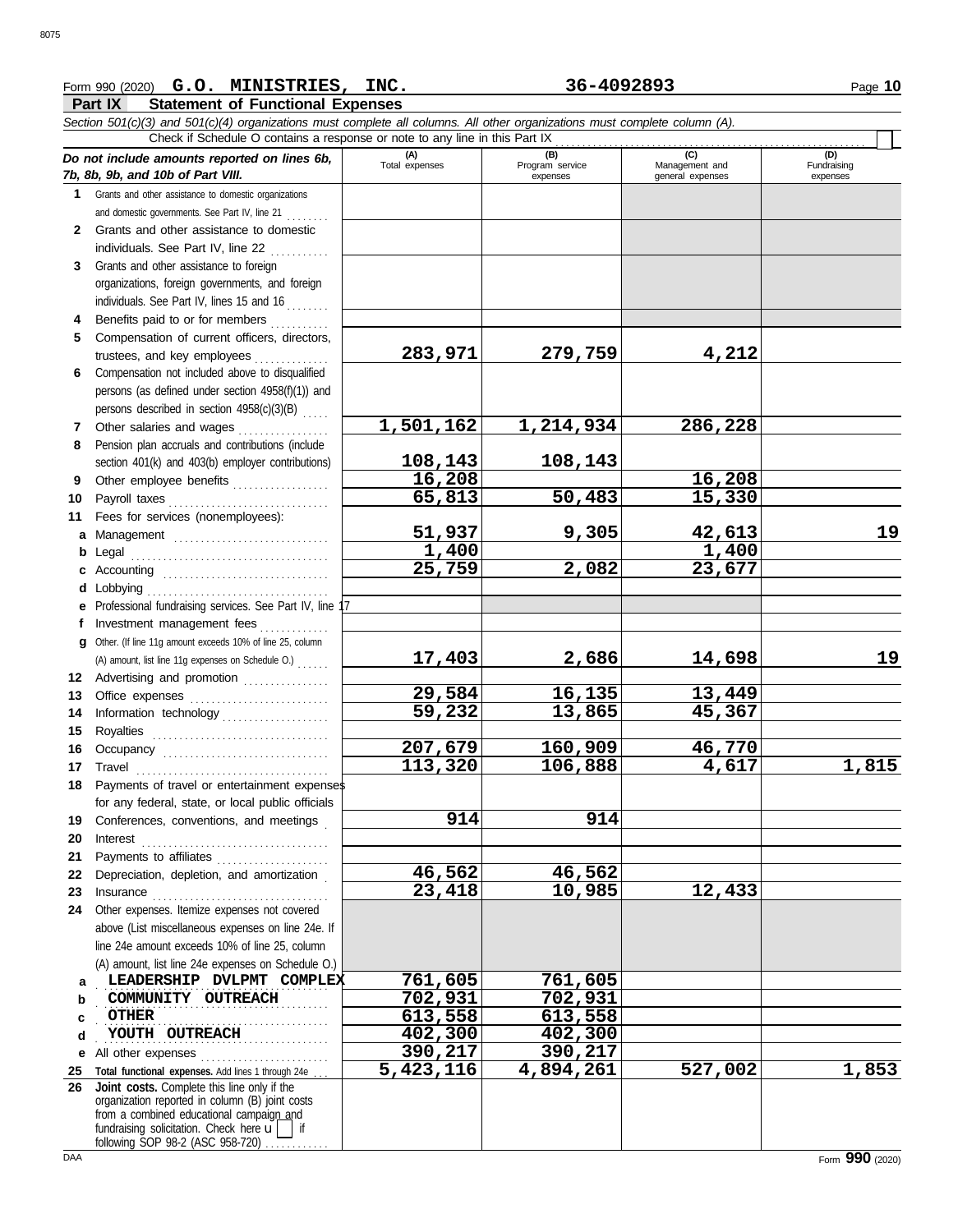|                         |        | Form 990 $(2020)$ G.O. MINISTRIES, INC.                                                                                              |                 |                  | 36-4092893               |                 | Page 11                |
|-------------------------|--------|--------------------------------------------------------------------------------------------------------------------------------------|-----------------|------------------|--------------------------|-----------------|------------------------|
|                         | Part X | <b>Balance Sheet</b>                                                                                                                 |                 |                  |                          |                 |                        |
|                         |        | Check if Schedule O contains a response or note to any line in this Part X                                                           |                 |                  |                          |                 |                        |
|                         |        |                                                                                                                                      |                 |                  | (A)<br>Beginning of year |                 | (B)<br>End of year     |
|                         | 1      | Cash-non-interest-bearing                                                                                                            |                 |                  | 617,165                  | $\mathbf{1}$    | 1,654,157              |
|                         | 2      |                                                                                                                                      |                 |                  |                          | $\mathbf{2}$    |                        |
|                         | 3      |                                                                                                                                      |                 |                  |                          | 3               |                        |
|                         | 4      | Accounts receivable, net                                                                                                             |                 |                  | 42,000                   | 4               | 62,255                 |
|                         | 5      | Loans and other receivables from any current or former officer, director,                                                            |                 |                  |                          |                 |                        |
|                         |        | trustee, key employee, creator or founder, substantial contributor, or 35%                                                           |                 |                  |                          |                 |                        |
|                         |        | controlled entity or family member of any of these persons                                                                           |                 |                  |                          | 5               |                        |
|                         | 6      | Loans and other receivables from other disqualified persons (as defined                                                              |                 |                  |                          |                 |                        |
|                         |        | under section 4958(f)(1)), and persons described in section 4958(c)(3)(B)                                                            |                 |                  |                          | 6               |                        |
| Assets                  | 7      |                                                                                                                                      |                 |                  | 63,849                   | $\overline{7}$  |                        |
|                         | 8      | Inventories for sale or use                                                                                                          |                 |                  |                          | 8               |                        |
|                         | 9      | Prepaid expenses and deferred charges                                                                                                |                 |                  | 26,031                   | 9               | 11,634                 |
|                         |        | 10a Land, buildings, and equipment: cost or other                                                                                    |                 |                  |                          |                 |                        |
|                         |        |                                                                                                                                      |                 | <u>2,161,062</u> |                          |                 |                        |
|                         |        | <b>b</b> Less: accumulated depreciation<br>.                                                                                         | 10 <sub>b</sub> | 455,018          | 1,752,606                | 10 <sub>c</sub> | <u>1,706,044</u>       |
|                         | 11     |                                                                                                                                      |                 |                  | 475,246                  | 11              | $\overline{572,219}$   |
|                         | 12     | Investments-other securities. See Part IV, line 11                                                                                   |                 | 12               |                          |                 |                        |
|                         | 13     |                                                                                                                                      |                 | 13               |                          |                 |                        |
|                         | 14     | Intangible assets                                                                                                                    |                 | 14               |                          |                 |                        |
|                         | 15     | Other assets. See Part IV, line 11                                                                                                   |                 |                  |                          | 15              |                        |
|                         | 16     |                                                                                                                                      |                 |                  | 2,976,897                | 16              | $\overline{4,006,309}$ |
|                         | 17     |                                                                                                                                      |                 |                  | 175,495                  | 17              | 176,870                |
|                         | 18     | Grants payable                                                                                                                       |                 | 18               |                          |                 |                        |
|                         | 19     | Deferred revenue                                                                                                                     |                 |                  |                          | 19              |                        |
|                         | 20     | Tax-exempt bond liabilities                                                                                                          |                 |                  |                          | 20              |                        |
|                         | 21     | Escrow or custodial account liability. Complete Part IV of Schedule D                                                                |                 |                  |                          | 21              |                        |
|                         | 22     | Loans and other payables to any current or former officer, director,                                                                 |                 |                  |                          |                 |                        |
|                         |        | trustee, key employee, creator or founder, substantial contributor, or 35%                                                           |                 |                  |                          |                 |                        |
| Liabilities             |        | controlled entity or family member of any of these persons                                                                           |                 |                  |                          | 22              |                        |
|                         | 23     |                                                                                                                                      |                 |                  |                          | 23              |                        |
|                         | 24     | Unsecured notes and loans payable to unrelated third parties [111] [11] Unsecured notes and loans payable to unrelated third parties |                 |                  | 18,289                   | 24              |                        |
|                         | 25     | Other liabilities (including federal income tax, payables to related third                                                           |                 |                  |                          |                 |                        |
|                         |        | parties, and other liabilities not included on lines 17-24). Complete Part X                                                         |                 |                  |                          |                 |                        |
|                         |        | of Schedule D                                                                                                                        |                 |                  | 170,590                  | 25              | 347,867                |
|                         | 26     |                                                                                                                                      |                 |                  | 364,374                  | 26              | 524,737                |
|                         |        | Organizations that follow FASB ASC 958, check here                                                                                   |                 |                  |                          |                 |                        |
|                         |        | and complete lines 27, 28, 32, and 33.                                                                                               |                 |                  |                          |                 |                        |
|                         | 27     | Net assets without donor restrictions                                                                                                |                 |                  |                          | 27              |                        |
|                         | 28     | Net assets with donor restrictions                                                                                                   |                 |                  |                          | 28              |                        |
|                         |        | Organizations that do not follow FASB ASC 958, check here $\mathbf{u}^{\overline{\mathbf{X}}}$                                       |                 |                  |                          |                 |                        |
|                         |        | and complete lines 29 through 33.                                                                                                    |                 |                  |                          |                 |                        |
| Assets or Fund Balances | 29     | Capital stock or trust principal, or current funds                                                                                   |                 |                  |                          | 29              |                        |
|                         | 30     |                                                                                                                                      |                 |                  |                          | 30              |                        |
|                         | 31     | Retained earnings, endowment, accumulated income, or other funds                                                                     |                 |                  | $\overline{2,612,523}$   | 31              | 3,481,572              |
| <b>Net</b>              | 32     | Total net assets or fund balances                                                                                                    |                 |                  | 2,612,523                | 32              | 3,481,572              |
|                         | 33     |                                                                                                                                      |                 |                  | 2,976,897                | 33              | 4,006,309              |

Form **990** (2020)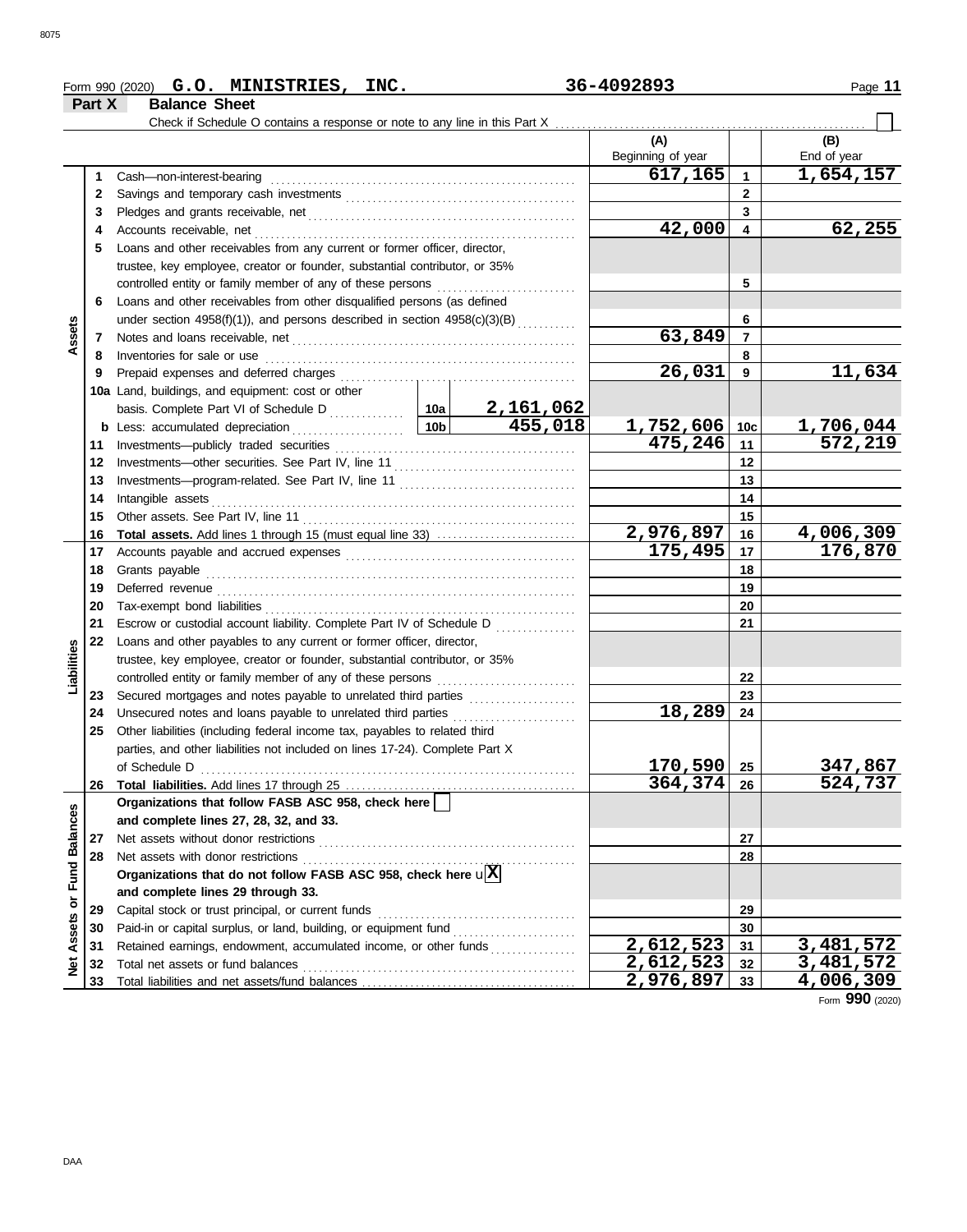|    | 36-4092893<br>Form 990 (2020) G.O. MINISTRIES, INC.                                                                |                |                |             | Page 12         |
|----|--------------------------------------------------------------------------------------------------------------------|----------------|----------------|-------------|-----------------|
|    | Part XI<br><b>Reconciliation of Net Assets</b>                                                                     |                |                |             |                 |
|    | Check if Schedule O contains a response or note to any line in this Part XI                                        |                |                |             |                 |
| 1  |                                                                                                                    | $\mathbf{1}$   | 6, 297, 956    |             |                 |
| 2  |                                                                                                                    | $\mathbf{2}$   | 5,423,116      |             |                 |
| 3  | Revenue less expenses. Subtract line 2 from line 1                                                                 | $\mathbf{3}$   |                | 874,840     |                 |
| 4  |                                                                                                                    | 4              | 2,612,523      |             |                 |
| 5  |                                                                                                                    | 5              |                |             |                 |
| 6  |                                                                                                                    | 6              |                |             |                 |
| 7  | Investment expenses                                                                                                | $\overline{7}$ |                |             |                 |
| 8  | Prior period adjustments                                                                                           | 8              |                |             |                 |
| 9  | Other changes in net assets or fund balances (explain on Schedule O)                                               | 9              |                |             | $-5,791$        |
| 10 | Net assets or fund balances at end of year. Combine lines 3 through 9 (must equal Part X, line                     |                |                |             |                 |
|    | $32$ , column $(B)$ )                                                                                              | 10             | 3,481,572      |             |                 |
|    | <b>Financial Statements and Reporting</b><br><b>Part XII</b>                                                       |                |                |             |                 |
|    |                                                                                                                    |                |                |             |                 |
|    |                                                                                                                    |                |                | Yes   No    |                 |
| 1. | ΙXΙ<br>Accounting method used to prepare the Form 990:     Cash<br>Accrual<br>Other                                |                |                |             |                 |
|    | If the organization changed its method of accounting from a prior year or checked "Other," explain in              |                |                |             |                 |
|    | Schedule O.                                                                                                        |                |                |             |                 |
|    | 2a Were the organization's financial statements compiled or reviewed by an independent accountant?                 |                | 2a             |             | x               |
|    | If "Yes," check a box below to indicate whether the financial statements for the year were compiled or             |                |                |             |                 |
|    | reviewed on a separate basis, consolidated basis, or both:                                                         |                |                |             |                 |
|    | Consolidated basis<br>Separate basis<br>Both consolidated and separate basis                                       |                |                |             |                 |
|    | <b>b</b> Were the organization's financial statements audited by an independent accountant?                        |                | 2 <sub>b</sub> | X           |                 |
|    | If "Yes," check a box below to indicate whether the financial statements for the year were audited on a            |                |                |             |                 |
|    | separate basis, consolidated basis, or both:                                                                       |                |                |             |                 |
|    | $ \mathbf{X} $ Separate basis<br>Consolidated basis<br>Both consolidated and separate basis                        |                |                |             |                 |
|    | c If "Yes" to line 2a or 2b, does the organization have a committee that assumes responsibility for oversight of   |                |                |             |                 |
|    | the audit, review, or compilation of its financial statements and selection of an independent accountant?          |                | 2c             | $\mathbf x$ |                 |
|    | If the organization changed either its oversight process or selection process during the tax year, explain on      |                |                |             |                 |
|    | Schedule O.                                                                                                        |                |                |             |                 |
|    | 3a As a result of a federal award, was the organization required to undergo an audit or audits as set forth in the |                |                |             |                 |
|    | Single Audit Act and OMB Circular A-133?                                                                           |                | 3a             |             | X               |
|    | b If "Yes," did the organization undergo the required audit or audits? If the organization did not undergo the     |                |                |             |                 |
|    |                                                                                                                    |                | 3b             |             |                 |
|    |                                                                                                                    |                |                |             | Form 990 (2020) |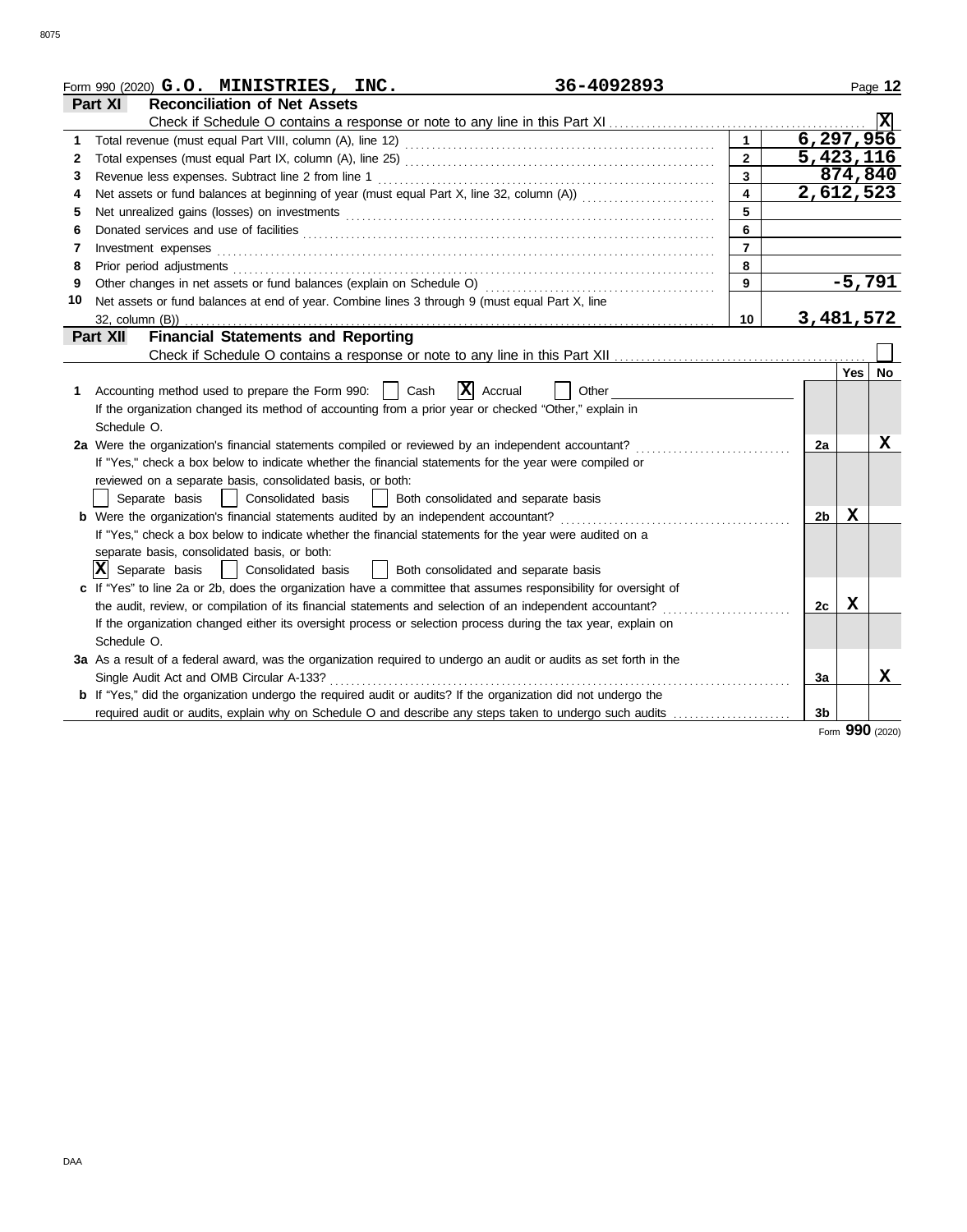|        |                  | <b>SCHEDULE A</b>          |                                                            | <b>Public Charity Status and Public Support</b>                                                                                                                                                                                                                        |                                                        |                                       |                               | OMB No. 1545-0047                    |  |  |  |
|--------|------------------|----------------------------|------------------------------------------------------------|------------------------------------------------------------------------------------------------------------------------------------------------------------------------------------------------------------------------------------------------------------------------|--------------------------------------------------------|---------------------------------------|-------------------------------|--------------------------------------|--|--|--|
|        |                  | (Form 990 or 990-EZ)       |                                                            | Complete if the organization is a section 501(c)(3) organization or a section 4947(a)(1) nonexempt charitable trust.                                                                                                                                                   |                                                        |                                       |                               | 2020                                 |  |  |  |
|        |                  | Department of the Treasury |                                                            |                                                                                                                                                                                                                                                                        | u Attach to Form 990 or Form 990-EZ.<br>Open to Public |                                       |                               |                                      |  |  |  |
|        |                  | Internal Revenue Service   |                                                            | <b>u</b> Go to www.irs.gov/Form990 for instructions and the latest information.                                                                                                                                                                                        |                                                        |                                       |                               | Inspection                           |  |  |  |
|        |                  | Name of the organization   |                                                            |                                                                                                                                                                                                                                                                        |                                                        |                                       |                               | Employer identification number       |  |  |  |
|        |                  |                            | G.O. MINISTRIES,                                           | INC.                                                                                                                                                                                                                                                                   | 36-4092893                                             |                                       |                               |                                      |  |  |  |
| Part I |                  |                            |                                                            | <b>Reason for Public Charity Status.</b> (All organizations must complete this part.) See instructions.                                                                                                                                                                |                                                        |                                       |                               |                                      |  |  |  |
| 1      | ΙX               |                            |                                                            | The organization is not a private foundation because it is: (For lines 1 through 12, check only one box.)<br>A church, convention of churches, or association of churches described in section 170(b)(1)(A)(i).                                                        |                                                        |                                       |                               |                                      |  |  |  |
| 2      |                  |                            |                                                            | A school described in section 170(b)(1)(A)(ii). (Attach Schedule E (Form 990 or 990-EZ).)                                                                                                                                                                              |                                                        |                                       |                               |                                      |  |  |  |
| 3      |                  |                            |                                                            | A hospital or a cooperative hospital service organization described in section 170(b)(1)(A)(iii).                                                                                                                                                                      |                                                        |                                       |                               |                                      |  |  |  |
| 4      |                  |                            |                                                            | A medical research organization operated in conjunction with a hospital described in section 170(b)(1)(A)(iii). Enter the hospital's name,                                                                                                                             |                                                        |                                       |                               |                                      |  |  |  |
|        | city, and state: |                            |                                                            |                                                                                                                                                                                                                                                                        |                                                        |                                       |                               |                                      |  |  |  |
| 5      |                  |                            | section 170(b)(1)(A)(iv). (Complete Part II.)              | An organization operated for the benefit of a college or university owned or operated by a governmental unit described in                                                                                                                                              |                                                        |                                       |                               |                                      |  |  |  |
| 6      |                  |                            |                                                            | A federal, state, or local government or governmental unit described in section 170(b)(1)(A)(v).                                                                                                                                                                       |                                                        |                                       |                               |                                      |  |  |  |
| 7      |                  |                            | described in section 170(b)(1)(A)(vi). (Complete Part II.) | An organization that normally receives a substantial part of its support from a governmental unit or from the general public                                                                                                                                           |                                                        |                                       |                               |                                      |  |  |  |
| 8      |                  |                            |                                                            | A community trust described in section 170(b)(1)(A)(vi). (Complete Part II.)                                                                                                                                                                                           |                                                        |                                       |                               |                                      |  |  |  |
| 9      |                  | university:                |                                                            | An agricultural research organization described in <b>section 170(b)(1)(A)(ix)</b> operated in conjunction with a land-grant college<br>or university or a non-land-grant college of agriculture (see instructions). Enter the name, city, and state of the college or |                                                        |                                       |                               |                                      |  |  |  |
| 10     |                  |                            |                                                            | An organization that normally receives: (1) more than 33 1/3% of its support from contributions, membership fees, and gross                                                                                                                                            |                                                        |                                       |                               |                                      |  |  |  |
|        |                  |                            |                                                            | receipts from activities related to its exempt functions, subject to certain exceptions; and (2) no more than 331/3% of its                                                                                                                                            |                                                        |                                       |                               |                                      |  |  |  |
|        |                  |                            |                                                            | support from gross investment income and unrelated business taxable income (less section 511 tax) from businesses<br>acquired by the organization after June 30, 1975. See section 509(a)(2). (Complete Part III.)                                                     |                                                        |                                       |                               |                                      |  |  |  |
| 11     |                  |                            |                                                            | An organization organized and operated exclusively to test for public safety. See section 509(a)(4).                                                                                                                                                                   |                                                        |                                       |                               |                                      |  |  |  |
| 12     |                  |                            |                                                            | An organization organized and operated exclusively for the benefit of, to perform the functions of, or to carry out the purposes                                                                                                                                       |                                                        |                                       |                               |                                      |  |  |  |
|        |                  |                            |                                                            | of one or more publicly supported organizations described in section 509(a)(1) or section 509(a)(2). See section 509(a)(3).<br>Check the box in lines 12a through 12d that describes the type of supporting organization and complete lines 12e, 12f, and 12g.         |                                                        |                                       |                               |                                      |  |  |  |
|        | a                |                            |                                                            | Type I. A supporting organization operated, supervised, or controlled by its supported organization(s), typically by giving                                                                                                                                            |                                                        |                                       |                               |                                      |  |  |  |
|        |                  |                            |                                                            | the supported organization(s) the power to regularly appoint or elect a majority of the directors or trustees of the                                                                                                                                                   |                                                        |                                       |                               |                                      |  |  |  |
|        |                  |                            |                                                            | supporting organization. You must complete Part IV, Sections A and B.<br>Type II. A supporting organization supervised or controlled in connection with its supported organization(s), by having                                                                       |                                                        |                                       |                               |                                      |  |  |  |
|        | b                |                            |                                                            | control or management of the supporting organization vested in the same persons that control or manage the supported<br>organization(s). You must complete Part IV, Sections A and C.                                                                                  |                                                        |                                       |                               |                                      |  |  |  |
|        | c                |                            |                                                            | Type III functionally integrated. A supporting organization operated in connection with, and functionally integrated with,<br>its supported organization(s) (see instructions). You must complete Part IV, Sections A, D, and E.                                       |                                                        |                                       |                               |                                      |  |  |  |
|        | d                |                            |                                                            | Type III non-functionally integrated. A supporting organization operated in connection with its supported organization(s)<br>that is not functionally integrated. The organization generally must satisfy a distribution requirement and an attentiveness              |                                                        |                                       |                               |                                      |  |  |  |
|        |                  |                            |                                                            | requirement (see instructions). You must complete Part IV, Sections A and D, and Part V.                                                                                                                                                                               |                                                        |                                       |                               |                                      |  |  |  |
|        | е                |                            |                                                            | Check this box if the organization received a written determination from the IRS that it is a Type I, Type II, Type III<br>functionally integrated, or Type III non-functionally integrated supporting organization.                                                   |                                                        |                                       |                               |                                      |  |  |  |
|        | f<br>g           |                            | Enter the number of supported organizations                | Provide the following information about the supported organization(s).                                                                                                                                                                                                 |                                                        |                                       |                               |                                      |  |  |  |
|        |                  | (i) Name of supported      | $(ii)$ EIN                                                 | (iii) Type of organization                                                                                                                                                                                                                                             |                                                        | (iv) Is the organization              | (v) Amount of monetary        | (vi) Amount of                       |  |  |  |
|        |                  | organization               |                                                            | (described on lines 1-10<br>above (see instructions))                                                                                                                                                                                                                  |                                                        | listed in your governing<br>document? | support (see<br>instructions) | other support (see                   |  |  |  |
|        |                  |                            |                                                            |                                                                                                                                                                                                                                                                        | Yes                                                    | No                                    |                               | instructions)                        |  |  |  |
| (A)    |                  |                            |                                                            |                                                                                                                                                                                                                                                                        |                                                        |                                       |                               |                                      |  |  |  |
| (B)    |                  |                            |                                                            |                                                                                                                                                                                                                                                                        |                                                        |                                       |                               |                                      |  |  |  |
|        |                  |                            |                                                            |                                                                                                                                                                                                                                                                        |                                                        |                                       |                               |                                      |  |  |  |
| (C)    |                  |                            |                                                            |                                                                                                                                                                                                                                                                        |                                                        |                                       |                               |                                      |  |  |  |
| (D)    |                  |                            |                                                            |                                                                                                                                                                                                                                                                        |                                                        |                                       |                               |                                      |  |  |  |
| (E)    |                  |                            |                                                            |                                                                                                                                                                                                                                                                        |                                                        |                                       |                               |                                      |  |  |  |
| Total  |                  |                            |                                                            |                                                                                                                                                                                                                                                                        |                                                        |                                       |                               |                                      |  |  |  |
|        |                  |                            |                                                            | For Paperwork Reduction Act Notice, see the Instructions for Form 990 or 990-EZ.                                                                                                                                                                                       |                                                        |                                       |                               | Schedule A (Form 990 or 990-EZ) 2020 |  |  |  |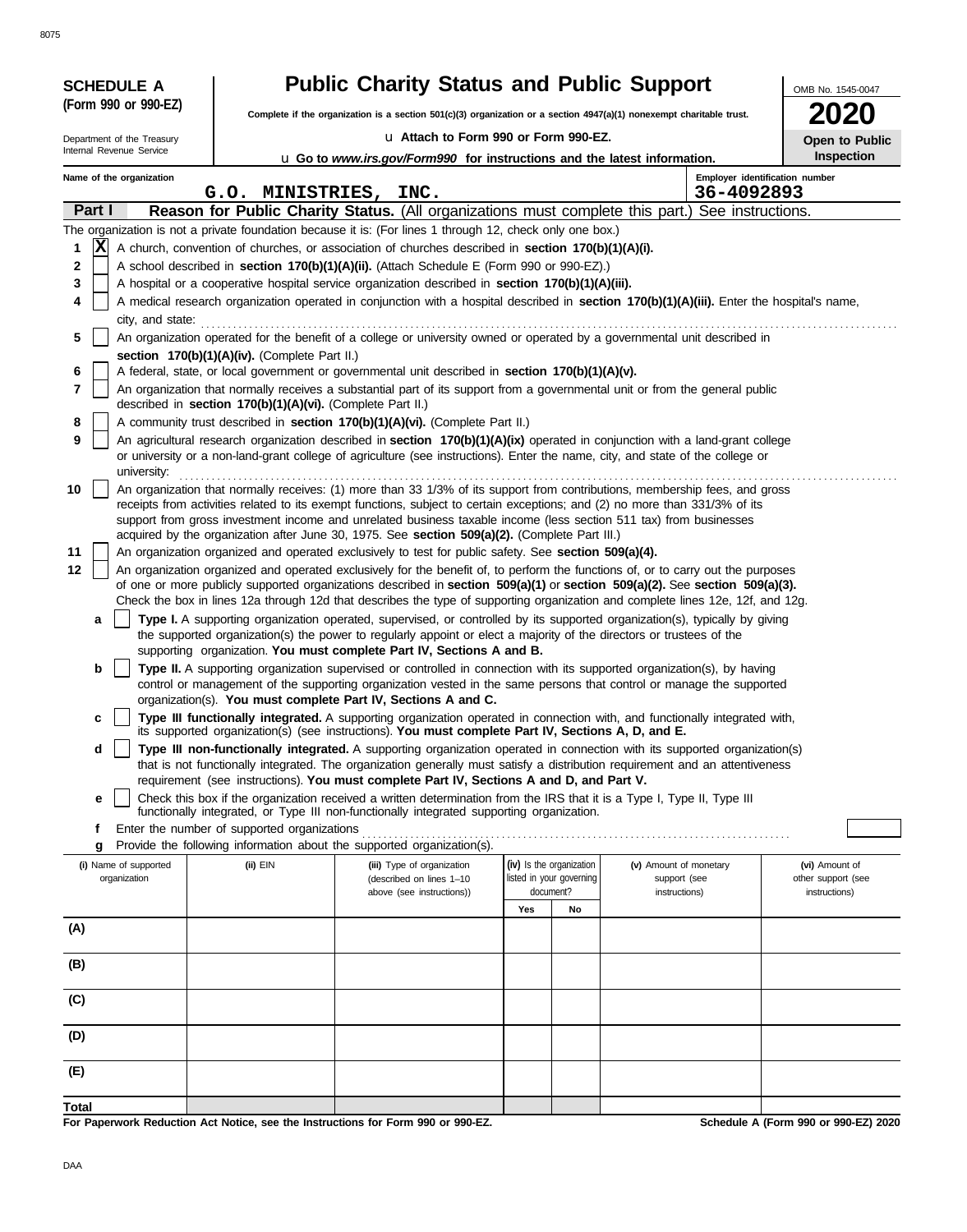|              | Schedule A (Form 990 or 990-EZ) 2020                                                                                            | G.O. MINISTRIES, INC. |          |            |            | 36-4092893 | Page 2    |
|--------------|---------------------------------------------------------------------------------------------------------------------------------|-----------------------|----------|------------|------------|------------|-----------|
|              | Support Schedule for Organizations Described in Sections 170(b)(1)(A)(iv) and 170(b)(1)(A)(vi)<br>Part II                       |                       |          |            |            |            |           |
|              | (Complete only if you checked the box on line 5, 7, or 8 of Part I or if the organization failed to qualify under               |                       |          |            |            |            |           |
|              | Part III. If the organization fails to qualify under the tests listed below, please complete Part III.)                         |                       |          |            |            |            |           |
|              | Section A. Public Support                                                                                                       |                       |          |            |            |            |           |
|              | Calendar year (or fiscal year beginning in) $\mathbf u$                                                                         | (a) 2016              | (b) 2017 | $(c)$ 2018 | $(d)$ 2019 | (e) $2020$ | (f) Total |
| 1            |                                                                                                                                 |                       |          |            |            |            |           |
|              | Gifts, grants, contributions, and<br>membership fees received. (Do not                                                          |                       |          |            |            |            |           |
|              | include any "unusual grants.")                                                                                                  |                       |          |            |            |            |           |
| $\mathbf{2}$ | Tax revenues levied for the                                                                                                     |                       |          |            |            |            |           |
|              | organization's benefit and either paid                                                                                          |                       |          |            |            |            |           |
|              | to or expended on its behalf                                                                                                    |                       |          |            |            |            |           |
|              |                                                                                                                                 |                       |          |            |            |            |           |
| 3            | The value of services or facilities<br>furnished by a governmental unit to the                                                  |                       |          |            |            |            |           |
|              | organization without charge<br><u>.</u>                                                                                         |                       |          |            |            |            |           |
| 4            | Total. Add lines 1 through 3                                                                                                    |                       |          |            |            |            |           |
| 5            | The portion of total contributions by                                                                                           |                       |          |            |            |            |           |
|              | each person (other than a                                                                                                       |                       |          |            |            |            |           |
|              | governmental unit or publicly                                                                                                   |                       |          |            |            |            |           |
|              | supported organization) included on                                                                                             |                       |          |            |            |            |           |
|              | line 1 that exceeds 2% of the amount                                                                                            |                       |          |            |            |            |           |
|              | shown on line 11, column (f)<br>Public support. Subtract line 5 from line 4.                                                    |                       |          |            |            |            |           |
| 6            | <b>Section B. Total Support</b>                                                                                                 |                       |          |            |            |            |           |
|              | Calendar year (or fiscal year beginning in) $\mathbf u$                                                                         | (a) 2016              | (b) 2017 | $(c)$ 2018 | $(d)$ 2019 | (e) 2020   | (f) Total |
| 7            | Amounts from line 4                                                                                                             |                       |          |            |            |            |           |
| 8            | Gross income from interest, dividends,                                                                                          |                       |          |            |            |            |           |
|              | payments received on securities loans,                                                                                          |                       |          |            |            |            |           |
|              | rents, royalties, and income from                                                                                               |                       |          |            |            |            |           |
|              | similar sources                                                                                                                 |                       |          |            |            |            |           |
| 9            | Net income from unrelated business                                                                                              |                       |          |            |            |            |           |
|              | activities, whether or not the business                                                                                         |                       |          |            |            |            |           |
|              | is regularly carried on                                                                                                         |                       |          |            |            |            |           |
| 10           | Other income. Do not include gain or                                                                                            |                       |          |            |            |            |           |
|              | loss from the sale of capital assets                                                                                            |                       |          |            |            |            |           |
|              | (Explain in Part VI.)                                                                                                           |                       |          |            |            |            |           |
| 11           | Total support. Add lines 7 through 10                                                                                           |                       |          |            |            |            |           |
| 12           | Gross receipts from related activities, etc. (see instructions)                                                                 |                       |          |            |            | 12         |           |
| 13           | First 5 years. If the Form 990 is for the organization's first, second, third, fourth, or fifth tax year as a section 501(c)(3) |                       |          |            |            |            |           |
|              | Section C. Computation of Public Support Percentage                                                                             |                       |          |            |            |            |           |
|              |                                                                                                                                 |                       |          |            |            | 14         | %         |
| 14           |                                                                                                                                 |                       |          |            |            | 15         | %         |
| 15           | 33 1/3% support test-2020. If the organization did not check the box on line 13, and line 14 is 33 1/3% or more, check this     |                       |          |            |            |            |           |
| 16a          |                                                                                                                                 |                       |          |            |            |            |           |
|              | box and stop here. The organization qualifies as a publicly supported organization                                              |                       |          |            |            |            |           |
| b            | 33 1/3% support test-2019. If the organization did not check a box on line 13 or 16a, and line 15 is 33 1/3% or more, check     |                       |          |            |            |            |           |
|              | 17a 10%-facts-and-circumstances test-2020. If the organization did not check a box on line 13, 16a, or 16b, and line 14 is      |                       |          |            |            |            |           |
|              |                                                                                                                                 |                       |          |            |            |            |           |
|              | 10% or more, and if the organization meets the "facts-and-circumstances" test, check this box and stop here. Explain in         |                       |          |            |            |            |           |
|              | Part VI how the organization meets the "facts-and-circumstances" test. The organization qualifies as a publicly supported       |                       |          |            |            |            |           |
|              | organization                                                                                                                    |                       |          |            |            |            |           |
| b            | 10%-facts-and-circumstances test-2019. If the organization did not check a box on line 13, 16a, 16b, or 17a, and line           |                       |          |            |            |            |           |
|              | 15 is 10% or more, and if the organization meets the "facts-and-circumstances" test, check this box and stop here. Explain      |                       |          |            |            |            |           |
|              | in Part VI how the organization meets the "facts-and-circumstances" test. The organization qualifies as a publicly supported    |                       |          |            |            |            |           |
|              | organization                                                                                                                    |                       |          |            |            |            |           |
| 18           | Private foundation. If the organization did not check a box on line 13, 16a, 16b, 17a, or 17b, check this box and see           |                       |          |            |            |            |           |
|              | instructions                                                                                                                    |                       |          |            |            |            |           |

**Schedule A (Form 990 or 990-EZ) 2020**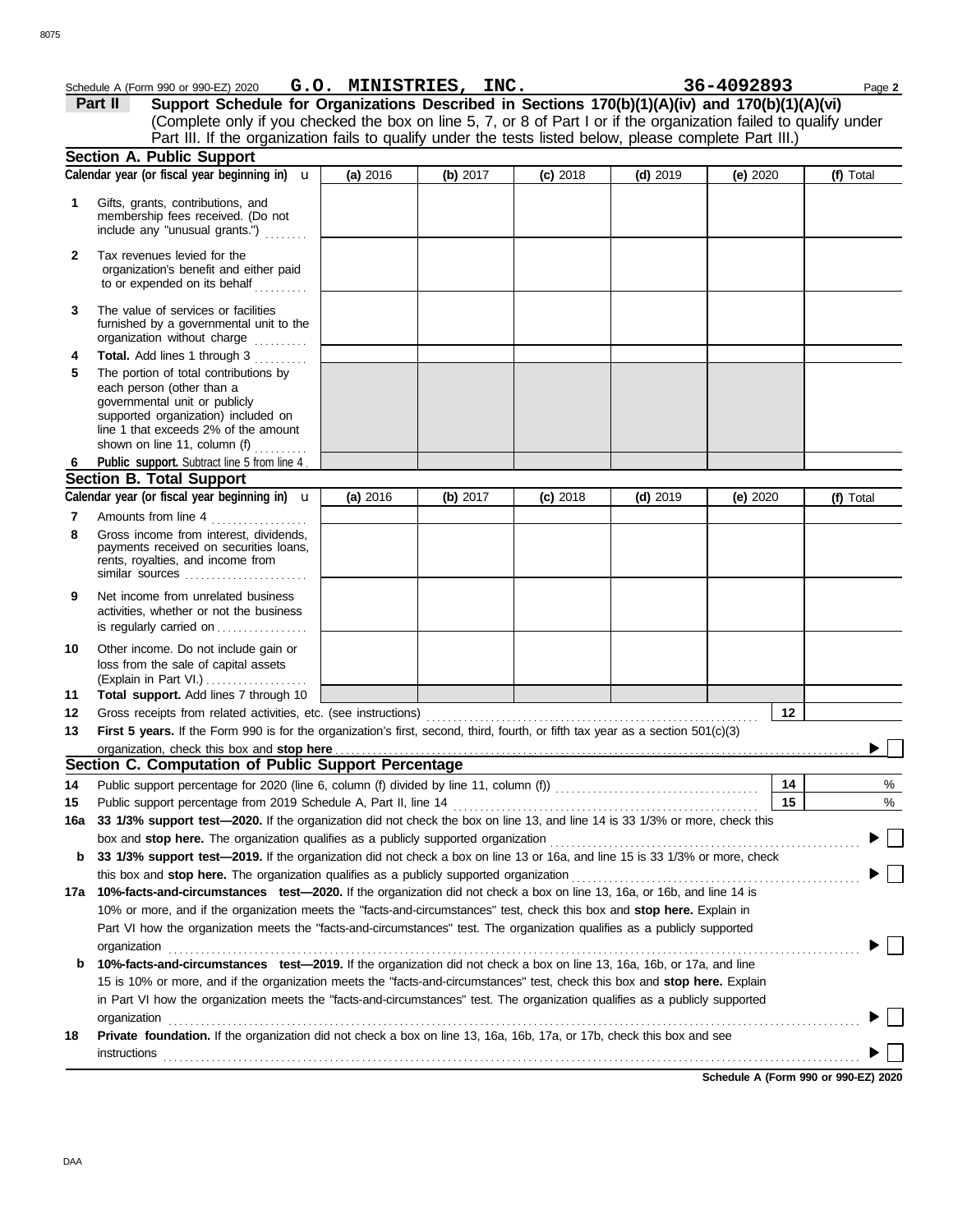## Schedule A (Form 990 or 990-EZ) 2020 Page **3 G.O. MINISTRIES, INC. 36-4092893**

|              | Part III<br>Support Schedule for Organizations Described in Section 509(a)(2)<br>(Complete only if you checked the box on line 10 of Part I or if the organization failed to qualify under Part II.                                                              |          |          |            |            |            |           |
|--------------|------------------------------------------------------------------------------------------------------------------------------------------------------------------------------------------------------------------------------------------------------------------|----------|----------|------------|------------|------------|-----------|
|              | If the organization fails to qualify under the tests listed below, please complete Part II.)                                                                                                                                                                     |          |          |            |            |            |           |
|              | <b>Section A. Public Support</b>                                                                                                                                                                                                                                 |          |          |            |            |            |           |
|              | Calendar year (or fiscal year beginning in) $\mathbf u$                                                                                                                                                                                                          | (a) 2016 | (b) 2017 | $(c)$ 2018 | $(d)$ 2019 | (e) $2020$ | (f) Total |
| 1            | Gifts, grants, contributions, and membership fees<br>received. (Do not include any "unusual grants.")                                                                                                                                                            |          |          |            |            |            |           |
| $\mathbf{2}$ | Gross receipts from admissions, merchandise<br>sold or services performed, or facilities<br>furnished in any activity that is related to the<br>organization's fax-exempt purpose                                                                                |          |          |            |            |            |           |
| 3            | Gross receipts from activities that are not an<br>unrelated trade or business under section 513                                                                                                                                                                  |          |          |            |            |            |           |
| 4            | Tax revenues levied for the<br>organization's benefit and either paid<br>to or expended on its behalf                                                                                                                                                            |          |          |            |            |            |           |
| 5            | The value of services or facilities<br>furnished by a governmental unit to the<br>organization without charge                                                                                                                                                    |          |          |            |            |            |           |
| 6            | Total. Add lines 1 through 5                                                                                                                                                                                                                                     |          |          |            |            |            |           |
|              | 7a Amounts included on lines 1, 2, and 3<br>received from disqualified persons                                                                                                                                                                                   |          |          |            |            |            |           |
| b            | Amounts included on lines 2 and 3<br>received from other than disqualified<br>persons that exceed the greater of \$5,000<br>or 1% of the amount on line 13 for the year                                                                                          |          |          |            |            |            |           |
| c            | Add lines 7a and 7b                                                                                                                                                                                                                                              |          |          |            |            |            |           |
| 8            | Public support. (Subtract line 7c from                                                                                                                                                                                                                           |          |          |            |            |            |           |
|              | line $6.$ )                                                                                                                                                                                                                                                      |          |          |            |            |            |           |
|              | <b>Section B. Total Support</b><br>Calendar year (or fiscal year beginning in) $\mathbf u$                                                                                                                                                                       | (a) 2016 |          |            |            | (e) $2020$ | (f) Total |
| 9            | Amounts from line 6                                                                                                                                                                                                                                              |          | (b) 2017 | $(c)$ 2018 | $(d)$ 2019 |            |           |
| 10a          | Gross income from interest, dividends,<br>payments received on securities loans, rents,<br>royalties, and income from similar sources.                                                                                                                           |          |          |            |            |            |           |
| b            | Unrelated business taxable income (less)<br>section 511 taxes) from businesses<br>acquired after June 30, 1975                                                                                                                                                   |          |          |            |            |            |           |
| C            | Add lines 10a and 10b                                                                                                                                                                                                                                            |          |          |            |            |            |           |
| 11           | Net income from unrelated business<br>activities not included in line 10b, whether<br>or not the business is regularly carried on.                                                                                                                               |          |          |            |            |            |           |
| 12           | Other income. Do not include gain or<br>loss from the sale of capital assets<br>(Explain in Part VI.)<br>. <b>.</b> .                                                                                                                                            |          |          |            |            |            |           |
| 13           | Total support. (Add lines 9, 10c, 11,                                                                                                                                                                                                                            |          |          |            |            |            |           |
|              |                                                                                                                                                                                                                                                                  |          |          |            |            |            |           |
| 14           | First 5 years. If the Form 990 is for the organization's first, second, third, fourth, or fifth tax year as a section 501(c)(3)<br>organization, check this box and stop here                                                                                    |          |          |            |            |            |           |
|              | Section C. Computation of Public Support Percentage                                                                                                                                                                                                              |          |          |            |            |            |           |
| 15           |                                                                                                                                                                                                                                                                  |          |          |            |            | 15         | %         |
| 16           |                                                                                                                                                                                                                                                                  |          |          |            |            | 16         | %         |
|              | Section D. Computation of Investment Income Percentage                                                                                                                                                                                                           |          |          |            |            |            |           |
| 17           |                                                                                                                                                                                                                                                                  |          |          |            |            | 17         | %         |
|              |                                                                                                                                                                                                                                                                  |          |          |            |            | 18         | %         |
|              | 19a 33 1/3% support tests-2020. If the organization did not check the box on line 14, and line 15 is more than 33 1/3%, and line                                                                                                                                 |          |          |            |            |            |           |
| b            | 17 is not more than 33 1/3%, check this box and stop here. The organization qualifies as a publicly supported organization.<br>33 1/3% support tests-2019. If the organization did not check a box on line 14 or line 19a, and line 16 is more than 33 1/3%, and |          |          |            |            |            |           |
|              | line 18 is not more than 33 1/3%, check this box and stop here. The organization qualifies as a publicly supported organization                                                                                                                                  |          |          |            |            |            |           |
| 20           |                                                                                                                                                                                                                                                                  |          |          |            |            |            |           |

**Schedule A (Form 990 or 990-EZ) 2020**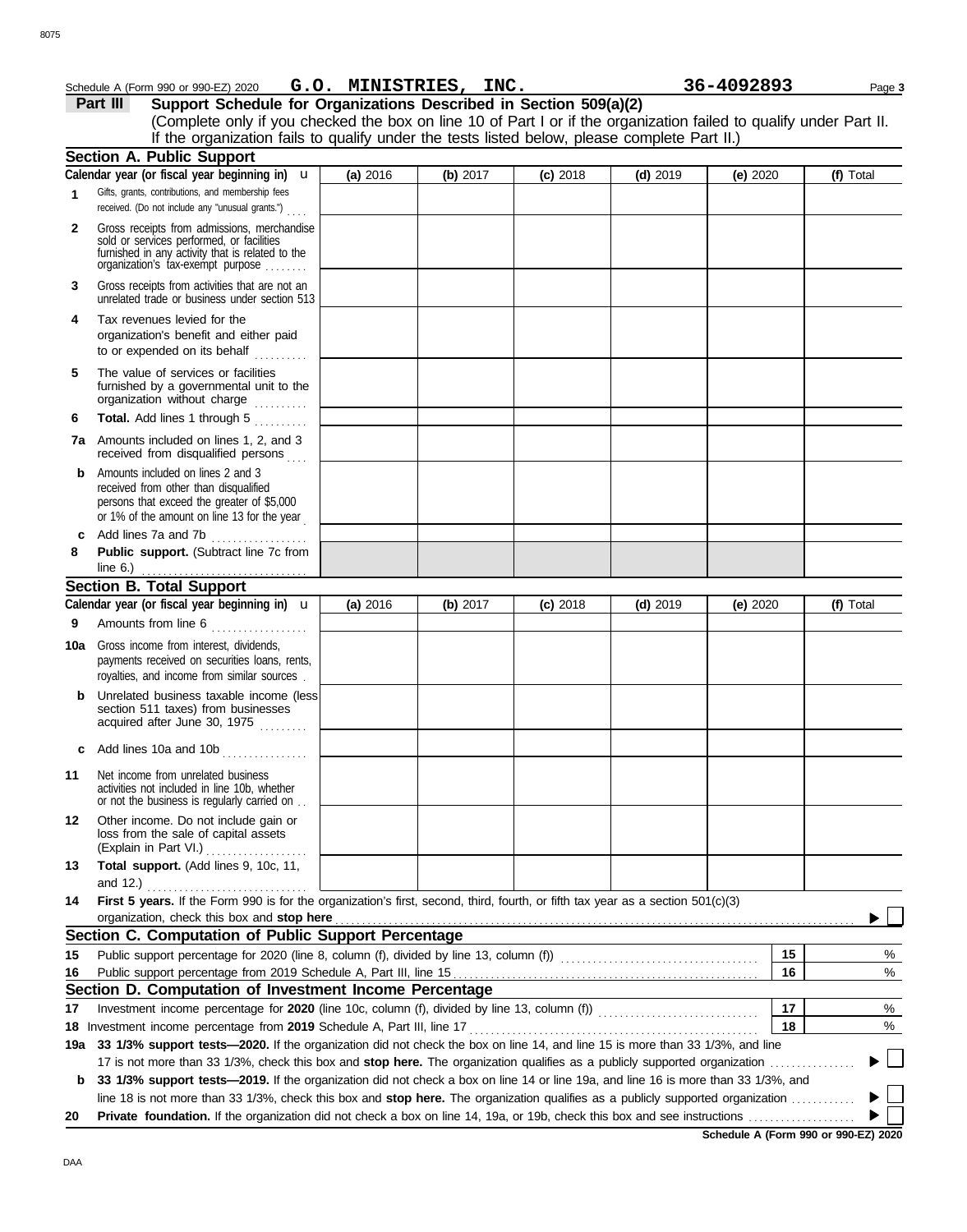|              | G.O. MINISTRIES, INC.<br>Schedule A (Form 990 or 990-EZ) 2020                                                                                                                                                                                                                                                                                                                       | 36-4092893                          |     | Page 4 |
|--------------|-------------------------------------------------------------------------------------------------------------------------------------------------------------------------------------------------------------------------------------------------------------------------------------------------------------------------------------------------------------------------------------|-------------------------------------|-----|--------|
|              | Part IV<br><b>Supporting Organizations</b><br>(Complete only if you checked a box in line 12 on Part I. If you checked box 12a, Part I, complete Sections A<br>and B. If you checked box 12b, Part I, complete Sections A and C. If you checked box 12c, Part I, complete<br>Sections A, D, and E. If you checked box 12d, Part I, complete Sections A and D, and complete Part V.) |                                     |     |        |
|              | Section A. All Supporting Organizations                                                                                                                                                                                                                                                                                                                                             |                                     |     |        |
|              |                                                                                                                                                                                                                                                                                                                                                                                     |                                     | Yes | No     |
| 1            | Are all of the organization's supported organizations listed by name in the organization's governing                                                                                                                                                                                                                                                                                |                                     |     |        |
|              | documents? If "No," describe in Part VI how the supported organizations are designated. If designated by                                                                                                                                                                                                                                                                            | 1                                   |     |        |
| $\mathbf{2}$ | class or purpose, describe the designation. If historic and continuing relationship, explain.                                                                                                                                                                                                                                                                                       |                                     |     |        |
|              | Did the organization have any supported organization that does not have an IRS determination of status<br>under section $509(a)(1)$ or (2)? If "Yes," explain in Part VI how the organization determined that the supported                                                                                                                                                         |                                     |     |        |
|              | organization was described in section 509(a)(1) or (2).                                                                                                                                                                                                                                                                                                                             | 2                                   |     |        |
| За           | Did the organization have a supported organization described in section 501(c)(4), (5), or (6)? If "Yes," answer                                                                                                                                                                                                                                                                    |                                     |     |        |
|              | lines 3b and 3c below.                                                                                                                                                                                                                                                                                                                                                              | 3a                                  |     |        |
| b            | Did the organization confirm that each supported organization qualified under section $501(c)(4)$ , $(5)$ , or $(6)$ and                                                                                                                                                                                                                                                            |                                     |     |        |
|              | satisfied the public support tests under section 509(a)(2)? If "Yes," describe in Part VI when and how the                                                                                                                                                                                                                                                                          |                                     |     |        |
|              | organization made the determination.                                                                                                                                                                                                                                                                                                                                                | 3b                                  |     |        |
| c            | Did the organization ensure that all support to such organizations was used exclusively for section $170(c)(2)(B)$                                                                                                                                                                                                                                                                  |                                     |     |        |
|              | purposes? If "Yes," explain in Part VI what controls the organization put in place to ensure such use.                                                                                                                                                                                                                                                                              | 3 <sub>c</sub>                      |     |        |
| 4a           | Was any supported organization not organized in the United States ("foreign supported organization")? If                                                                                                                                                                                                                                                                            |                                     |     |        |
|              | "Yes," and if you checked 12a or 12b in Part I, answer (b) and (c) below.                                                                                                                                                                                                                                                                                                           | 4a                                  |     |        |
| b            | Did the organization have ultimate control and discretion in deciding whether to make grants to the foreign                                                                                                                                                                                                                                                                         |                                     |     |        |
|              | supported organization? If "Yes," describe in Part VI how the organization had such control and discretion                                                                                                                                                                                                                                                                          |                                     |     |        |
|              | despite being controlled or supervised by or in connection with its supported organizations.                                                                                                                                                                                                                                                                                        | 4b                                  |     |        |
| c            | Did the organization support any foreign supported organization that does not have an IRS determination                                                                                                                                                                                                                                                                             |                                     |     |        |
|              | under sections $501(c)(3)$ and $509(a)(1)$ or (2)? If "Yes," explain in Part VI what controls the organization used                                                                                                                                                                                                                                                                 |                                     |     |        |
|              | to ensure that all support to the foreign supported organization was used exclusively for section $170(c)(2)(B)$                                                                                                                                                                                                                                                                    |                                     |     |        |
|              | purposes.                                                                                                                                                                                                                                                                                                                                                                           | 4c                                  |     |        |
| 5a           | Did the organization add, substitute, or remove any supported organizations during the tax year? If "Yes,"                                                                                                                                                                                                                                                                          |                                     |     |        |
|              | answer lines 5b and 5c below (if applicable). Also, provide detail in Part VI, including (i) the names and EIN                                                                                                                                                                                                                                                                      |                                     |     |        |
|              | numbers of the supported organizations added, substituted, or removed; (ii) the reasons for each such action;                                                                                                                                                                                                                                                                       |                                     |     |        |
|              | (iii) the authority under the organization's organizing document authorizing such action; and (iv) how the action                                                                                                                                                                                                                                                                   |                                     |     |        |
|              | was accomplished (such as by amendment to the organizing document).                                                                                                                                                                                                                                                                                                                 | 5a                                  |     |        |
| b            | Type I or Type II only. Was any added or substituted supported organization part of a class already                                                                                                                                                                                                                                                                                 |                                     |     |        |
|              | designated in the organization's organizing document?                                                                                                                                                                                                                                                                                                                               | 5 <sub>b</sub>                      |     |        |
| c            | Substitutions only. Was the substitution the result of an event beyond the organization's control?                                                                                                                                                                                                                                                                                  | 5c                                  |     |        |
| 6            | Did the organization provide support (whether in the form of grants or the provision of services or facilities) to                                                                                                                                                                                                                                                                  |                                     |     |        |
|              | anyone other than (i) its supported organizations, (ii) individuals that are part of the charitable class benefited                                                                                                                                                                                                                                                                 |                                     |     |        |
|              | by one or more of its supported organizations, or (iii) other supporting organizations that also support or                                                                                                                                                                                                                                                                         |                                     |     |        |
|              | benefit one or more of the filing organization's supported organizations? If "Yes," provide detail in Part VI.                                                                                                                                                                                                                                                                      | 6                                   |     |        |
| 7            | Did the organization provide a grant, loan, compensation, or other similar payment to a substantial contributor                                                                                                                                                                                                                                                                     |                                     |     |        |
|              | (as defined in section $4958(c)(3)(C)$ ), a family member of a substantial contributor, or a 35% controlled entity                                                                                                                                                                                                                                                                  |                                     |     |        |
|              | with regard to a substantial contributor? If "Yes," complete Part I of Schedule L (Form 990 or 990-EZ).                                                                                                                                                                                                                                                                             | 7                                   |     |        |
| 8            | Did the organization make a loan to a disqualified person (as defined in section 4958) not described in line 7?                                                                                                                                                                                                                                                                     |                                     |     |        |
|              | If "Yes," complete Part I of Schedule L (Form 990 or 990-EZ).                                                                                                                                                                                                                                                                                                                       | 8                                   |     |        |
| 9a           | Was the organization controlled directly or indirectly at any time during the tax year by one or more                                                                                                                                                                                                                                                                               |                                     |     |        |
|              | disqualified persons, as defined in section 4946 (other than foundation managers and organizations                                                                                                                                                                                                                                                                                  |                                     |     |        |
|              | described in section 509(a)(1) or (2))? If "Yes," provide detail in Part VI.                                                                                                                                                                                                                                                                                                        | 9а                                  |     |        |
| b            | Did one or more disqualified persons (as defined in line 9a) hold a controlling interest in any entity in which                                                                                                                                                                                                                                                                     |                                     |     |        |
|              | the supporting organization had an interest? If "Yes," provide detail in Part VI.                                                                                                                                                                                                                                                                                                   | 9b                                  |     |        |
| c            | Did a disqualified person (as defined in line 9a) have an ownership interest in, or derive any personal benefit                                                                                                                                                                                                                                                                     |                                     |     |        |
|              | from, assets in which the supporting organization also had an interest? If "Yes," provide detail in Part VI.                                                                                                                                                                                                                                                                        | 9c                                  |     |        |
| 10a          | Was the organization subject to the excess business holdings rules of section 4943 because of section                                                                                                                                                                                                                                                                               |                                     |     |        |
|              | 4943(f) (regarding certain Type II supporting organizations, and all Type III non-functionally integrated                                                                                                                                                                                                                                                                           |                                     |     |        |
|              | supporting organizations)? If "Yes," answer line 10b below.                                                                                                                                                                                                                                                                                                                         | 10a                                 |     |        |
| b            | Did the organization have any excess business holdings in the tax year? (Use Schedule C, Form 4720, to                                                                                                                                                                                                                                                                              |                                     |     |        |
|              | determine whether the organization had excess business holdings.)                                                                                                                                                                                                                                                                                                                   | 10 <sub>b</sub>                     |     |        |
|              |                                                                                                                                                                                                                                                                                                                                                                                     | Schedule A (Form 990 or 990-EZ) 202 |     |        |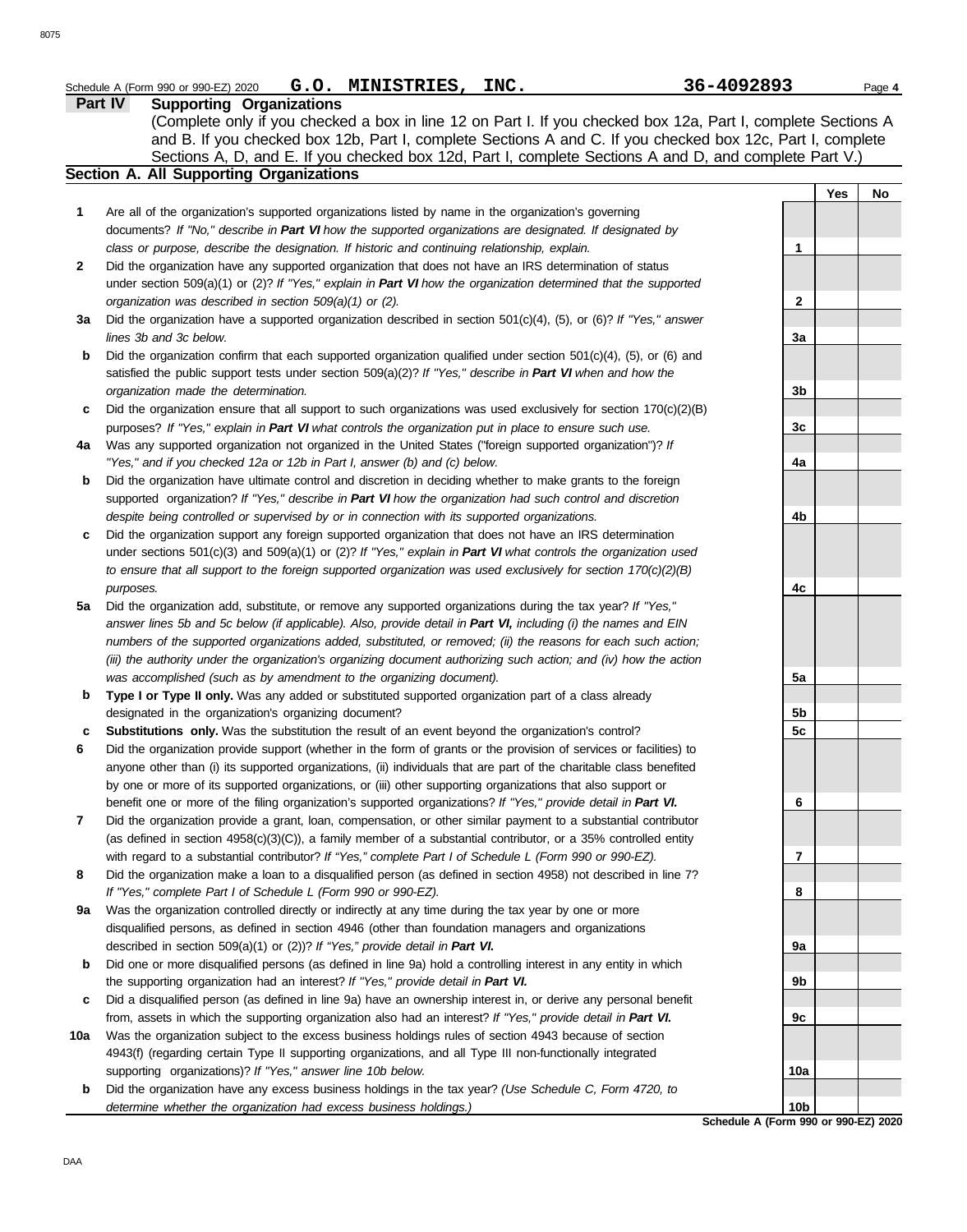|    | G.O. MINISTRIES,<br>Schedule A (Form 990 or 990-EZ) 2020                                | INC. | 36-4092893 |            | Page 5 |
|----|-----------------------------------------------------------------------------------------|------|------------|------------|--------|
|    | Part IV<br><b>Supporting Organizations (continued)</b>                                  |      |            |            |        |
|    |                                                                                         |      |            | <b>Yes</b> | No     |
| 11 | Has the organization accepted a gift or contribution from any of the following persons? |      |            |            |        |

**a** A person who directly or indirectly controls, either alone or together with persons described in lines 11b and 11c below, the governing body of a supported organization?

- **b** A family member of a person described in line 11a above?
- **c** A 35% controlled entity of a person described in line 11a or 11b above? *If "Yes" to line 11a, 11b, or 11c, provide detail in Part VI.*

## **Section B. Type I Supporting Organizations**

**2 1** *supported organizations and what conditions or restrictions, if any, applied to such powers during the tax year. organization, describe how the powers to appoint and/or remove officers, directors, or trustees were allocated among the effectively operated, supervised, or controlled the organization's activities. If the organization had more than one supported* directors, or trustees at all times during the tax year? *If "No," describe in Part VI how the supported organization(s)* more supported organizations have the power to regularly appoint or elect at least a majority of the organization's officers, Did the governing body, members of the governing body, officers acting in their official capacity, or membership of one or Did the organization operate for the benefit of any supported organization other than the supported organization(s) that operated, supervised, or controlled the supporting organization? *If "Yes," explain in Part VI how providing such benefit carried out the purposes of the supported organization(s) that operated, supervised, or controlled the supporting organization.* **2 1 Yes No**

## **Section C. Type II Supporting Organizations**

Were a majority of the organization's directors or trustees during the tax year also a majority of the directors or trustees of each of the organization's supported organization(s)? *If "No," describe in Part VI how control* **1** *or management of the supporting organization was vested in the same persons that controlled or managed the supported organization(s).* **Yes No 1**

## **Section D. All Type III Supporting Organizations**

|              |                                                                                                                        |   | Yes | No |
|--------------|------------------------------------------------------------------------------------------------------------------------|---|-----|----|
| 1            | Did the organization provide to each of its supported organizations, by the last day of the fifth month of the         |   |     |    |
|              | organization's tax year, (i) a written notice describing the type and amount of support provided during the prior tax  |   |     |    |
|              | year, (ii) a copy of the Form 990 that was most recently filed as of the date of notification, and (iii) copies of the |   |     |    |
|              | organization's governing documents in effect on the date of notification, to the extent not previously provided?       |   |     |    |
| $\mathbf{2}$ | Were any of the organization's officers, directors, or trustees either (i) appointed or elected by the supported       |   |     |    |
|              | organization(s) or (ii) serving on the governing body of a supported organization? If "No," explain in Part VI how     |   |     |    |
|              | the organization maintained a close and continuous working relationship with the supported organization(s).            | 2 |     |    |
| $\mathbf{3}$ | By reason of the relationship described in line 2, above, did the organization's supported organizations have          |   |     |    |
|              | a significant voice in the organization's investment policies and in directing the use of the organization's           |   |     |    |
|              | income or assets at all times during the tax year? If "Yes," describe in Part VI the role the organization's           |   |     |    |
|              | supported organizations played in this regard.                                                                         | 3 |     |    |

## **Section E. Type III Functionally-Integrated Supporting Organizations**

- **1** *Check the box next to the method that the organization used to satisfy the Integral Part Test during the year (see instructions).*
	- The organization satisfied the Activities Test. *Complete line 2 below.* **a**
- The organization is the parent of each of its supported organizations. *Complete line 3 below.* **b**
- The organization supported a governmental entity. *Describe in Part VI how you supported a governmental entity (see instructions).* **c**
- **2** Activities Test. *Answer lines 2a and 2b below.*
- **a** Did substantially all of the organization's activities during the tax year directly further the exempt purposes of the supported organization(s) to which the organization was responsive? *If "Yes," then in Part VI identify those supported organizations and explain how these activities directly furthered their exempt purposes,*  how the organization was responsive to those supported organizations, and how the organization determined *that these activities constituted substantially all of its activities.*
- **b** Did the activities described in line 2a, above, constitute activities that, but for the organization's involvement, one or more of the organization's supported organization(s) would have been engaged in? If "Yes," explain in *Part VI the reasons for the organization's position that its supported organization(s) would have engaged in these activities but for the organization's involvement.*
- **3** Parent of Supported Organizations. *Answer lines 3a and 3b below.*
- **a** Did the organization have the power to regularly appoint or elect a majority of the officers, directors, or trustees of each of the supported organizations? *If "Yes" or "No," provide details in Part VI.*
- **b** Did the organization exercise a substantial degree of direction over the policies, programs, and activities of each of its supported organizations? *If "Yes," describe in Part VI the role played by the organization in this regard.*

**Yes No 2a 2b 3a 3b**

DAA **Schedule A (Form 990 or 990-EZ) 2020**

**11a 11b**

**11c**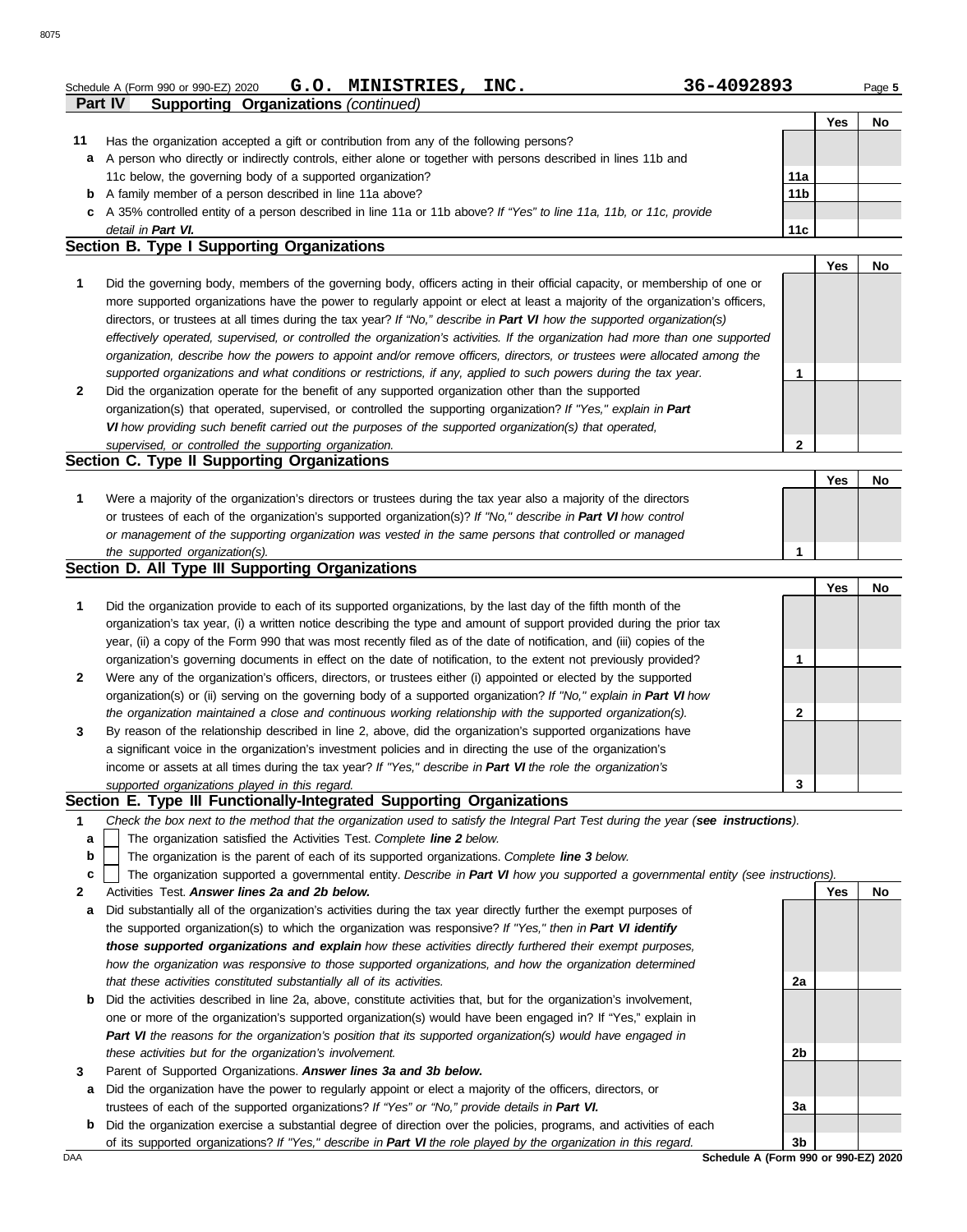## Schedule A (Form 990 or 990-EZ) 2020 **G.O. MINISTRIES, INC.** 36-4092893 Page 6 **G.O. MINISTRIES,**

**Part V Type III Non-Functionally Integrated 509(a)(3) Supporting Organizations 1** Check here if the organization satisfied the Integral Part Test as a qualifying trust on Nov. 20, 1970 (*explain in Part VI*). **See instructions.** All other Type III non-functionally integrated supporting organizations must complete Sections A through E.

|                | Section A - Adjusted Net Income                                                                                                                     | (A) Prior Year | (B) Current Year<br>(optional) |                                |
|----------------|-----------------------------------------------------------------------------------------------------------------------------------------------------|----------------|--------------------------------|--------------------------------|
| 1              | Net short-term capital gain                                                                                                                         | 1              |                                |                                |
| $\mathbf{2}$   | Recoveries of prior-year distributions                                                                                                              | $\overline{2}$ |                                |                                |
| 3              | Other gross income (see instructions)                                                                                                               | 3              |                                |                                |
| 4              | Add lines 1 through 3.                                                                                                                              | 4              |                                |                                |
| 5              | Depreciation and depletion                                                                                                                          | 5              |                                |                                |
| 6              | Portion of operating expenses paid or incurred for production or collection of                                                                      |                |                                |                                |
|                | gross income or for management, conservation, or maintenance of property                                                                            |                |                                |                                |
|                | held for production of income (see instructions)                                                                                                    | 6              |                                |                                |
| $\mathbf{7}$   | Other expenses (see instructions)                                                                                                                   | $\overline{7}$ |                                |                                |
| 8              | Adjusted Net Income (subtract lines 5, 6, and 7 from line 4)                                                                                        | 8              |                                |                                |
|                | Section B - Minimum Asset Amount                                                                                                                    |                | (A) Prior Year                 | (B) Current Year<br>(optional) |
| 1.             | Aggregate fair market value of all non-exempt-use assets (see                                                                                       |                |                                |                                |
|                | instructions for short tax year or assets held for part of year):                                                                                   |                |                                |                                |
|                | a Average monthly value of securities                                                                                                               | 1a             |                                |                                |
|                | <b>b</b> Average monthly cash balances                                                                                                              | 1 <sub>b</sub> |                                |                                |
|                | c Fair market value of other non-exempt-use assets                                                                                                  | 1 <sub>c</sub> |                                |                                |
|                | <b>d Total</b> (add lines 1a, 1b, and 1c)                                                                                                           | 1 <sub>d</sub> |                                |                                |
|                | <b>e Discount</b> claimed for blockage or other factors                                                                                             |                |                                |                                |
|                | (explain in detail in Part VI):                                                                                                                     |                |                                |                                |
| $\mathbf{2}$   | Acquisition indebtedness applicable to non-exempt-use assets                                                                                        | $\mathbf{2}$   |                                |                                |
| 3              | Subtract line 2 from line 1d.                                                                                                                       | 3              |                                |                                |
| 4              | Cash deemed held for exempt use. Enter 0.015 of line 3 (for greater amount,                                                                         |                |                                |                                |
|                | see instructions).                                                                                                                                  | 4              |                                |                                |
| 5.             | Net value of non-exempt-use assets (subtract line 4 from line 3)                                                                                    | 5              |                                |                                |
| 6              | Multiply line 5 by 0.035.                                                                                                                           | 6              |                                |                                |
| 7              | Recoveries of prior-year distributions                                                                                                              | $\overline{7}$ |                                |                                |
| 8              | Minimum Asset Amount (add line 7 to line 6)                                                                                                         | 8              |                                |                                |
|                | Section C - Distributable Amount                                                                                                                    |                |                                | <b>Current Year</b>            |
| 1.             | Adjusted net income for prior year (from Section A, line 8, column A)                                                                               | 1              |                                |                                |
| $\mathbf{2}$   | Enter 0.85 of line 1.                                                                                                                               | $\overline{2}$ |                                |                                |
| 3              | Minimum asset amount for prior year (from Section B, line 8, column A)                                                                              | 3              |                                |                                |
| 4              | Enter greater of line 2 or line 3.                                                                                                                  | 4              |                                |                                |
| 5.             | Income tax imposed in prior year                                                                                                                    | 5              |                                |                                |
| 6              | <b>Distributable Amount.</b> Subtract line 5 from line 4, unless subject to                                                                         |                |                                |                                |
|                | emergency temporary reduction (see instructions).                                                                                                   | 6              |                                |                                |
| $\overline{7}$ | Check here if the current year is the organization's first as a non-functionally integrated Type III supporting organization<br>(see instructions). |                |                                |                                |

**Schedule A (Form 990 or 990-EZ) 2020**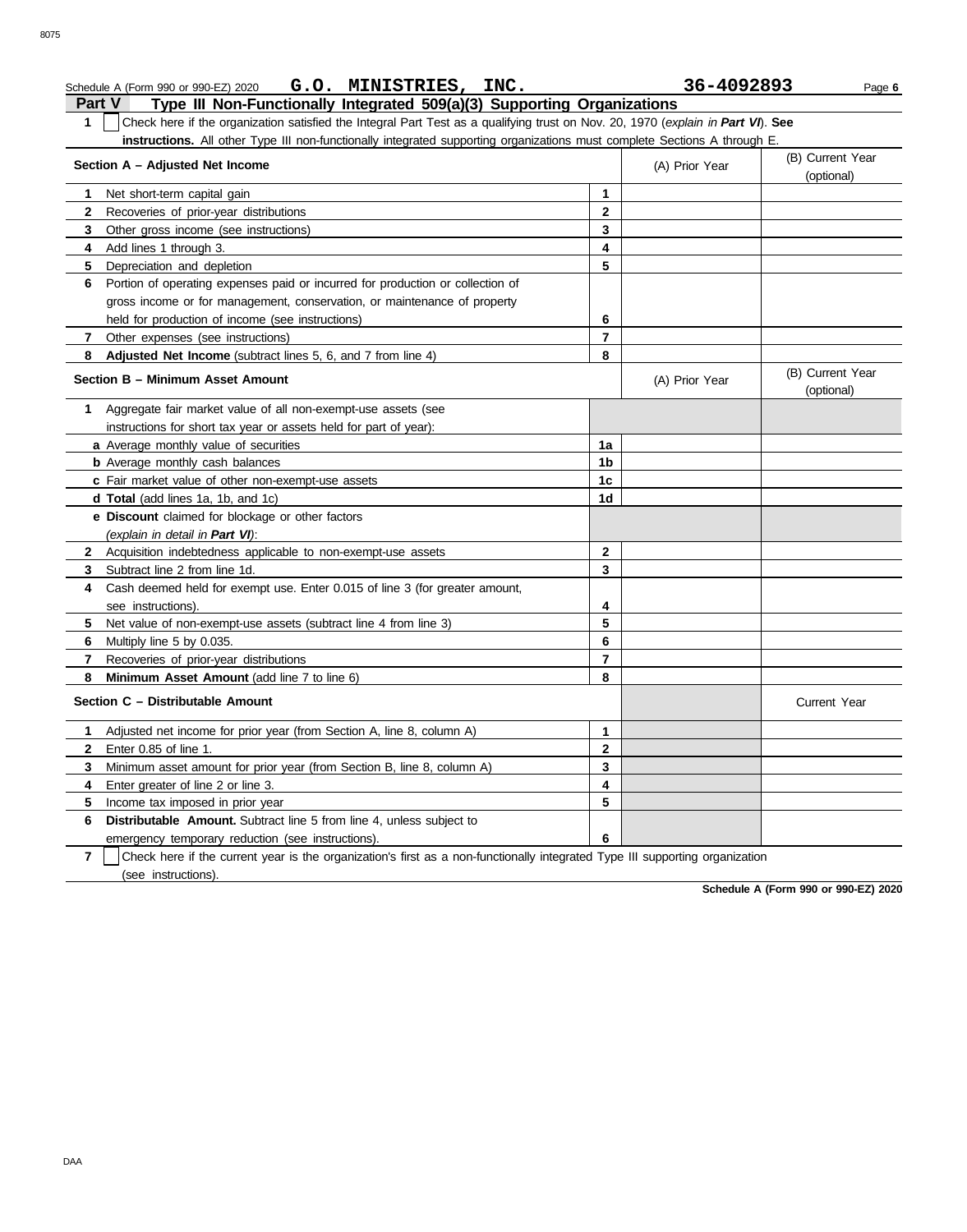## Schedule A (Form 990 or 990-EZ) 2020 Page **7 G.O. MINISTRIES, INC. 36-4092893**

## **Part V Type III Non-Functionally Integrated 509(a)(3) Supporting Organizations** *(continued)*

| Section D - Distributions | <b>Current Year</b>                                                                                                         |                                    |                                               |                                                  |  |  |  |  |
|---------------------------|-----------------------------------------------------------------------------------------------------------------------------|------------------------------------|-----------------------------------------------|--------------------------------------------------|--|--|--|--|
| 1                         | Amounts paid to supported organizations to accomplish exempt purposes                                                       |                                    |                                               |                                                  |  |  |  |  |
| 2                         | Amounts paid to perform activity that directly furthers exempt purposes of supported                                        |                                    |                                               |                                                  |  |  |  |  |
|                           | organizations, in excess of income from activity                                                                            |                                    |                                               |                                                  |  |  |  |  |
| 3                         | Administrative expenses paid to accomplish exempt purposes of supported organizations                                       |                                    |                                               |                                                  |  |  |  |  |
| 4                         | Amounts paid to acquire exempt-use assets                                                                                   |                                    |                                               |                                                  |  |  |  |  |
| 5                         | Qualified set-aside amounts (prior IRS approval required—provide details in Part VI)                                        |                                    |                                               |                                                  |  |  |  |  |
| 6                         | Other distributions (describe in Part VI). See instructions.                                                                |                                    |                                               |                                                  |  |  |  |  |
| 7                         | Total annual distributions. Add lines 1 through 6.                                                                          |                                    |                                               |                                                  |  |  |  |  |
| 8                         | Distributions to attentive supported organizations to which the organization is responsive                                  |                                    |                                               |                                                  |  |  |  |  |
|                           | (provide details in Part VI). See instructions.                                                                             |                                    |                                               |                                                  |  |  |  |  |
| 9                         | Distributable amount for 2020 from Section C, line 6                                                                        |                                    |                                               |                                                  |  |  |  |  |
| 10                        | Line 8 amount divided by line 9 amount                                                                                      |                                    |                                               |                                                  |  |  |  |  |
|                           | <b>Section E – Distribution Allocations</b> (see instructions)                                                              | (i)<br><b>Excess Distributions</b> | (ii)<br><b>Underdistributions</b><br>Pre-2020 | (iii)<br><b>Distributable</b><br>Amount for 2020 |  |  |  |  |
| 1                         | Distributable amount for 2020 from Section C, line 6                                                                        |                                    |                                               |                                                  |  |  |  |  |
| $\mathbf{2}$              | Underdistributions, if any, for years prior to 2020<br>(reasonable cause required-explain in Part VI). See<br>instructions. |                                    |                                               |                                                  |  |  |  |  |
| 3                         | Excess distributions carryover, if any, to 2020                                                                             |                                    |                                               |                                                  |  |  |  |  |
|                           |                                                                                                                             |                                    |                                               |                                                  |  |  |  |  |
|                           |                                                                                                                             |                                    |                                               |                                                  |  |  |  |  |
|                           | c From 2017 <u></u>                                                                                                         |                                    |                                               |                                                  |  |  |  |  |
|                           |                                                                                                                             |                                    |                                               |                                                  |  |  |  |  |
|                           |                                                                                                                             |                                    |                                               |                                                  |  |  |  |  |
|                           | f Total of lines 3a through 3e                                                                                              |                                    |                                               |                                                  |  |  |  |  |
|                           | g Applied to underdistributions of prior years                                                                              |                                    |                                               |                                                  |  |  |  |  |
|                           | h Applied to 2020 distributable amount                                                                                      |                                    |                                               |                                                  |  |  |  |  |
|                           | <i>i</i> Carryover from 2015 not applied (see instructions)                                                                 |                                    |                                               |                                                  |  |  |  |  |
|                           | Remainder. Subtract lines 3g, 3h, and 3i from line 3f.                                                                      |                                    |                                               |                                                  |  |  |  |  |
| 4                         | Distributions for 2020 from                                                                                                 |                                    |                                               |                                                  |  |  |  |  |
|                           | Section D, line 7:<br>\$                                                                                                    |                                    |                                               |                                                  |  |  |  |  |
|                           | a Applied to underdistributions of prior years                                                                              |                                    |                                               |                                                  |  |  |  |  |
|                           | <b>b</b> Applied to 2020 distributable amount                                                                               |                                    |                                               |                                                  |  |  |  |  |
|                           | c Remainder. Subtract lines 4a and 4b from line 4.                                                                          |                                    |                                               |                                                  |  |  |  |  |
|                           | Remaining underdistributions for years prior to 2020, if                                                                    |                                    |                                               |                                                  |  |  |  |  |
|                           | any. Subtract lines 3q and 4a from line 2. For result                                                                       |                                    |                                               |                                                  |  |  |  |  |
|                           | greater than zero, explain in Part VI. See instructions.                                                                    |                                    |                                               |                                                  |  |  |  |  |
| 6                         | Remaining underdistributions for 2020 Subtract lines 3h                                                                     |                                    |                                               |                                                  |  |  |  |  |
|                           | and 4b from line 1. For result greater than zero, explain in                                                                |                                    |                                               |                                                  |  |  |  |  |
|                           | Part VI. See instructions.                                                                                                  |                                    |                                               |                                                  |  |  |  |  |
| 7                         | Excess distributions carryover to 2021. Add lines 3j                                                                        |                                    |                                               |                                                  |  |  |  |  |
|                           | and 4c.                                                                                                                     |                                    |                                               |                                                  |  |  |  |  |
| 8                         | Breakdown of line 7:                                                                                                        |                                    |                                               |                                                  |  |  |  |  |
|                           | a Excess from 2016                                                                                                          |                                    |                                               |                                                  |  |  |  |  |
|                           | <b>b</b> Excess from 2017                                                                                                   |                                    |                                               |                                                  |  |  |  |  |
|                           |                                                                                                                             |                                    |                                               |                                                  |  |  |  |  |
|                           | d Excess from 2019<br>.                                                                                                     |                                    |                                               |                                                  |  |  |  |  |
|                           | e Excess from 2020                                                                                                          |                                    |                                               |                                                  |  |  |  |  |

**Schedule A (Form 990 or 990-EZ) 2020**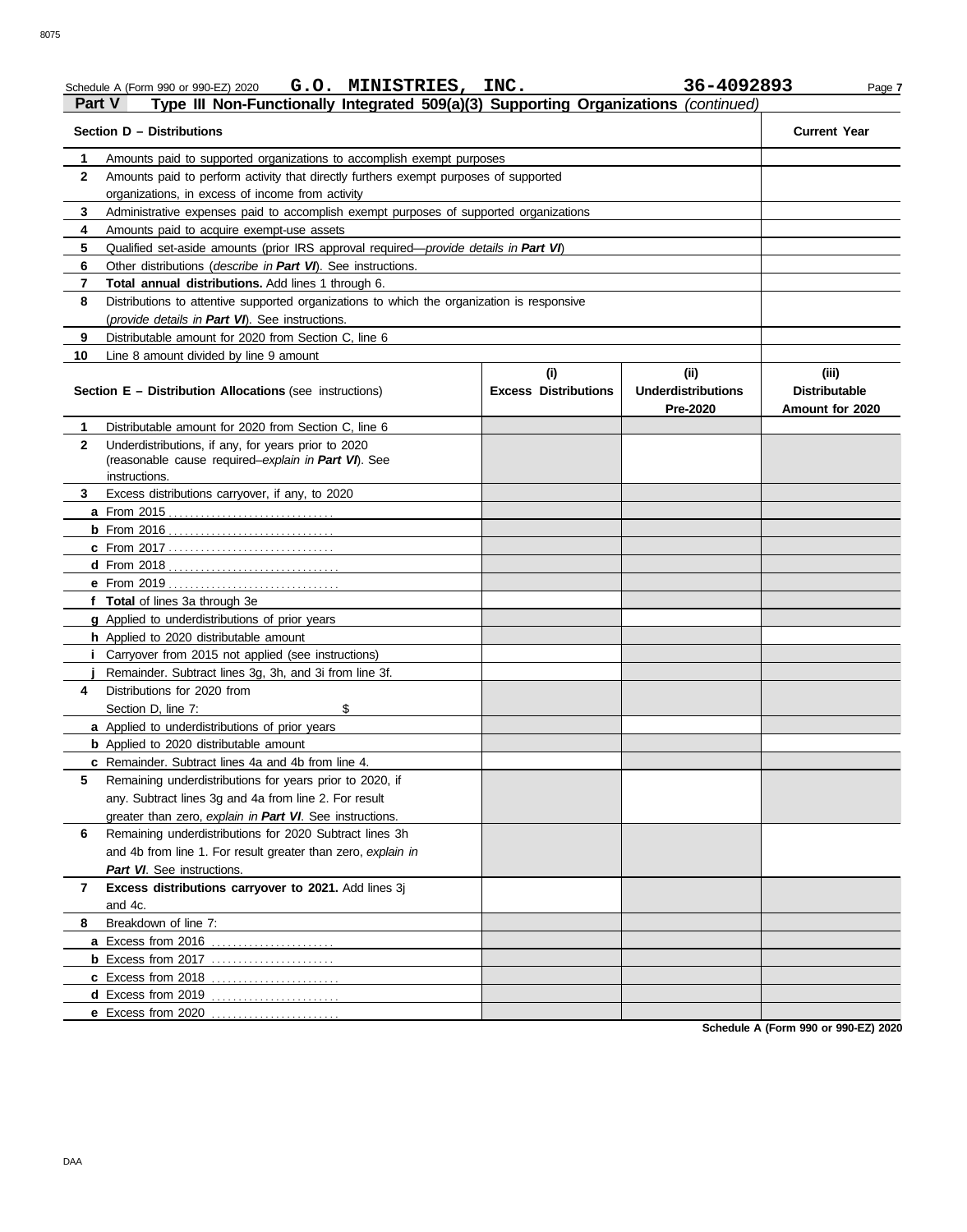|         | Schedule A (Form 990 or 990-EZ) 2020 | G.O. MINISTRIES, INC.                                                                          |  | 36-4092893                                                                                                                                                                                                                                                                                                                                                                                                                                                                                | Page 8 |
|---------|--------------------------------------|------------------------------------------------------------------------------------------------|--|-------------------------------------------------------------------------------------------------------------------------------------------------------------------------------------------------------------------------------------------------------------------------------------------------------------------------------------------------------------------------------------------------------------------------------------------------------------------------------------------|--------|
| Part VI |                                      |                                                                                                |  | Supplemental Information. Provide the explanations required by Part II, line 10; Part II, line 17a or 17b; Part<br>III, line 12; Part IV, Section A, lines 1, 2, 3b, 3c, 4b, 4c, 5a, 6, 9a, 9b, 9c, 11a, 11b, and 11c; Part IV, Section<br>B, lines 1 and 2; Part IV, Section C, line 1; Part IV, Section D, lines 2 and 3; Part IV, Section E, lines 1c, 2a, 2b,<br>3a, and 3b; Part V, line 1; Part V, Section B, line 1e; Part V, Section D, lines 5, 6, and 8; and Part V, Section E, |        |
|         |                                      | lines 2, 5, and 6. Also complete this part for any additional information. (See instructions.) |  |                                                                                                                                                                                                                                                                                                                                                                                                                                                                                           |        |
|         |                                      |                                                                                                |  |                                                                                                                                                                                                                                                                                                                                                                                                                                                                                           |        |
|         |                                      |                                                                                                |  |                                                                                                                                                                                                                                                                                                                                                                                                                                                                                           |        |
|         |                                      |                                                                                                |  |                                                                                                                                                                                                                                                                                                                                                                                                                                                                                           |        |
|         |                                      |                                                                                                |  |                                                                                                                                                                                                                                                                                                                                                                                                                                                                                           |        |
|         |                                      |                                                                                                |  |                                                                                                                                                                                                                                                                                                                                                                                                                                                                                           |        |
|         |                                      |                                                                                                |  |                                                                                                                                                                                                                                                                                                                                                                                                                                                                                           |        |
|         |                                      |                                                                                                |  |                                                                                                                                                                                                                                                                                                                                                                                                                                                                                           |        |
|         |                                      |                                                                                                |  |                                                                                                                                                                                                                                                                                                                                                                                                                                                                                           |        |
|         |                                      |                                                                                                |  |                                                                                                                                                                                                                                                                                                                                                                                                                                                                                           |        |
|         |                                      |                                                                                                |  |                                                                                                                                                                                                                                                                                                                                                                                                                                                                                           |        |
|         |                                      |                                                                                                |  |                                                                                                                                                                                                                                                                                                                                                                                                                                                                                           |        |
|         |                                      |                                                                                                |  |                                                                                                                                                                                                                                                                                                                                                                                                                                                                                           |        |
|         |                                      |                                                                                                |  |                                                                                                                                                                                                                                                                                                                                                                                                                                                                                           |        |
|         |                                      |                                                                                                |  |                                                                                                                                                                                                                                                                                                                                                                                                                                                                                           |        |
|         |                                      |                                                                                                |  |                                                                                                                                                                                                                                                                                                                                                                                                                                                                                           |        |
|         |                                      |                                                                                                |  |                                                                                                                                                                                                                                                                                                                                                                                                                                                                                           |        |
|         |                                      |                                                                                                |  |                                                                                                                                                                                                                                                                                                                                                                                                                                                                                           |        |
|         |                                      |                                                                                                |  |                                                                                                                                                                                                                                                                                                                                                                                                                                                                                           |        |
|         |                                      |                                                                                                |  |                                                                                                                                                                                                                                                                                                                                                                                                                                                                                           |        |
|         |                                      |                                                                                                |  |                                                                                                                                                                                                                                                                                                                                                                                                                                                                                           |        |
|         |                                      |                                                                                                |  |                                                                                                                                                                                                                                                                                                                                                                                                                                                                                           |        |
|         |                                      |                                                                                                |  |                                                                                                                                                                                                                                                                                                                                                                                                                                                                                           |        |
|         |                                      |                                                                                                |  |                                                                                                                                                                                                                                                                                                                                                                                                                                                                                           |        |
|         |                                      |                                                                                                |  |                                                                                                                                                                                                                                                                                                                                                                                                                                                                                           |        |
|         |                                      |                                                                                                |  |                                                                                                                                                                                                                                                                                                                                                                                                                                                                                           |        |
|         |                                      |                                                                                                |  |                                                                                                                                                                                                                                                                                                                                                                                                                                                                                           |        |
|         |                                      |                                                                                                |  |                                                                                                                                                                                                                                                                                                                                                                                                                                                                                           |        |
|         |                                      |                                                                                                |  |                                                                                                                                                                                                                                                                                                                                                                                                                                                                                           |        |
|         |                                      |                                                                                                |  |                                                                                                                                                                                                                                                                                                                                                                                                                                                                                           |        |
|         |                                      |                                                                                                |  |                                                                                                                                                                                                                                                                                                                                                                                                                                                                                           |        |
|         |                                      |                                                                                                |  |                                                                                                                                                                                                                                                                                                                                                                                                                                                                                           |        |
|         |                                      |                                                                                                |  |                                                                                                                                                                                                                                                                                                                                                                                                                                                                                           |        |
|         |                                      |                                                                                                |  |                                                                                                                                                                                                                                                                                                                                                                                                                                                                                           |        |
|         |                                      |                                                                                                |  |                                                                                                                                                                                                                                                                                                                                                                                                                                                                                           |        |
|         |                                      |                                                                                                |  |                                                                                                                                                                                                                                                                                                                                                                                                                                                                                           |        |
|         |                                      |                                                                                                |  |                                                                                                                                                                                                                                                                                                                                                                                                                                                                                           |        |
|         |                                      |                                                                                                |  |                                                                                                                                                                                                                                                                                                                                                                                                                                                                                           |        |
|         |                                      |                                                                                                |  |                                                                                                                                                                                                                                                                                                                                                                                                                                                                                           |        |
|         |                                      |                                                                                                |  |                                                                                                                                                                                                                                                                                                                                                                                                                                                                                           |        |
|         |                                      |                                                                                                |  |                                                                                                                                                                                                                                                                                                                                                                                                                                                                                           |        |
|         |                                      |                                                                                                |  |                                                                                                                                                                                                                                                                                                                                                                                                                                                                                           |        |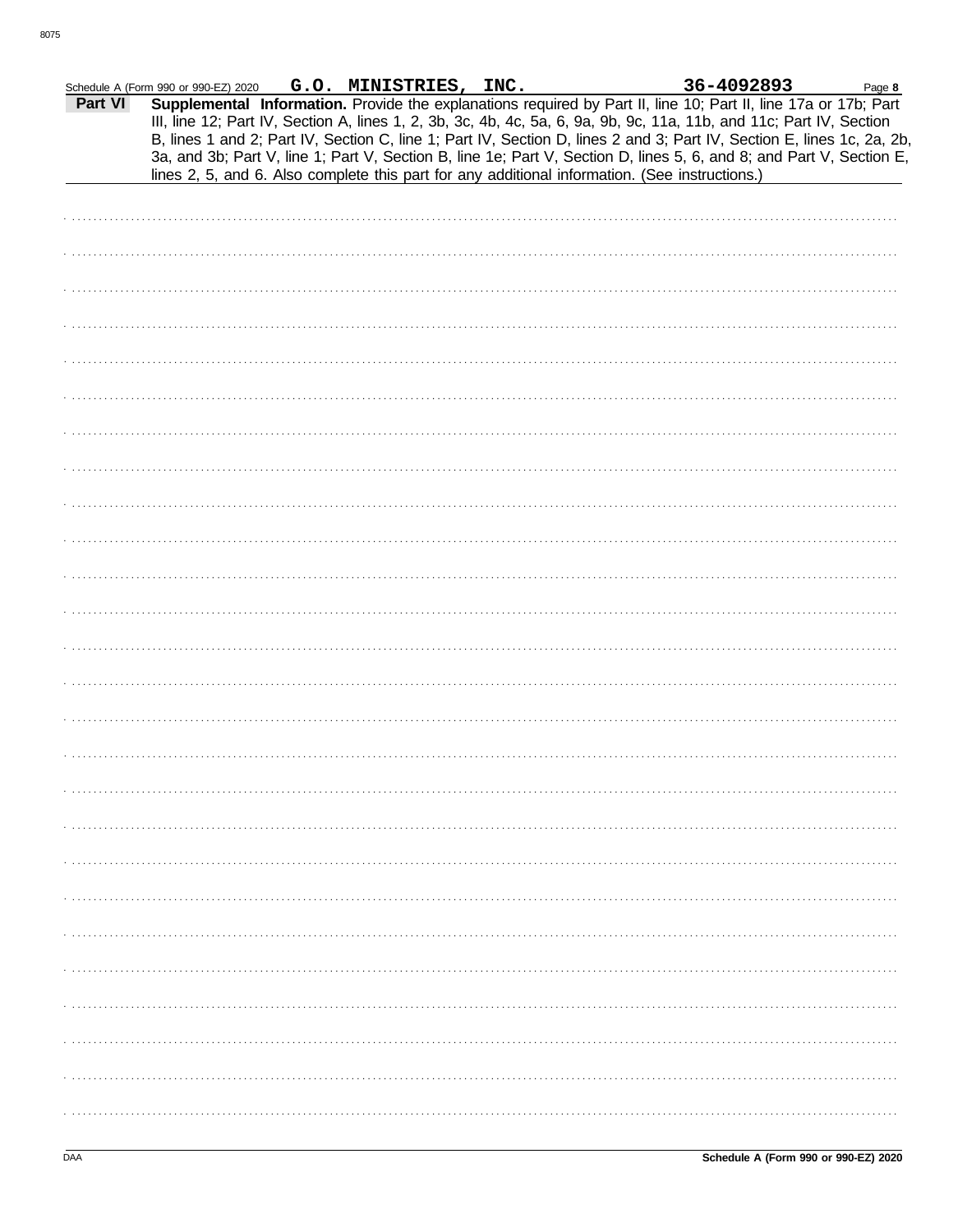|        | <b>SCHEDULE D</b><br>(Form 990)                                                                                                                                                                                                                                                                                                 | Supplemental Financial Statements<br>u Complete if the organization answered "Yes" on Form 990,                                                                                                                           |                       |                                                    |            | OMB No. 1545-0047                   |
|--------|---------------------------------------------------------------------------------------------------------------------------------------------------------------------------------------------------------------------------------------------------------------------------------------------------------------------------------|---------------------------------------------------------------------------------------------------------------------------------------------------------------------------------------------------------------------------|-----------------------|----------------------------------------------------|------------|-------------------------------------|
|        |                                                                                                                                                                                                                                                                                                                                 | Part IV, line 6, 7, 8, 9, 10, 11a, 11b, 11c, 11d, 11e, 11f, 12a, or 12b.                                                                                                                                                  |                       |                                                    |            |                                     |
|        | Department of the Treasury<br>Internal Revenue Service                                                                                                                                                                                                                                                                          | u Go to www.irs.gov/Form990 for instructions and the latest information.                                                                                                                                                  | u Attach to Form 990. |                                                    |            | Open to Public<br><b>Inspection</b> |
|        | Name of the organization                                                                                                                                                                                                                                                                                                        |                                                                                                                                                                                                                           |                       |                                                    |            | Employer identification number      |
|        |                                                                                                                                                                                                                                                                                                                                 |                                                                                                                                                                                                                           |                       |                                                    |            |                                     |
|        | G.O.                                                                                                                                                                                                                                                                                                                            | MINISTRIES, INC.                                                                                                                                                                                                          |                       |                                                    | 36-4092893 |                                     |
|        | Part I                                                                                                                                                                                                                                                                                                                          | Organizations Maintaining Donor Advised Funds or Other Similar Funds or Accounts.                                                                                                                                         |                       |                                                    |            |                                     |
|        |                                                                                                                                                                                                                                                                                                                                 | Complete if the organization answered "Yes" on Form 990, Part IV, line 6.                                                                                                                                                 |                       |                                                    |            |                                     |
|        |                                                                                                                                                                                                                                                                                                                                 |                                                                                                                                                                                                                           |                       | (a) Donor advised funds                            |            | (b) Funds and other accounts        |
| 1      |                                                                                                                                                                                                                                                                                                                                 |                                                                                                                                                                                                                           |                       |                                                    |            |                                     |
| 2      |                                                                                                                                                                                                                                                                                                                                 | Aggregate value of contributions to (during year)                                                                                                                                                                         |                       |                                                    |            |                                     |
| 3      |                                                                                                                                                                                                                                                                                                                                 | Aggregate value of grants from (during year)                                                                                                                                                                              |                       |                                                    |            |                                     |
| 4<br>5 |                                                                                                                                                                                                                                                                                                                                 | Did the organization inform all donors and donor advisors in writing that the assets held in donor advised                                                                                                                |                       |                                                    |            |                                     |
|        |                                                                                                                                                                                                                                                                                                                                 |                                                                                                                                                                                                                           |                       |                                                    |            | Yes<br>No                           |
| 6      |                                                                                                                                                                                                                                                                                                                                 | Did the organization inform all grantees, donors, and donor advisors in writing that grant funds can be used                                                                                                              |                       |                                                    |            |                                     |
|        |                                                                                                                                                                                                                                                                                                                                 | only for charitable purposes and not for the benefit of the donor or donor advisor, or for any other purpose                                                                                                              |                       |                                                    |            |                                     |
|        | conferring impermissible private benefit?                                                                                                                                                                                                                                                                                       |                                                                                                                                                                                                                           |                       |                                                    |            | <b>Yes</b><br>No                    |
|        | <b>Part II</b>                                                                                                                                                                                                                                                                                                                  | <b>Conservation Easements.</b>                                                                                                                                                                                            |                       |                                                    |            |                                     |
|        |                                                                                                                                                                                                                                                                                                                                 | Complete if the organization answered "Yes" on Form 990, Part IV, line 7.                                                                                                                                                 |                       |                                                    |            |                                     |
| 1      |                                                                                                                                                                                                                                                                                                                                 | Purpose(s) of conservation easements held by the organization (check all that apply).                                                                                                                                     |                       |                                                    |            |                                     |
|        |                                                                                                                                                                                                                                                                                                                                 | Preservation of land for public use (for example, recreation or education)                                                                                                                                                |                       | Preservation of a historically important land area |            |                                     |
|        | Protection of natural habitat                                                                                                                                                                                                                                                                                                   |                                                                                                                                                                                                                           |                       | Preservation of a certified historic structure     |            |                                     |
|        | Preservation of open space                                                                                                                                                                                                                                                                                                      |                                                                                                                                                                                                                           |                       |                                                    |            |                                     |
| 2      | easement on the last day of the tax year.                                                                                                                                                                                                                                                                                       | Complete lines 2a through 2d if the organization held a qualified conservation contribution in the form of a conservation                                                                                                 |                       |                                                    |            |                                     |
|        |                                                                                                                                                                                                                                                                                                                                 |                                                                                                                                                                                                                           |                       |                                                    | 2a         | Held at the End of the Tax Year     |
| a      |                                                                                                                                                                                                                                                                                                                                 | Total acreage restricted by conservation easements                                                                                                                                                                        |                       |                                                    | 2b         |                                     |
| b<br>c |                                                                                                                                                                                                                                                                                                                                 | Number of conservation easements on a certified historic structure included in (a) conservation conservation                                                                                                              |                       |                                                    | 2c         |                                     |
|        |                                                                                                                                                                                                                                                                                                                                 | d Number of conservation easements included in (c) acquired after 7/25/06, and not on a                                                                                                                                   |                       |                                                    |            |                                     |
|        |                                                                                                                                                                                                                                                                                                                                 | historic structure listed in the National Register                                                                                                                                                                        |                       |                                                    | 2d         |                                     |
| 3      |                                                                                                                                                                                                                                                                                                                                 | Number of conservation easements modified, transferred, released, extinguished, or terminated by the organization during the                                                                                              |                       |                                                    |            |                                     |
|        | tax year $\mathbf{u}$                                                                                                                                                                                                                                                                                                           |                                                                                                                                                                                                                           |                       |                                                    |            |                                     |
|        |                                                                                                                                                                                                                                                                                                                                 | Number of states where property subject to conservation easement is located <b>u</b>                                                                                                                                      |                       |                                                    |            |                                     |
| 5      |                                                                                                                                                                                                                                                                                                                                 | Does the organization have a written policy regarding the periodic monitoring, inspection, handling of                                                                                                                    |                       |                                                    |            |                                     |
|        |                                                                                                                                                                                                                                                                                                                                 | violations, and enforcement of the conservation easements it holds?                                                                                                                                                       |                       |                                                    |            | Yes<br>No                           |
| 6      |                                                                                                                                                                                                                                                                                                                                 | Staff and volunteer hours devoted to monitoring, inspecting, handling of violations, and enforcing conservation easements during the year                                                                                 |                       |                                                    |            |                                     |
|        | $\mathbf u$ and $\mathbf u$ and $\mathbf u$ and $\mathbf u$ and $\mathbf u$ and $\mathbf u$ and $\mathbf u$ and $\mathbf u$ and $\mathbf u$ and $\mathbf u$ and $\mathbf u$ and $\mathbf u$ and $\mathbf u$ and $\mathbf u$ and $\mathbf u$ and $\mathbf u$ and $\mathbf u$ and $\mathbf u$ and $\mathbf u$ and $\mathbf u$ and |                                                                                                                                                                                                                           |                       |                                                    |            |                                     |
| 7      |                                                                                                                                                                                                                                                                                                                                 | Amount of expenses incurred in monitoring, inspecting, handling of violations, and enforcing conservation easements during the year                                                                                       |                       |                                                    |            |                                     |
|        | <b>u</b> \$                                                                                                                                                                                                                                                                                                                     |                                                                                                                                                                                                                           |                       |                                                    |            |                                     |
| 8      |                                                                                                                                                                                                                                                                                                                                 | Does each conservation easement reported on line 2(d) above satisfy the requirements of section 170(h)(4)(B)(i)                                                                                                           |                       |                                                    |            | No                                  |
| 9      |                                                                                                                                                                                                                                                                                                                                 | In Part XIII, describe how the organization reports conservation easements in its revenue and expense statement and                                                                                                       |                       |                                                    |            | Yes                                 |
|        |                                                                                                                                                                                                                                                                                                                                 | balance sheet, and include, if applicable, the text of the footnote to the organization's financial statements that describes the                                                                                         |                       |                                                    |            |                                     |
|        |                                                                                                                                                                                                                                                                                                                                 | organization's accounting for conservation easements.                                                                                                                                                                     |                       |                                                    |            |                                     |
|        | Part III                                                                                                                                                                                                                                                                                                                        | Organizations Maintaining Collections of Art, Historical Treasures, or Other Similar Assets.                                                                                                                              |                       |                                                    |            |                                     |
|        |                                                                                                                                                                                                                                                                                                                                 | Complete if the organization answered "Yes" on Form 990, Part IV, line 8.                                                                                                                                                 |                       |                                                    |            |                                     |
|        |                                                                                                                                                                                                                                                                                                                                 | 1a If the organization elected, as permitted under FASB ASC 958, not to report in its revenue statement and balance sheet works                                                                                           |                       |                                                    |            |                                     |
|        |                                                                                                                                                                                                                                                                                                                                 | of art, historical treasures, or other similar assets held for public exhibition, education, or research in furtherance of public                                                                                         |                       |                                                    |            |                                     |
|        |                                                                                                                                                                                                                                                                                                                                 | service, provide in Part XIII the text of the footnote to its financial statements that describes these items.                                                                                                            |                       |                                                    |            |                                     |
|        |                                                                                                                                                                                                                                                                                                                                 | <b>b</b> If the organization elected, as permitted under FASB ASC 958, to report in its revenue statement and balance sheet works of                                                                                      |                       |                                                    |            |                                     |
|        |                                                                                                                                                                                                                                                                                                                                 | art, historical treasures, or other similar assets held for public exhibition, education, or research in furtherance of public service,                                                                                   |                       |                                                    |            |                                     |
|        |                                                                                                                                                                                                                                                                                                                                 | provide the following amounts relating to these items:                                                                                                                                                                    |                       |                                                    |            |                                     |
|        | $\mathbf{u}$                                                                                                                                                                                                                                                                                                                    |                                                                                                                                                                                                                           |                       |                                                    |            |                                     |
|        |                                                                                                                                                                                                                                                                                                                                 |                                                                                                                                                                                                                           |                       |                                                    |            | $\mathbf{u}$ \$                     |
| 2      |                                                                                                                                                                                                                                                                                                                                 | If the organization received or held works of art, historical treasures, or other similar assets for financial gain, provide the<br>following amounts required to be reported under FASB ASC 958 relating to these items: |                       |                                                    |            |                                     |
| a      |                                                                                                                                                                                                                                                                                                                                 |                                                                                                                                                                                                                           |                       |                                                    |            |                                     |
| b      |                                                                                                                                                                                                                                                                                                                                 |                                                                                                                                                                                                                           |                       |                                                    |            |                                     |
|        |                                                                                                                                                                                                                                                                                                                                 | For Paperwork Reduction Act Notice, see the Instructions for Form 990.                                                                                                                                                    |                       |                                                    |            | Schedule D (Form 990) 2020          |
| DAA    |                                                                                                                                                                                                                                                                                                                                 |                                                                                                                                                                                                                           |                       |                                                    |            |                                     |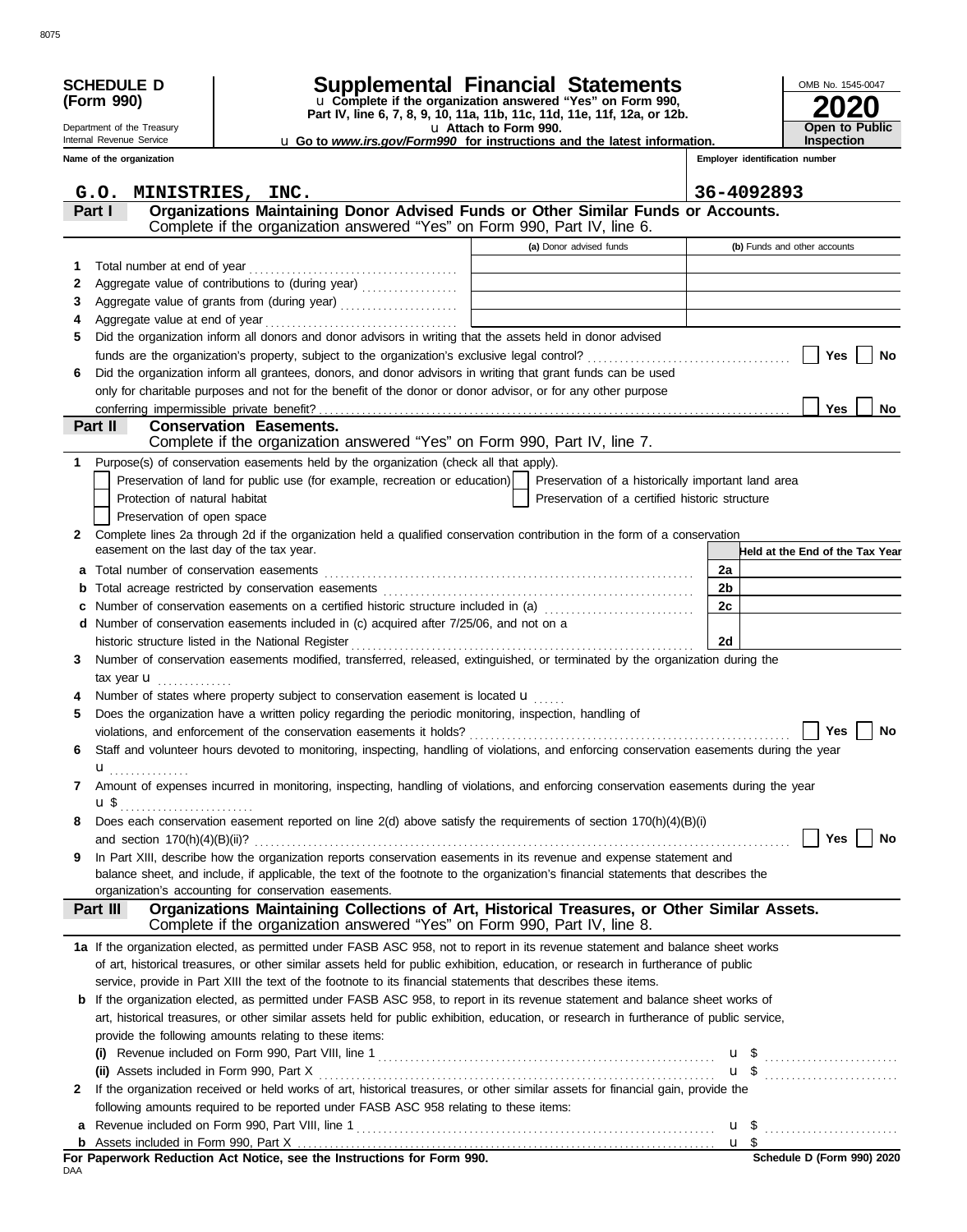|    | Schedule D (Form 990) 2020 G.O. MINISTRIES, INC.                                                                                                                                                                                                         |                         |  |                          |                    | 36-4092893      |                      |              | Page 2               |  |
|----|----------------------------------------------------------------------------------------------------------------------------------------------------------------------------------------------------------------------------------------------------------|-------------------------|--|--------------------------|--------------------|-----------------|----------------------|--------------|----------------------|--|
|    | Organizations Maintaining Collections of Art, Historical Treasures, or Other Similar Assets (continued)<br>Part III<br>3 Using the organization's acquisition, accession, and other records, check any of the following that make significant use of its |                         |  |                          |                    |                 |                      |              |                      |  |
|    | collection items (check all that apply):                                                                                                                                                                                                                 |                         |  |                          |                    |                 |                      |              |                      |  |
| a  | Public exhibition                                                                                                                                                                                                                                        | d                       |  | Loan or exchange program |                    |                 |                      |              |                      |  |
| b  | Scholarly research                                                                                                                                                                                                                                       | е                       |  |                          |                    |                 |                      |              |                      |  |
| c  | Preservation for future generations                                                                                                                                                                                                                      |                         |  |                          |                    |                 |                      |              |                      |  |
|    | Provide a description of the organization's collections and explain how they further the organization's exempt purpose in Part<br>XIII.                                                                                                                  |                         |  |                          |                    |                 |                      |              |                      |  |
| 5  | During the year, did the organization solicit or receive donations of art, historical treasures, or other similar                                                                                                                                        |                         |  |                          |                    |                 |                      |              |                      |  |
|    |                                                                                                                                                                                                                                                          |                         |  |                          |                    |                 |                      |              | Yes<br>No            |  |
|    | <b>Escrow and Custodial Arrangements.</b><br><b>Part IV</b>                                                                                                                                                                                              |                         |  |                          |                    |                 |                      |              |                      |  |
|    | Complete if the organization answered "Yes" on Form 990, Part IV, line 9, or reported an amount on Form<br>990, Part X, line 21.                                                                                                                         |                         |  |                          |                    |                 |                      |              |                      |  |
|    | 1a Is the organization an agent, trustee, custodian or other intermediary for contributions or other assets not                                                                                                                                          |                         |  |                          |                    |                 |                      |              |                      |  |
|    |                                                                                                                                                                                                                                                          |                         |  |                          |                    |                 |                      |              | Yes<br>No            |  |
|    | b If "Yes," explain the arrangement in Part XIII and complete the following table:                                                                                                                                                                       |                         |  |                          |                    |                 |                      |              |                      |  |
|    |                                                                                                                                                                                                                                                          |                         |  |                          |                    |                 |                      |              | Amount               |  |
|    | c Beginning balance expressions and contact the contract of the contract of the contract of the contract of the contract of the contract of the contract of the contract of the contract of the contract of the contract of th                           |                         |  |                          |                    |                 | 1с                   |              |                      |  |
|    |                                                                                                                                                                                                                                                          |                         |  |                          |                    |                 | 1d                   |              |                      |  |
|    | e Distributions during the year manufactured contains and the year manufactured with the year manufactured with the set of the set of the set of the set of the set of the set of the set of the set of the set of the set of                            |                         |  |                          |                    |                 | 1е                   |              |                      |  |
| Ť. |                                                                                                                                                                                                                                                          |                         |  |                          |                    |                 | 1f                   |              |                      |  |
|    | 2a Did the organization include an amount on Form 990, Part X, line 21, for escrow or custodial account liability?                                                                                                                                       |                         |  |                          |                    |                 |                      |              | Yes<br>No            |  |
|    | <b>Endowment Funds.</b><br><b>Part V</b>                                                                                                                                                                                                                 |                         |  |                          |                    |                 |                      |              |                      |  |
|    | Complete if the organization answered "Yes" on Form 990, Part IV, line 10.                                                                                                                                                                               |                         |  |                          |                    |                 |                      |              |                      |  |
|    |                                                                                                                                                                                                                                                          | (a) Current year        |  | (b) Prior year           | (c) Two years back |                 | (d) Three years back |              | (e) Four years back  |  |
|    | 1a Beginning of year balance                                                                                                                                                                                                                             |                         |  |                          |                    |                 |                      |              |                      |  |
|    | <b>b</b> Contributions                                                                                                                                                                                                                                   |                         |  |                          |                    |                 |                      |              |                      |  |
|    | c Net investment earnings, gains, and                                                                                                                                                                                                                    |                         |  |                          |                    |                 |                      |              |                      |  |
|    |                                                                                                                                                                                                                                                          |                         |  |                          |                    |                 |                      |              |                      |  |
|    | d Grants or scholarships<br>e Other expenditures for facilities and                                                                                                                                                                                      |                         |  |                          |                    |                 |                      |              |                      |  |
|    |                                                                                                                                                                                                                                                          |                         |  |                          |                    |                 |                      |              |                      |  |
|    | programs<br>f Administrative expenses                                                                                                                                                                                                                    |                         |  |                          |                    |                 |                      |              |                      |  |
| g  | End of year balance                                                                                                                                                                                                                                      |                         |  |                          |                    |                 |                      |              |                      |  |
|    | 2 Provide the estimated percentage of the current year end balance (line 1g, column (a)) held as:                                                                                                                                                        |                         |  |                          |                    |                 |                      |              |                      |  |
|    | a Board designated or quasi-endowment u                                                                                                                                                                                                                  |                         |  |                          |                    |                 |                      |              |                      |  |
|    | <b>b</b> Permanent endowment <b>u</b> %                                                                                                                                                                                                                  |                         |  |                          |                    |                 |                      |              |                      |  |
|    | <b>c</b> Term endowment $\mathbf{u}$                                                                                                                                                                                                                     |                         |  |                          |                    |                 |                      |              |                      |  |
|    | The percentages on lines 2a, 2b, and 2c should equal 100%.                                                                                                                                                                                               |                         |  |                          |                    |                 |                      |              |                      |  |
|    | 3a Are there endowment funds not in the possession of the organization that are held and administered for the                                                                                                                                            |                         |  |                          |                    |                 |                      |              |                      |  |
|    | organization by:                                                                                                                                                                                                                                         |                         |  |                          |                    |                 |                      |              | <b>Yes</b><br>No     |  |
|    |                                                                                                                                                                                                                                                          |                         |  |                          |                    |                 |                      | 3a(i)        |                      |  |
|    |                                                                                                                                                                                                                                                          |                         |  |                          |                    |                 |                      | 3a(ii)<br>3b |                      |  |
|    | Describe in Part XIII the intended uses of the organization's endowment funds.                                                                                                                                                                           |                         |  |                          |                    |                 |                      |              |                      |  |
|    | Land, Buildings, and Equipment.<br><b>Part VI</b>                                                                                                                                                                                                        |                         |  |                          |                    |                 |                      |              |                      |  |
|    | Complete if the organization answered "Yes" on Form 990, Part IV, line 11a. See Form 990, Part X, line 10.                                                                                                                                               |                         |  |                          |                    |                 |                      |              |                      |  |
|    | Description of property                                                                                                                                                                                                                                  | (a) Cost or other basis |  | (b) Cost or other basis  |                    | (c) Accumulated |                      |              | (d) Book value       |  |
|    |                                                                                                                                                                                                                                                          | (investment)            |  | (other)                  |                    | depreciation    |                      |              |                      |  |
|    |                                                                                                                                                                                                                                                          |                         |  |                          | 1,094,200          |                 |                      |              | 1,094,200            |  |
|    |                                                                                                                                                                                                                                                          |                         |  |                          |                    |                 |                      |              |                      |  |
|    | c Leasehold improvements                                                                                                                                                                                                                                 |                         |  |                          |                    |                 |                      |              |                      |  |
|    | d Equipment                                                                                                                                                                                                                                              |                         |  |                          |                    |                 |                      |              |                      |  |
|    |                                                                                                                                                                                                                                                          |                         |  |                          | 1,066,862          |                 | 455,018              |              | 611,844<br>1,706,044 |  |
|    |                                                                                                                                                                                                                                                          |                         |  |                          |                    |                 | $\mathbf u$          |              |                      |  |

**Schedule D (Form 990) 2020**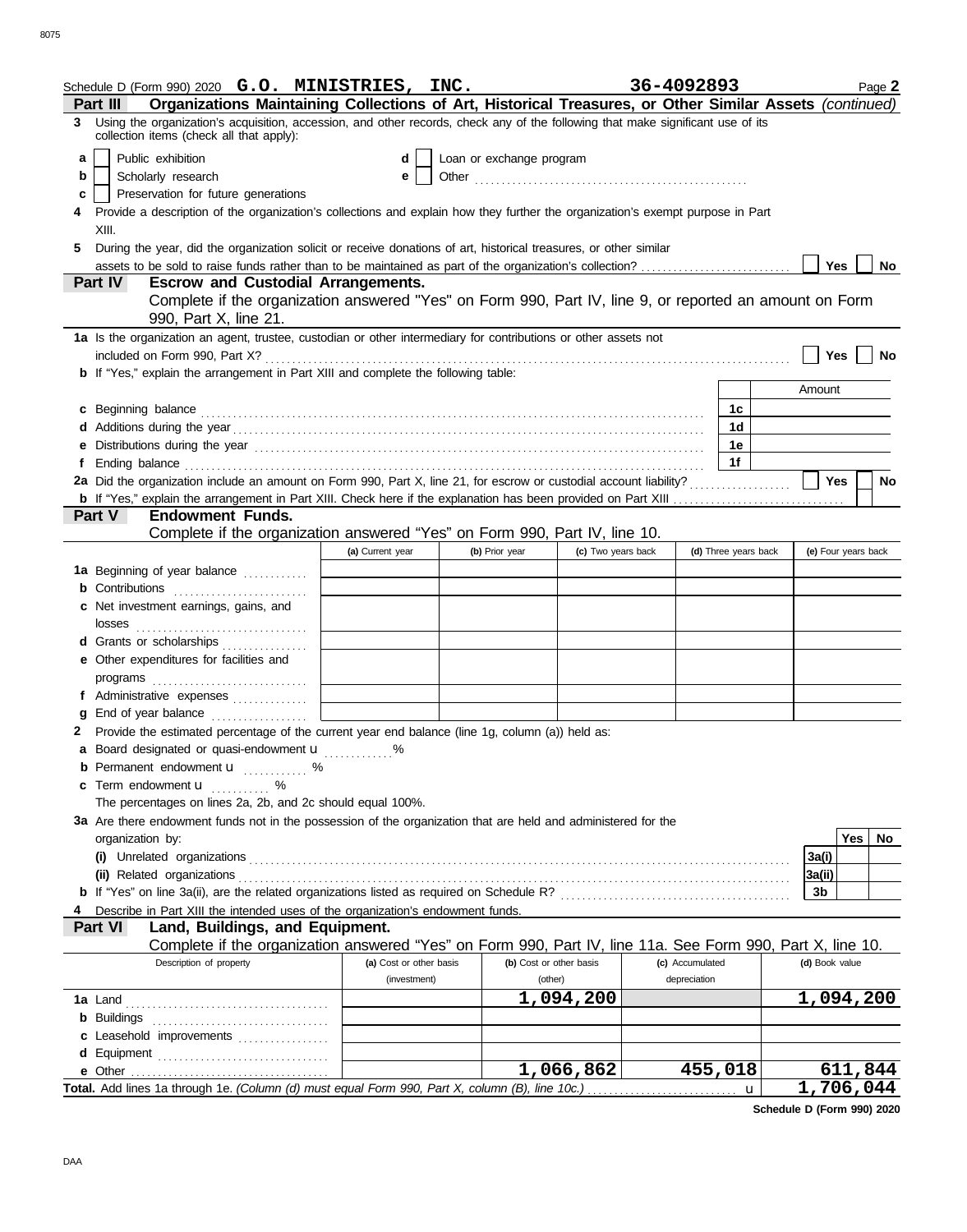|                        | Schedule D (Form 990) 2020 G.O. MINISTRIES, INC.                                                                                                     |                | 36-4092893                                                   | Page 3         |
|------------------------|------------------------------------------------------------------------------------------------------------------------------------------------------|----------------|--------------------------------------------------------------|----------------|
| <b>Part VII</b>        | <b>Investments - Other Securities.</b>                                                                                                               |                |                                                              |                |
|                        | Complete if the organization answered "Yes" on Form 990, Part IV, line 11b. See Form 990, Part X, line 12.                                           |                |                                                              |                |
|                        | (a) Description of security or category<br>(including name of security)                                                                              | (b) Book value | (c) Method of valuation:<br>Cost or end-of-year market value |                |
|                        |                                                                                                                                                      |                |                                                              |                |
|                        | (2) Closely held equity interests                                                                                                                    |                |                                                              |                |
|                        |                                                                                                                                                      |                |                                                              |                |
| (A)                    |                                                                                                                                                      |                |                                                              |                |
| (B)                    |                                                                                                                                                      |                |                                                              |                |
| (C)                    |                                                                                                                                                      |                |                                                              |                |
| (D)                    |                                                                                                                                                      |                |                                                              |                |
| (E)                    |                                                                                                                                                      |                |                                                              |                |
| (F)                    |                                                                                                                                                      |                |                                                              |                |
| (G)                    |                                                                                                                                                      |                |                                                              |                |
| (H)                    | Total. (Column (b) must equal Form 990, Part X, col. (B) line 12.)                                                                                   |                |                                                              |                |
| Part VIII              | u<br>Investments - Program Related.                                                                                                                  |                |                                                              |                |
|                        | Complete if the organization answered "Yes" on Form 990, Part IV, line 11c. See Form 990, Part X, line 13.                                           |                |                                                              |                |
|                        | (a) Description of investment                                                                                                                        | (b) Book value | (c) Method of valuation:                                     |                |
|                        |                                                                                                                                                      |                | Cost or end-of-year market value                             |                |
| <u>(1)</u>             |                                                                                                                                                      |                |                                                              |                |
| (2)                    |                                                                                                                                                      |                |                                                              |                |
| (3)                    |                                                                                                                                                      |                |                                                              |                |
| (4)                    |                                                                                                                                                      |                |                                                              |                |
| (5)                    |                                                                                                                                                      |                |                                                              |                |
| (6)                    |                                                                                                                                                      |                |                                                              |                |
| (7)                    |                                                                                                                                                      |                |                                                              |                |
| (8)                    |                                                                                                                                                      |                |                                                              |                |
| (9)                    |                                                                                                                                                      |                |                                                              |                |
|                        | Total. (Column (b) must equal Form 990, Part X, col. (B) line 13.)<br>u                                                                              |                |                                                              |                |
| Part IX                | Other Assets.                                                                                                                                        |                |                                                              |                |
|                        | Complete if the organization answered "Yes" on Form 990, Part IV, line 11d. See Form 990, Part X, line 15.                                           |                |                                                              |                |
|                        | (a) Description                                                                                                                                      |                |                                                              | (b) Book value |
| (1)                    |                                                                                                                                                      |                |                                                              |                |
| (2)                    |                                                                                                                                                      |                |                                                              |                |
| (3)                    |                                                                                                                                                      |                |                                                              |                |
| (4)                    |                                                                                                                                                      |                |                                                              |                |
| (5)                    |                                                                                                                                                      |                |                                                              |                |
| (6)<br>(7)             |                                                                                                                                                      |                |                                                              |                |
| (8)                    |                                                                                                                                                      |                |                                                              |                |
| (9)                    |                                                                                                                                                      |                |                                                              |                |
|                        | Total. (Column (b) must equal Form 990, Part X, col. (B) line 15.)                                                                                   |                | u                                                            |                |
| Part X                 | Other Liabilities.                                                                                                                                   |                |                                                              |                |
|                        | Complete if the organization answered "Yes" on Form 990, Part IV, line 11e or 11f. See Form 990, Part X,                                             |                |                                                              |                |
|                        | line 25.                                                                                                                                             |                |                                                              |                |
| 1.                     | (a) Description of liability                                                                                                                         |                |                                                              | (b) Book value |
| (1)                    | Federal income taxes                                                                                                                                 |                |                                                              |                |
| <b>DEFERRED</b><br>(2) | <b>INCOME</b>                                                                                                                                        |                |                                                              | 340,267        |
| <b>SECURITY</b><br>(3) | <b>DEPOSITS</b>                                                                                                                                      |                |                                                              | 7,600          |
| (4)                    |                                                                                                                                                      |                |                                                              |                |
| (5)                    |                                                                                                                                                      |                |                                                              |                |
| (6)                    |                                                                                                                                                      |                |                                                              |                |
| (7)                    |                                                                                                                                                      |                |                                                              |                |
| (8)                    |                                                                                                                                                      |                |                                                              |                |
| (9)                    |                                                                                                                                                      |                |                                                              |                |
|                        | Total. (Column (b) must equal Form 990, Part X, col. (B) line 25.)                                                                                   |                | u                                                            | 347,867        |
|                        | 2. Liability for uncertain tax positions. In Part XIII, provide the text of the footnote to the organization's financial statements that reports the |                |                                                              |                |
|                        | organization's liability for uncertain tax positions under FASB ASC 740. Check here if the text of the footnote has been provided in Part XIII       |                |                                                              |                |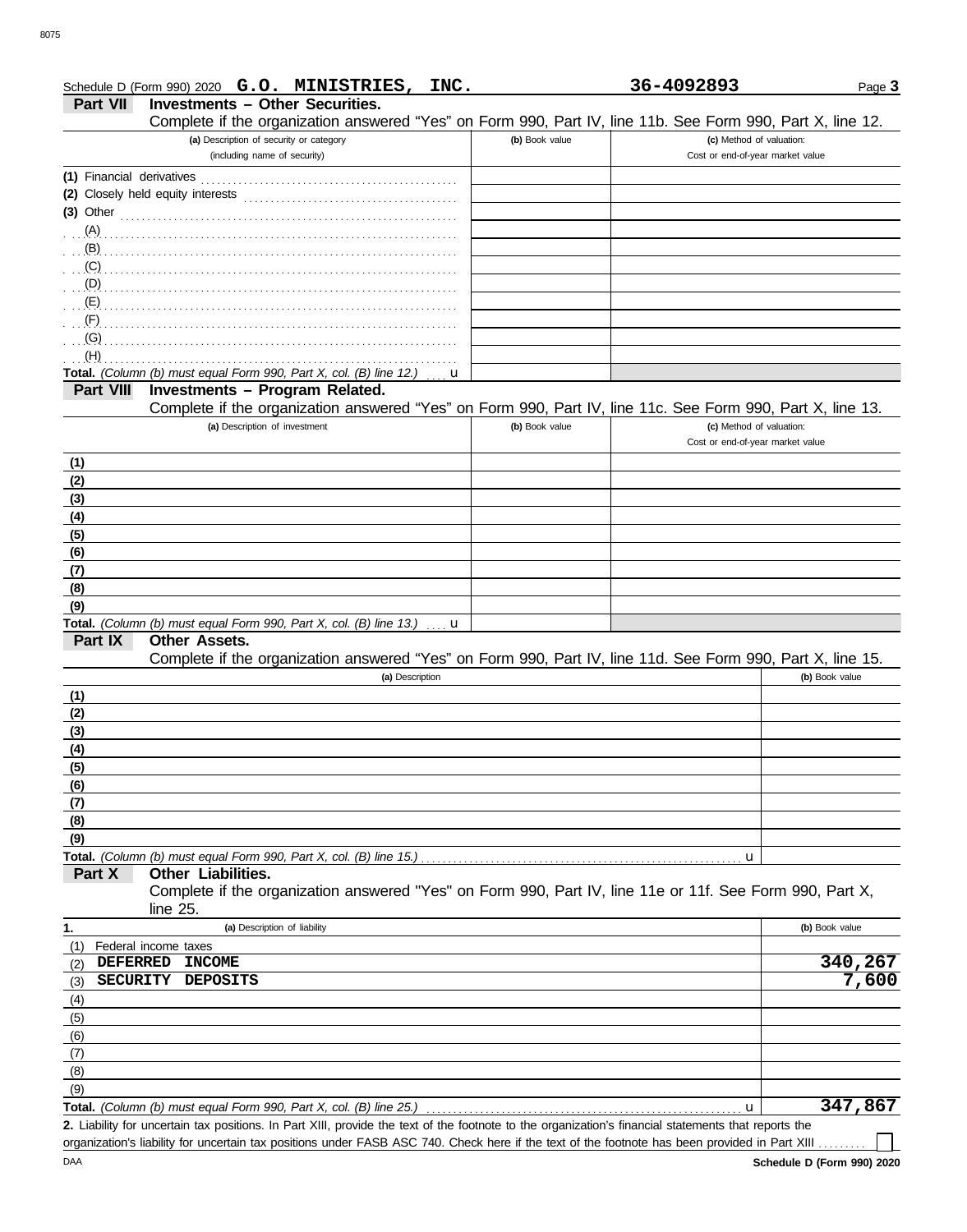|                 | Schedule D (Form 990) 2020 G.O. MINISTRIES, INC.                                                                                                                                                                                                                | 36-4092893     |                           | Page 4    |
|-----------------|-----------------------------------------------------------------------------------------------------------------------------------------------------------------------------------------------------------------------------------------------------------------|----------------|---------------------------|-----------|
| Part XI         | Reconciliation of Revenue per Audited Financial Statements With Revenue per Return.                                                                                                                                                                             |                |                           |           |
|                 | Complete if the organization answered "Yes" on Form 990, Part IV, line 12a.                                                                                                                                                                                     |                |                           |           |
| 1               |                                                                                                                                                                                                                                                                 |                |                           | 6,297,956 |
| 2               | Amounts included on line 1 but not on Form 990, Part VIII, line 12:                                                                                                                                                                                             |                |                           |           |
|                 | a Net unrealized gains (losses) on investments [111] [11] [11] Net unrealized gains (losses) on investments [11] [11] $\cdot$ [11] $\cdot$ [11] $\cdot$ [11] $\cdot$ [11] $\cdot$ [11] $\cdot$ [11] $\cdot$ [11] $\cdot$ [11] $\cdot$ [11] $\cdot$ [11] $\cdot$ | 2a             |                           |           |
|                 |                                                                                                                                                                                                                                                                 | 2 <sub>b</sub> |                           |           |
|                 |                                                                                                                                                                                                                                                                 | 2c             |                           |           |
|                 |                                                                                                                                                                                                                                                                 | 2d             |                           |           |
|                 | e Add lines 2a through 2d (a) and the contract of the Add lines 2a through 1                                                                                                                                                                                    |                | 2e                        |           |
| 3               |                                                                                                                                                                                                                                                                 |                | 3                         | 6,297,956 |
| 4               | Amounts included on Form 990, Part VIII, line 12, but not on line 1:                                                                                                                                                                                            |                |                           |           |
|                 | a Investment expenses not included on Form 990, Part VIII, line 7b [                                                                                                                                                                                            | 4a             |                           |           |
|                 |                                                                                                                                                                                                                                                                 | 4 <sub>b</sub> |                           |           |
|                 | c Add lines 4a and 4b <b>contract and 4</b> b and 40 and 40 and 40 and 40 and 40 and 40 and 40 and 40 and 40 and 40 and 40 and 40 and 40 and 40 and 40 and 40 and 40 and 40 and 40 and 40 and 40 and 40 and 40 and 40 and 40 and 40                             |                | 4c                        |           |
|                 |                                                                                                                                                                                                                                                                 |                | 5                         | 6,297,956 |
| <b>Part XII</b> | Reconciliation of Expenses per Audited Financial Statements With Expenses per Return.                                                                                                                                                                           |                |                           |           |
|                 | Complete if the organization answered "Yes" on Form 990, Part IV, line 12a.                                                                                                                                                                                     |                |                           |           |
| 1               | Total expenses and losses per audited financial statements [111] [11] Total expenses and losses and losses per audited financial statements [11] Total expenses and losses                                                                                      |                | 1                         | 5,428,907 |
| 2               | Amounts included on line 1 but not on Form 990, Part IX, line 25:                                                                                                                                                                                               |                |                           |           |
| a               |                                                                                                                                                                                                                                                                 | 2a             |                           |           |
|                 |                                                                                                                                                                                                                                                                 | 2 <sub>b</sub> |                           |           |
|                 |                                                                                                                                                                                                                                                                 | 2c             |                           |           |
|                 |                                                                                                                                                                                                                                                                 | 5,791<br>2d    |                           |           |
|                 |                                                                                                                                                                                                                                                                 |                | 2e                        | 5,791     |
|                 |                                                                                                                                                                                                                                                                 |                | 3                         | 5,423,116 |
| 4               | Amounts included on Form 990, Part IX, line 25, but not on line 1:                                                                                                                                                                                              |                |                           |           |
|                 | a Investment expenses not included on Form 990, Part VIII, line 7b                                                                                                                                                                                              | 4a             |                           |           |
|                 |                                                                                                                                                                                                                                                                 | 4b             |                           |           |
|                 | c Add lines 4a and 4b                                                                                                                                                                                                                                           |                | 4с                        |           |
|                 |                                                                                                                                                                                                                                                                 |                | 5                         | 5,423,116 |
|                 | Part XIII Supplemental Information.                                                                                                                                                                                                                             |                |                           |           |
|                 | Provide the descriptions required for Part II, lines 3, 5, and 9; Part III, lines 1a and 4; Part IV, lines 1b and 2b; Part V, line 4; Part X, line                                                                                                              |                |                           |           |
|                 | 2; Part XI, lines 2d and 4b; and Part XII, lines 2d and 4b. Also complete this part to provide any additional information.                                                                                                                                      |                |                           |           |
|                 | PART XII, LINE 2D - EXPENSE AMOUNTS INCLUDED IN FINANCIALS - OTHER                                                                                                                                                                                              |                |                           |           |
|                 |                                                                                                                                                                                                                                                                 |                |                           |           |
| <b>BOOK</b>     | TAX DEPRECIATION DIFFERENCE                                                                                                                                                                                                                                     |                | $\boldsymbol{\mathsf{S}}$ | 5,791     |
|                 |                                                                                                                                                                                                                                                                 |                |                           |           |
|                 |                                                                                                                                                                                                                                                                 |                |                           |           |
|                 |                                                                                                                                                                                                                                                                 |                |                           |           |
|                 |                                                                                                                                                                                                                                                                 |                |                           |           |
|                 |                                                                                                                                                                                                                                                                 |                |                           |           |
|                 |                                                                                                                                                                                                                                                                 |                |                           |           |
|                 |                                                                                                                                                                                                                                                                 |                |                           |           |
|                 |                                                                                                                                                                                                                                                                 |                |                           |           |
|                 |                                                                                                                                                                                                                                                                 |                |                           |           |
|                 |                                                                                                                                                                                                                                                                 |                |                           |           |
|                 |                                                                                                                                                                                                                                                                 |                |                           |           |
|                 |                                                                                                                                                                                                                                                                 |                |                           |           |
|                 |                                                                                                                                                                                                                                                                 |                |                           |           |
|                 |                                                                                                                                                                                                                                                                 |                |                           |           |
|                 |                                                                                                                                                                                                                                                                 |                |                           |           |
|                 |                                                                                                                                                                                                                                                                 |                |                           |           |
|                 |                                                                                                                                                                                                                                                                 |                |                           |           |
|                 |                                                                                                                                                                                                                                                                 |                |                           |           |
|                 |                                                                                                                                                                                                                                                                 |                |                           |           |
|                 |                                                                                                                                                                                                                                                                 |                |                           |           |
|                 |                                                                                                                                                                                                                                                                 |                |                           |           |
|                 |                                                                                                                                                                                                                                                                 |                |                           |           |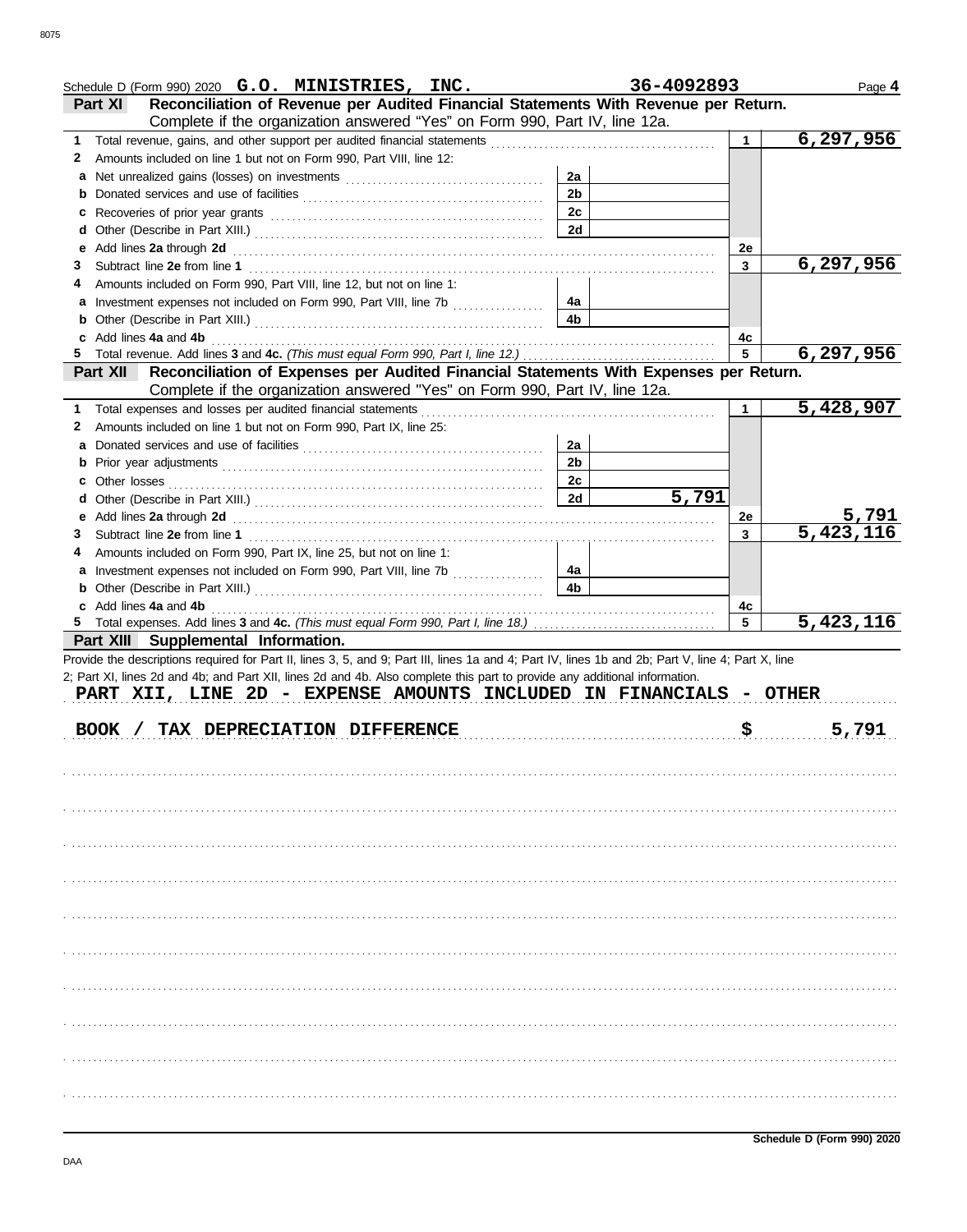|                                                                                                    |  |  | 36-4092893 | Page 5 |
|----------------------------------------------------------------------------------------------------|--|--|------------|--------|
| Schedule D (Form 990) 2020 G.O. MINISTRIES, INC.<br>Part XIII Supplemental Information (continued) |  |  |            |        |
|                                                                                                    |  |  |            |        |
|                                                                                                    |  |  |            |        |
|                                                                                                    |  |  |            |        |
|                                                                                                    |  |  |            |        |
|                                                                                                    |  |  |            |        |
|                                                                                                    |  |  |            |        |
|                                                                                                    |  |  |            |        |
|                                                                                                    |  |  |            |        |
|                                                                                                    |  |  |            |        |
|                                                                                                    |  |  |            |        |
|                                                                                                    |  |  |            |        |
|                                                                                                    |  |  |            |        |
|                                                                                                    |  |  |            |        |
|                                                                                                    |  |  |            |        |
|                                                                                                    |  |  |            |        |
|                                                                                                    |  |  |            |        |
|                                                                                                    |  |  |            |        |
|                                                                                                    |  |  |            |        |
|                                                                                                    |  |  |            |        |
|                                                                                                    |  |  |            |        |
|                                                                                                    |  |  |            |        |
|                                                                                                    |  |  |            |        |
|                                                                                                    |  |  |            |        |
|                                                                                                    |  |  |            |        |
|                                                                                                    |  |  |            |        |
|                                                                                                    |  |  |            |        |
|                                                                                                    |  |  |            |        |
|                                                                                                    |  |  |            |        |
|                                                                                                    |  |  |            |        |
|                                                                                                    |  |  |            |        |
|                                                                                                    |  |  |            |        |
|                                                                                                    |  |  |            |        |
|                                                                                                    |  |  |            |        |
|                                                                                                    |  |  |            |        |
|                                                                                                    |  |  |            |        |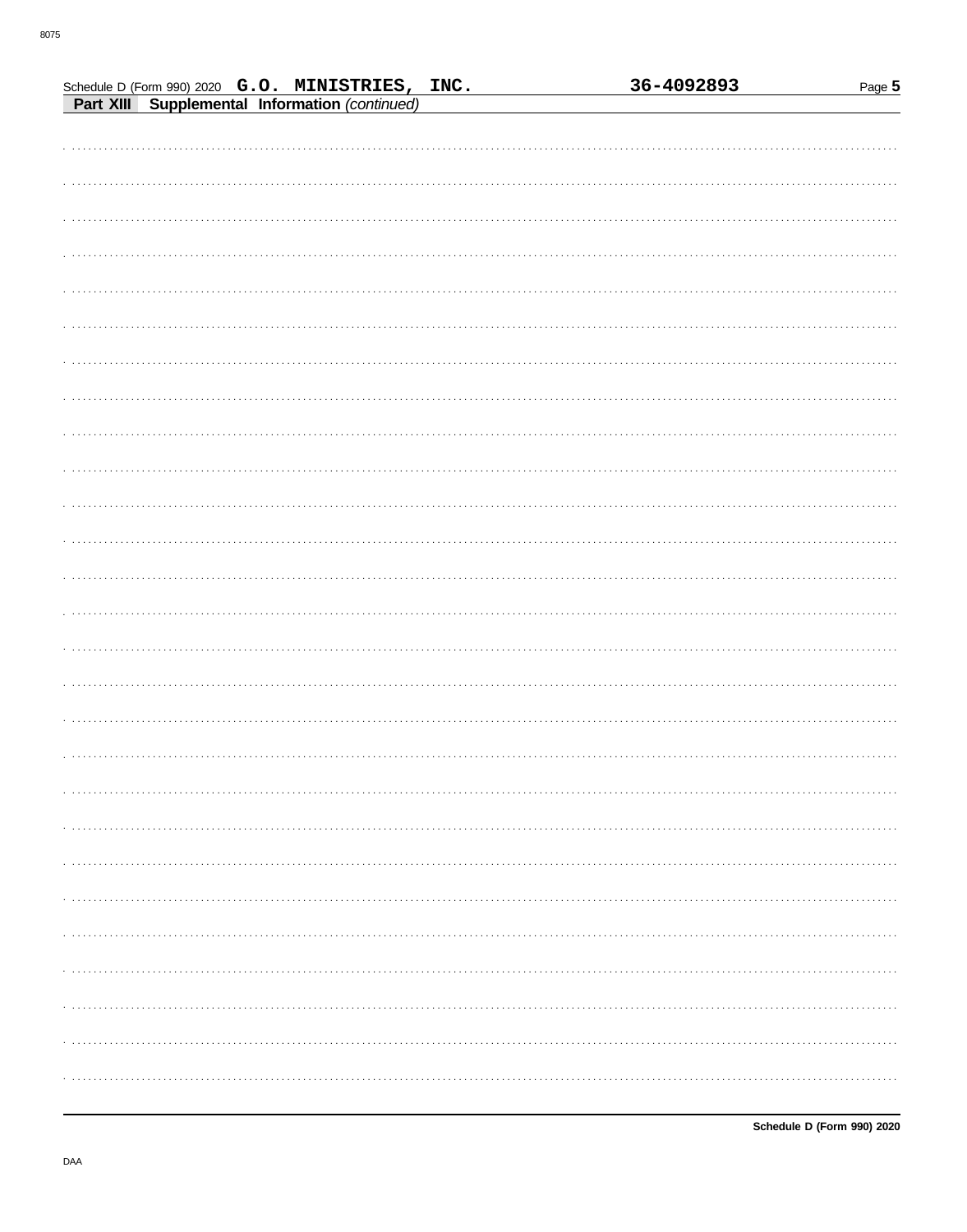|   | <b>SCHEDULE J</b>                                                                                                                                                                                              |                                                                                                                                                                                                          | <b>Compensation Information</b>                                                                                      |                                | OMB No. 1545-0047          |                                     |             |  |  |
|---|----------------------------------------------------------------------------------------------------------------------------------------------------------------------------------------------------------------|----------------------------------------------------------------------------------------------------------------------------------------------------------------------------------------------------------|----------------------------------------------------------------------------------------------------------------------|--------------------------------|----------------------------|-------------------------------------|-------------|--|--|
|   | (Form 990)                                                                                                                                                                                                     |                                                                                                                                                                                                          | For certain Officers, Directors, Trustees, Key Employees, and Highest<br><b>Compensated Employees</b>                |                                |                            |                                     |             |  |  |
|   | u Complete if the organization answered "Yes" on Form 990, Part IV, line 23.<br>u Attach to Form 990.<br>Department of the Treasury<br>uGo to www.irs.gov/Form990 for instructions and the latest information. |                                                                                                                                                                                                          |                                                                                                                      |                                |                            | Open to Public<br><b>Inspection</b> |             |  |  |
|   | Internal Revenue Service<br>Name of the organization                                                                                                                                                           |                                                                                                                                                                                                          |                                                                                                                      | Employer identification number |                            |                                     |             |  |  |
|   |                                                                                                                                                                                                                | G.O. MINISTRIES, INC.                                                                                                                                                                                    |                                                                                                                      | 36-4092893                     |                            |                                     |             |  |  |
|   | Part I                                                                                                                                                                                                         | <b>Questions Regarding Compensation</b>                                                                                                                                                                  |                                                                                                                      |                                |                            |                                     |             |  |  |
|   |                                                                                                                                                                                                                |                                                                                                                                                                                                          |                                                                                                                      |                                |                            | Yes                                 | No          |  |  |
|   |                                                                                                                                                                                                                |                                                                                                                                                                                                          | 1a Check the appropriate box(es) if the organization provided any of the following to or for a person listed on Form |                                |                            |                                     |             |  |  |
|   |                                                                                                                                                                                                                |                                                                                                                                                                                                          | 990, Part VII, Section A, line 1a. Complete Part III to provide any relevant information regarding these items.      |                                |                            |                                     |             |  |  |
|   | х<br>First-class or charter travel                                                                                                                                                                             | ΙXΙ                                                                                                                                                                                                      | Housing allowance or residence for personal use                                                                      |                                |                            |                                     |             |  |  |
|   | Travel for companions                                                                                                                                                                                          |                                                                                                                                                                                                          | Payments for business use of personal residence<br>Health or social club dues or initiation fees                     |                                |                            |                                     |             |  |  |
|   | Discretionary spending account                                                                                                                                                                                 | Tax indemnification and gross-up payments                                                                                                                                                                | Personal services (such as maid, chauffeur, chef)                                                                    |                                |                            |                                     |             |  |  |
|   |                                                                                                                                                                                                                |                                                                                                                                                                                                          |                                                                                                                      |                                |                            |                                     |             |  |  |
|   |                                                                                                                                                                                                                | <b>b</b> If any of the boxes on line 1a are checked, did the organization follow a written policy regarding payment                                                                                      |                                                                                                                      |                                |                            |                                     |             |  |  |
|   |                                                                                                                                                                                                                | or reimbursement or provision of all of the expenses described above? If "No," complete Part III to                                                                                                      |                                                                                                                      |                                |                            |                                     |             |  |  |
|   |                                                                                                                                                                                                                |                                                                                                                                                                                                          |                                                                                                                      |                                | 1b                         | x                                   |             |  |  |
|   |                                                                                                                                                                                                                |                                                                                                                                                                                                          |                                                                                                                      |                                |                            |                                     |             |  |  |
| 2 |                                                                                                                                                                                                                | Did the organization require substantiation prior to reimbursing or allowing expenses incurred by all                                                                                                    |                                                                                                                      |                                |                            |                                     |             |  |  |
|   |                                                                                                                                                                                                                |                                                                                                                                                                                                          | directors, trustees, and officers, including the CEO/Executive Director, regarding the items checked on line         |                                | $\mathbf{2}$               | X                                   |             |  |  |
|   |                                                                                                                                                                                                                |                                                                                                                                                                                                          |                                                                                                                      |                                |                            |                                     |             |  |  |
| 3 |                                                                                                                                                                                                                | Indicate which, if any, of the following the organization used to establish the compensation of the                                                                                                      |                                                                                                                      |                                |                            |                                     |             |  |  |
|   |                                                                                                                                                                                                                |                                                                                                                                                                                                          | organization's CEO/Executive Director. Check all that apply. Do not check any boxes for methods used by a            |                                |                            |                                     |             |  |  |
|   |                                                                                                                                                                                                                | related organization to establish compensation of the CEO/Executive Director, but explain in Part III.                                                                                                   |                                                                                                                      |                                |                            |                                     |             |  |  |
|   | Compensation committee                                                                                                                                                                                         |                                                                                                                                                                                                          | Written employment contract                                                                                          |                                |                            |                                     |             |  |  |
|   |                                                                                                                                                                                                                | Independent compensation consultant                                                                                                                                                                      | Compensation survey or study                                                                                         |                                |                            |                                     |             |  |  |
|   | Form 990 of other organizations                                                                                                                                                                                | IXI                                                                                                                                                                                                      | Approval by the board or compensation committee                                                                      |                                |                            |                                     |             |  |  |
|   |                                                                                                                                                                                                                |                                                                                                                                                                                                          |                                                                                                                      |                                |                            |                                     |             |  |  |
| 4 | organization or a related organization:                                                                                                                                                                        | During the year, did any person listed on Form 990, Part VII, Section A, line 1a, with respect to the filing                                                                                             |                                                                                                                      |                                |                            |                                     |             |  |  |
|   |                                                                                                                                                                                                                |                                                                                                                                                                                                          |                                                                                                                      |                                | 4a                         |                                     | <u>x</u>    |  |  |
|   |                                                                                                                                                                                                                |                                                                                                                                                                                                          |                                                                                                                      |                                | 4b                         |                                     | X           |  |  |
|   |                                                                                                                                                                                                                |                                                                                                                                                                                                          |                                                                                                                      |                                | 4c                         |                                     | X           |  |  |
|   |                                                                                                                                                                                                                | If "Yes" to any of lines 4a-c, list the persons and provide the applicable amounts for each item in Part III.                                                                                            |                                                                                                                      |                                |                            |                                     |             |  |  |
|   |                                                                                                                                                                                                                |                                                                                                                                                                                                          |                                                                                                                      |                                |                            |                                     |             |  |  |
| 5 |                                                                                                                                                                                                                | Only section $501(c)(3)$ , $501(c)(4)$ , and $501(c)(29)$ organizations must complete lines 5–9.<br>For persons listed on Form 990, Part VII, Section A, line 1a, did the organization pay or accrue any |                                                                                                                      |                                |                            |                                     |             |  |  |
|   |                                                                                                                                                                                                                | compensation contingent on the revenues of:                                                                                                                                                              |                                                                                                                      |                                |                            |                                     |             |  |  |
|   |                                                                                                                                                                                                                |                                                                                                                                                                                                          |                                                                                                                      |                                | 5a                         | $\mathbf X$                         |             |  |  |
|   |                                                                                                                                                                                                                |                                                                                                                                                                                                          |                                                                                                                      |                                | 5b                         |                                     | X           |  |  |
|   |                                                                                                                                                                                                                | If "Yes" on line 5a or 5b, describe in Part III.                                                                                                                                                         |                                                                                                                      |                                |                            |                                     |             |  |  |
|   |                                                                                                                                                                                                                |                                                                                                                                                                                                          |                                                                                                                      |                                |                            |                                     |             |  |  |
| 6 |                                                                                                                                                                                                                | For persons listed on Form 990, Part VII, Section A, line 1a, did the organization pay or accrue any                                                                                                     |                                                                                                                      |                                |                            |                                     |             |  |  |
|   |                                                                                                                                                                                                                | compensation contingent on the net earnings of:                                                                                                                                                          |                                                                                                                      |                                |                            |                                     | $\mathbf x$ |  |  |
|   |                                                                                                                                                                                                                |                                                                                                                                                                                                          |                                                                                                                      |                                | 6a<br>6b                   |                                     | X           |  |  |
|   |                                                                                                                                                                                                                | If "Yes" on line 6a or 6b, describe in Part III.                                                                                                                                                         |                                                                                                                      |                                |                            |                                     |             |  |  |
|   |                                                                                                                                                                                                                | 7 For persons listed on Form 990, Part VII, Section A, line 1a, did the organization provide any nonfixed                                                                                                |                                                                                                                      |                                |                            |                                     |             |  |  |
|   |                                                                                                                                                                                                                |                                                                                                                                                                                                          |                                                                                                                      |                                | 7                          |                                     | X           |  |  |
| 8 |                                                                                                                                                                                                                |                                                                                                                                                                                                          | Were any amounts reported on Form 990, Part VII, paid or accrued pursuant to a contract that was subject             |                                |                            |                                     |             |  |  |
|   |                                                                                                                                                                                                                | to the initial contract exception described in Regulations section 53.4958-4(a)(3)? If "Yes," describe                                                                                                   |                                                                                                                      |                                |                            |                                     |             |  |  |
|   |                                                                                                                                                                                                                |                                                                                                                                                                                                          |                                                                                                                      |                                | 8                          |                                     | x           |  |  |
|   |                                                                                                                                                                                                                |                                                                                                                                                                                                          |                                                                                                                      |                                |                            |                                     |             |  |  |
| 9 |                                                                                                                                                                                                                | If "Yes" on line 8, did the organization also follow the rebuttable presumption procedure described in                                                                                                   |                                                                                                                      |                                | 9                          |                                     |             |  |  |
|   |                                                                                                                                                                                                                | For Paperwork Reduction Act Notice, see the Instructions for Form 990.                                                                                                                                   |                                                                                                                      |                                | Schedule J (Form 990) 2020 |                                     |             |  |  |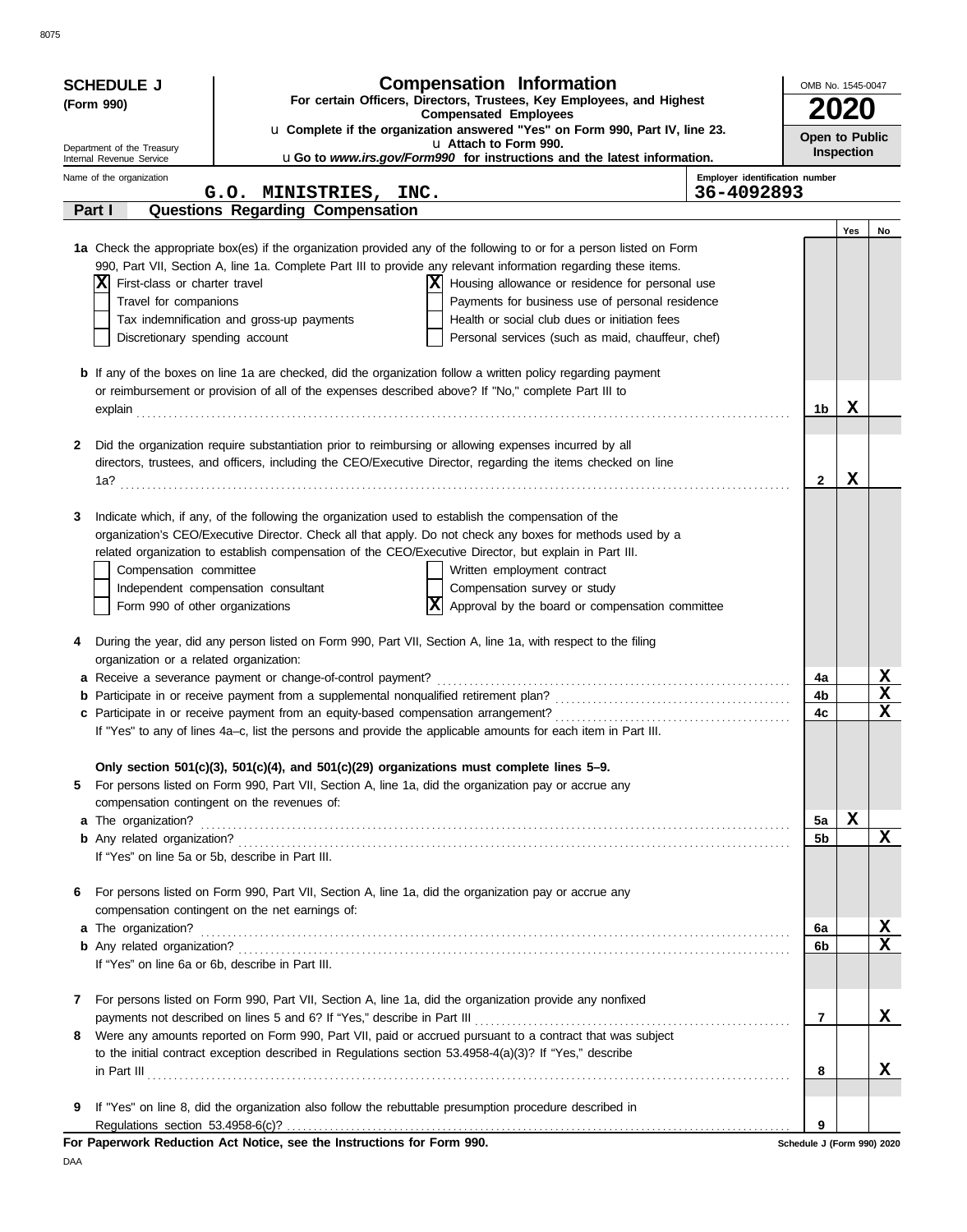## Schedule J (Form 990) 2020 G.O. MINISTRIES, INC.

## 36-4092893

## Page 2

Officers, Directors, Trustees, Key Employees, and Highest Compensated Employees. Use duplicate copies if additional space is needed. Part II

For each individual whose compensation must be reported on Schedule J, report compensation from the organization on row (i) and from related organizations, described in the instructions, on row (ii). Do not list any individuals that aren't listed on Form 990, Part VII.

Note: The sum of columns (B)(i)-(iii) for each listed individual must equal the total amount of Form 990, Part VII, Section A, line 1a, applicable column (D) and (E) amounts for that individual.

|                       | (B) Breakdown of W-2 and/or 1099-MISC compensation |                                        |                                           | (D) Nontaxable<br>(C) Retirement and       |                | (E) Total of columns | (F) Compensation                                           |  |
|-----------------------|----------------------------------------------------|----------------------------------------|-------------------------------------------|--------------------------------------------|----------------|----------------------|------------------------------------------------------------|--|
| (A) Name and Title    | (i) Base<br>compensation                           | (ii) Bonus & incentive<br>compensation | (iii) Other<br>reportable<br>compensation | other deferred<br>benefits<br>compensation |                | $(B)(i)$ - $(D)$     | in column (B) reported<br>as deferred on prior<br>Form 990 |  |
| BROOK BROTZMAN<br>(i) | 147,729                                            | 132,030                                | n                                         | 0                                          | $\overline{0}$ | 279,759              | 0                                                          |  |
| $_1$ PRESIDENT & CEO  | $\mathbf 0$                                        | <sub>0</sub>                           |                                           | 0                                          | 0              | O                    | 0                                                          |  |
| (i)                   |                                                    |                                        |                                           |                                            |                |                      |                                                            |  |
|                       |                                                    |                                        |                                           |                                            |                |                      |                                                            |  |
| (i)                   |                                                    |                                        |                                           |                                            |                |                      |                                                            |  |
|                       |                                                    |                                        |                                           |                                            |                |                      |                                                            |  |
| (i)                   |                                                    |                                        |                                           |                                            |                |                      |                                                            |  |
|                       |                                                    |                                        |                                           |                                            |                |                      |                                                            |  |
| (i)                   |                                                    |                                        |                                           |                                            |                |                      |                                                            |  |
| (i)                   |                                                    |                                        |                                           |                                            |                |                      |                                                            |  |
| 6                     |                                                    |                                        |                                           |                                            |                |                      |                                                            |  |
| (i)                   |                                                    |                                        |                                           |                                            |                |                      |                                                            |  |
| $\overline{7}$        |                                                    |                                        |                                           |                                            |                |                      |                                                            |  |
| (i)                   |                                                    |                                        |                                           |                                            |                |                      |                                                            |  |
| 8                     |                                                    |                                        |                                           |                                            |                |                      |                                                            |  |
| (i)<br>$\circ$        |                                                    |                                        |                                           |                                            |                |                      |                                                            |  |
| (i)                   |                                                    |                                        |                                           |                                            |                |                      |                                                            |  |
| 10                    |                                                    |                                        |                                           |                                            |                |                      |                                                            |  |
| (i)                   |                                                    |                                        |                                           |                                            |                |                      |                                                            |  |
| 11                    |                                                    |                                        |                                           |                                            |                |                      |                                                            |  |
| (i)                   |                                                    |                                        |                                           |                                            |                |                      |                                                            |  |
| 12                    |                                                    |                                        |                                           |                                            |                |                      |                                                            |  |
| (i)                   |                                                    |                                        |                                           |                                            |                |                      |                                                            |  |
| 13                    |                                                    |                                        |                                           |                                            |                |                      |                                                            |  |
| (i)                   |                                                    |                                        |                                           |                                            |                |                      |                                                            |  |
| 14                    |                                                    |                                        |                                           |                                            |                |                      |                                                            |  |
| (i)                   |                                                    |                                        |                                           |                                            |                |                      |                                                            |  |
| 15                    |                                                    |                                        |                                           |                                            |                |                      |                                                            |  |
| (i)                   |                                                    |                                        |                                           |                                            |                |                      |                                                            |  |
| 16                    |                                                    |                                        |                                           |                                            |                |                      |                                                            |  |

Schedule J (Form 990) 2020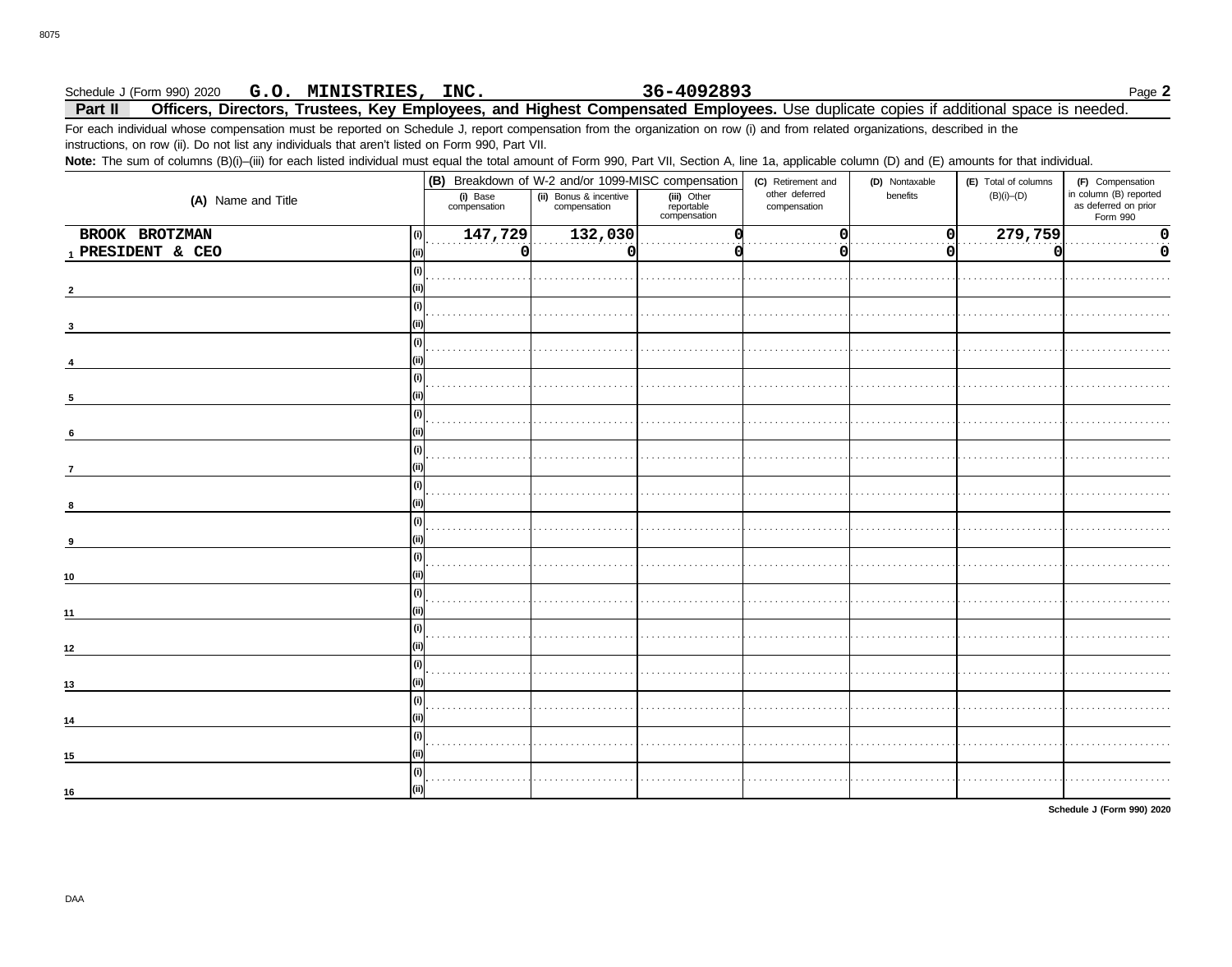| Supplemental Information<br>Part III                                                                                                                                       |  |
|----------------------------------------------------------------------------------------------------------------------------------------------------------------------------|--|
| Provide the information, explanation, or descriptions required for Part I, lines 1a, 1b, 3, 4a, 4b, 4c, 5a, 5b, 6a, 6b, 7, and 8, and for Part II. Also complete this part |  |
| for any additional information.                                                                                                                                            |  |
|                                                                                                                                                                            |  |
| PART I, LINE 5A - COMPENSATION CONTINGENT UPON REVENUES OF ORGANIZATION                                                                                                    |  |
|                                                                                                                                                                            |  |
| THE BOARD APPROVES ALL INCENTIVE PAY BASED ON SUCCESS OF OPERATIONS FOR THE                                                                                                |  |
|                                                                                                                                                                            |  |
| YEAR.                                                                                                                                                                      |  |
|                                                                                                                                                                            |  |
|                                                                                                                                                                            |  |
|                                                                                                                                                                            |  |
|                                                                                                                                                                            |  |
|                                                                                                                                                                            |  |
|                                                                                                                                                                            |  |
|                                                                                                                                                                            |  |
|                                                                                                                                                                            |  |
|                                                                                                                                                                            |  |
|                                                                                                                                                                            |  |
|                                                                                                                                                                            |  |
|                                                                                                                                                                            |  |
|                                                                                                                                                                            |  |
|                                                                                                                                                                            |  |
|                                                                                                                                                                            |  |
|                                                                                                                                                                            |  |
|                                                                                                                                                                            |  |
|                                                                                                                                                                            |  |
|                                                                                                                                                                            |  |
|                                                                                                                                                                            |  |
|                                                                                                                                                                            |  |
|                                                                                                                                                                            |  |
|                                                                                                                                                                            |  |
|                                                                                                                                                                            |  |
|                                                                                                                                                                            |  |
|                                                                                                                                                                            |  |
|                                                                                                                                                                            |  |
|                                                                                                                                                                            |  |
|                                                                                                                                                                            |  |
| Schedule J (Form 990) 2020                                                                                                                                                 |  |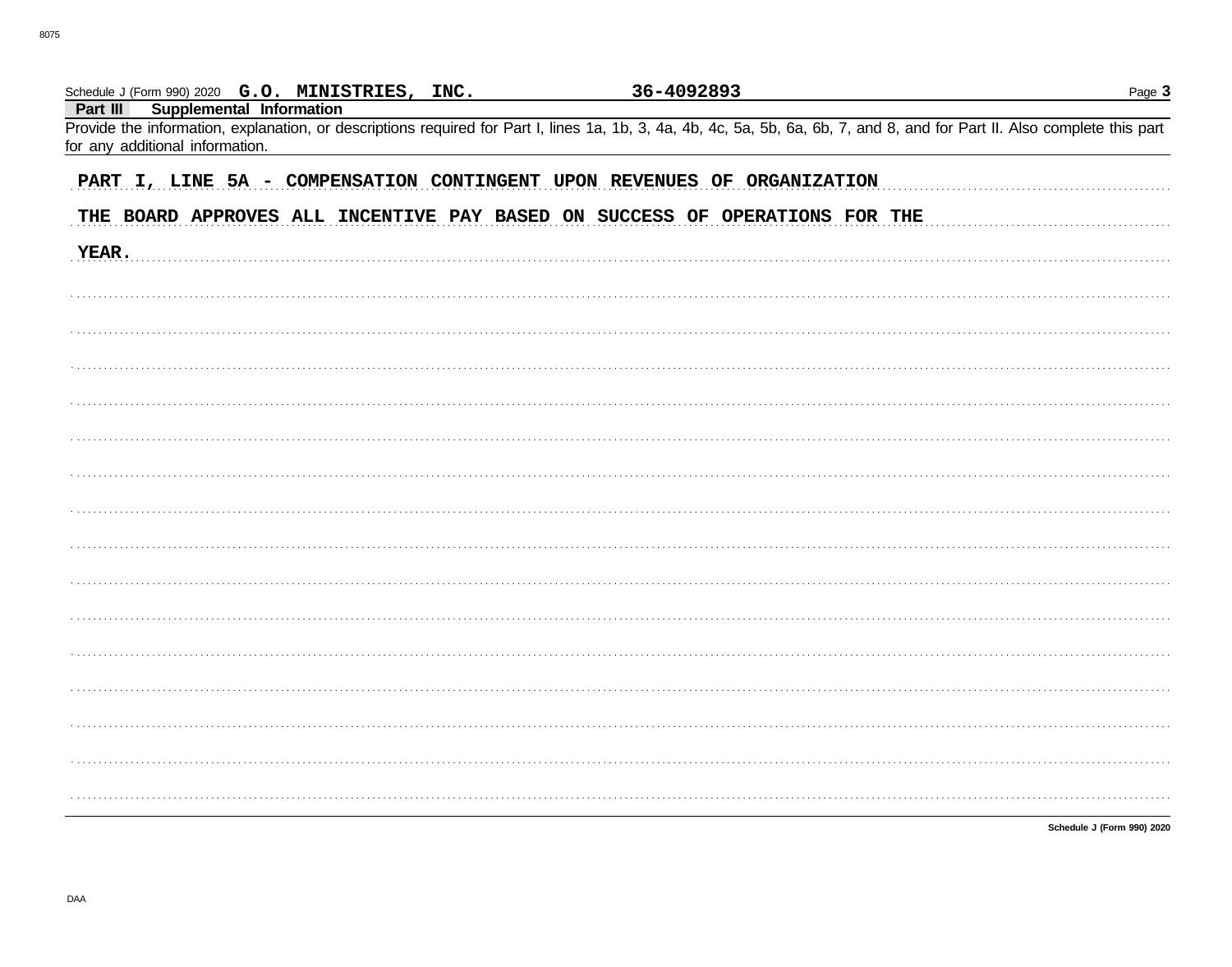| <b>SCHEDULE O</b>                                                                                                                                              | Supplemental Information to Form 990 or 990-EZ                                             |                                           | OMB No. 1545-0047                          |
|----------------------------------------------------------------------------------------------------------------------------------------------------------------|--------------------------------------------------------------------------------------------|-------------------------------------------|--------------------------------------------|
| (Form 990 or 990-EZ)<br>Complete to provide information for responses to specific questions on<br>Form 990 or 990-EZ or to provide any additional information. |                                                                                            |                                           | 2020                                       |
| Department of the Treasury<br>Internal Revenue Service                                                                                                         | u Attach to Form 990 or 990-EZ.<br>u Go to www.irs.gov/Form990 for the latest information. |                                           | <b>Open to Public</b><br><b>Inspection</b> |
| Name of the organization                                                                                                                                       |                                                                                            |                                           | Employer identification number             |
| G.O.                                                                                                                                                           | <b>MINISTRIES,</b><br>INC.                                                                 | 36-4092893                                |                                            |
| FORM 990                                                                                                                                                       | ORGANIZATION'S MISSION                                                                     |                                           |                                            |
| <b>ORGANIZATION</b><br>THE                                                                                                                                     | <b>CHRISTIAN NON-PROFIT</b><br>IS<br>A                                                     | <b>ORGANIZATION</b><br><b>DEDICATED</b>   | TО<br>THE                                  |
| <b>MINISTRY OF</b>                                                                                                                                             | SHORT-TERM MISSIONS<br><b>AND</b><br>THE                                                   | DEVELOPMENT<br>OF                         | <b>PARTNERSHIPS</b><br>OF                  |
|                                                                                                                                                                |                                                                                            |                                           |                                            |
| <b>MINISTRY PRIMARILY</b>                                                                                                                                      | DOMINICAN REPUBLIC<br>ΙN.<br>AND                                                           | <b>HAITI.</b><br>THE                      | <b>ORGANIZATIONS</b><br><b>GOAL</b>        |
| ΙS<br>TO RECRUIT, EQUIP                                                                                                                                        | <b>AND</b><br><b>COORDINATE</b><br><b>PEOPLE</b>                                           | FOR SHOFT-TERM MISSION TRIPS              |                                            |
| THAT                                                                                                                                                           | WILL MUTUALLY CHALLENGE<br><b>EACH PARTICIPANT</b>                                         | SUPPORT<br>AND<br>THE                     | <b>INSPIRING</b>                           |
| <b>EFFORTS</b><br>OF                                                                                                                                           | CHRISTIAN LEADERS<br><b>ABROAD.</b>                                                        |                                           |                                            |
|                                                                                                                                                                |                                                                                            |                                           |                                            |
|                                                                                                                                                                |                                                                                            |                                           |                                            |
| FORM 990, PART I, LINE 6                                                                                                                                       |                                                                                            |                                           |                                            |
| <b>VOLUNTEERS</b><br><b>MAKE</b>                                                                                                                               | <b>MISSION</b><br><b>TRIPS</b><br><b>LOCATIONS</b><br>TO.                                  | <b>OUT</b><br>OF<br>THE<br><b>COUNTRY</b> | TO.<br><b>PROVIDE</b>                      |
| ASSISTANCE,                                                                                                                                                    | AND<br><b>TEACHINGS</b><br><b>FOR</b><br><b>TRAINING</b><br>THE                            | <b>SERVICES</b><br><b>OFFERED</b>         | BY<br>THE                                  |
|                                                                                                                                                                |                                                                                            |                                           |                                            |
| <b>ORGANIZATION,</b>                                                                                                                                           | SUCH AS:<br>FAITH BASED EDUCATION,                                                         | MEDICAL SERVICES,                         | LIVING                                     |
| <b>ARRANGEMENTS</b>                                                                                                                                            | NUTRITIONAL<br><b>SERVICES.</b><br><b>AND</b>                                              |                                           |                                            |
|                                                                                                                                                                |                                                                                            |                                           |                                            |
|                                                                                                                                                                | FORM 990, PART III, LINE 4D - ALL OTHER ACCOMPLISHMENTS                                    |                                           |                                            |
|                                                                                                                                                                |                                                                                            |                                           |                                            |
| OTHER MINISTRY PROGRAMS.                                                                                                                                       |                                                                                            |                                           |                                            |
|                                                                                                                                                                |                                                                                            |                                           |                                            |
|                                                                                                                                                                | FORM 990, PART VI, LINE 7B - DECISIONS SUBJECT TO APPROVAL OF MEMBERS                      |                                           |                                            |
|                                                                                                                                                                | EXECUTIVE COMMITTEE, WHICH IS MADE OF SEVEN BOARD MEMBERS, MAKE AND APPROVE                |                                           |                                            |
|                                                                                                                                                                | ALL SIGNIFICANT OPERATIONAL AND FINANICAL DECISIONS OF THE ORGANIZATION.                   |                                           |                                            |
|                                                                                                                                                                |                                                                                            |                                           |                                            |
|                                                                                                                                                                | THE CEO AND THE DIRECTOR OF OPERATIONS MAKE THE DAILY DECISIONS THAT AFFECT                |                                           |                                            |
| THE ORGANIZATION.                                                                                                                                              |                                                                                            |                                           |                                            |
|                                                                                                                                                                |                                                                                            |                                           |                                            |
|                                                                                                                                                                | FORM 990, PART VI, LINE 11B - ORGANIZATION'S PROCESS TO REVIEW FORM 990                    |                                           |                                            |
|                                                                                                                                                                |                                                                                            |                                           |                                            |
|                                                                                                                                                                | THE PRESIDENT OF THE ORGANIZATION AND THE BOARD OF DIRECTORS DESIGNATE                     |                                           |                                            |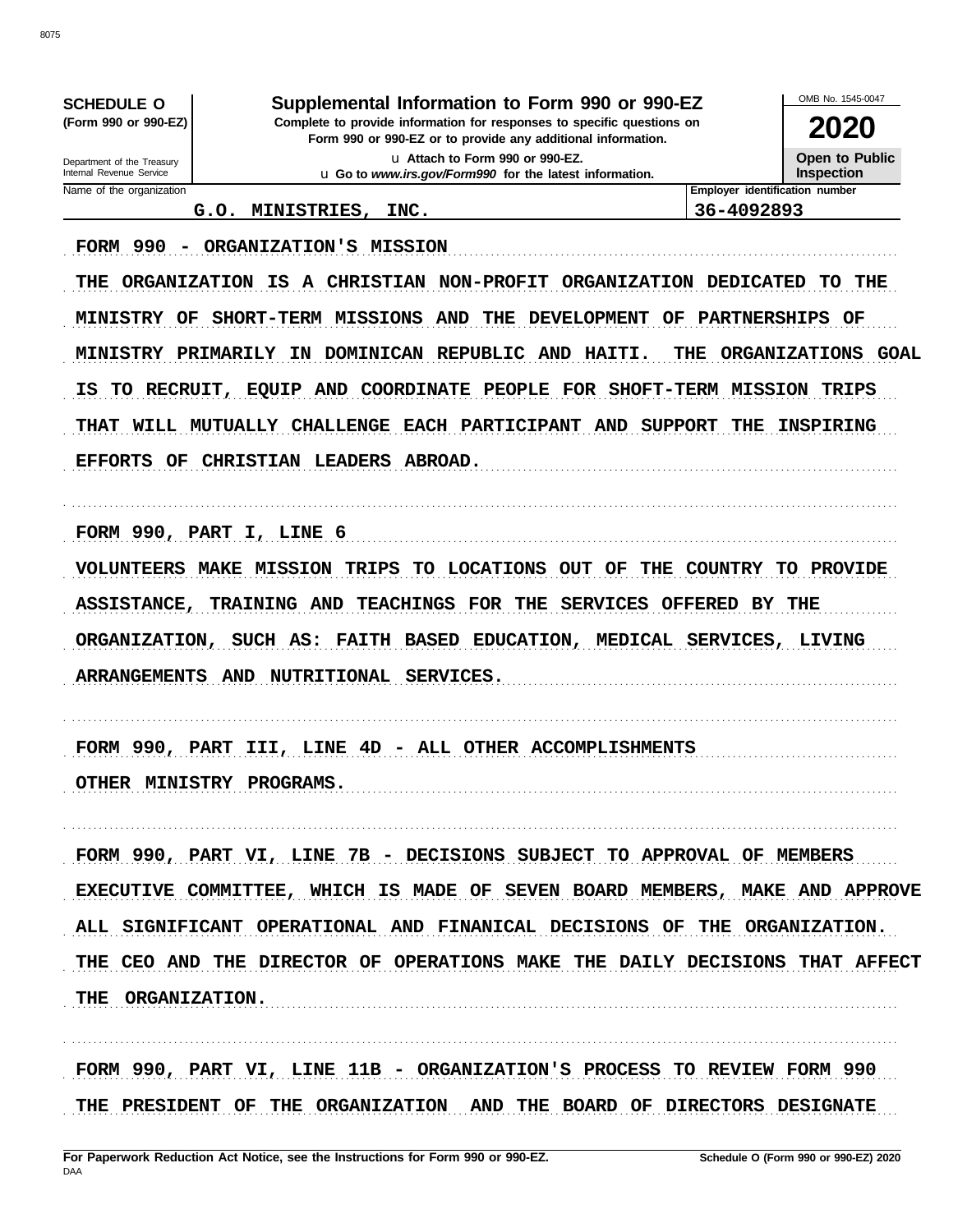| Schedule O (Form 990 or 990-EZ) 2020<br>Name of the organization                   | Page 2<br>Employer identification number |
|------------------------------------------------------------------------------------|------------------------------------------|
| G.O. MINISTRIES,<br>INC.                                                           | 36-4092893                               |
| TO REVIEW FORM 990 BEFORE SUBMISSION TO IRS.<br>FINANCIAL ADVISERS                 |                                          |
| FORM 990, PART VI, LINE 12C - ENFORCEMENT OF CONFLICTS POLICY                      |                                          |
| A WRITTEN POLICY IN PLACE.<br>ANNUAL REVIEWS ARE IN PLACE AND DIRECTORS SIGN       |                                          |
| STATEMENTS STATING THERE IS NO CONFLICT OF INTEREST.                               | IF THERE ARE ISSUES                      |
| TO ADDRESS, THE ORGANIZATION HIRES AN OUTSIDE, INDEPENDENT                         | <b>EXPERT TO</b>                         |
| THERE IS A CONFLICT AND IF THERE ARE ISSUES, HOW TO RESOLVE<br><b>DETERMINE IF</b> |                                          |
| PROBLEM.                                                                           |                                          |
|                                                                                    |                                          |
| FORM 990, PART VI, LINE 15A - COMPENSATION PROCESS FOR TOP OFFICIAL                |                                          |
| BROOK BROTZMAN IS CEO AND PAY IS APPROVED BY BOARD OF DIRECTORS.                   |                                          |
| FORM 990, PART VI, LINE 15B - COMPENSATION PROCESS FOR OFFICERS                    |                                          |
| CEO SETS PAY AND BOARD APPROVES                                                    |                                          |
| FORM 990, PART VI, LINE<br>19 - GOVERNING DOCUMENTS DISCLOSURE EXPLANATION         |                                          |
| NO DOCUMENTS AVAILABLE TO THE PUBLIC                                               |                                          |
| FORM 990, PART XI, LINE 9 - OTHER CHANGES IN NET ASSETS EXPLANATION                |                                          |
| BOOK / TAX DEPRECIATION DIFFERENCE                                                 | $-5,791$                                 |
|                                                                                    |                                          |
|                                                                                    |                                          |
|                                                                                    |                                          |
|                                                                                    |                                          |
|                                                                                    |                                          |
|                                                                                    |                                          |
|                                                                                    |                                          |
|                                                                                    | PAGE 1 OF 1                              |

Schedule O (Form 990 or 990-EZ) 2020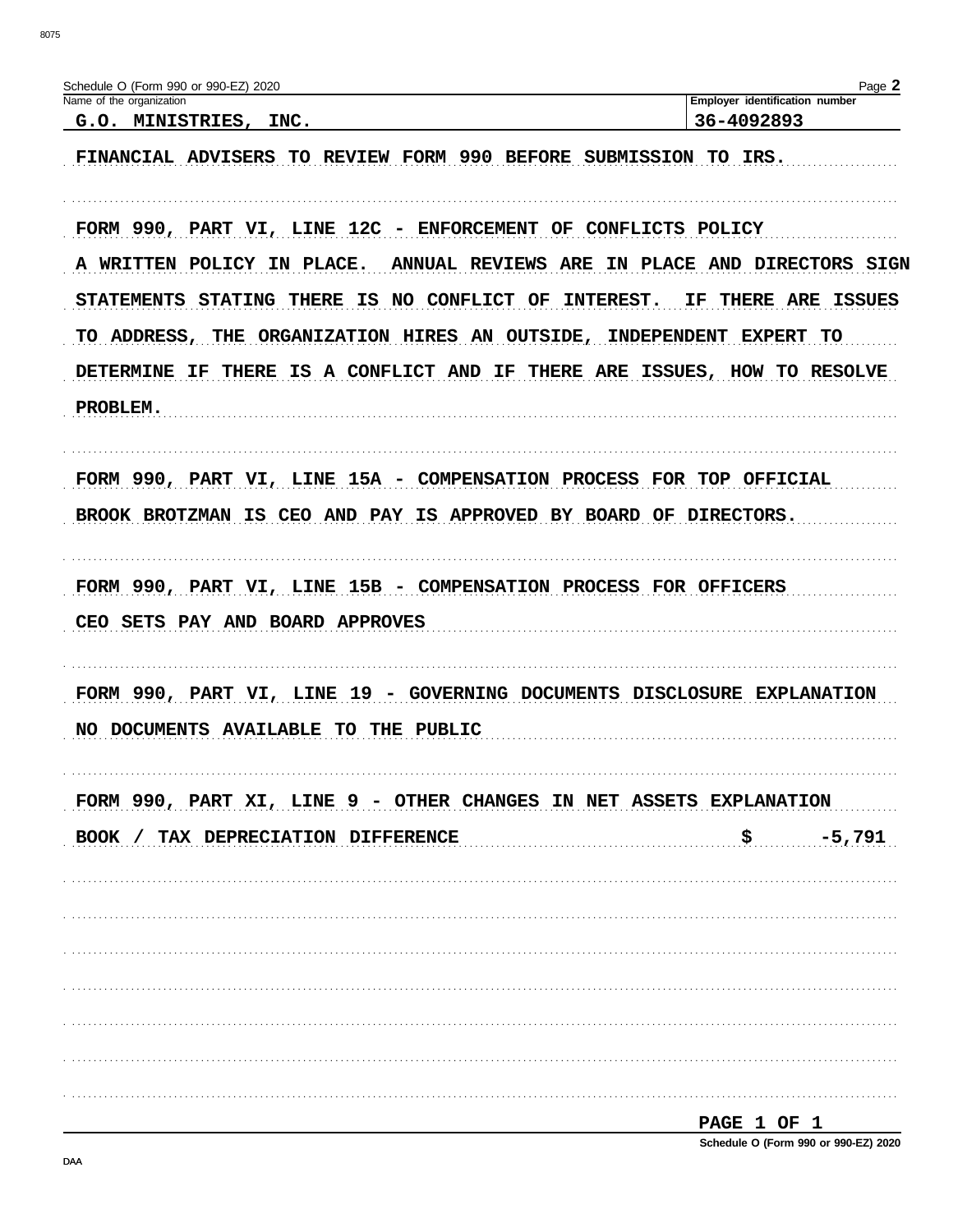| <b>Depreciation and Amortization</b><br>Form 4562<br>(Including Information on Listed Property)<br>u Attach to your tax return.<br>Department of the Treasury<br>u Go to www.irs.gov/Form4562 for instructions and the latest information.<br>(99)<br>Internal Revenue Service |                                                                                                                                                                                                                             |                             |                                                        |                                                    |                                                                                                                                                                        |                | OMB No. 1545-0172<br>Attachment<br>179<br>Sequence No. |                    |                                                                                                          |
|--------------------------------------------------------------------------------------------------------------------------------------------------------------------------------------------------------------------------------------------------------------------------------|-----------------------------------------------------------------------------------------------------------------------------------------------------------------------------------------------------------------------------|-----------------------------|--------------------------------------------------------|----------------------------------------------------|------------------------------------------------------------------------------------------------------------------------------------------------------------------------|----------------|--------------------------------------------------------|--------------------|----------------------------------------------------------------------------------------------------------|
|                                                                                                                                                                                                                                                                                | Name(s) shown on return                                                                                                                                                                                                     |                             |                                                        |                                                    |                                                                                                                                                                        |                |                                                        | Identifying number |                                                                                                          |
|                                                                                                                                                                                                                                                                                |                                                                                                                                                                                                                             |                             | G.O. MINISTRIES,                                       | INC.                                               |                                                                                                                                                                        |                |                                                        |                    | 36-4092893                                                                                               |
|                                                                                                                                                                                                                                                                                | Business or activity to which this form relates                                                                                                                                                                             |                             |                                                        |                                                    |                                                                                                                                                                        |                |                                                        |                    |                                                                                                          |
|                                                                                                                                                                                                                                                                                | INDIRECT DEPRECIATION                                                                                                                                                                                                       |                             |                                                        |                                                    |                                                                                                                                                                        |                |                                                        |                    |                                                                                                          |
|                                                                                                                                                                                                                                                                                | Part I                                                                                                                                                                                                                      |                             | Election To Expense Certain Property Under Section 179 |                                                    |                                                                                                                                                                        |                |                                                        |                    |                                                                                                          |
|                                                                                                                                                                                                                                                                                |                                                                                                                                                                                                                             |                             |                                                        |                                                    | Note: If you have any listed property, complete Part V before you complete Part I.                                                                                     |                |                                                        |                    |                                                                                                          |
| 1                                                                                                                                                                                                                                                                              | Maximum amount (see instructions)                                                                                                                                                                                           |                             |                                                        |                                                    |                                                                                                                                                                        |                |                                                        | 1                  | 1,040,000                                                                                                |
| 2                                                                                                                                                                                                                                                                              |                                                                                                                                                                                                                             |                             |                                                        |                                                    |                                                                                                                                                                        |                |                                                        | $\mathbf{2}$       |                                                                                                          |
| 3                                                                                                                                                                                                                                                                              |                                                                                                                                                                                                                             |                             |                                                        |                                                    |                                                                                                                                                                        |                |                                                        | $\mathbf{3}$<br>4  | 2,590,000                                                                                                |
| 4                                                                                                                                                                                                                                                                              | Reduction in limitation. Subtract line 3 from line 2. If zero or less, enter -0-<br>Dollar limitation for tax year. Subtract line 4 from line 1. If zero or less, enter -0-. If married filing separately, see instructions |                             |                                                        |                                                    |                                                                                                                                                                        |                |                                                        | 5                  |                                                                                                          |
| 5<br>6                                                                                                                                                                                                                                                                         |                                                                                                                                                                                                                             | (a) Description of property |                                                        |                                                    | (b) Cost (business use only)                                                                                                                                           |                | (c) Elected cost                                       |                    |                                                                                                          |
|                                                                                                                                                                                                                                                                                |                                                                                                                                                                                                                             |                             |                                                        |                                                    |                                                                                                                                                                        |                |                                                        |                    |                                                                                                          |
|                                                                                                                                                                                                                                                                                |                                                                                                                                                                                                                             |                             |                                                        |                                                    |                                                                                                                                                                        |                |                                                        |                    |                                                                                                          |
| 7                                                                                                                                                                                                                                                                              | Listed property. Enter the amount from line 29                                                                                                                                                                              |                             |                                                        |                                                    |                                                                                                                                                                        | $\overline{7}$ |                                                        |                    |                                                                                                          |
| 8                                                                                                                                                                                                                                                                              | Total elected cost of section 179 property. Add amounts in column (c), lines 6 and 7 [[[[[[[[[[[[[[[[[[[[[[[[                                                                                                               |                             |                                                        |                                                    |                                                                                                                                                                        |                |                                                        | 8                  |                                                                                                          |
| 9                                                                                                                                                                                                                                                                              | Tentative deduction. Enter the smaller of line 5 or line 8                                                                                                                                                                  |                             |                                                        |                                                    |                                                                                                                                                                        |                |                                                        | 9                  |                                                                                                          |
| 10                                                                                                                                                                                                                                                                             |                                                                                                                                                                                                                             |                             |                                                        |                                                    |                                                                                                                                                                        |                |                                                        | 10                 |                                                                                                          |
| 11                                                                                                                                                                                                                                                                             | Business income limitation. Enter the smaller of business income (not less than zero) or line 5. See instructions                                                                                                           |                             |                                                        |                                                    |                                                                                                                                                                        |                |                                                        | 11                 |                                                                                                          |
| 12                                                                                                                                                                                                                                                                             | Section 179 expense deduction. Add lines 9 and 10, but don't enter more than line 11                                                                                                                                        |                             |                                                        |                                                    |                                                                                                                                                                        |                |                                                        | $12 \,$            |                                                                                                          |
| 13                                                                                                                                                                                                                                                                             | Carryover of disallowed deduction to 2021. Add lines 9 and 10, less line 12                                                                                                                                                 |                             |                                                        |                                                    |                                                                                                                                                                        | 13             |                                                        |                    |                                                                                                          |
|                                                                                                                                                                                                                                                                                | Note: Don't use Part II or Part III below for listed property. Instead, use Part V.                                                                                                                                         |                             |                                                        |                                                    |                                                                                                                                                                        |                |                                                        |                    |                                                                                                          |
|                                                                                                                                                                                                                                                                                | Part II                                                                                                                                                                                                                     |                             |                                                        |                                                    |                                                                                                                                                                        |                |                                                        |                    | Special Depreciation Allowance and Other Depreciation (Don't include listed property. See instructions.) |
| 14                                                                                                                                                                                                                                                                             | Special depreciation allowance for qualified property (other than listed property) placed in service                                                                                                                        |                             |                                                        |                                                    |                                                                                                                                                                        |                |                                                        |                    |                                                                                                          |
|                                                                                                                                                                                                                                                                                | during the tax year. See instructions                                                                                                                                                                                       |                             |                                                        |                                                    |                                                                                                                                                                        |                |                                                        | 14                 |                                                                                                          |
| 15                                                                                                                                                                                                                                                                             |                                                                                                                                                                                                                             |                             |                                                        |                                                    |                                                                                                                                                                        |                |                                                        | 15                 |                                                                                                          |
| 16                                                                                                                                                                                                                                                                             |                                                                                                                                                                                                                             |                             |                                                        |                                                    |                                                                                                                                                                        |                |                                                        | 16                 | 42,834                                                                                                   |
|                                                                                                                                                                                                                                                                                | Part III                                                                                                                                                                                                                    |                             |                                                        |                                                    | <b>MACRS Depreciation (Don't include listed property. See instructions.)</b>                                                                                           |                |                                                        |                    |                                                                                                          |
|                                                                                                                                                                                                                                                                                |                                                                                                                                                                                                                             |                             |                                                        | <b>Section A</b>                                   |                                                                                                                                                                        |                |                                                        |                    |                                                                                                          |
| 17                                                                                                                                                                                                                                                                             | MACRS deductions for assets placed in service in tax years beginning before 2020                                                                                                                                            |                             |                                                        |                                                    |                                                                                                                                                                        |                |                                                        | 17                 | 3,728                                                                                                    |
| 18                                                                                                                                                                                                                                                                             | If you are electing to group any assets placed in service during the tax year into one or more general asset accounts, check here                                                                                           |                             |                                                        |                                                    |                                                                                                                                                                        |                | $\mathbf{u}$                                           |                    |                                                                                                          |
|                                                                                                                                                                                                                                                                                |                                                                                                                                                                                                                             |                             |                                                        |                                                    | Section B—Assets Placed in Service During 2020 Tax Year Using the General Depreciation System                                                                          |                |                                                        |                    |                                                                                                          |
|                                                                                                                                                                                                                                                                                | (a) Classification of property                                                                                                                                                                                              |                             | placed in<br>service                                   | (business/investment use<br>only-see instructions) | (b) Month and year $\begin{vmatrix} \text{c} \\ \text{b} \end{vmatrix}$ Basis for depreciation $\begin{vmatrix} \text{d} \\ \text{d} \end{vmatrix}$ Recovery<br>period | (e) Convention | (f) Method                                             |                    | (g) Depreciation deduction                                                                               |
| 19a                                                                                                                                                                                                                                                                            | 3-year property                                                                                                                                                                                                             |                             |                                                        |                                                    |                                                                                                                                                                        |                |                                                        |                    |                                                                                                          |
| b                                                                                                                                                                                                                                                                              | 5-year property                                                                                                                                                                                                             |                             |                                                        |                                                    |                                                                                                                                                                        |                |                                                        |                    |                                                                                                          |
| c                                                                                                                                                                                                                                                                              | 7-year property                                                                                                                                                                                                             |                             |                                                        |                                                    |                                                                                                                                                                        |                |                                                        |                    |                                                                                                          |
| d                                                                                                                                                                                                                                                                              | 10-year property                                                                                                                                                                                                            |                             |                                                        |                                                    |                                                                                                                                                                        |                |                                                        |                    |                                                                                                          |
| е                                                                                                                                                                                                                                                                              | 15-year property                                                                                                                                                                                                            |                             |                                                        |                                                    |                                                                                                                                                                        |                |                                                        |                    |                                                                                                          |
| f                                                                                                                                                                                                                                                                              | 20-year property                                                                                                                                                                                                            |                             |                                                        |                                                    |                                                                                                                                                                        |                |                                                        |                    |                                                                                                          |
| g                                                                                                                                                                                                                                                                              | 25-year property                                                                                                                                                                                                            |                             |                                                        |                                                    | 25 yrs.                                                                                                                                                                |                | S/L                                                    |                    |                                                                                                          |
|                                                                                                                                                                                                                                                                                | h Residential rental                                                                                                                                                                                                        |                             |                                                        |                                                    | 27.5 yrs.                                                                                                                                                              | <b>MM</b>      | S/L                                                    |                    |                                                                                                          |
|                                                                                                                                                                                                                                                                                | property                                                                                                                                                                                                                    |                             |                                                        |                                                    | 27.5 yrs.                                                                                                                                                              | МM             | S/L                                                    |                    |                                                                                                          |
| i.                                                                                                                                                                                                                                                                             | Nonresidential real                                                                                                                                                                                                         |                             |                                                        |                                                    | 39 yrs.                                                                                                                                                                | MМ             | S/L                                                    |                    |                                                                                                          |
|                                                                                                                                                                                                                                                                                | property                                                                                                                                                                                                                    |                             |                                                        |                                                    |                                                                                                                                                                        | МM             | S/L                                                    |                    |                                                                                                          |
|                                                                                                                                                                                                                                                                                |                                                                                                                                                                                                                             |                             |                                                        |                                                    | Section C-Assets Placed in Service During 2020 Tax Year Using the Alternative Depreciation System                                                                      |                |                                                        |                    |                                                                                                          |
| 20a                                                                                                                                                                                                                                                                            | Class life                                                                                                                                                                                                                  |                             |                                                        |                                                    |                                                                                                                                                                        |                | S/L                                                    |                    |                                                                                                          |
| b                                                                                                                                                                                                                                                                              | 12-year                                                                                                                                                                                                                     |                             |                                                        |                                                    | 12 yrs.                                                                                                                                                                |                | S/L                                                    |                    |                                                                                                          |
|                                                                                                                                                                                                                                                                                | $c30$ -year                                                                                                                                                                                                                 |                             |                                                        |                                                    | 30 yrs.                                                                                                                                                                | <b>MM</b>      | S/L                                                    |                    |                                                                                                          |
| d                                                                                                                                                                                                                                                                              | 40-year                                                                                                                                                                                                                     |                             |                                                        |                                                    | 40 yrs.                                                                                                                                                                | MМ             | S/L                                                    |                    |                                                                                                          |
|                                                                                                                                                                                                                                                                                | Part IV<br><b>Summary</b> (See instructions.)                                                                                                                                                                               |                             |                                                        |                                                    |                                                                                                                                                                        |                |                                                        |                    |                                                                                                          |
| 21                                                                                                                                                                                                                                                                             | Listed property. Enter amount from line 28                                                                                                                                                                                  |                             |                                                        |                                                    |                                                                                                                                                                        |                |                                                        | 21                 |                                                                                                          |
| 22                                                                                                                                                                                                                                                                             | Total. Add amounts from line 12, lines 14 through 17, lines 19 and 20 in column (g), and line 21. Enter                                                                                                                     |                             |                                                        |                                                    |                                                                                                                                                                        |                |                                                        |                    |                                                                                                          |
|                                                                                                                                                                                                                                                                                | here and on the appropriate lines of your return. Partnerships and S corporations—see instructions                                                                                                                          |                             |                                                        |                                                    |                                                                                                                                                                        |                |                                                        | 22                 | 46,562                                                                                                   |
| 23                                                                                                                                                                                                                                                                             | For assets shown above and placed in service during the current year, enter the                                                                                                                                             |                             |                                                        |                                                    |                                                                                                                                                                        |                |                                                        |                    |                                                                                                          |
|                                                                                                                                                                                                                                                                                | For Paperwork Reduction Act Notice, see separate instructions.                                                                                                                                                              |                             |                                                        |                                                    |                                                                                                                                                                        | 23             |                                                        |                    | Form 4562 (2020)                                                                                         |
| DAA                                                                                                                                                                                                                                                                            |                                                                                                                                                                                                                             |                             |                                                        |                                                    |                                                                                                                                                                        |                |                                                        |                    | THERE ARE NO AMOUNTS FOR PAGE 2                                                                          |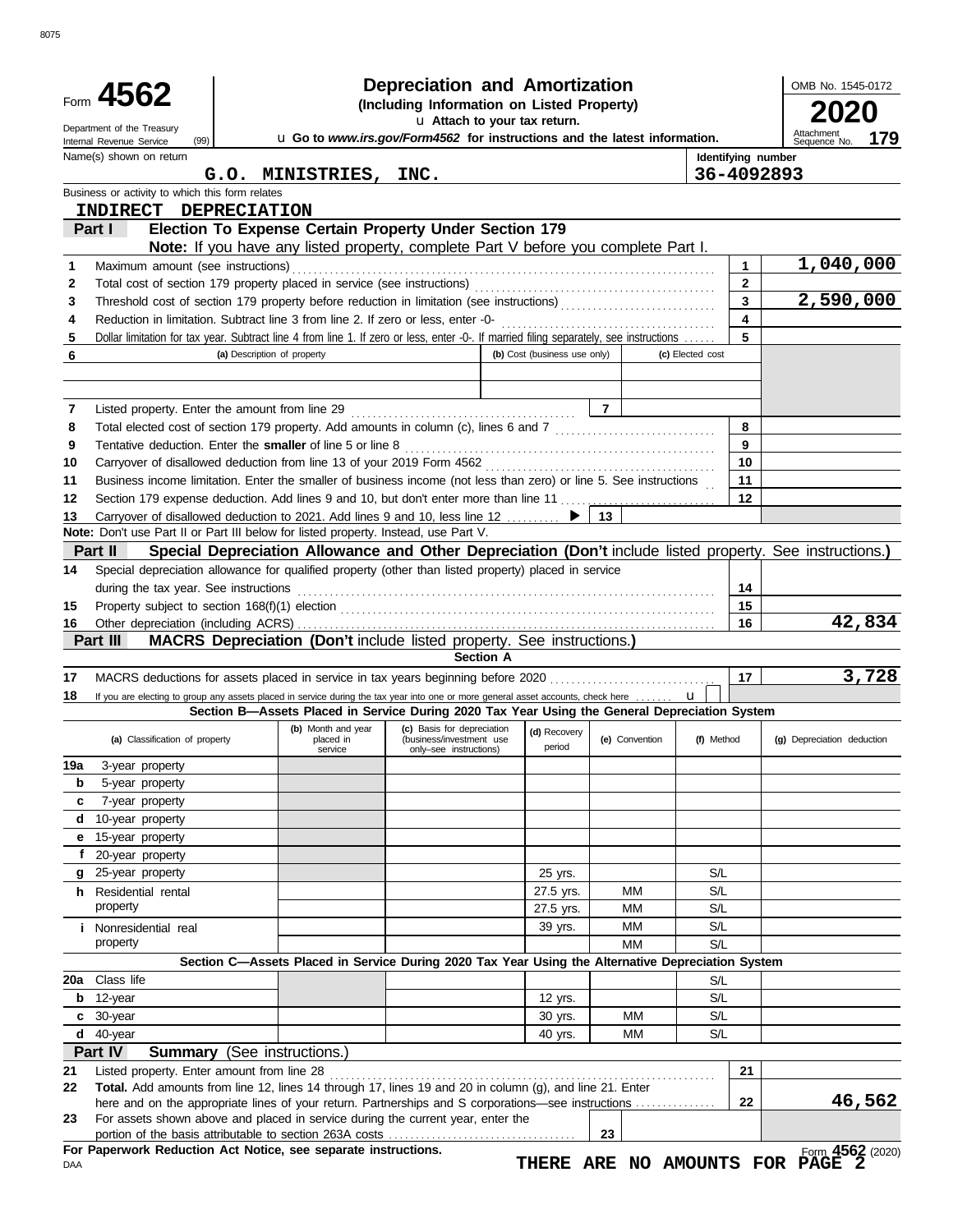# 8075 G.O. MINISTRIES, INC. 36-4092893 **Federal Asset Report**

# FYE: 12/31/2020 **Form 990, Page 1**

| Asset                                            | Description                                                                                                                                                                                                                                                                                             | Date<br>In Service                                                                                                         | Cost                                                                                                                   | % | Bus Sec<br>179 Bonus | <b>Basis</b><br>for Depr                                                                                               |          | PerConv Meth                                                                                                                          | Prior                                                                                                      | Current                                                                                                        |
|--------------------------------------------------|---------------------------------------------------------------------------------------------------------------------------------------------------------------------------------------------------------------------------------------------------------------------------------------------------------|----------------------------------------------------------------------------------------------------------------------------|------------------------------------------------------------------------------------------------------------------------|---|----------------------|------------------------------------------------------------------------------------------------------------------------|----------|---------------------------------------------------------------------------------------------------------------------------------------|------------------------------------------------------------------------------------------------------------|----------------------------------------------------------------------------------------------------------------|
| 19<br>23<br>30                                   | <b>Prior MACRS:</b><br>Office renovations<br>Computer software<br>Heat pump                                                                                                                                                                                                                             | 1/01/11<br>6/01/18<br>3/01/18                                                                                              | 110,708<br>3,665<br>5,977<br>120,350                                                                                   |   | X<br>X               | 110,708<br>2,199<br>5,379<br>118,286                                                                                   | 15       | 39 MM S/L<br>5 HY 200DB<br><b>HY 150DB</b>                                                                                            | 24,794<br>2,610<br>598<br>28,002                                                                           | 2,768<br>422<br>538<br>3,728                                                                                   |
| 3<br>9<br>12<br>20<br>24<br>26<br>27<br>28<br>29 | <b>Other Depreciation:</b><br>Building-Unit #12<br>Building - Unit #11<br>Building - Unit #10<br>Building Improvements<br>Building Improvements<br>2016 Chevrolet Tahoe<br>LDC Land<br>Dell Laptop<br>2012 Honda Crosstour<br>2008 GMC Savanna<br>Office renovations<br><b>Total Other Depreciation</b> | 12/07/05<br>12/07/05<br>12/07/05<br>7/01/06<br>6/28/07<br>2/26/16<br>11/13/15<br>7/15/19<br>10/24/19<br>5/24/19<br>9/30/19 | 365,789<br>198,589<br>198,589<br>66,277<br>289<br>58,080<br>1,094,200<br>575<br>15,248<br>8,850<br>34,227<br>2,040,713 |   |                      | 365,789<br>198,589<br>198,589<br>66,277<br>289<br>58,080<br>1,094,200<br>575<br>15,248<br>8,850<br>34,227<br>2,040,713 | 39<br>39 | 39 MO S/L<br>MO S/L<br>MO S/L<br>15 MO S/L<br>15 MO S/L<br>5 MO S/L<br>Land<br>$0 -$<br>5 MO S/L<br>5 MO S/L<br>5 MO S/L<br>15 MO S/L | 132,090<br>71,713<br>71,713<br>59,650<br>241<br>44,528<br>$\theta$<br>58<br>508<br>1,033<br>400<br>381,934 | 9,380<br>5,092<br>5,092<br>4,418<br>19<br>11,616<br>$\overline{0}$<br>115<br>3,050<br>1,770<br>2,282<br>42,834 |
|                                                  | <b>Total ACRS and Other Depreciation</b>                                                                                                                                                                                                                                                                |                                                                                                                            | 2,040,713                                                                                                              |   |                      | 2,040,713                                                                                                              |          |                                                                                                                                       | 381,934                                                                                                    | 42,834                                                                                                         |
|                                                  | <b>Grand Totals</b><br><b>Less: Dispositions and Transfers</b><br>Less: Start-up/Org Expense<br><b>Net Grand Totals</b>                                                                                                                                                                                 |                                                                                                                            | 2,161,063<br>0<br>2,161,063                                                                                            |   |                      | 2,158,999<br>0<br>2,158,999                                                                                            |          |                                                                                                                                       | 409,936<br>0<br>409.936                                                                                    | 46,562<br>$\left($<br>$\theta$<br>46,562                                                                       |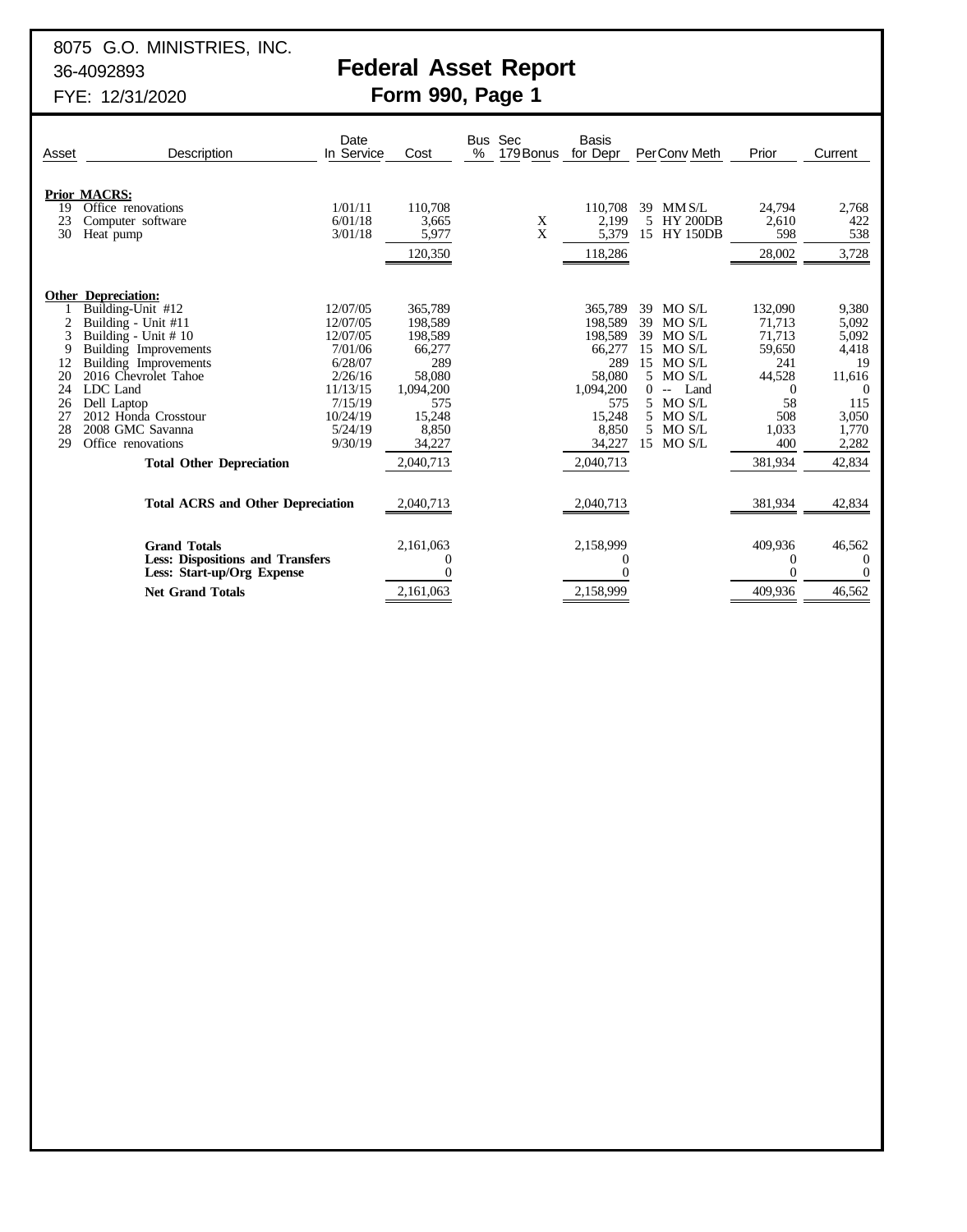|       | 8075 G.O. MINISTRIES, INC.<br>36-4092893<br>FYE: 12/31/2020 | <b>Bonus Depreciation Report</b><br><b>Form 990, Page 1</b> |                |                   |                    |                         |                |                         |
|-------|-------------------------------------------------------------|-------------------------------------------------------------|----------------|-------------------|--------------------|-------------------------|----------------|-------------------------|
| Asset | Property Description                                        | Date In<br>Service                                          | Tax<br>Cost    | <b>Bus</b><br>Pct | Tax Sec<br>179 Exp | Current<br><b>Bonus</b> | Prior<br>Bonus | Tax - Basis<br>for Depr |
|       | 23 Computer software<br>30 Heat pump                        | 6/01/18<br>3/01/18                                          | 3,665<br>5,977 |                   | 0<br>$\theta$      | $\mathbf{0}$            | 1.466<br>598   | 2,199<br>5,379          |
|       |                                                             | <b>Grand Total</b>                                          | 9,642          |                   |                    | $\Omega$                | 2.064          | 7,578                   |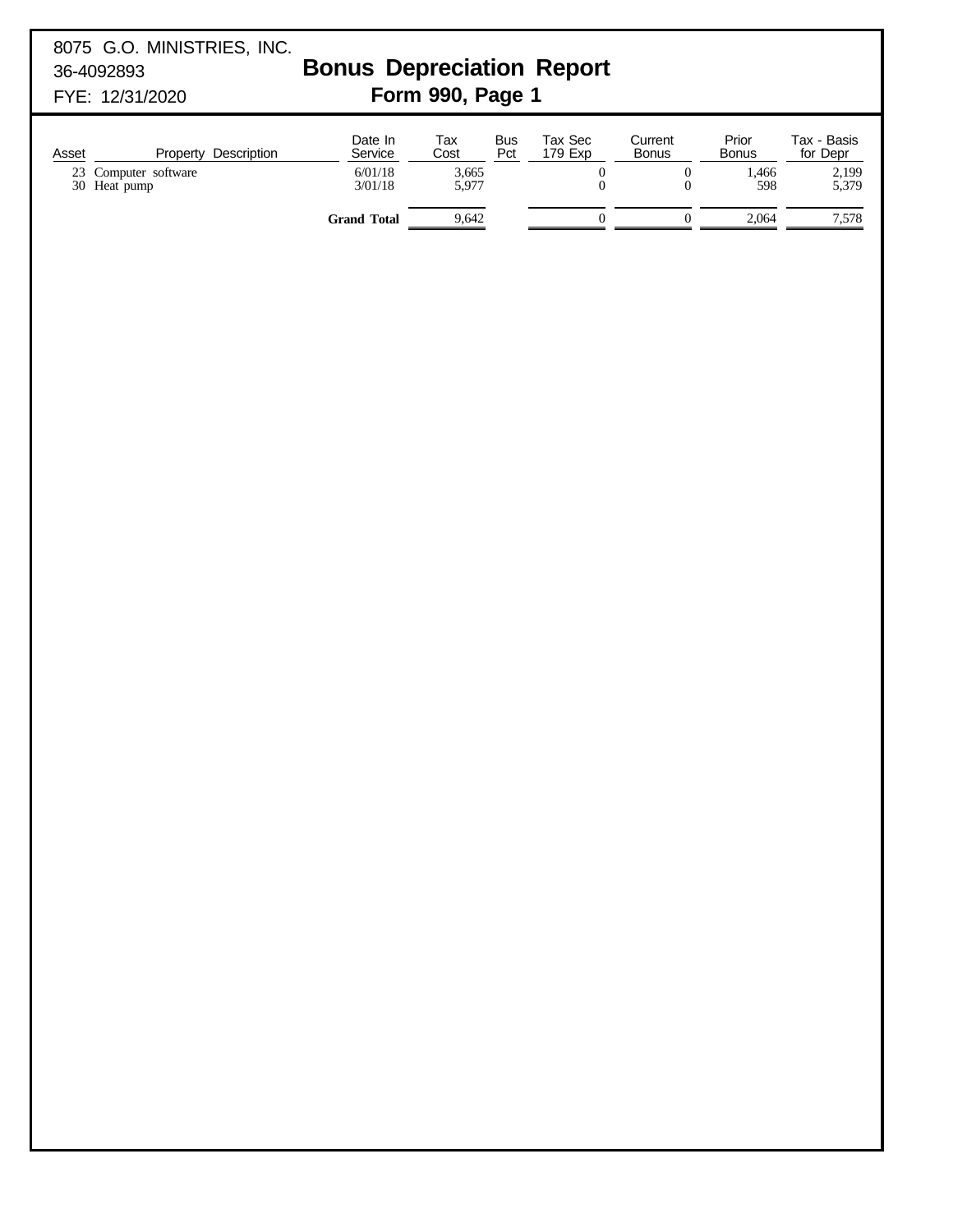| 8075 G.O. MINISTRIES, INC.<br>36-4092893<br>FYE: 12/31/2020 | <b>Depreciation Adjustment Report</b>                                    | <b>All Business Activities</b> |     |                                           |
|-------------------------------------------------------------|--------------------------------------------------------------------------|--------------------------------|-----|-------------------------------------------|
| Unit Asset<br>Form                                          | Description<br>There are no assets that meet the criteria of this report | Tax                            | AMT | AMT<br>Adjustments/<br><u>Preferences</u> |
|                                                             |                                                                          |                                |     |                                           |
|                                                             |                                                                          |                                |     |                                           |
|                                                             |                                                                          |                                |     |                                           |
|                                                             |                                                                          |                                |     |                                           |
|                                                             |                                                                          |                                |     |                                           |
|                                                             |                                                                          |                                |     |                                           |
|                                                             |                                                                          |                                |     |                                           |
|                                                             |                                                                          |                                |     |                                           |
|                                                             |                                                                          |                                |     |                                           |
|                                                             |                                                                          |                                |     |                                           |
|                                                             |                                                                          |                                |     |                                           |
|                                                             |                                                                          |                                |     |                                           |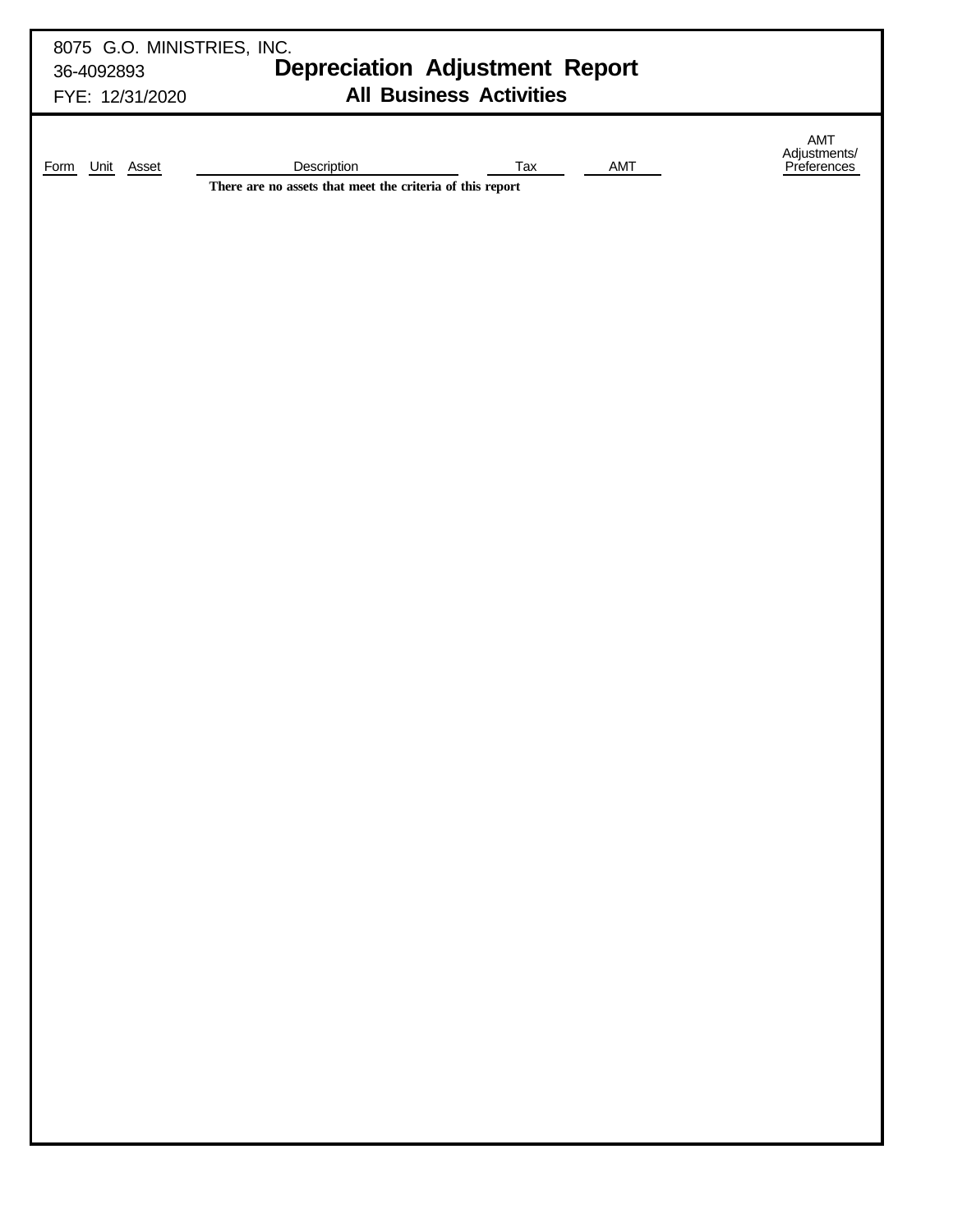# 8075 G.O. MINISTRIES, INC. 36-4092893 **Future Depreciation Report FYE: 12/31/21** FYE: 12/31/2020 **Form 990, Page 1**

| Asset                                                             | Description                                                                                                                                                                                                                                                               | Date In<br>Service                                                                                                         | Cost                                                                                                                   | Tax                                                                                              | AMT                                                                                                                          |
|-------------------------------------------------------------------|---------------------------------------------------------------------------------------------------------------------------------------------------------------------------------------------------------------------------------------------------------------------------|----------------------------------------------------------------------------------------------------------------------------|------------------------------------------------------------------------------------------------------------------------|--------------------------------------------------------------------------------------------------|------------------------------------------------------------------------------------------------------------------------------|
|                                                                   | <b>Prior MACRS:</b>                                                                                                                                                                                                                                                       |                                                                                                                            |                                                                                                                        |                                                                                                  |                                                                                                                              |
| 19<br>23<br>30                                                    | Office renovations<br>Computer software<br>Heat pump                                                                                                                                                                                                                      | 1/01/11<br>6/01/18<br>3/01/18                                                                                              | 110,708<br>3.665<br>5,977<br>120,350                                                                                   | 2,767<br>253<br>484<br>3,504                                                                     | 0<br>0<br>0<br>$\Omega$                                                                                                      |
|                                                                   | <b>Other Depreciation:</b>                                                                                                                                                                                                                                                |                                                                                                                            |                                                                                                                        |                                                                                                  |                                                                                                                              |
| 1<br>$\frac{2}{3}$<br>9<br>12<br>20<br>24<br>26<br>27<br>28<br>29 | Building-Unit #12<br>Building - Unit #11<br>Building - Unit #10<br>Building Improvements<br>Building Improvements<br>2016 Chevrolet Tahoe<br>LDC Land<br>Dell Laptop<br>2012 Honda Crosstour<br>2008 GMC Savanna<br>Office renovations<br><b>Total Other Depreciation</b> | 12/07/05<br>12/07/05<br>12/07/05<br>7/01/06<br>6/28/07<br>2/26/16<br>11/13/15<br>7/15/19<br>10/24/19<br>5/24/19<br>9/30/19 | 365,789<br>198,589<br>198,589<br>66,277<br>289<br>58,080<br>1,094,200<br>575<br>15,248<br>8,850<br>34,227<br>2,040,713 | 9,379<br>5,092<br>5,092<br>2,209<br>19<br>1,936<br>0<br>115<br>3,049<br>1,770<br>2,282<br>30,943 | $\mathbf{0}$<br>$\overline{0}$<br>0<br>0<br>0<br>0<br>0<br>0<br>$\boldsymbol{0}$<br>$\boldsymbol{0}$<br>$\theta$<br>$\Omega$ |
|                                                                   | <b>Total ACRS and Other Depreciation</b>                                                                                                                                                                                                                                  |                                                                                                                            | 2,040,713                                                                                                              | 30,943                                                                                           | 0                                                                                                                            |
|                                                                   | <b>Grand Totals</b>                                                                                                                                                                                                                                                       |                                                                                                                            | 2,161,063                                                                                                              | 34,447                                                                                           | $\mathbf{0}$                                                                                                                 |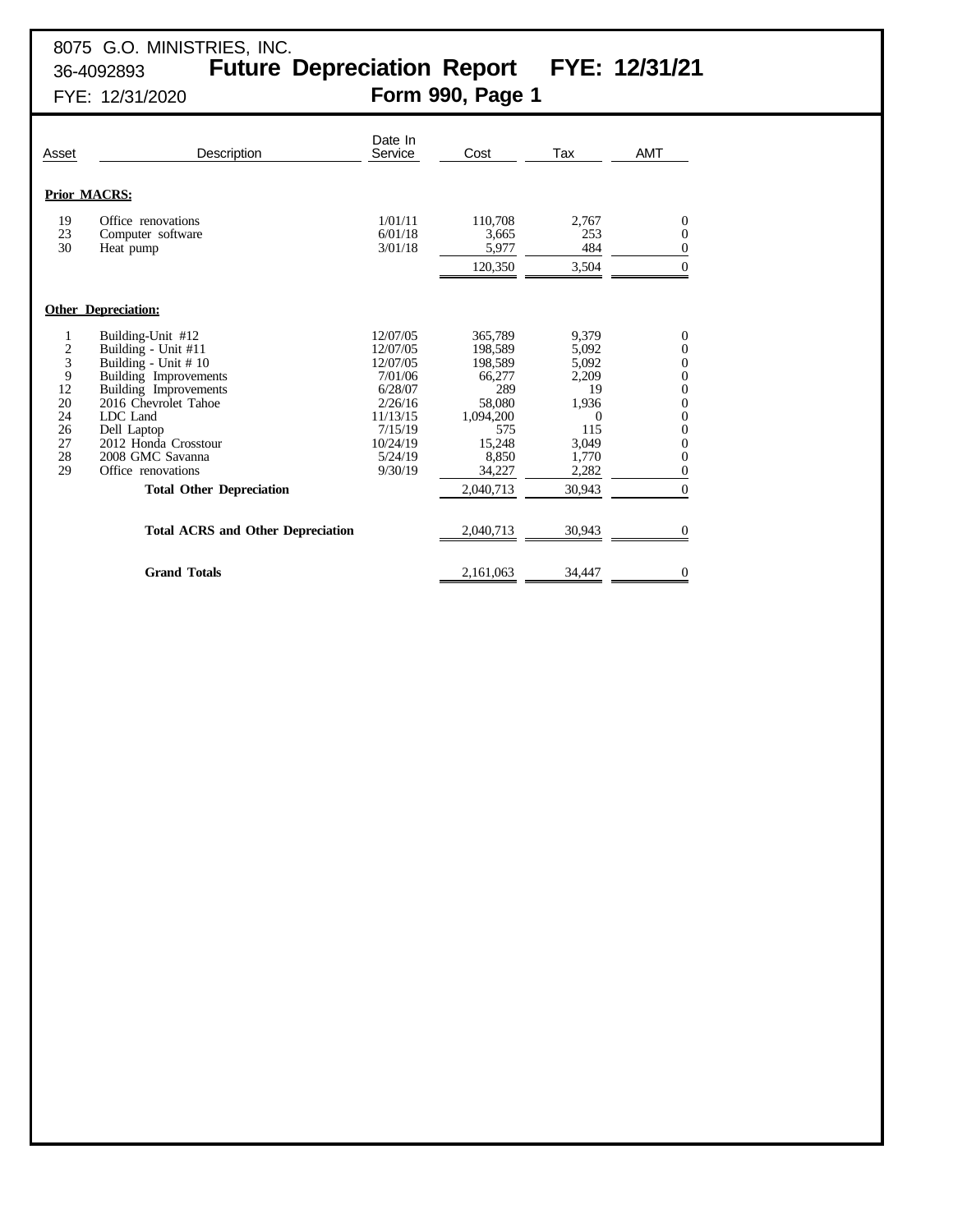| Form 990                  |                                    |                                                                     |                                                                                                                                                                                                                                                                                                                                                                                                                                                                                                                                                                                                                                                                                                                                                                    |         | 2019 & 2020 |                        |                                |
|---------------------------|------------------------------------|---------------------------------------------------------------------|--------------------------------------------------------------------------------------------------------------------------------------------------------------------------------------------------------------------------------------------------------------------------------------------------------------------------------------------------------------------------------------------------------------------------------------------------------------------------------------------------------------------------------------------------------------------------------------------------------------------------------------------------------------------------------------------------------------------------------------------------------------------|---------|-------------|------------------------|--------------------------------|
| Name                      |                                    |                                                                     |                                                                                                                                                                                                                                                                                                                                                                                                                                                                                                                                                                                                                                                                                                                                                                    |         |             |                        | Taxpayer Identification Number |
|                           |                                    |                                                                     |                                                                                                                                                                                                                                                                                                                                                                                                                                                                                                                                                                                                                                                                                                                                                                    |         |             |                        |                                |
|                           |                                    | G.O. MINISTRIES, INC.                                               |                                                                                                                                                                                                                                                                                                                                                                                                                                                                                                                                                                                                                                                                                                                                                                    |         |             |                        | 36-4092893                     |
|                           |                                    |                                                                     |                                                                                                                                                                                                                                                                                                                                                                                                                                                                                                                                                                                                                                                                                                                                                                    | 2019    |             |                        | <b>Differences</b>             |
|                           |                                    |                                                                     |                                                                                                                                                                                                                                                                                                                                                                                                                                                                                                                                                                                                                                                                                                                                                                    |         |             |                        | $-4,767,558$                   |
|                           | 2. Membership dues and assessments |                                                                     |                                                                                                                                                                                                                                                                                                                                                                                                                                                                                                                                                                                                                                                                                                                                                                    |         |             |                        |                                |
|                           |                                    |                                                                     | <b>Two Year Comparison Report</b><br>For calendar year 2020, or tax year beginning<br>, ending<br>2020<br>4,767,558<br>1.<br>2.<br>$\overline{3}$ .<br>$\overline{4}$ .<br>1,087,365<br>6,028,796<br>5.<br>6.<br>7.<br>8.<br>$\overline{9}$ .<br>10.<br>11.<br>6, 297, 956<br>5,854,923<br>12.<br>13.<br>14.<br>15.<br>1,399,144<br>1,691,326<br>16.<br>17.<br>82,937<br>18.<br>25,922<br>19.<br>41,686<br>20.<br>$\overline{4}$ , 228, 861<br>3,097,079<br>21.<br>5,778,550<br>5,423,116<br>22.<br>76,373<br>23.<br>$\overline{5}$ , 854, 923<br>6,297,956<br>24.<br>25.<br>6,015,836<br>1,087,365<br>26.<br>2,976,898<br>4,006,309<br>27.<br>364,374<br>28.<br>2,612,524<br>3,481,572<br>29.<br>7<br>8<br>30.<br>5<br>6<br>31.<br>31<br>33<br>32.<br>1060<br>33. | 282,120 | 282,120     |                        |                                |
| $\Rightarrow$             |                                    |                                                                     |                                                                                                                                                                                                                                                                                                                                                                                                                                                                                                                                                                                                                                                                                                                                                                    |         |             |                        | $\overline{4,941,431}$         |
| $\mathbf{C}$<br>$\bullet$ | 5. Investment income               |                                                                     |                                                                                                                                                                                                                                                                                                                                                                                                                                                                                                                                                                                                                                                                                                                                                                    |         |             |                        |                                |
| >                         |                                    | 6. Proceeds from tax exempt bonds                                   |                                                                                                                                                                                                                                                                                                                                                                                                                                                                                                                                                                                                                                                                                                                                                                    |         |             |                        |                                |
| œ                         |                                    | 7. Net gain or (loss) from sale of assets other than inventory      |                                                                                                                                                                                                                                                                                                                                                                                                                                                                                                                                                                                                                                                                                                                                                                    |         |             |                        |                                |
|                           |                                    | 8. Net income or (loss) from fundraising events                     |                                                                                                                                                                                                                                                                                                                                                                                                                                                                                                                                                                                                                                                                                                                                                                    |         |             |                        |                                |
|                           |                                    | 9. Net income or (loss) from gaming                                 |                                                                                                                                                                                                                                                                                                                                                                                                                                                                                                                                                                                                                                                                                                                                                                    |         |             |                        |                                |
|                           |                                    |                                                                     |                                                                                                                                                                                                                                                                                                                                                                                                                                                                                                                                                                                                                                                                                                                                                                    |         |             |                        |                                |
|                           | 11. Other revenue                  |                                                                     |                                                                                                                                                                                                                                                                                                                                                                                                                                                                                                                                                                                                                                                                                                                                                                    |         |             | $-12,960$              | $-12,960$                      |
|                           |                                    | 12. Total revenue. Add lines 1 through 11                           |                                                                                                                                                                                                                                                                                                                                                                                                                                                                                                                                                                                                                                                                                                                                                                    |         |             |                        | 443,033                        |
|                           |                                    | 13. Grants and similar amounts paid                                 |                                                                                                                                                                                                                                                                                                                                                                                                                                                                                                                                                                                                                                                                                                                                                                    |         |             |                        |                                |
|                           |                                    | 14. Benefits paid to or for members                                 |                                                                                                                                                                                                                                                                                                                                                                                                                                                                                                                                                                                                                                                                                                                                                                    |         |             |                        |                                |
|                           |                                    | 15. Compensation of officers, directors, trustees, etc.             |                                                                                                                                                                                                                                                                                                                                                                                                                                                                                                                                                                                                                                                                                                                                                                    |         |             | 283,971                | 283,971                        |
|                           |                                    | 16. Salaries, other compensation, and employee benefits             |                                                                                                                                                                                                                                                                                                                                                                                                                                                                                                                                                                                                                                                                                                                                                                    |         |             |                        | 292,182                        |
| Φ                         |                                    |                                                                     |                                                                                                                                                                                                                                                                                                                                                                                                                                                                                                                                                                                                                                                                                                                                                                    |         |             |                        |                                |
| ×                         |                                    | 18. Other professional fees                                         |                                                                                                                                                                                                                                                                                                                                                                                                                                                                                                                                                                                                                                                                                                                                                                    |         |             | 96,499                 | 13,562                         |
| ш                         |                                    | 19. Occupancy, rent, utilities, and maintenance <i>minimizion</i> . |                                                                                                                                                                                                                                                                                                                                                                                                                                                                                                                                                                                                                                                                                                                                                                    |         |             | 207,679                | 181,757                        |
|                           |                                    | 20. Depreciation and Depletion                                      |                                                                                                                                                                                                                                                                                                                                                                                                                                                                                                                                                                                                                                                                                                                                                                    |         |             | 46,562                 | 4,876                          |
|                           |                                    |                                                                     |                                                                                                                                                                                                                                                                                                                                                                                                                                                                                                                                                                                                                                                                                                                                                                    |         |             |                        | $-1,131,782$                   |
|                           |                                    | 22. Total expenses. Add lines 13 through 21                         |                                                                                                                                                                                                                                                                                                                                                                                                                                                                                                                                                                                                                                                                                                                                                                    |         |             |                        | $-355,434$                     |
|                           |                                    | 23. Excess or (Deficit). Subtract line 22 from line 12              |                                                                                                                                                                                                                                                                                                                                                                                                                                                                                                                                                                                                                                                                                                                                                                    |         |             | 874,840                | 798,467                        |
|                           |                                    | 24. Total exempt revenue                                            |                                                                                                                                                                                                                                                                                                                                                                                                                                                                                                                                                                                                                                                                                                                                                                    |         |             |                        | 443,033                        |
|                           |                                    |                                                                     |                                                                                                                                                                                                                                                                                                                                                                                                                                                                                                                                                                                                                                                                                                                                                                    |         |             |                        |                                |
|                           |                                    | 26. Total excludable revenue                                        |                                                                                                                                                                                                                                                                                                                                                                                                                                                                                                                                                                                                                                                                                                                                                                    |         |             | $\overline{4,928,471}$ |                                |
|                           |                                    |                                                                     |                                                                                                                                                                                                                                                                                                                                                                                                                                                                                                                                                                                                                                                                                                                                                                    |         |             |                        | 1,029,411                      |
| Information               | 28. Total liabilities              |                                                                     |                                                                                                                                                                                                                                                                                                                                                                                                                                                                                                                                                                                                                                                                                                                                                                    |         |             | 524,737                | 160,363                        |
|                           |                                    |                                                                     |                                                                                                                                                                                                                                                                                                                                                                                                                                                                                                                                                                                                                                                                                                                                                                    |         |             |                        | 869,048                        |
|                           |                                    | 30. Number of voting members of governing body                      |                                                                                                                                                                                                                                                                                                                                                                                                                                                                                                                                                                                                                                                                                                                                                                    |         |             |                        |                                |
|                           |                                    | 31. Number of independent voting members of governing body          |                                                                                                                                                                                                                                                                                                                                                                                                                                                                                                                                                                                                                                                                                                                                                                    |         |             |                        |                                |
|                           |                                    | 32. Number of employees                                             |                                                                                                                                                                                                                                                                                                                                                                                                                                                                                                                                                                                                                                                                                                                                                                    |         |             |                        |                                |
|                           |                                    | 33. Number of volunteers                                            |                                                                                                                                                                                                                                                                                                                                                                                                                                                                                                                                                                                                                                                                                                                                                                    |         |             |                        |                                |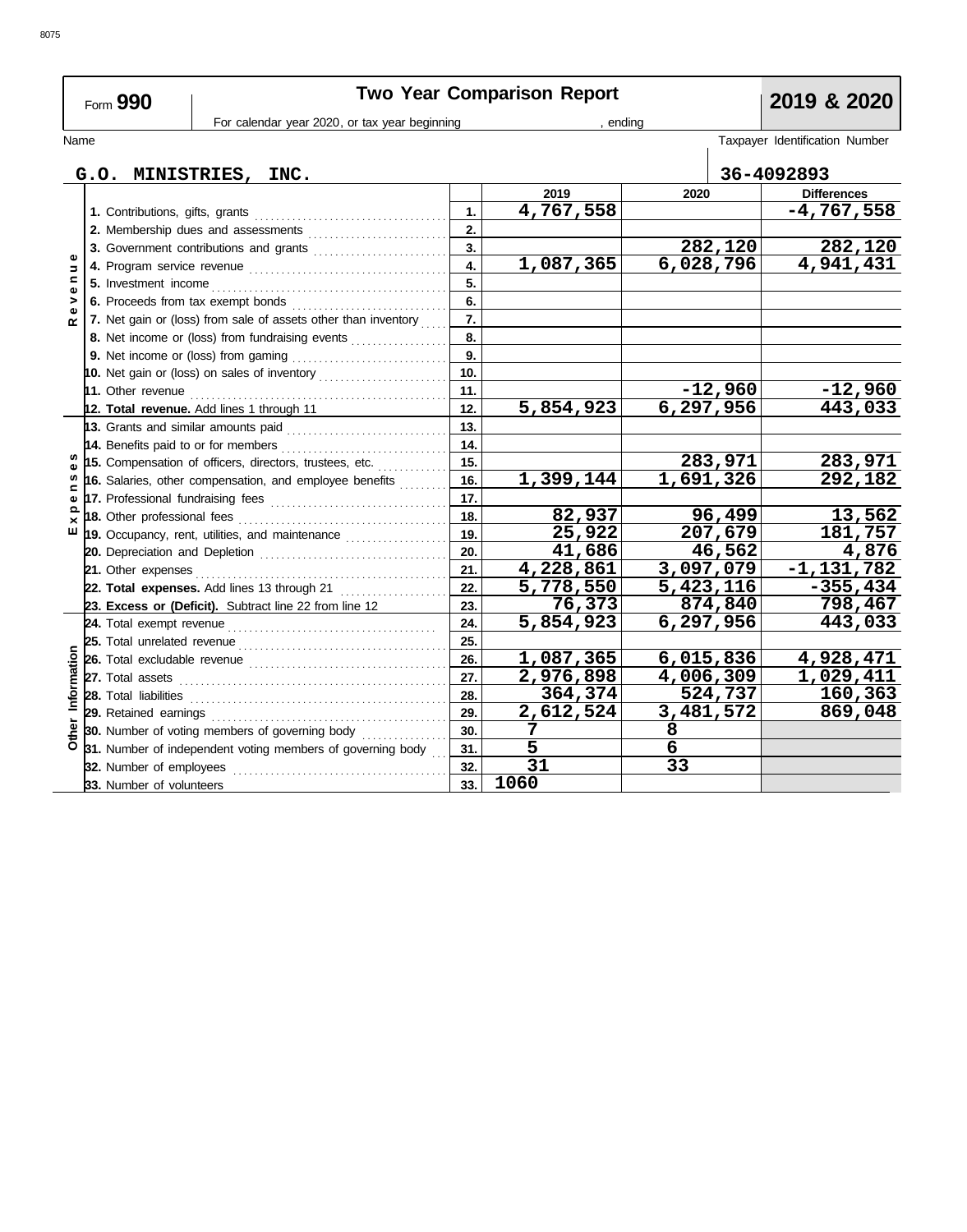| Form 990                                                                                                                                                                                                                             | <b>Tax Return History</b> |                        |            |           |                           |                                              |  |  |  |  |
|--------------------------------------------------------------------------------------------------------------------------------------------------------------------------------------------------------------------------------------|---------------------------|------------------------|------------|-----------|---------------------------|----------------------------------------------|--|--|--|--|
| Name                                                                                                                                                                                                                                 | G.O. MINISTRIES, INC.     |                        |            |           |                           | Employer Identification Number<br>36-4092893 |  |  |  |  |
|                                                                                                                                                                                                                                      | 2016                      | 2017                   | 2018       | 2019      | 2020                      | 2021                                         |  |  |  |  |
|                                                                                                                                                                                                                                      | 4,806,751                 | 6,170,880              | 6,438,919  | 4,767,558 | 282,120                   |                                              |  |  |  |  |
|                                                                                                                                                                                                                                      |                           |                        |            |           |                           |                                              |  |  |  |  |
| Program service revenue                                                                                                                                                                                                              |                           |                        |            | 1,087,365 | 6,028,796                 |                                              |  |  |  |  |
|                                                                                                                                                                                                                                      |                           |                        |            |           |                           |                                              |  |  |  |  |
|                                                                                                                                                                                                                                      |                           |                        |            |           |                           |                                              |  |  |  |  |
| Fundraising revenue (income/loss) 264,372                                                                                                                                                                                            |                           |                        |            |           |                           |                                              |  |  |  |  |
|                                                                                                                                                                                                                                      |                           |                        |            |           |                           |                                              |  |  |  |  |
|                                                                                                                                                                                                                                      | 18,601                    | 87,898                 | 1,531      |           | $-12,960$                 |                                              |  |  |  |  |
| Total revenue <b>contact and the contact of the contact of the contact of the contact of the contact of the contact of the contact of the contact of the contact of the contact of the contact of the contact of the contact of </b> | $\overline{5,089,724}$    | 6,258,778              | 6,440,450  | 5,854,923 | 6,297,956                 |                                              |  |  |  |  |
| Grants and similar amounts paid [11]                                                                                                                                                                                                 |                           |                        |            |           |                           |                                              |  |  |  |  |
|                                                                                                                                                                                                                                      |                           |                        |            |           |                           |                                              |  |  |  |  |
|                                                                                                                                                                                                                                      |                           | $\overline{166}$ , 215 |            |           | 283,971                   |                                              |  |  |  |  |
|                                                                                                                                                                                                                                      | 1,162,018                 | $\overline{1,}289,930$ | 1,071,572  | 1,399,144 | 1,691,326                 |                                              |  |  |  |  |
|                                                                                                                                                                                                                                      | $\sqrt{250, 348}$         | 153,410                | 171,344    | 82,937    | 96,499                    |                                              |  |  |  |  |
|                                                                                                                                                                                                                                      | $\overline{26, 431}$      |                        |            | 25,922    | 207,679                   |                                              |  |  |  |  |
|                                                                                                                                                                                                                                      | $\overline{37,365}$       | 60,202                 | 54,649     | 41,686    | 46,562                    |                                              |  |  |  |  |
|                                                                                                                                                                                                                                      | $\overline{3,494,287}$    | 4,966,053              | 5,570,283  | 4,228,861 | 3,097,079                 |                                              |  |  |  |  |
| Total expenses <b>contained</b> and the contact of the contact of the contact of the contact of the contact of the contact of the contact of the contact of the contact of the contact of the contact of the contact of the contact  | 4,970,449                 | 6,635,810              | 6,867,848  | 5,778,550 | $\overline{5}$ , 423, 116 |                                              |  |  |  |  |
|                                                                                                                                                                                                                                      | 119,275                   | $-377,032$             | $-427,398$ | 76,373    | 874,840                   |                                              |  |  |  |  |
|                                                                                                                                                                                                                                      |                           |                        |            |           |                           |                                              |  |  |  |  |
|                                                                                                                                                                                                                                      | 5,089,724                 | 6,258,778              | 6,440,450  | 5,854,923 | 6,297,956                 |                                              |  |  |  |  |
|                                                                                                                                                                                                                                      |                           |                        |            |           |                           |                                              |  |  |  |  |
|                                                                                                                                                                                                                                      | 18,601                    | 87,898                 | 1,531      | 1,087,365 | 6,015,836                 |                                              |  |  |  |  |
|                                                                                                                                                                                                                                      | $\overline{3,509,744}$    | 3,101,447              | 2,708,297  | 2,976,898 | 4,006,309                 |                                              |  |  |  |  |
|                                                                                                                                                                                                                                      | 81,918                    | 50,653                 | 81,965     | 364,374   | 524,737                   |                                              |  |  |  |  |
|                                                                                                                                                                                                                                      | 3,427,826                 | 3,050,794              | 2,626,332  | 2,612,524 | 3,481,572                 |                                              |  |  |  |  |

 $\Gamma$